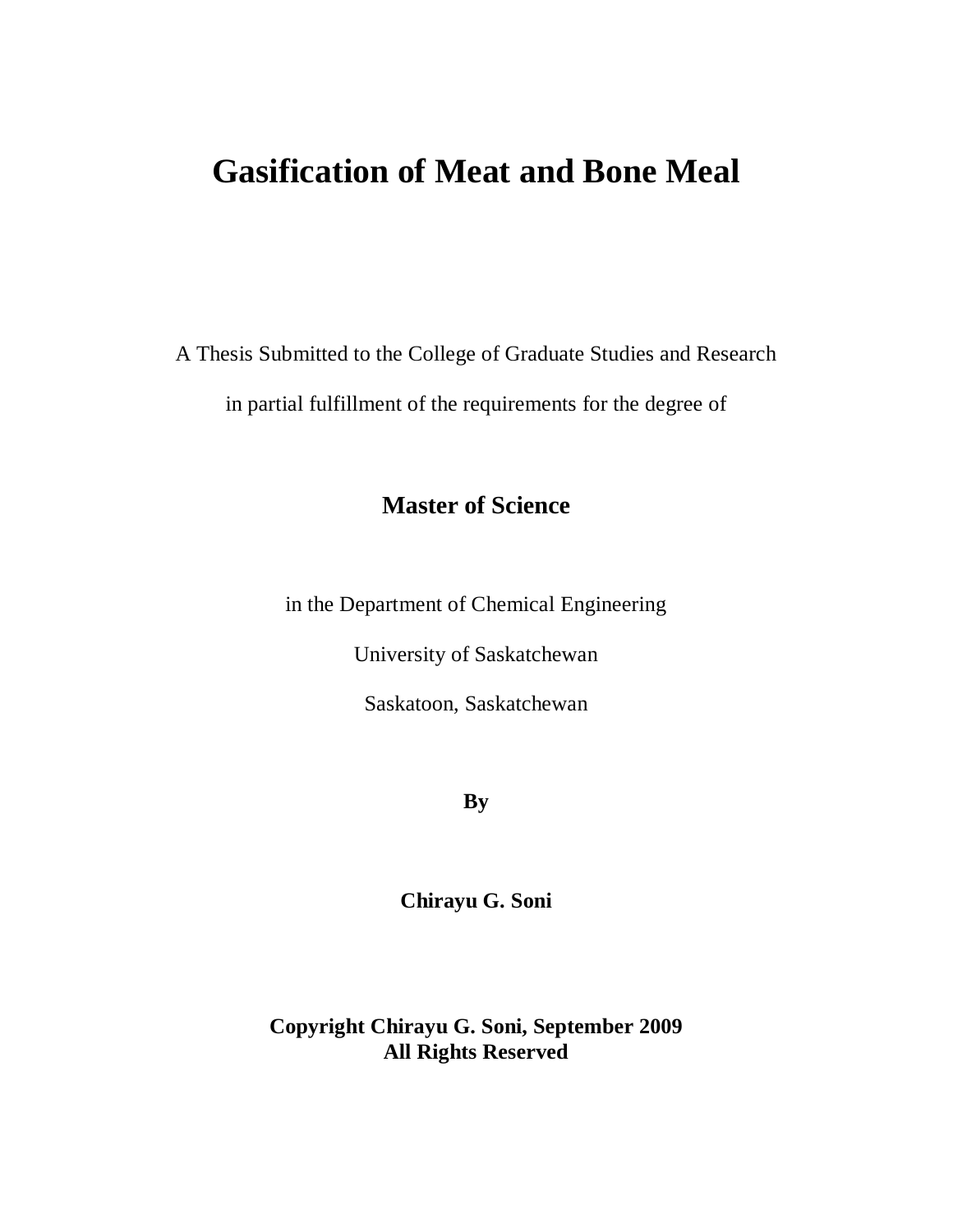#### **COPYRIGHT**

The author has agreed that the Libraries of the University of Saskatchewan make this thesis freely available for inspection. Moreover, the author has agreed that permission for copying of this thesis in any manner, either whole or in part, for scholarly purposes can be granted primarily by the professor(s) who supervised this thesis or, in their absence, by the Head of the Department of Chemical Engineering or the Dean of the College of Graduate Studies. Duplication or publication or any use of this thesis, in part or in whole, for financial gain without prior written approval by the University of Saskatchewan is prohibited. It is also understood that due recognition shall be given to the author of this thesis and to the University of Saskatchewan n any use of the material therein.

Request for the permission to copy or make any other use of the material in this thesis, in whole or in part, should be addressed to:

The Head Department of Chemical Engineering College of Engineering University of Saskatchewan 57 Campus Drive Saskatoon, Saskatchewan, Canada S7N 5A9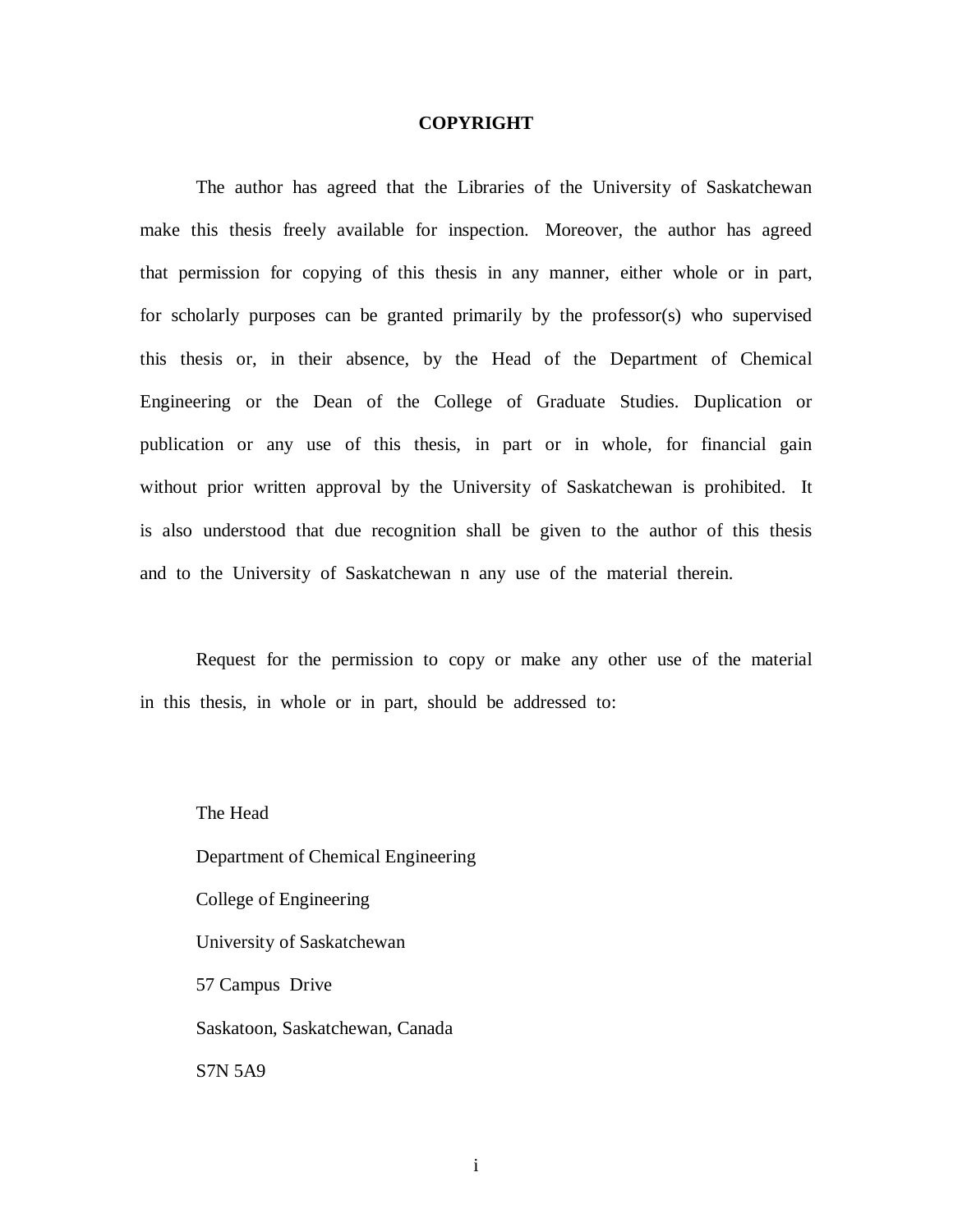#### **ABSTRACT**

Meat and bone meal (MBM) is a byproduct of the rendering industries. It is found to be responsible for the transmission of bovine spongiform encephalopathy (BSE) in animals and is no longer used as a feed to animals. There are various methods for disposal of MBM such as land filling, incineration, combustion, pyrolysis and gasification. Gasification appears to be one of the best options. High temperature of gasification reaction destroys the potential BSE pathogens and produces gases which can be further used to produce valuable liquid chemicals by Fischer-Tropsch synthesis or to generate electricity. Gasification of meat and bone meal followed by thermal cracking/ reforming of tar was carried out using oxygen and steam separately at atmospheric pressure using a two-stage fixed bed reaction system in series. The first stage was used for the gasification and the second stage was used for thermal cracking/ reforming of tar.

Meat and bone meal was successfully gasified in the two-stage fixed bed reaction system using two different oxidants (oxygen and steam) separately. In gasification using oxygen, the effects of temperature (650 – 850 °C) of both stages, equivalence ratio (ER) (actual  $O_2$  supply/stoichiometric  $O_2$  required for complete combustion) (0.15 – 0.3) and the second stage packed bed height  $(40 - 100 \text{ mm})$  on the product (char, tar and gas) yield and gas  $(H_2, CO, CO_2, CH_4, C_2H_4, C_2H_6, C_3H_6, C_3H_8)$  composition were studied. It was observed that the two-stage process increased hydrogen production from 7.3 to 22.3 vol. % ( $N_2$  free basis) and gas yield from 30.8 to 54.6 wt. % compared to single stage. Temperature and equivalence ratio had significant effects on the hydrogen production and product distribution. It was observed that higher gasification (850 °C) and cracking (850 °C) reaction temperatures were favorable for higher gas yield of 52.2 wt. % at packed bed height of 60 mm and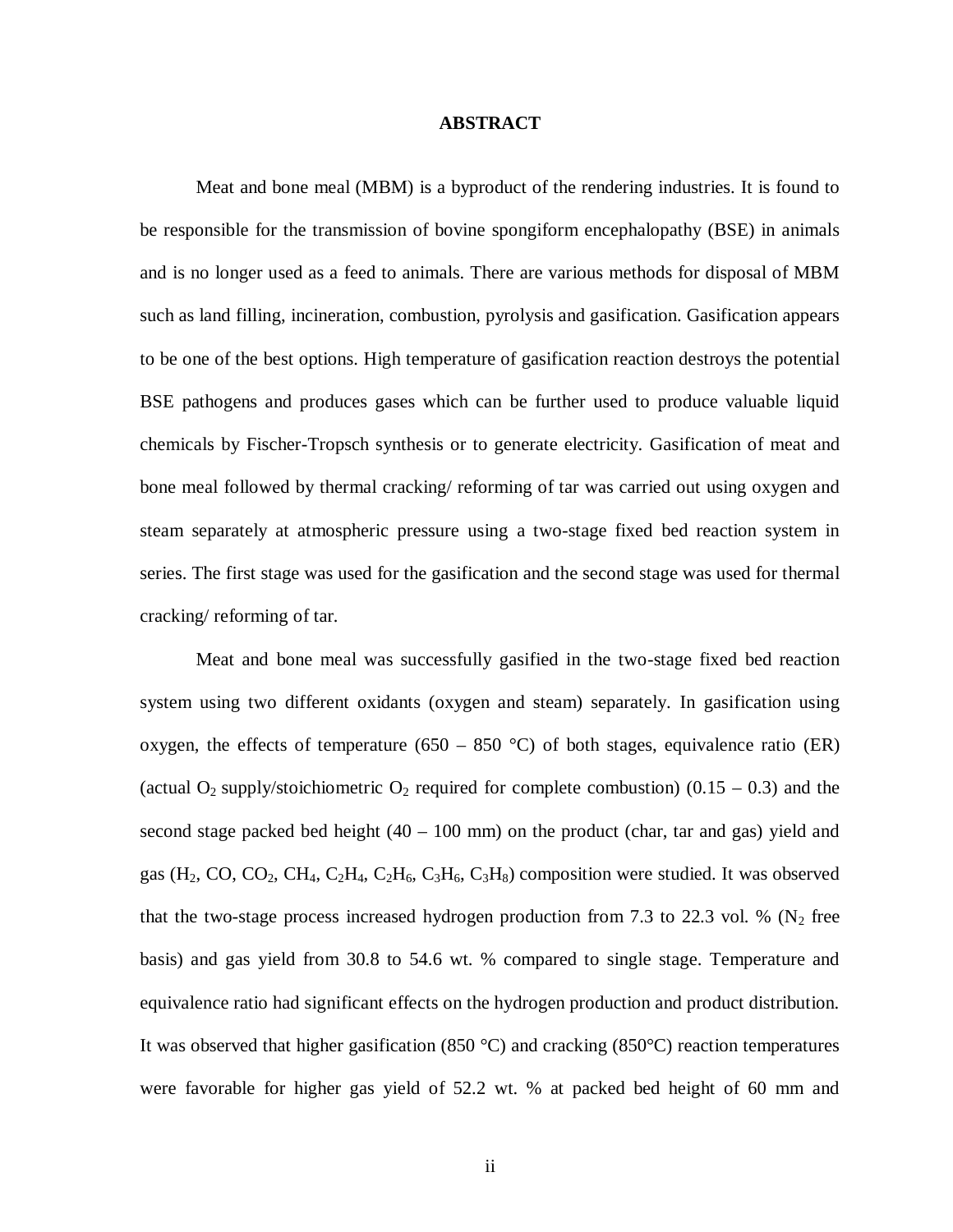equivalence ratio of 0.2. The tar yield decreased from 18.6 wt. % to 14.2 wt. % and that of gas increased from 50.6 wt. % to 54.6 wt. % by changing the packed bed height of second stage from 40 to 100 mm while the gross heating value (GHV) of the product gas remained almost constant  $(16.2 – 16.5 MJ/m<sup>3</sup>)$ .

In gasification using steam, effects of temperature (650 – 850 °C) of each stage, steam/MBM (wt/ wt) (0.4 -0.8), and packed bed height (40 -100 mm) in second stage on the product (Char, liquid and gas) distribution and gas  $(H_2, CO, CO_2, CH_4, C_2H_4, other H/C)$ composition were studied. It was observed that higher reaction temperature (850 °C) was favorable for high gas and hydrogen yields. Char gasification improved from 27 to 13 wt. % and hydrogen yield increased from 36.2 to 49.2 vol. % with increase in steam/MBM (wt/ wt), while with increased in packed bed height increased gas (29.5 to 31.6 wt. %) and hydrogen (45 to 49.2 vol. %) yields. It didn't show substantial effect on heavier hydrocarbons.

The kinetic parameters for the pyrolysis of meat and bone meal were determined using thermogravimetric analysis (TGA) at three different heating rates (10, 15 and 25 °C/min) using distributed activation energy model (DAEM). The activation energy was found in the range of 60-246 kJ/mol for the temperature range of 496-758 K and their corresponding frequency factors were 6.63 x  $10^3$  to 8.7 x  $10^{14}$  s<sup>-1</sup>.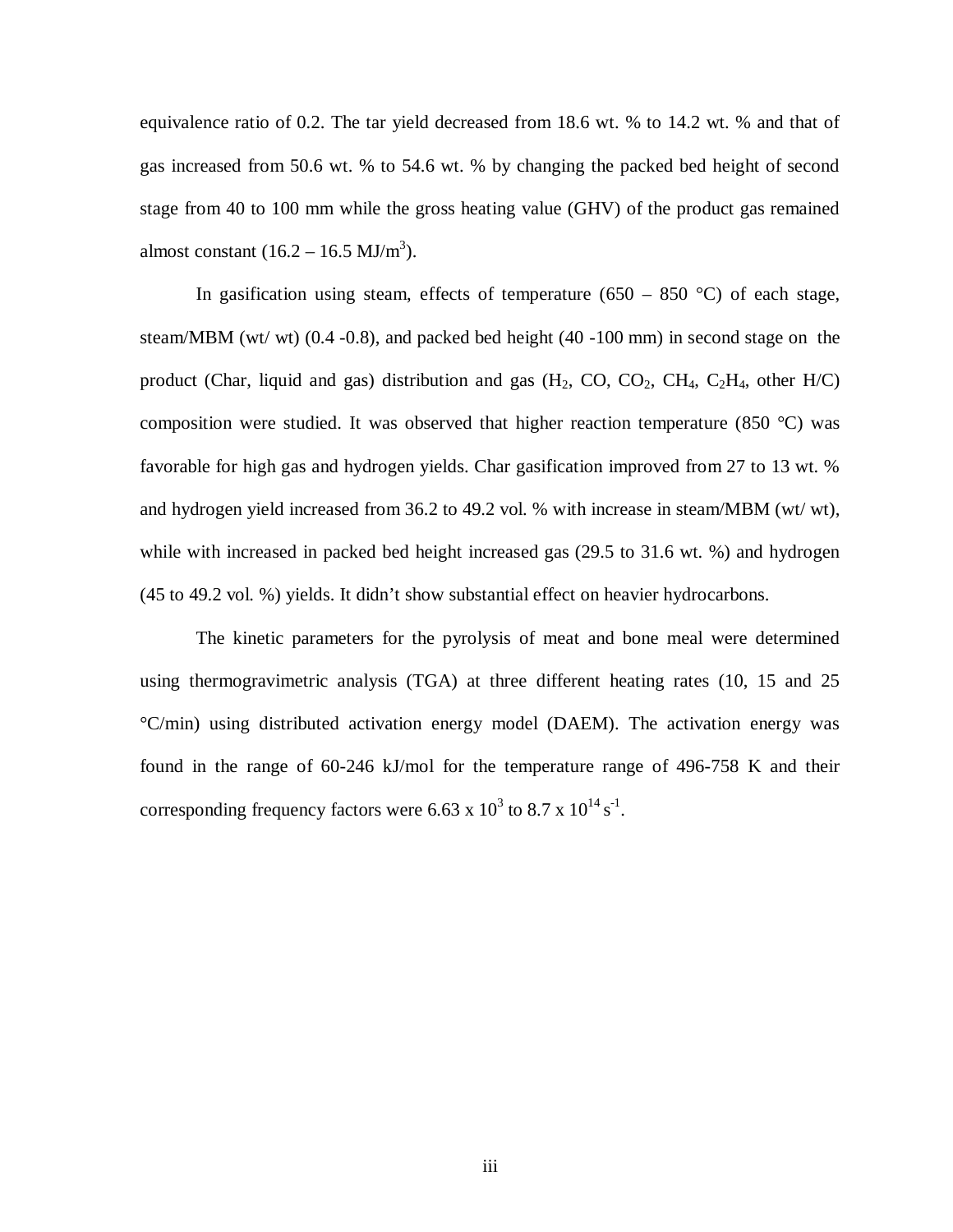#### **ACKNOWLEDGEMENTS**

I wish to express my appreciation to my supervisors, Drs. Ajay Dalai and Todd Pugsley, and my advisory committee member, Dr. Terry Fonstad, whose guidance throughout my program facilitated me to the success of this research work. Discussion with Dr. Zhiguo Wang during weekly/ bi-weekly meetings is also appreciated. I am grateful to Dr. C. Niu including all other committee members for their valuable suggestions and comments during the committee meetings. Special thanks to Drs. Ajay Dalai and Todd Pugsley for giving their feedback on my reports, manuscript, and thesis draft which helped me sharpen my writing skills.

I would like to thank T. Wallentiny, R. Blondin, and D. Cekic of the Chemical Engineering Department for their technical assistance for various stages of this work. My sincere thanks to T. Wallentiny and R. Blondin without whom I could not repair the gas chromatographs.

I am also thankful to all members of the Catalysis and Reaction Engineering Lab for their kind co-operation through out my program. I must appreciate the financial support from TSE research fund and Agricultural Development Fund for this research work.

Last but not the least, I greatly appreciate support from my parents, other family members, and friends.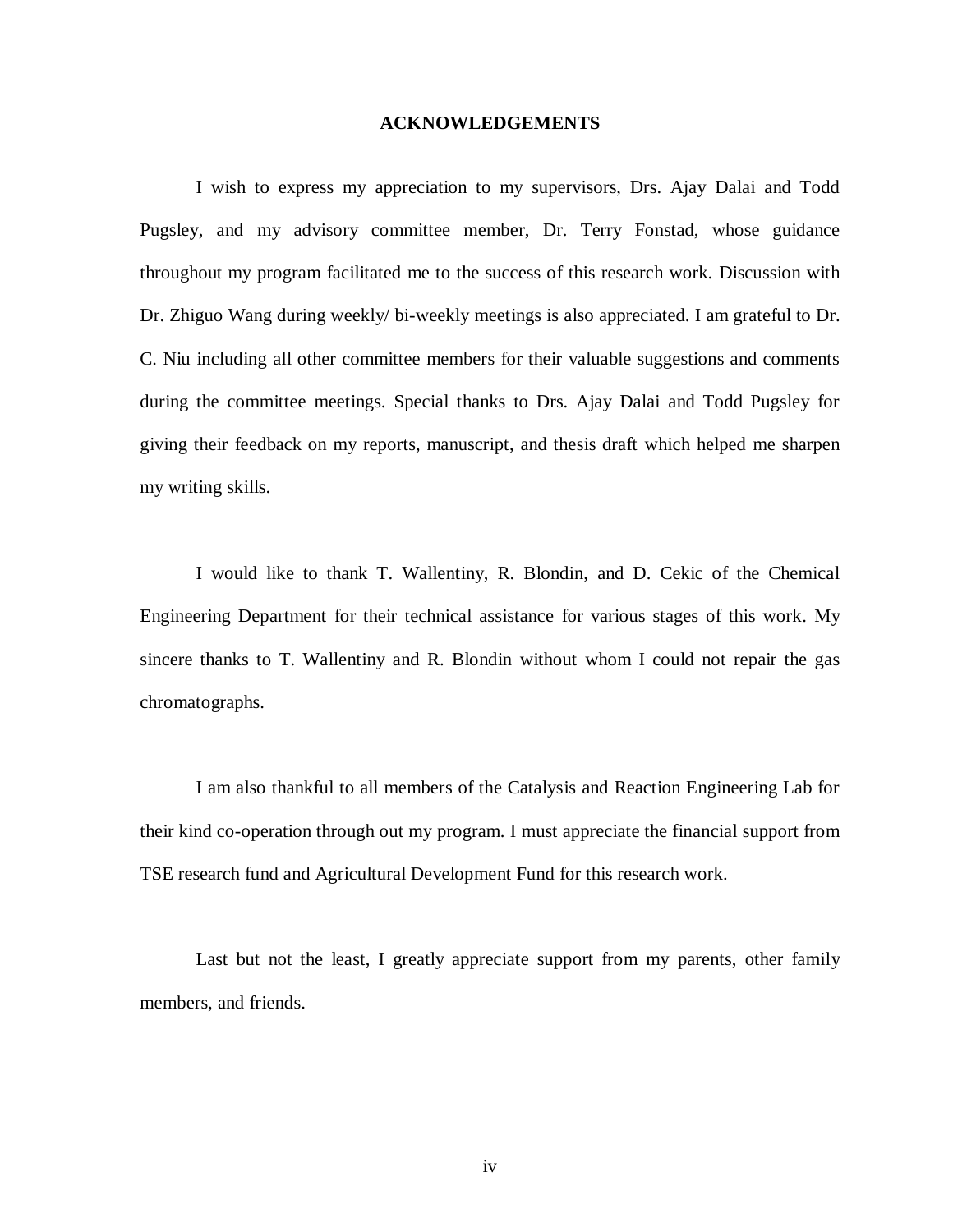### **DEDICATION**

*I dedicate this work to* 

*My parents, Grand parents, Sister, and* 

*Every moment I've spent*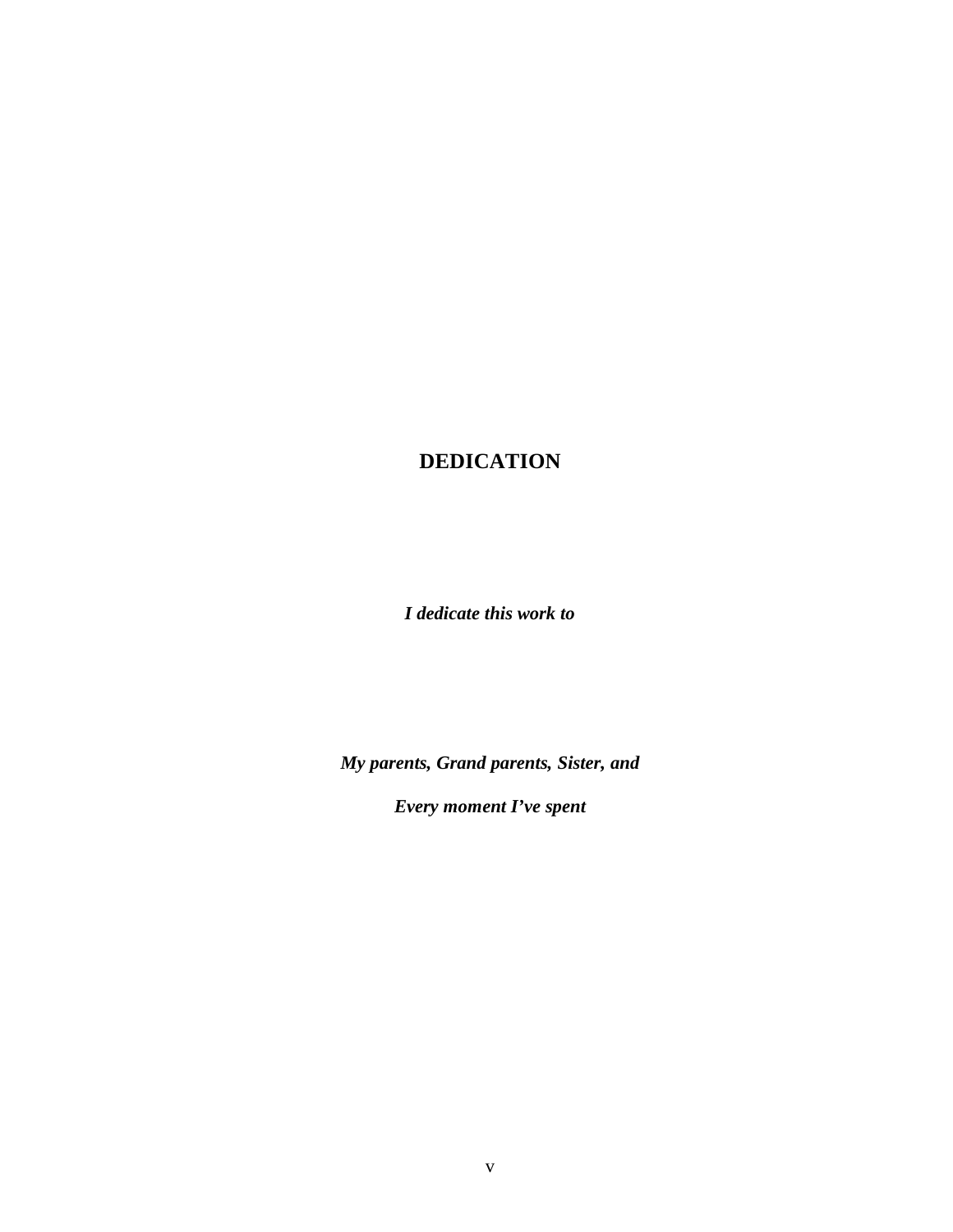### **TABLE OF CONTENTS**

| <b>COPYRIGHT</b>                                                | $\mathbf{i}$   |
|-----------------------------------------------------------------|----------------|
| <b>ABSTRACT</b>                                                 | ii             |
| <b>ACKNOWLEDGEMENTS</b>                                         | iv             |
| <b>DEDICATION</b>                                               | V              |
| <b>TABLE OF CONTENTS</b>                                        | vi             |
| <b>LIST OF TABLES</b>                                           | ix             |
| <b>LIST OF FIGURES</b>                                          | xi             |
| <b>NOMENCLATURE</b>                                             | XV             |
| 1. INTRODUCTION                                                 | $\mathbf{1}$   |
| 1.1 Different options to dispose Meat and bone meal             | $\mathbf{1}$   |
| 1.1.1 Incineration/Co-incineration                              | $\overline{2}$ |
| 1.1.2 Land-filling and alkaline hydrolysis                      | $\overline{2}$ |
| 1.1.3 Novel treatments: pyrolysis, gasification, and combustion | 3              |
| 1.2 Knowledge gap                                               | 5              |
| 1.3 Objectives                                                  | 5              |
| 2. LITERATURE REVIEW                                            | 7              |
| 2.1 Background                                                  | 7              |
| 2.2 Biomass Gasification                                        | 10             |
| 2.2.1 Biomass gasification using oxygen/air                     | 13             |
| 2.2.2 Biomass gasification using steam                          | 17             |
| 2.3 Kinetic analysis for pyrolysis of meat and bone meal        | 20             |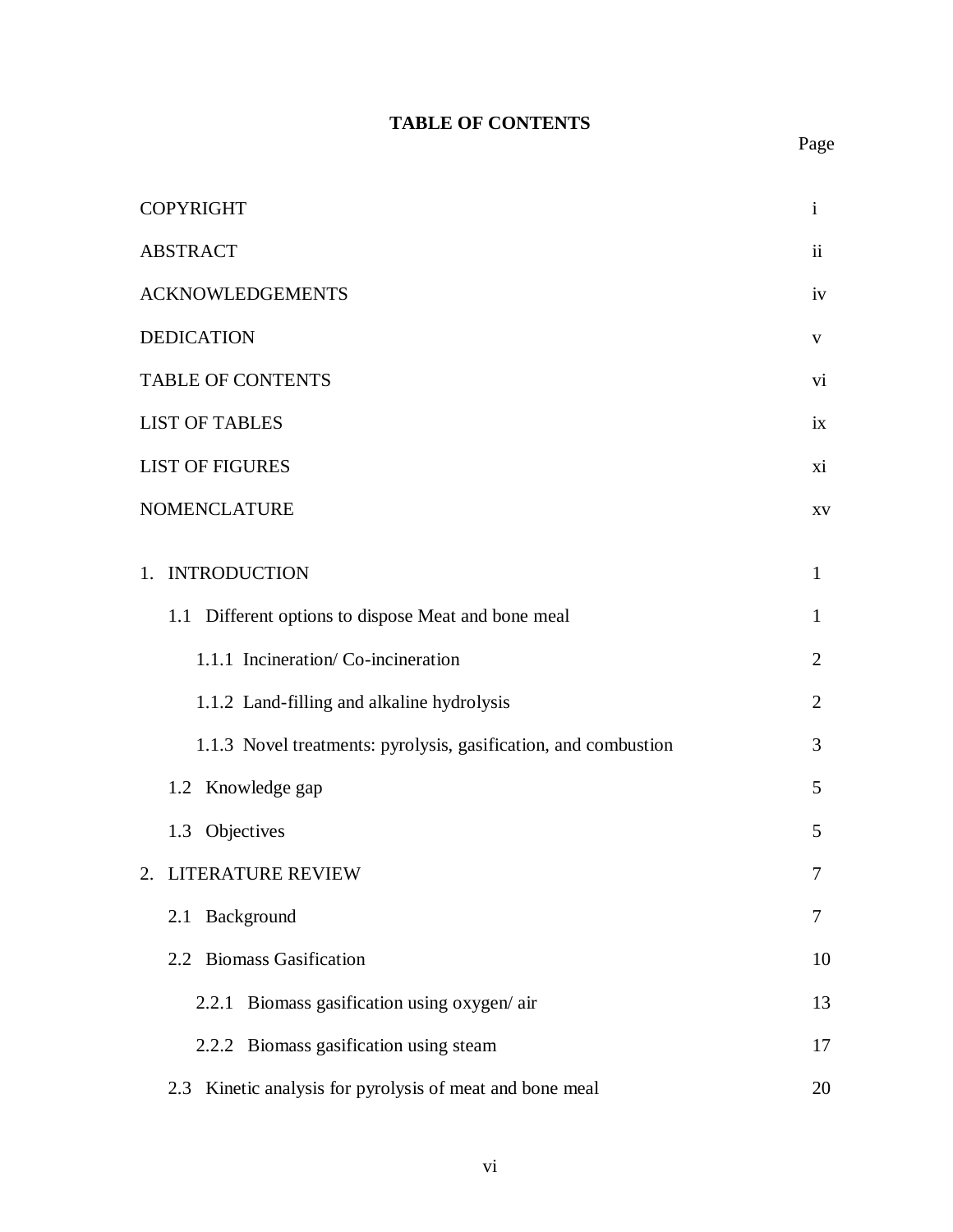### 3. EXPERIMENTAL 24

|    | 3.1 System description                                                | 24 |
|----|-----------------------------------------------------------------------|----|
|    | 3.1.1 Phase I: Gasification of Meat and Bone Meal Using Oxygen        | 24 |
|    | 3.1.2 Phase II: Gasification of Meat and Bone Meal Using Steam        | 26 |
|    | 3.2 Experimental procedure                                            | 28 |
|    | 3.2.1 Phase I: Gasification of Meat and Bone Meal Using Oxygen        | 28 |
|    | 3.2.2 Phase II: Gasification of Meat and Bone Meal Using Steam        | 29 |
|    | 3.2.3 Phase III: Pyrolysis of Meat and Bone Meal in a                 | 30 |
|    | Thermogravimetric Analyzer                                            |    |
|    | Analysis of meat and bone meal, inert packed bed material, and<br>3.3 | 30 |
|    | product gases                                                         |    |
|    | 3.4 Experimental design                                               | 31 |
| 4. | RESULTS AND DISCUSSION                                                | 33 |
|    | 4.1 Particle size distribution, proximate and ultimate analysis of    | 33 |
|    | meat and bone meal                                                    |    |
|    | 4.2 Gasification of meat and bone meal using oxygen                   | 36 |
|    | 4.2.1 Single stage operation                                          | 36 |
|    | 4.2.1.1 Effect of temperature                                         | 36 |
|    | 4.2.2 Two-stage operation                                             | 38 |
|    | 4.2.2.1 Effect of temperature                                         | 38 |
|    | 4.2.2.2 Effect of equivalence ratio                                   | 40 |
|    | 4.2.2.3 Effect of packed bed height                                   | 42 |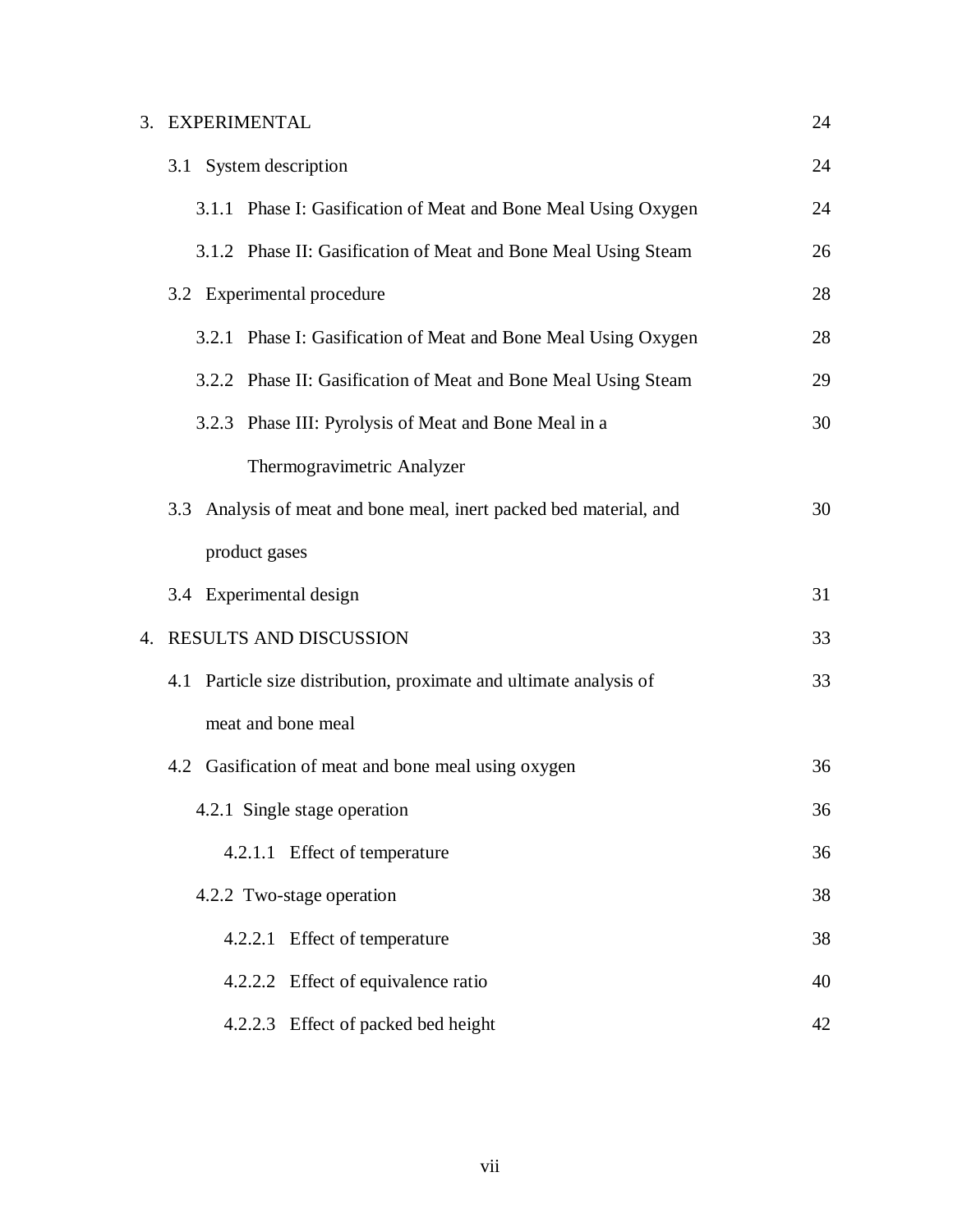| 4.3 Gasification of meat and bone meal using steam                                 | 45 |  |  |  |
|------------------------------------------------------------------------------------|----|--|--|--|
| 45<br>4.3.1 Single stage operation                                                 |    |  |  |  |
| 4.3.1.1 Effect of temperature<br>45                                                |    |  |  |  |
| 4.3.2 Two-stage operation                                                          | 47 |  |  |  |
| 4.3.2.1 Effect of temperature                                                      | 47 |  |  |  |
| 4.3.2.2 Effect of steam/MBM ratio                                                  | 49 |  |  |  |
| 4.3.2.3 Effect of packed bed height                                                | 51 |  |  |  |
| 4.4 Comparison of phase I and II results                                           | 53 |  |  |  |
| 4.4.1 Single-stage operation                                                       | 53 |  |  |  |
| 4.4.2 Two-stage operation                                                          | 53 |  |  |  |
| 4.5 Determination of kinetic parameters using distributed activation energy model  | 55 |  |  |  |
| 4.5.1 Introduction                                                                 | 55 |  |  |  |
| 4.5.2 Results and discussion                                                       | 56 |  |  |  |
| 5. CONCLUSIONS AND RECOMMENDATIONS                                                 | 61 |  |  |  |
| 6. REFERENCES                                                                      | 65 |  |  |  |
| APPENDIX A: Calibration of mass flow meters, syringe pump, and GCs HP 5880         | 73 |  |  |  |
| and 5890                                                                           |    |  |  |  |
| APPENDIX B: Sample calculation for mass balance and calorific value of product gas | 79 |  |  |  |
| APPENDIX C: Experimental results with replicate runs                               | 82 |  |  |  |
| APPENDIX D: Permissions for figures and tables                                     | 94 |  |  |  |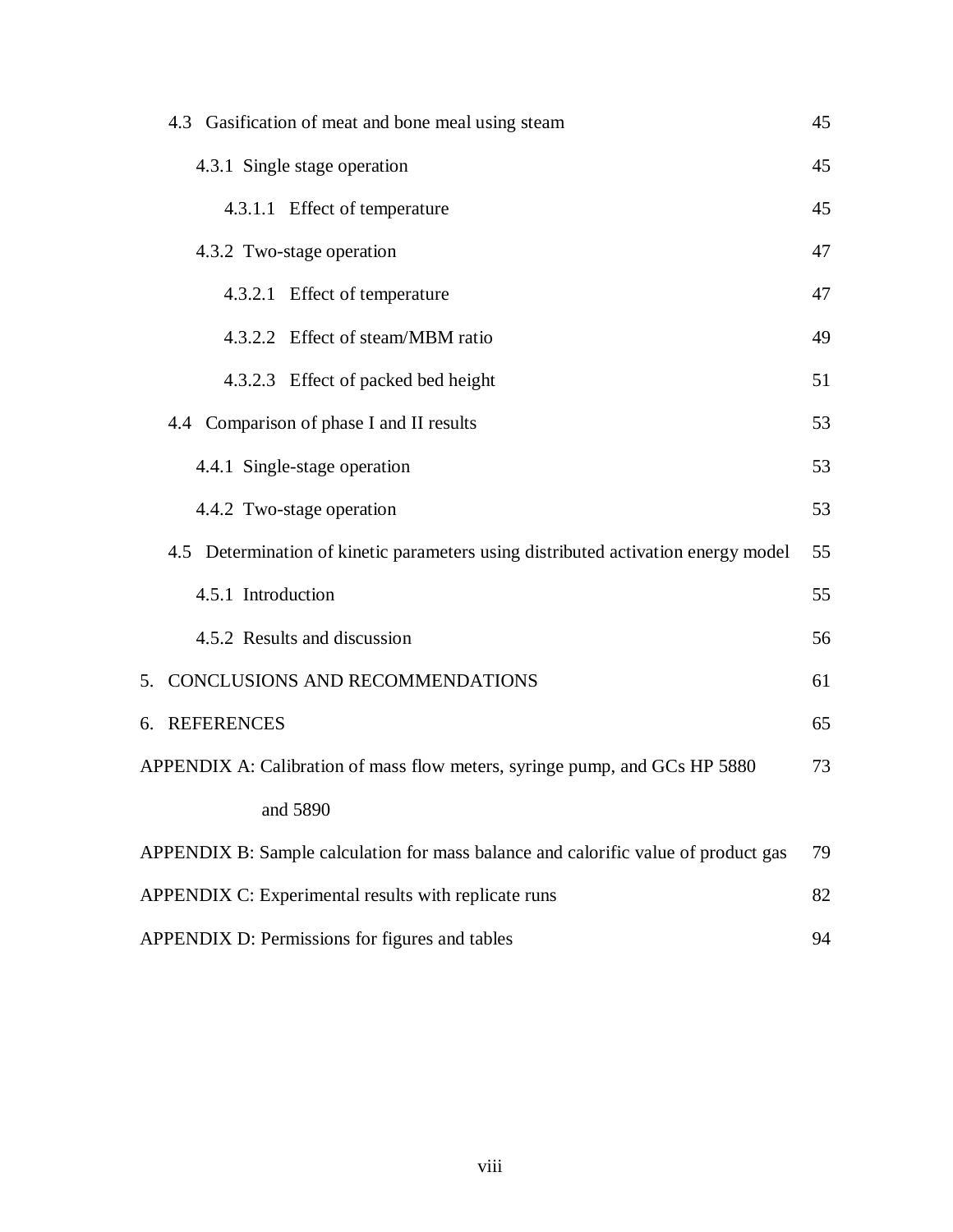### **LIST OF TABLES**

| Table           |                                                            | Page |
|-----------------|------------------------------------------------------------|------|
| Table 2.1       | Projection of energy use by fuel type                      | 8    |
| Table 2.2       | Biomass potential and use distribution between regions,    | 11   |
|                 | $10^3$ PJ/year [Skytte <i>et al.</i> , 2006]               |      |
| Table 2.3       | Possible reactions for gasification coal or biomass        | 13   |
| Table 2.4       | Effect of key parameters on product distribution and gas   | 16   |
|                 | composition for air/ oxygen blown gasification             |      |
| Table 2.5       | Effect of key parameters on product distribution and gas   | 20   |
|                 | composition for the steam gasification of biomass          |      |
| Table 3.1       | Experimental plan                                          | 32   |
| Table 4.1       | Proximate and ultimate analysis of meat and bone meal      | 35   |
| <b>Table B1</b> | Calculation for gas compositions and weight of product gas | 80   |
| <b>Table B2</b> | Calculation for calorific value of product gas             | 81   |
| <b>Table C1</b> | Effect of temperature during single-stage operation        | 82   |
| <b>Table C2</b> | Effect of temperature during two-stage operation           | 83   |
| Table C3        | Effect of equivalence ration in two-stage operation        | 84   |
| <b>Table C4</b> | Effect of packed bed height during two-stage operation     | 85   |
| <b>Table C5</b> | Replicate runs of Phase I                                  | 86   |
| <b>Table C6</b> | Effect of temperature during single stage operation        | 88   |
| <b>Table C7</b> | Effect of temperature during two-stage operation           | 89   |
| <b>Table C8</b> | Effect of steam/MBM during two-stage operation             | 90   |
| <b>Table C9</b> | Effect of packed bed height during two-stage operation     | 91   |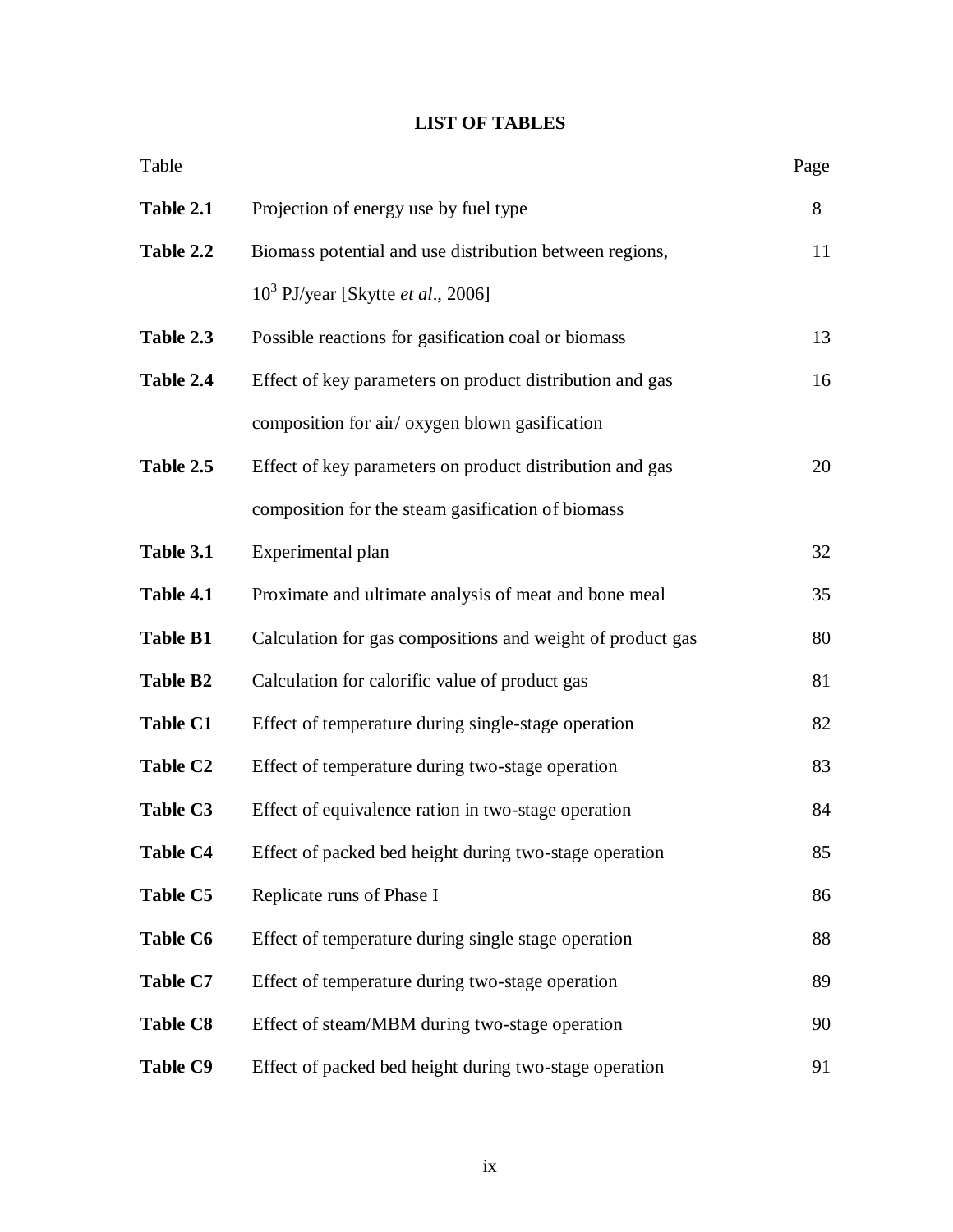# Table C10 Replicate runs of Phase II 92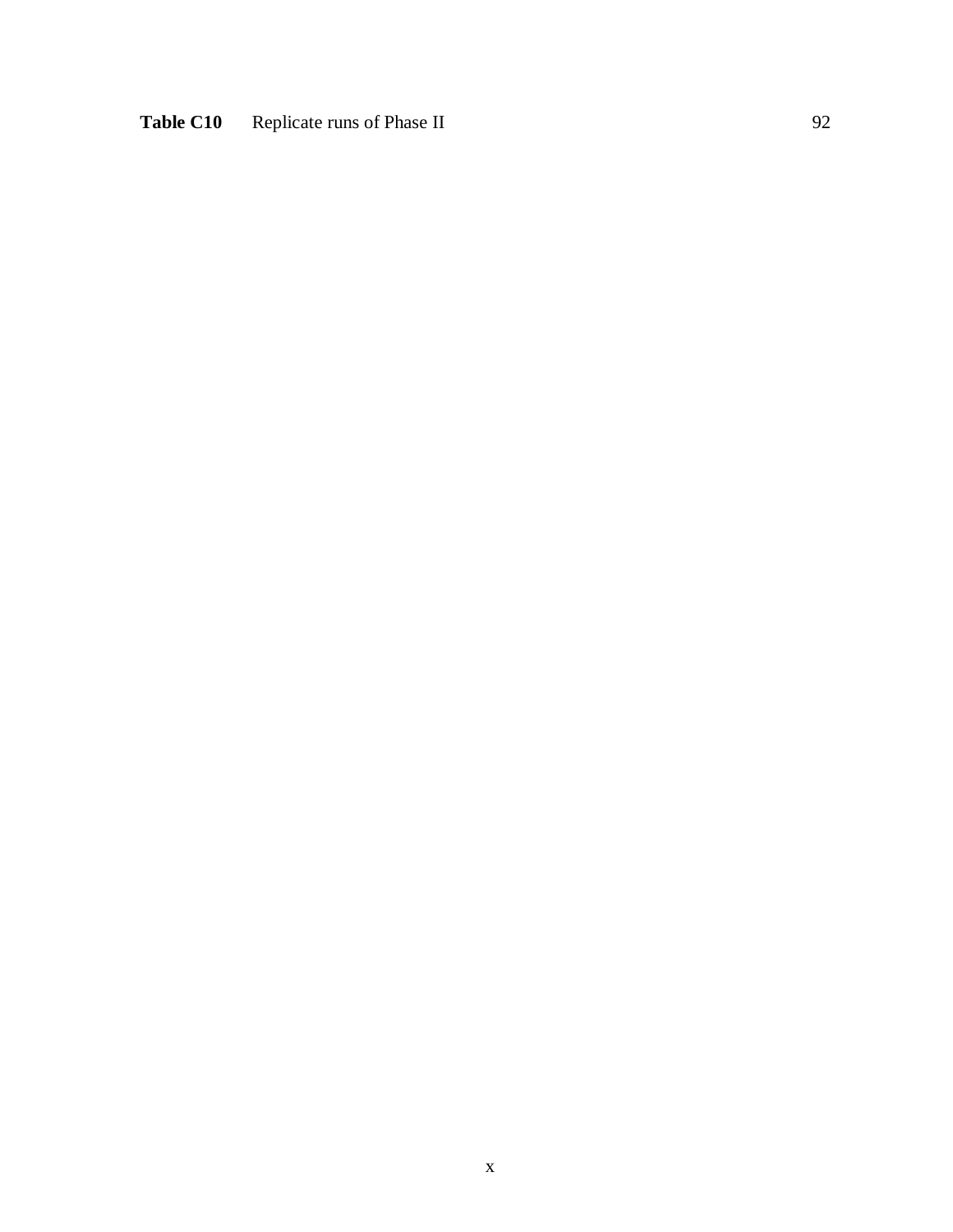### **LIST OF FIGURES**

| Figure     |                                                                       | Page |
|------------|-----------------------------------------------------------------------|------|
| Fig. 2.1   | World marketed energy consumption, 1980-2030                          | 7    |
| Fig. 2.2   | Shares of world's primary energy consumption                          | 8    |
|            | [Han and Kim, 2006]                                                   |      |
| Fig. $2.3$ | Historical and future $CO2$ emissions by countries/ regions           | 9    |
|            | [Timilsina, 2008]                                                     |      |
| Fig. 2.4   | Reaction sequence for gasification of coal or biomass                 | 12   |
| Fig. 3.1   | Schematic diagram of experimental setup for gasification of meat      | 25   |
|            | and bone meal using oxygen in two-stage fixed bed reaction system     |      |
| Fig. 3.2   | Schematic diagram of experimental setup for steam gasification        | 27   |
|            | of meat and bone meal in two-stage fixed bed reaction system          |      |
| Fig. 4.1   | Particle size distributions of (a) Ottawa sand and (b) MBM powder     | 34   |
| Fig. 4.2   | Effect of first stage final temperature on product yield and GHV      | 37   |
|            | of gas at ER of 0.2 and $N_2$ flow rate of 45 ml/min                  |      |
| Fig. 4.3   | Effect of final temperature of first stage on gas composition at ER   | 37   |
|            | of 0.2 and $N_2$ flow rate of 45 ml/min                               |      |
| Fig. 4.4   | Effect of second stage temperature on product yield and GHV of        | 39   |
|            | gas at first stage final temperature of 850 °C, ER of 0.2, $N_2$ flow |      |
|            | rate of 45 ml/min and packed bed height of 60 mm                      |      |
| Fig. $4.5$ | Effect of second stage temperature on gas composition at first        | 39   |
|            | stage final temperature of 850 °C, ER of 0.2, $N_2$ flow rate of      |      |
|            | 45 ml/min and packed bed height of 60 mm                              |      |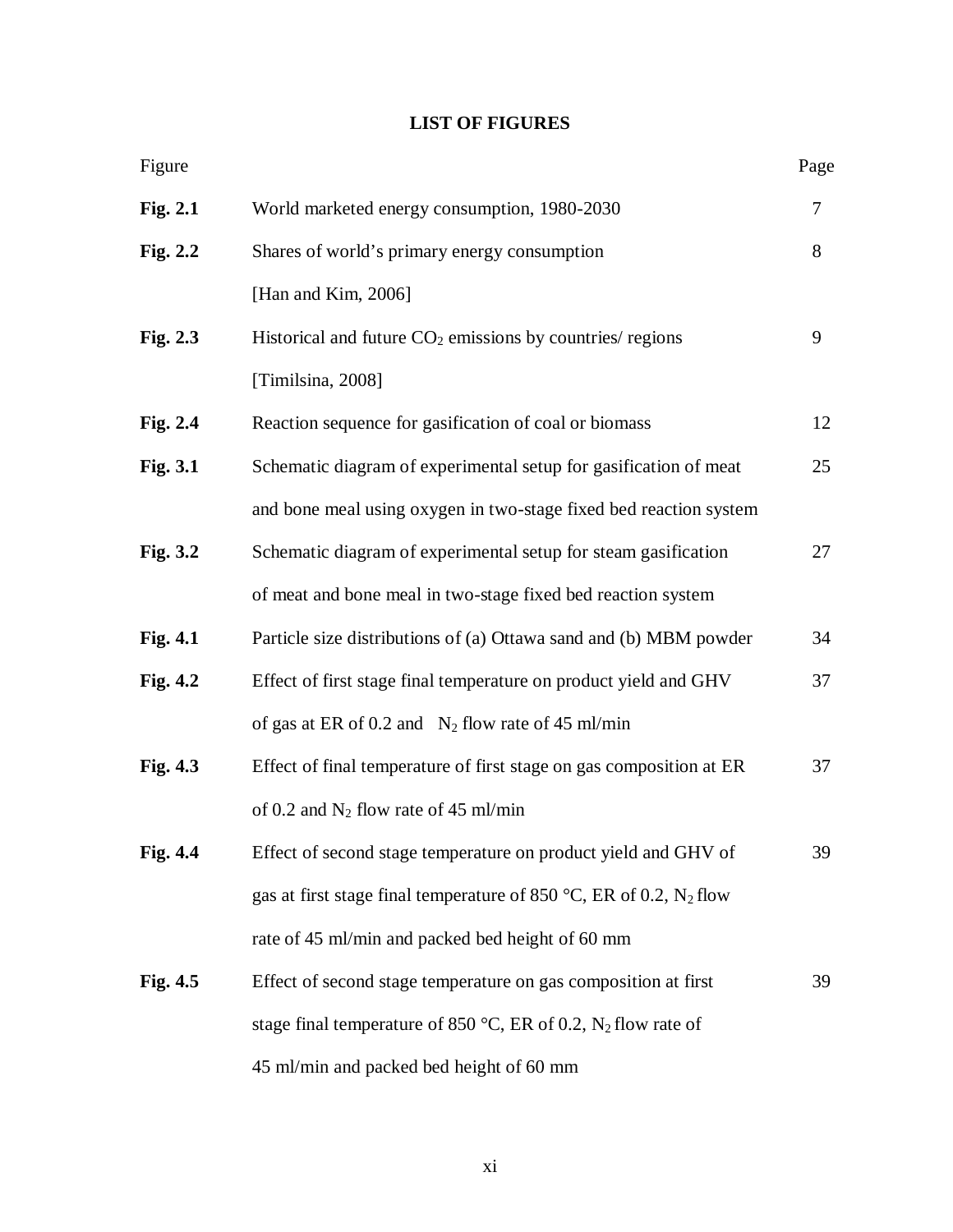| Fig. 4.6        | Effect of equivalence ratio (ER) on product yield and GHV of           | 41 |
|-----------------|------------------------------------------------------------------------|----|
|                 | gas at first stage final and second stage temperatures of 850 °C       |    |
|                 | and packed bed height of 60 mm                                         |    |
| Fig. 4.7        | Effect of equivalence ratio (ER) on gas composition at first           | 41 |
|                 | stage final and second stage temperatures of 850 °C and packed         |    |
|                 | bed height of 60 mm                                                    |    |
| <b>Fig. 4.8</b> | Effect of packed bed height on product yield at first stage final      | 43 |
|                 | and second stage temperatures of 850 °C, ER of 0.2 and $N_2$           |    |
|                 | flow rate of 45 ml/min                                                 |    |
| Fig. 4.9        | Effect of packed bed height on gas compositions at first stage         | 43 |
|                 | final and second stage temperatures of 850 $^{\circ}$ C, ER of 0.2 and |    |
|                 | $N_2$ flow rate of 45 ml/min                                           |    |
| Fig. 4.10       | Effect of final temperature of first stage on product yield at         | 46 |
|                 | steam/MBM (wt. /wt.) of 0.6 and $N_2$ flow rate of 45 ml/min           |    |
| Fig. 4.11       | Effect of final temperature of first stage on gas composition at       | 46 |
|                 | steam/MBM (wt. /wt.) of 0.6 and $N_2$ flow rate of 45 ml/min           |    |
| Fig. 4.12       | Effect of second stage temperature on product yield at first stage     | 48 |
|                 | final temperature of 850 °C, steam/MBM (wt. /wt.) of 0.6,              |    |
|                 | $N_2$ flow rate of 45 ml/min and packed bed height of 60 mm            |    |
| Fig. 4.13       | Effect of second stage temperature on gas composition at               | 48 |
|                 | first stage final temperature of 850 $\degree$ C, steam/MBM (wt. /wt.) |    |
|                 | of 0.6, $N_2$ flow rate of 45 ml/min and packed bed height             |    |
|                 | of 60 mm                                                               |    |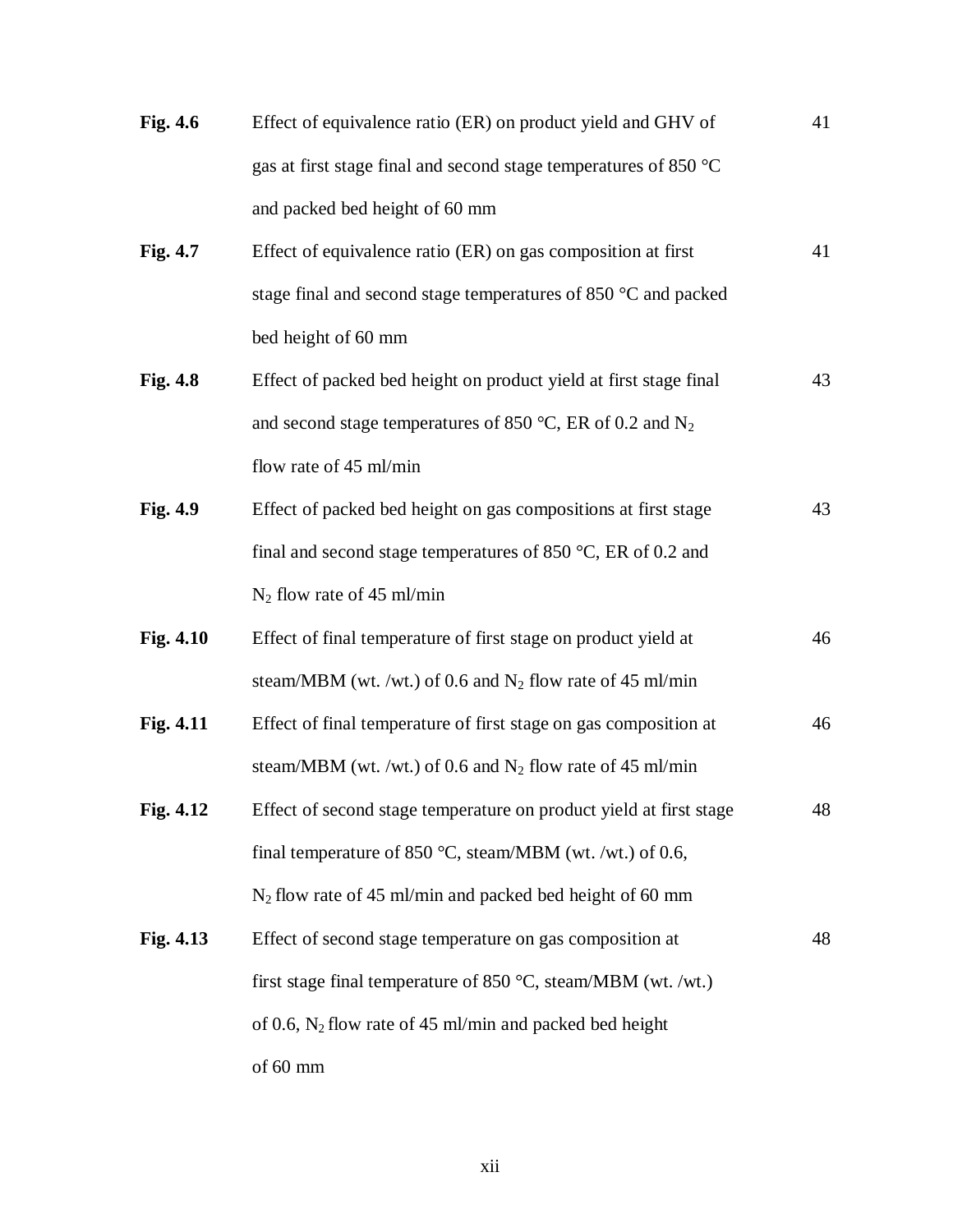| Fig. 4.14  | Effect of steam/ MBM (wt/ wt) on product yield at                      | 50 |
|------------|------------------------------------------------------------------------|----|
|            | final temperature of first stage and second stage at 850 $^{\circ}C$ , |    |
|            | $N_2$ flow rate of 45 ml/min and packed bed height of 60 mm            |    |
| Fig. 4.15  | Effect of steam/ MBM (wt/ wt) on gas composition at                    | 50 |
|            | final temperature of first stage and second stage at 850 $^{\circ}C$ , |    |
|            | $N_2$ flow rate of 45 ml/min and packed bed height of 60 mm            |    |
| Fig. 4.16  | Effect of packed bed height on product yield at                        | 52 |
|            | steam/ MBM (wt/ wt) of 0.8, final temperature of first stage           |    |
|            | and second stage at 850 °C, and $N_2$ flow rate of 45 ml/min           |    |
| Fig. 4.17  | Effect of packed bed height on gas composition at                      | 52 |
|            | steam/ MBM (wt/ wt) of 0.8, final temperature of first stage           |    |
|            | and second stage at 850 °C, and $N_2$ flow rate of 45 ml/min           |    |
| Fig. 4.18  | Comparison of phase I and II results during single stage operation     | 54 |
| Fig. 4.19  | Comparison of phase I and II results during two - stage operation      | 54 |
| Fig. 4.20  | Effect of temperature on $V/V^*$ during pyrolysis                      | 58 |
|            | of MBM in thermogravimtric analyzer for three different                |    |
|            | heating rates                                                          |    |
| Fig. 4.21  | $\ln(a/T^2)$ vs. 1/T at the selected V/V* ratios                       | 58 |
| Fig. 4.22  | $V/V^*$ vs. E relationship                                             | 59 |
| Fig. 4.23  | $ln k_0$ vs. E relationship                                            | 59 |
| Fig. 4.24  | $f(E)$ vs. E relationship                                              | 60 |
| Fig. $A.1$ | Calibration of mass flow meter $(0-200 \text{ ml/min})$                | 73 |
| Fig. $A.2$ | Calibration of mass flow meter $(0-20 \text{ ml/min})$                 | 74 |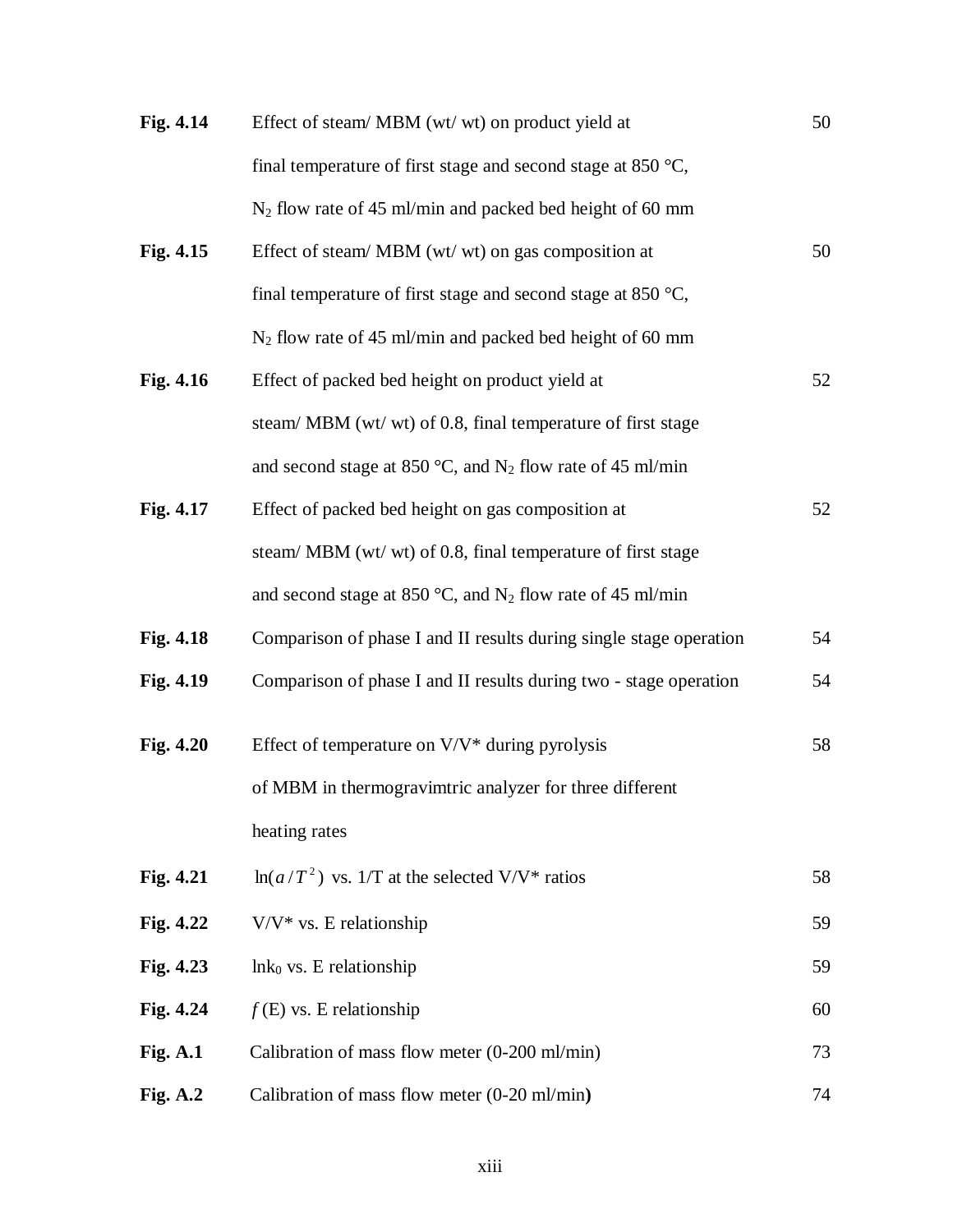| <b>Fig. A.3</b>  | Calibration of mass flow meter |    |  |  |
|------------------|--------------------------------|----|--|--|
| Fig. $A.4$       | Calibration curve of $H_2$     | 75 |  |  |
| Fig. $A.5$       | Calibration curve of CO        | 75 |  |  |
| Fig. $A.6$       | Calibration curve of $CO2$     | 76 |  |  |
| <b>Fig. A.7</b>  | Calibration curve of $CH4$     | 76 |  |  |
| Fig. $A.8$       | Calibration curve of $C_2H_4$  | 77 |  |  |
| <b>Fig. A.9</b>  | Calibration curve of $C_2H_6$  | 77 |  |  |
| <b>Fig. A.10</b> | Calibration curve of $C_3H_6$  | 78 |  |  |
| <b>Fig. A.11</b> | Calibration curve of $C_3H_8$  | 78 |  |  |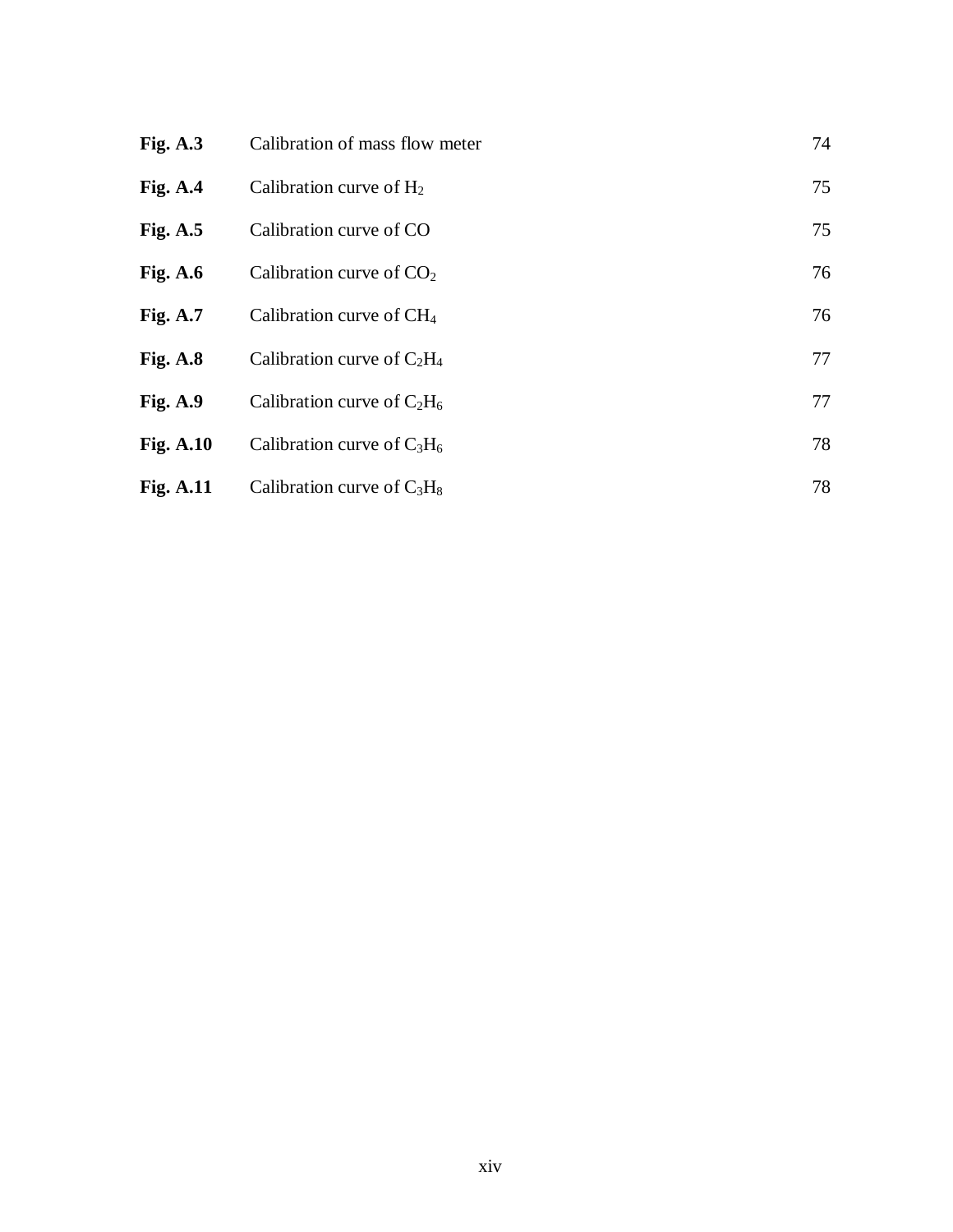#### **NOMENCLATURE**

- $F_i$  fraction i of the sample to decompose,
- V<sup>i</sup> volatiles produced by fraction i
- S<sub>i</sub> solid residue formed.
- w<sup>i</sup> weight fraction (actual weight/initial weight) for fraction i
- $k_{i0}$  pre-exponential factor (s<sup>-1</sup> mass fraction  $1-ni$ )
- $E_i$  activation energy (kJ mol<sup>-1</sup>)
- n<sup>i</sup> reaction order
- R gas constant  $(kJ \text{ mol}^{-1} K)$
- T temperature (K)
- $W_i$ <sub>m</sub> weight fraction at time infinity that accounts for the final residue of the process
- V total volatiles evolved by time *t*
- V\* effective volatile content
- *a* heating rate (K/min)
- $f(E)$  distribution curve of the activation energy
- LHV lower heating value
- ER equivalence ratio
- DSS dry sewage sludge
- $u_{\text{mf}}$  minimum fluidization velocity
- TDE transmissible degenerative encephalopathies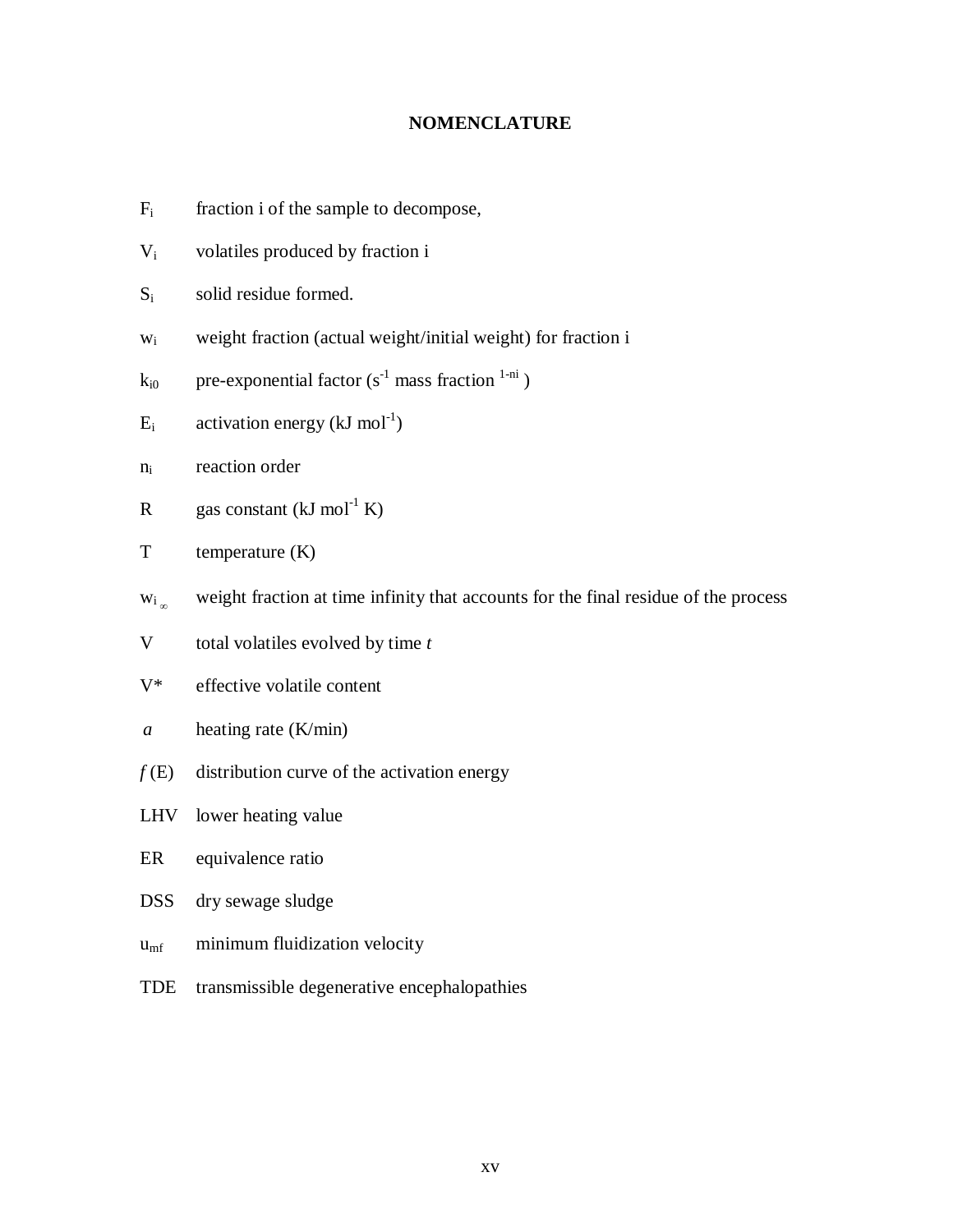# **Chapter 1 INTRODUCTION**

#### **1.1 Different options to dispose Meat and bone meal**

Meat and bone meal or MBM is a byproduct of the rendering industries. It is obtained after removal of fat from mammal carcasses during the cooking process followed by drying and crushing [Bradley, 1991]. MBM has historically been used worldwide in the formulation of feed for cattle because of its high protein content, but after being found to be responsible for the spreading of bovine spongiform encephthalopathy (BSE), its use has become progressively restricted [Rodehutscord *et al.*, 2002]. The European Commission has banned the use of protein derived from mammalian tissues for feeding ruminants since July 1994 [Chalus and Peutz, 2000]. Moreover, the link between BSE and new variant of "creutzfeldt-Jacob disease (vCJD)" in humans has made MBM a critical issue [Bruce *et al*., 1997].

MBM is produced in large amounts and requires a safe disposal method to avoid the spreading of BSE. In United States around 2.1 millions metric tons of bovine, porcine, or mixed species of MBM was produced in 2004, while in Canada, it was 432,000 metric tons in 2000 [Garcia *et al*., 2006]. The current production of MBM in the EU is approximately 3 millions tons per year [http://ec.europa.eu].

Since these large volume of meat and bone meal can no longer be used as a feed to animals, alternative safe disposal methods to avoid spreading of bovine spongiform encephalopathy are required. The following sections outline various methods for disposal of meat and bone meal.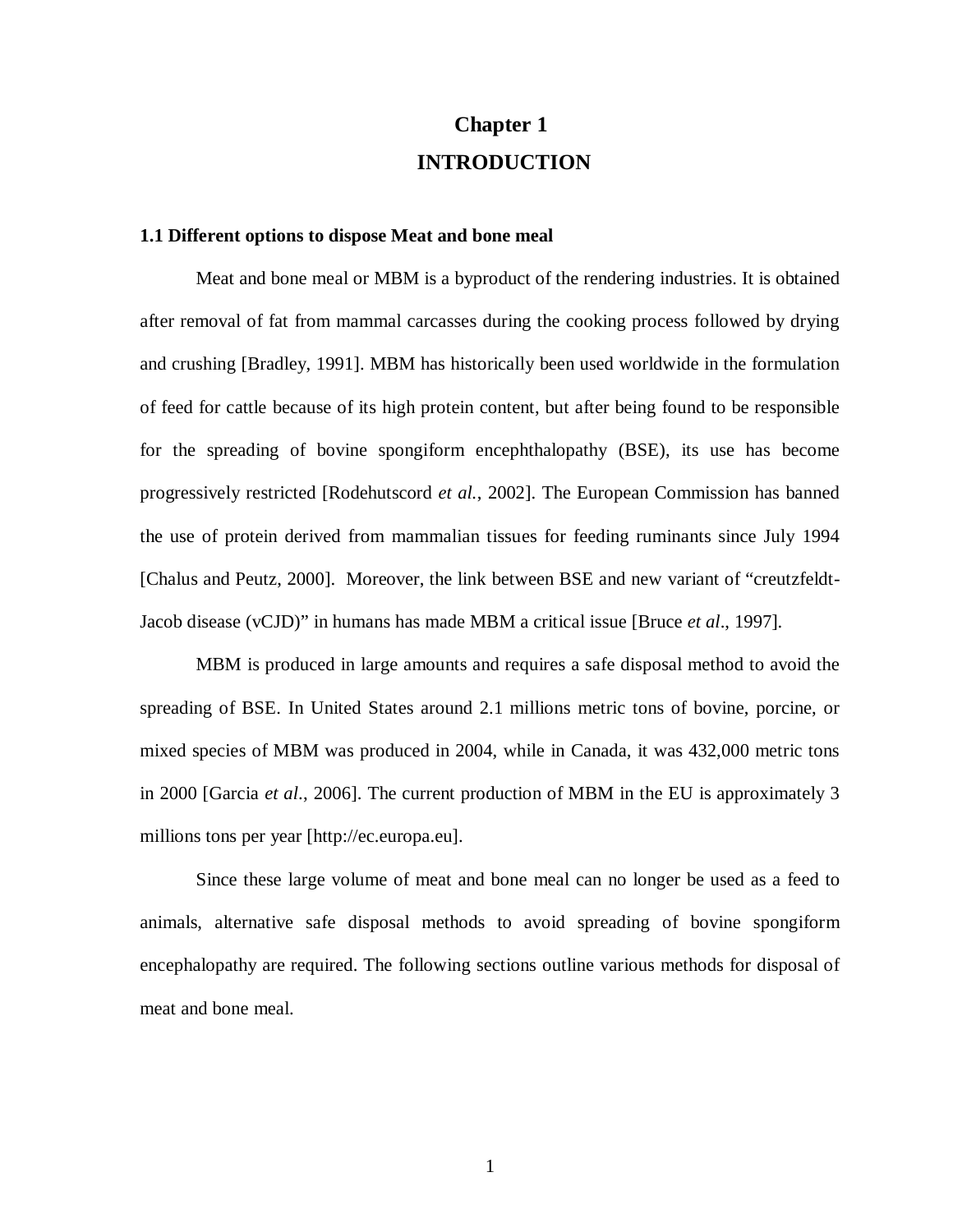#### **1.1.1 Incineration/ Co-incineration**

It has been reported that the responsible prions for BSE pathogens are destroyed by combustion at 850 °C for at least 2 sec, or at 3 bar and 133 °C for at least 20 min [Ayllon *et al*., 2006]. Incineration/ co-incineration is the potential solution for safe disposal of meat and bone meal. The high incinerator temperature ensures complete destruction of prions responsible for bovine spongiform encephalopathy. There are various incineration plants in England and Belgium for incineration of meat and bone meal and they are operated when there is an assurance of sufficient supply of meat and bone meal [Conesa *et al*., 2003]. An issue with this method is the ash handling. The ash tends to stick on the bottom of the incinerator chamber causing problem in a continuous operation.

Meat and bone meal can also be disposed of by co-incineration in cement kilns. The high temperature of the cement kiln (around  $1400 - 1450$  °C) and sufficient residence time ensure complete destruction of potential BSE pathogens [Cyr and Ludmann, 2006]. In the US, there are around 30 separate sites where hazardous waste is burned in cement kilns [Conesa *et al*., 2003].

#### **1.1.2 Land-filling and alkaline hydrolysis**

Land-filling was one of the options considered. It was ruled out due to high risk of spreading potential BSE pathogens into the environment. However, a research work by Gulyurtlu *et al*. [2005] concluded that the solid products (i.e. ashes) of a thermally pretreated meat and bone meal could be safely deposited in landfills. The authors reported that ashes obtained after co-combustion of meat and bone meal with coal at relatively low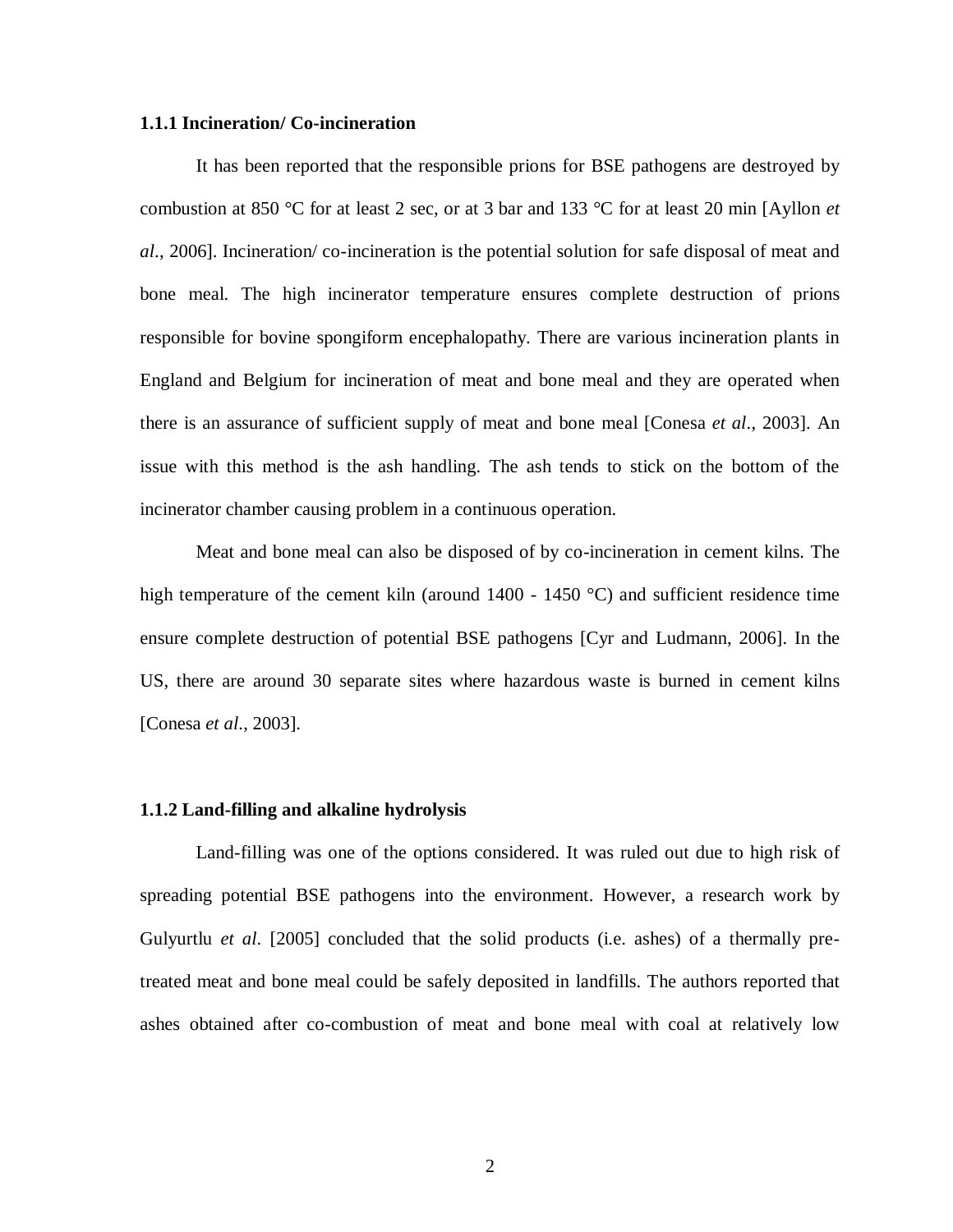temperatures (750 - 850 °C) were free from harmful proteins and safe in normal municipal landfills.

Inactivation of BSE prions by alkaline hydrolysis is also one of the options researchers have been working on to safely dispose meat and bone meal. Taylor *et al*. [1997] subjected samples of macerated mouse-brain infected with the 22A strain of scrapie agent to gravity-displacement autoclaving at 121  $\degree$ C for 30 min in the presence of 2 M sodium hydroxide and found no infectivity in mouse bioassay. They concluded the similar treatment could be effective for human and animal TDE agents.

#### **1.1.3 Novel treatments: pyrolysis, gasification, and combustion**

Apart from the above methods, combustion, pyrolysis and gasification are other methods for disposal of meat and bone meal at elevated temperature for complete destruction of potential BSE pathogens and effectively utilize the fuel value. The main difference among these methods is the amount of oxygen supply. Combustion requires oxygen in excess of that required to theoretically burn the feed material and mainly produces carbon dioxide and water along with heat. Pyrolysis is the thermal conversion of organics in the absence of oxygen supply and mainly produces liquid products, called pyrolytic oil or tar. Gasification requires controlled/ partial oxygen supply and mainly produces gases containing carbon monoxide and hydrogen  $(CO + H_2)$ , a mixture known as syngas. The following discussion presents a brief summary of research studies carried out on meat and bone meal pertaining to this section.

*Ayllon et al.* [2006] studied the effect of final pyrolysis temperature (300-900 °C) and heating rate (2, 8 and 14 °C /min) on the fixed bed pyrolysis of MBM. Char and tar were the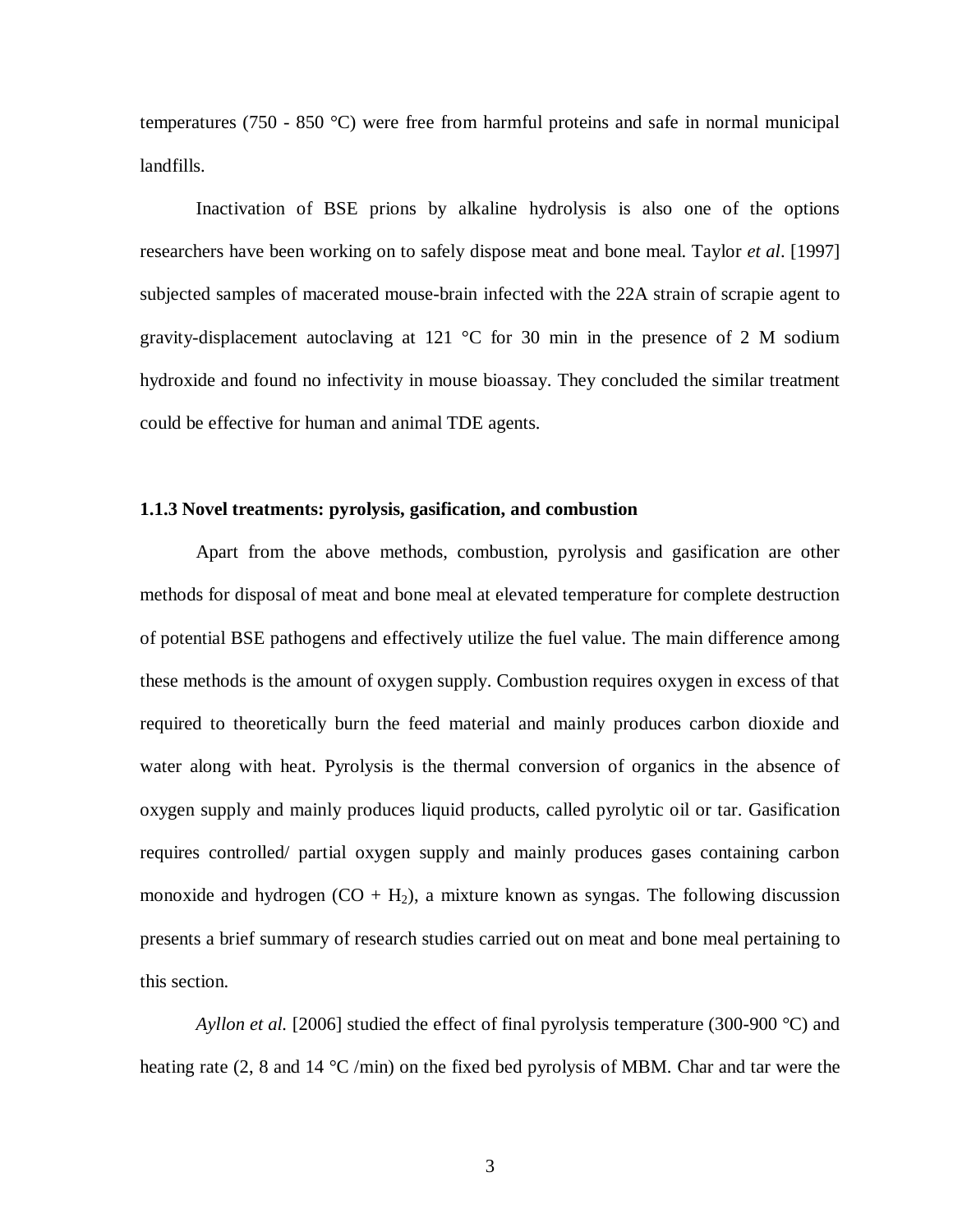main products with relatively small amount of gas. The product gas mainly consisted of  $CO<sub>2</sub>$ , CO,  $H_2$ , CH<sub>4</sub>, other H/C, and H<sub>2</sub>S. The lower heating value of product gas increased to 16.7 MJ/m<sup>3</sup> with temperature until 500 °C and then decreased to 12.5 MJ/m<sup>3</sup> at temperature higher than 600 °C. The authors also concluded that the final pyrolysis temperature was more important than the effect of heating rate. Chaala and Roy [2003] studied vacuum pyrolysis of MBM at a temperature of 500 °C with total pressure of 4 kPa and heating rate of 15 °C/min. They found that pyrolytic oil and solid residue were the main products with small amount of gases. The pyrolytic oil obtained was highly viscous and waxy in nature with very unpleasant odor. The high calorific value of this oil was found to be 34.2 MJ/kg. However, high nitrogen content (14 wt. %) was the main concern addressed by the authors for use of this oil in the combustion process. *Fedorowicz et al*. [2007] studied the gasification of feed consisting of MBM, cow carcasses, and two types of specific risk materials (SRMs) at  $1000^{\circ}$ C with steam and nitrogen as carrier gases in a bench scale gasification system. The product gas mainly consisted  $H_2$ , CO, CO<sub>2</sub>, CH<sub>4</sub>, other H/C gases. The heating value of the product gas on nitrogen free basis was in the range from 14.9 to 19.4  $MJ/m<sup>3</sup>$ . A major issue encountered by the authors was the production and handling of tar. Other studies include: fluidized bed cocombustion of MBM with coals and olive bagasse [Fryda *et al*., 2006], co-combustion of coal and MBM in a fluidized bed [Gulyurtlu *et al*., 2005], and the use of atmospheric bubbling fluidized bed combustor for the utilization of raw animal wastes [Pilawska *et al*., 2004]. The main issue associated with co-combustion was the emissions of  $NO_x$ , VOC, and other gases harmful to the environment. Other issues related to palletizing and limiting the amount of MBM fed along with co-combustion material were also mentioned by the authors.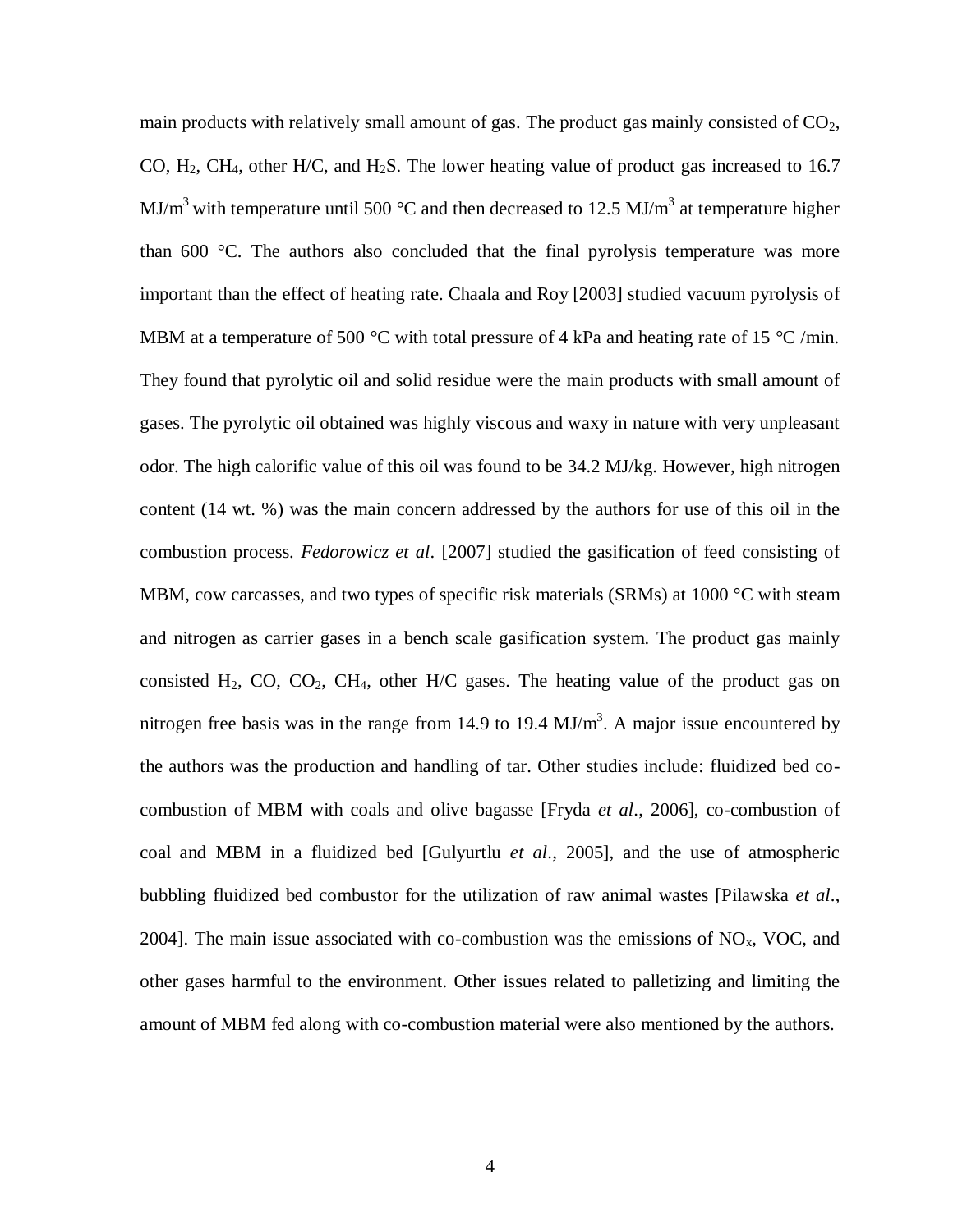#### **1.2 Knowledge gap**

Literature review on meat and bone meal reveals that research has been done on pyrolysis, combustion/ co-combustion and gasification of meat and bone meal. So far there is no scientific investigation done to increase the hydrogen and syngas yield via gasification of meat and bone meal in a fixed-bed reactor system followed by thermal cracking of tar using oxygen/air and steam separately.

#### **1.3 Objectives**

The overall objective of this research work is to gasify meat and bone meal and maximize the production of hydrogen and syngas in single stage and two-stage fixed reactor systems. The research was carried out in three different phases as follows:

**Phase I:** In this phase, the gasification of MBM was carried out in single stage and two-stage reactor systems. Pure oxygen was used as a gasifying agent and nitrogen was used as a carrier gas. The first stage was used for gasification while the second one was used to facilitate tar cracking to produce further gases. The effects of temperature of each stage (650- 850 °C), equivalence ratio (0.15-0.3), and packed bed height (40-100 mm) were studied on product yields (char, tar, and gas) and gas compositions  $(H_2, CO, CO_2, CH_4$  and other  $H/C$ ).

**Phase II:** In this phase, the gasification of MBM was carried out in single stage and two-stage reactor systems using steam as a gasifying agent and nitrogen as a carrier gas. The effects of temperature of each stage (650-850  $^{\circ}$ C), steam to meat and bone meal ratio (0.2-0.8) (wt/ wt), and packed bed height (40-100 mm) were studied on product yields (char, tar, and gas) and gas compositions  $(H_2, CO, CO_2, CH_4$  and other  $H/C$ ).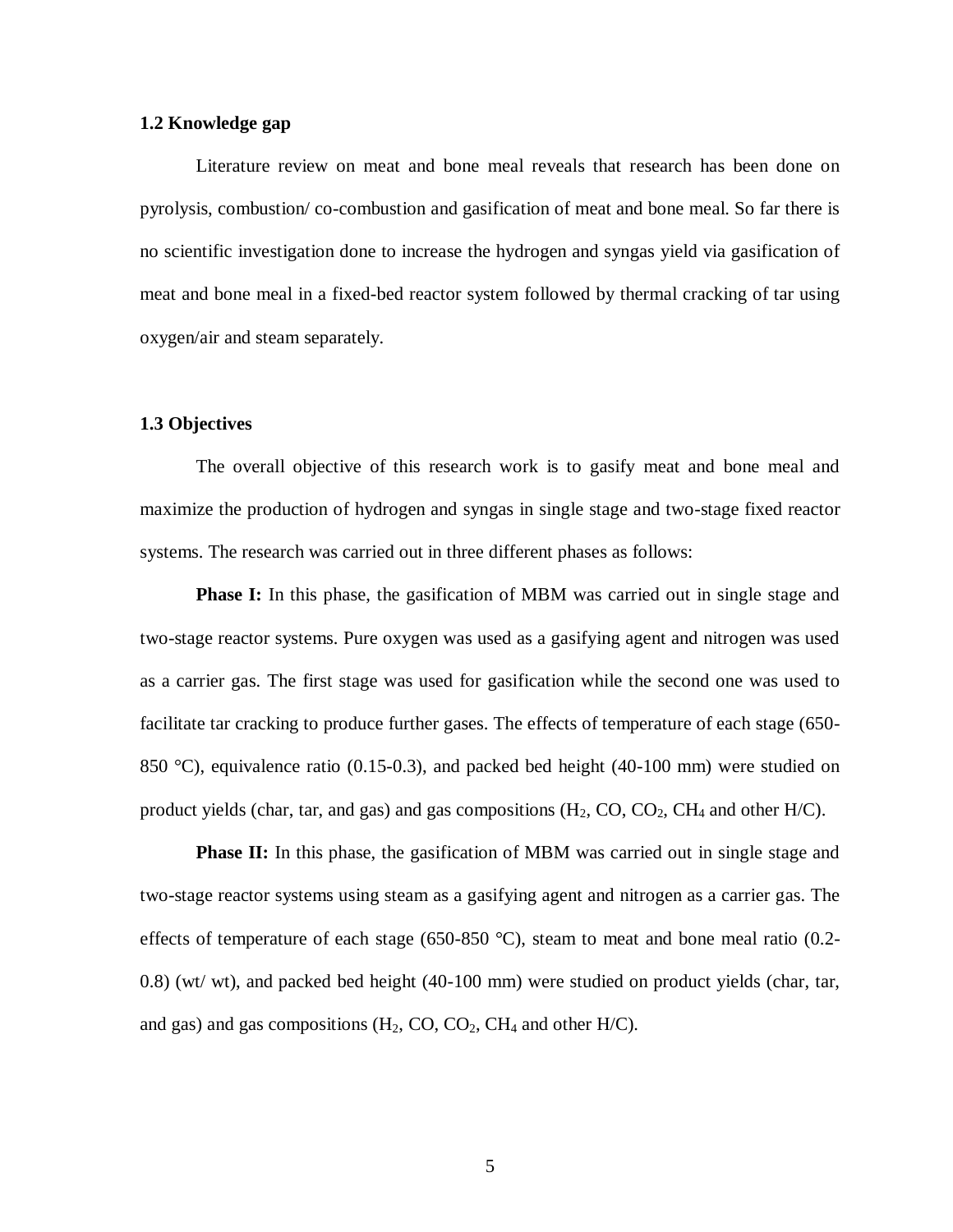**Phase III:** Pyrolysis or devolatilization is a very important step in the gasification process. It is very complex and involves number of series and/ or parallel reactions occurring simultaneously. In this phase, the kinetic analysis for pyrolysis of MBM was carried out using thermogravimetric analysis (TGA) at three different heating rates (10, 15, and 25  $^{\circ}$ C/ min) for the temperature range of 25-550 °C. The simple distributed activation energy model (DAEM) developed by Miura and Maki [1998] was used to determine activation energy, E, and frequency factor,  $k_0$ .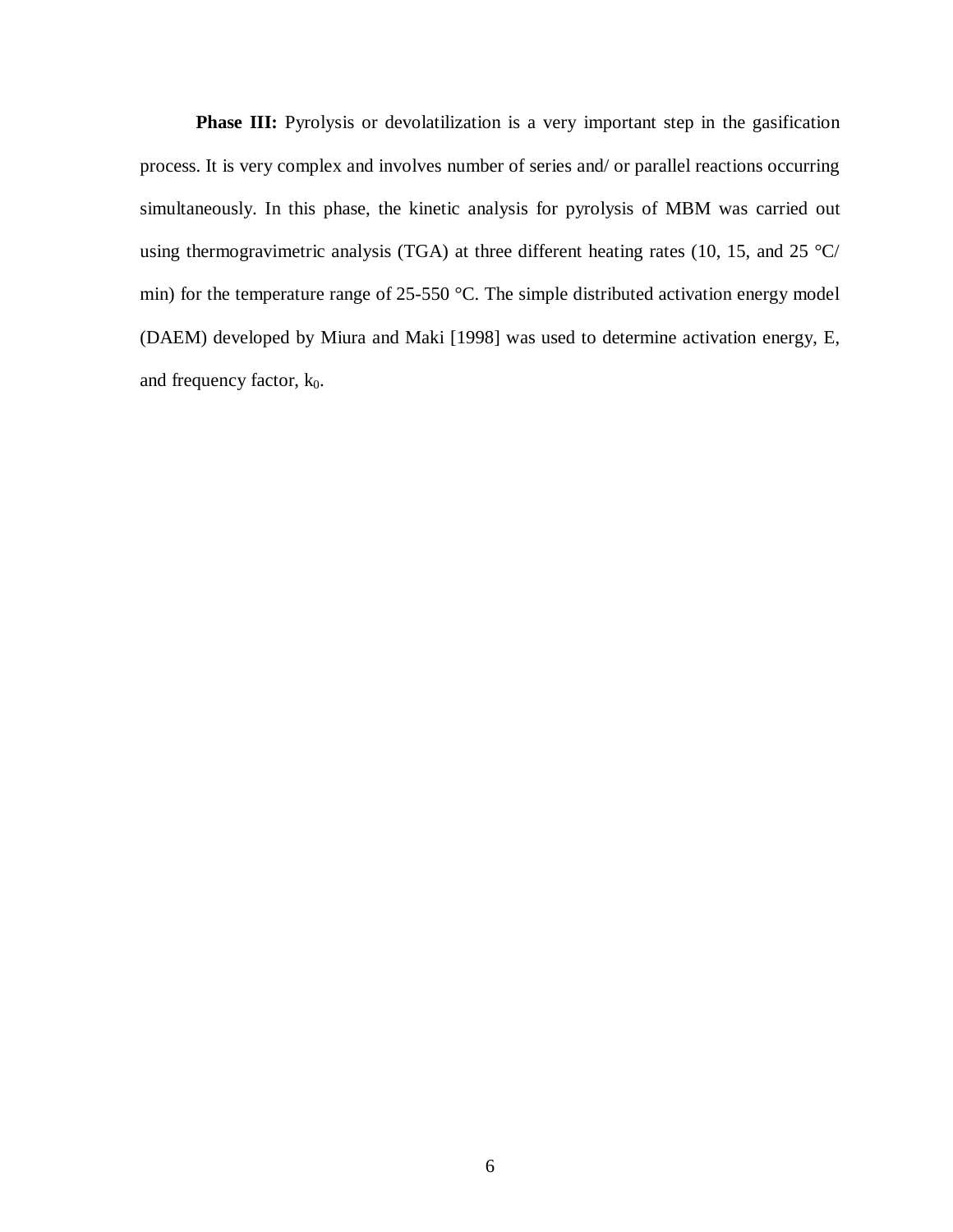# **Chapter 2 LITERATURE REVIEW**

#### **2.1 Background**

World energy demand increases day by day. According to EIA [2009], the total world energy consumption in 2006 was 472 quadrillion BTU. This is projected to increase to 678 quadrillion BTU by 2030, as shown in Fig. 2.1. This rise in energy consumption is almost 44 % and is mainly due to China and India emerging as the fastest growing economies in the world.



**Fig. 2.1** World marketed energy consumption, 1980-2030 [Reproduced from EIA, 2009; 1 BTU international  $= 0.001055$  MJ]

Most of the world's energy demand is met by fossil fuels and the technologies for them are very well established. Various non-renewable sources of energy such as coal, crude oil, natural gas etc. have been exploited over the years to meet energy demand of the world. Fig. 2.2 shows the distribution of energy consumption based on the fuel type [Han and Kim, 2006]. As seen in this figure, oil, natural gas, and coal contribute nearly 73 % of the total demand, while the rest include renewable sources, nuclear etc. The projection of energy use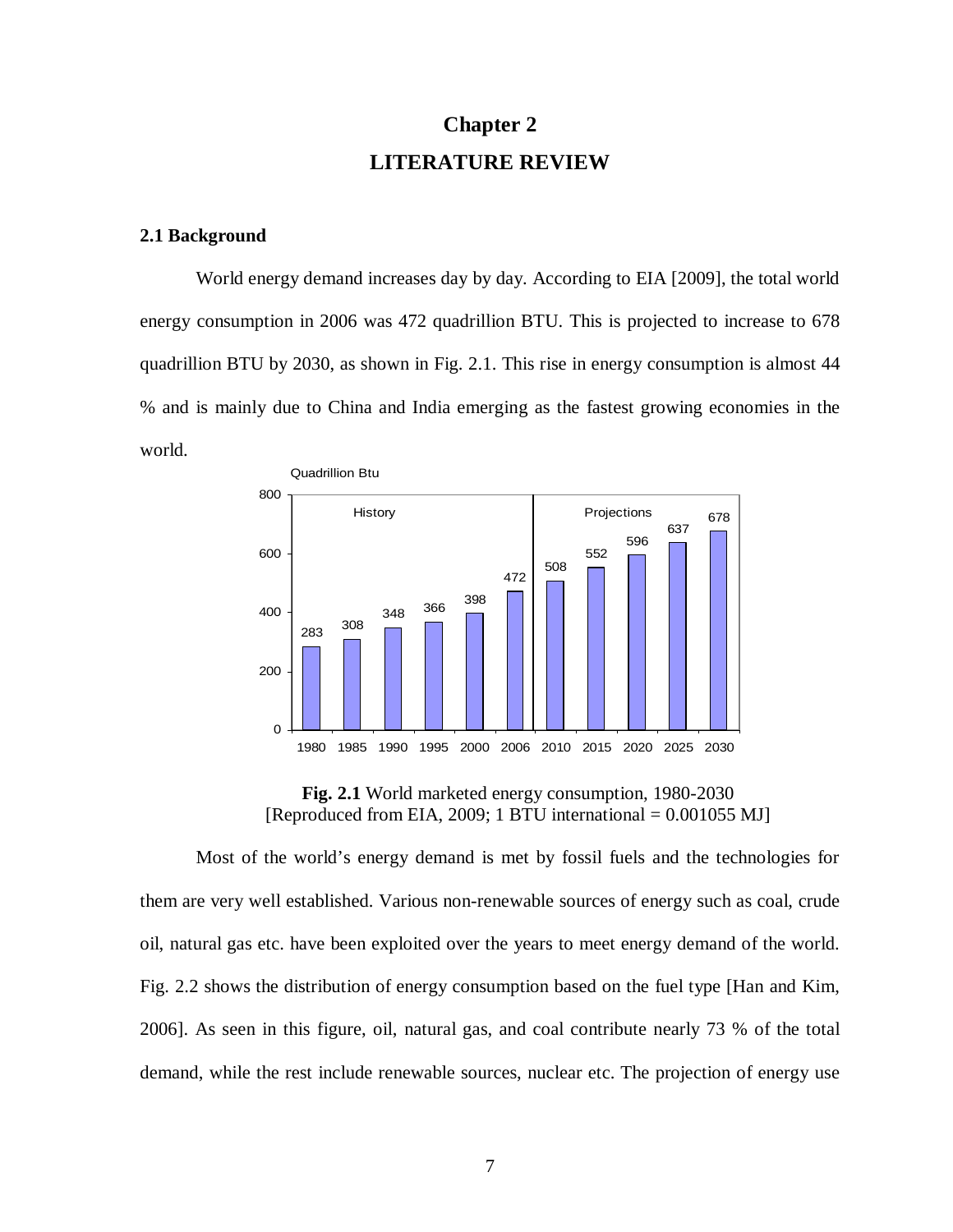by fuel types is shown in Table 2.1 [EIA, 2009]. It is clear that the use of coal and unconventional resources, compared to other fuel types, is going to increase the most in the coming years to help meet the energy demand. The use of coal is going to increase from 127 quadrillion Btu in year 2006 to 190 quadrillion Btu in year 2030, while that of unconventional resources of liquid fuel are going to increase from 3.1 million barrels/ day in year 2006 to 13.4 million barrels/ day in year 2030.



[Han and Kim, 2006, Used with permission]

|  |  |  | Table 2.1 Projection of energy use by fuel type [Data source, EIA 2009] |
|--|--|--|-------------------------------------------------------------------------|
|--|--|--|-------------------------------------------------------------------------|

| <b>Fuel type</b>                                                                                             | <b>Current use (2006)</b> | Projected use (2030)     |
|--------------------------------------------------------------------------------------------------------------|---------------------------|--------------------------|
| Liquid and other petroleum                                                                                   | 85 million barrels/day    | 107 million barrels/day  |
| Unconventional resources<br>(including oil sands, heavy oil,<br>bio-fuels, coal to liquid,<br>gas to liquid) | 3.1 million barrels/day   | 13.4 million barrels/day |
| Natural gas                                                                                                  | 104 trillion cubit feet   | 153 trillion cubit feet  |
| Coal                                                                                                         | 127 quadrillion Btu       | 190 quadrillion Btu      |
| Electricity from nuclear power                                                                               | 2.7 trillion KWhrs        | 3.8 trillion KWhrs       |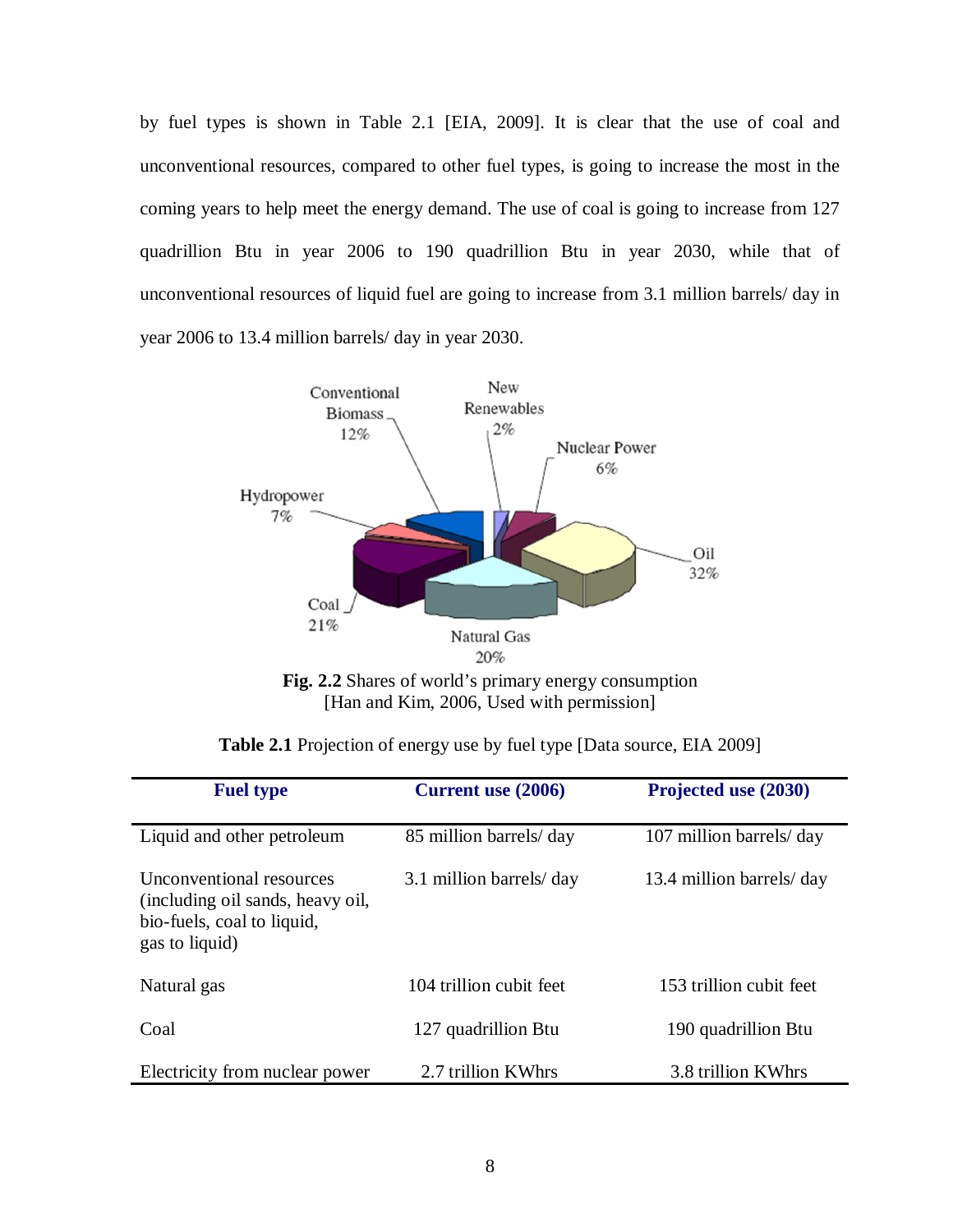There are several disadvantages associated with the use of fossil fuels as energy sources. Environmental issues, prices, and limitation of resources are the key ones. Crude oil prices have been fluctuating frequently in recent years, sparking concerns in most of the developing and oil importing countries. Oil prices reached US \$145 per barrel in 2008 and dropped down below US \$ 40 per barrel in the next few months. Moreover, fossil fuels have caused serious environmental problems and disturbed the ecological cycle of the planet. One of the best is the green house effect, which is a major problem the world is presently facing. It is causing the average global temperature to rise, sea levels to rise due to melting of icebergs, and so forth. Fig. 2.3 shows the historical and future  $CO<sub>2</sub>$  emissions by countries [Timilsina, 2008]. This figure shows that the total  $CO<sub>2</sub>$  emissions in 1980 was 18 billion tonnes, rising to 27 billions tonnes in 2004; an increase of 50 %. The figure also predicts that in 2030,  $CO<sub>2</sub>$ emissions will be approximately 43 billions tonnes, and fast developing nations such as China, India along with other Asian countries will be the key contributors.



**Fig. 2.3** Historical and future  $CO<sub>2</sub>$  emissions by countries/ regions [Timilsina, 2008, Used with permission]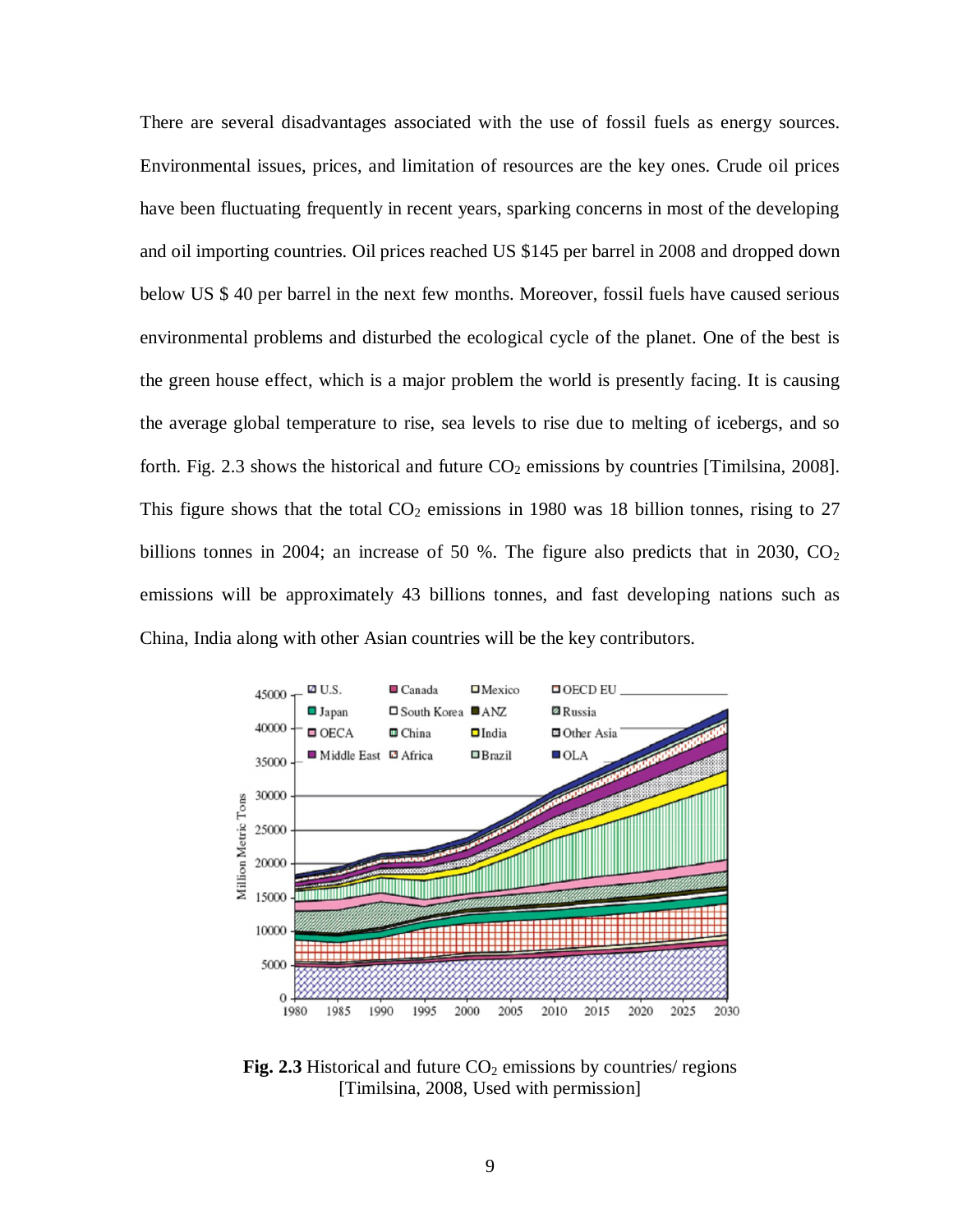Scientific speculations on depletion of fossil fuels encourage researchers from across the world to find alternative form of energy. Nuclear energy is one of the viable alternatives, however, capital cost, broad policy acceptance, and nuclear waste management challenges are associated with this option. Another promising option is biomass energy. Some important facts why biomass energy is drawing attention are [Demirbas *et al*., 2009]:

- 1. It meets energy needs without expensive conversion devices
- 2. It is carbon neutral
- 3. It can deliver energy in all forms that people need
- 4. It helps to restore unproductive and degraded lands, soil fertility and water retention
- 5. It contributes to poverty reduction in developing nations

#### **2.2 Biomass Gasification**

There are various sources of biomass such as wood and wood wastes, agricultural crops and their wastes, animal wastes, waste from food processing etc. Presently, the available biomass resources could provide as much as  $6.33 - 10.55 \times 10^{12}$  MJ of feed-stock energy [Demirbas *et al*., 2009]. Table 2.2 [Skytte *et al*., 2006] shows that Asia, Latin America and Africa have the highest biomass potential. From the table, Asia uses more biomass than the actual annual potential while former USSR, Middle East and Latin America use less than the actual potential. Biomass mainly contains carbon, hydrogen, oxygen, nitrogen, and sulfur along with other heavy metals in small amounts. The high heating value of biomass varies from source to source. It is in the range of 10 to 20 MJ/ kg which is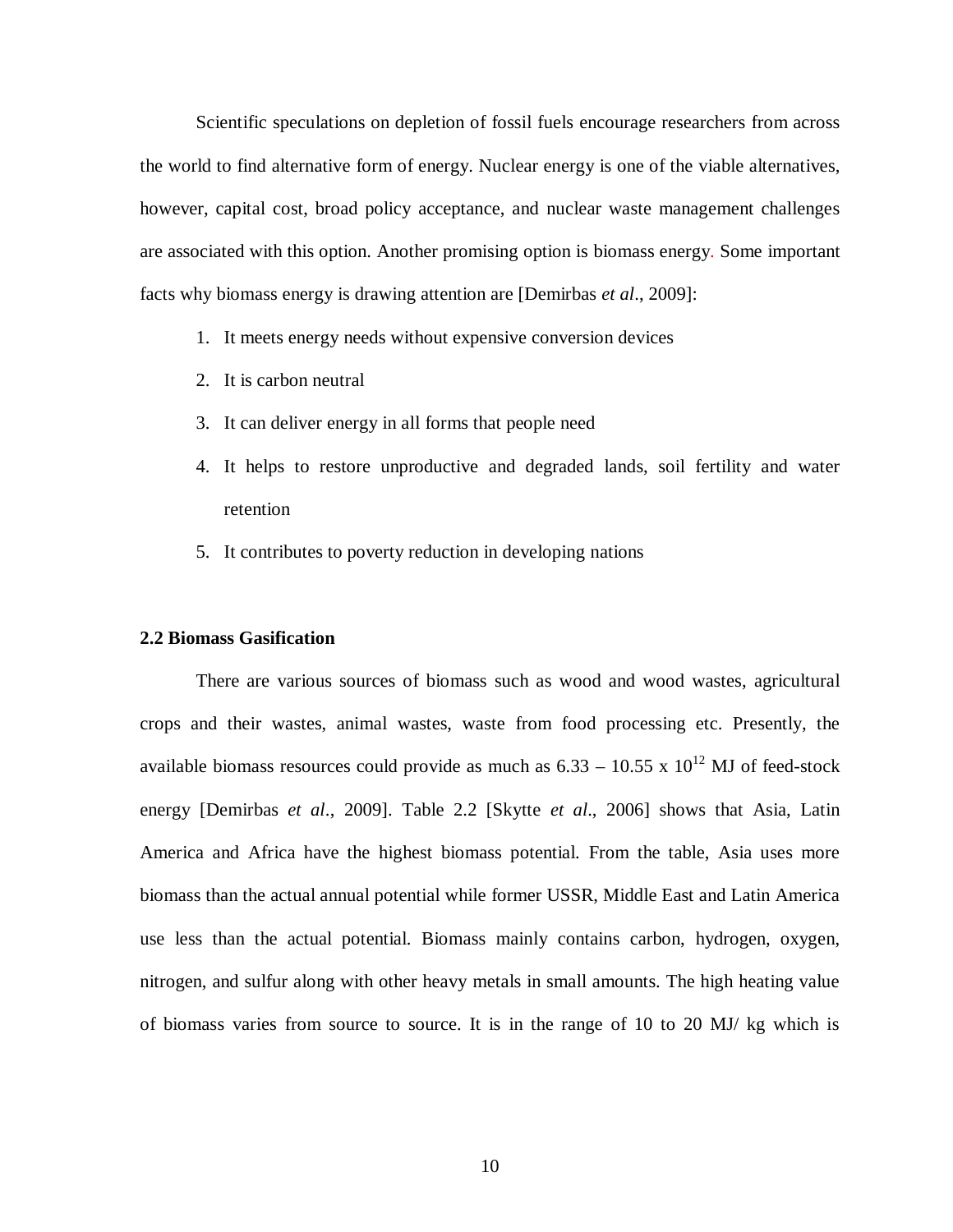comparable to the high heating value of coal (15 - 33 MJ/kg) [Channiwala and Parikh, 2002;

Perry and Green, 1997].

| <b>Biomass potential</b> | North<br>America | Latin<br>America | Asia | Africa | <b>Europe</b> | <b>Middle</b><br>East | Former<br><b>USSR</b> | World |
|--------------------------|------------------|------------------|------|--------|---------------|-----------------------|-----------------------|-------|
| <b>Wood biomass</b>      | 12.8             | 5.9              | 7.7  | 5.4    | 4             | 0.4                   | 5.4                   | 41.6  |
| <b>Energy crops</b>      | 4.1              | 12.1             | 1.1  | 13.9   | 2.6           | 0                     | 3.6                   | 37.4  |
| <b>Straw</b>             | 2.2              | 1.7              | 9.9  | 0.9    | 1.6           | 0.2                   | 0.7                   | 17.2  |
| <b>Other</b>             | 0.8              | 1.8              | 2.9  | 1.2    | 0.7           | 0.1                   | 0.3                   | 7.6   |
| <b>Total potential</b>   | 19.9             | 21.5             | 21.6 | 21.4   | 8.9           | 0.7                   | 10                    | 103.8 |
| Use                      | 3.1              | 2.6              | 23.2 | 8.3    | 2             | 0                     | 0.5                   | 39.7  |
| Use/potential<br>$(\%)$  | 16               | 12               | 107  | 39     | 22            |                       | 5                     | 38    |

**Table 2.2** Biomass potential and use distribution between regions,  $10^3$  PJ/year  $(1 \text{ PJ}=10^{15} \text{ J})$  [Skytte *et al.*, 2006, Used with permission]

There are three main routes for the conversion of biomass to useful energy: biochemical, chemical, and thermochemical. The focus of the present study is Thermochemical. Thermochemical processes such as pyrolysis, gasification and combustion have received special attention since they yield useful products and simultaneously contributes to solving problems arising from biomass accumulation [Della Rocca *et al*., 1999]. Combustion is a thermochemical oxidation process in which excess oxidant (typically  $O<sub>2</sub>$  in air) is supplied. This process is mainly used to generate heat and electric power. Pyrolysis is carried out in the absence of oxygen and mainly produces high heating value pyrolytic oil. Gasification can be described as the thermochemical conversion of carbonaceous feed stock into gaseous products by supplying heat and a controlled or limited amount of oxygen that is less than that theoretically needed for complete combustion. The gases produced mainly contain syngas  $(CO + H_2)$  along with methane and other hydrocarbons in small amounts. These product gases could be used either to produce electricity or valuable chemicals such as methanol, dimethylether, alcohols etc. via Fischer-Tropsch synthesis [Han and Kim, 2006]. The overall gasification process involves pyrolysis/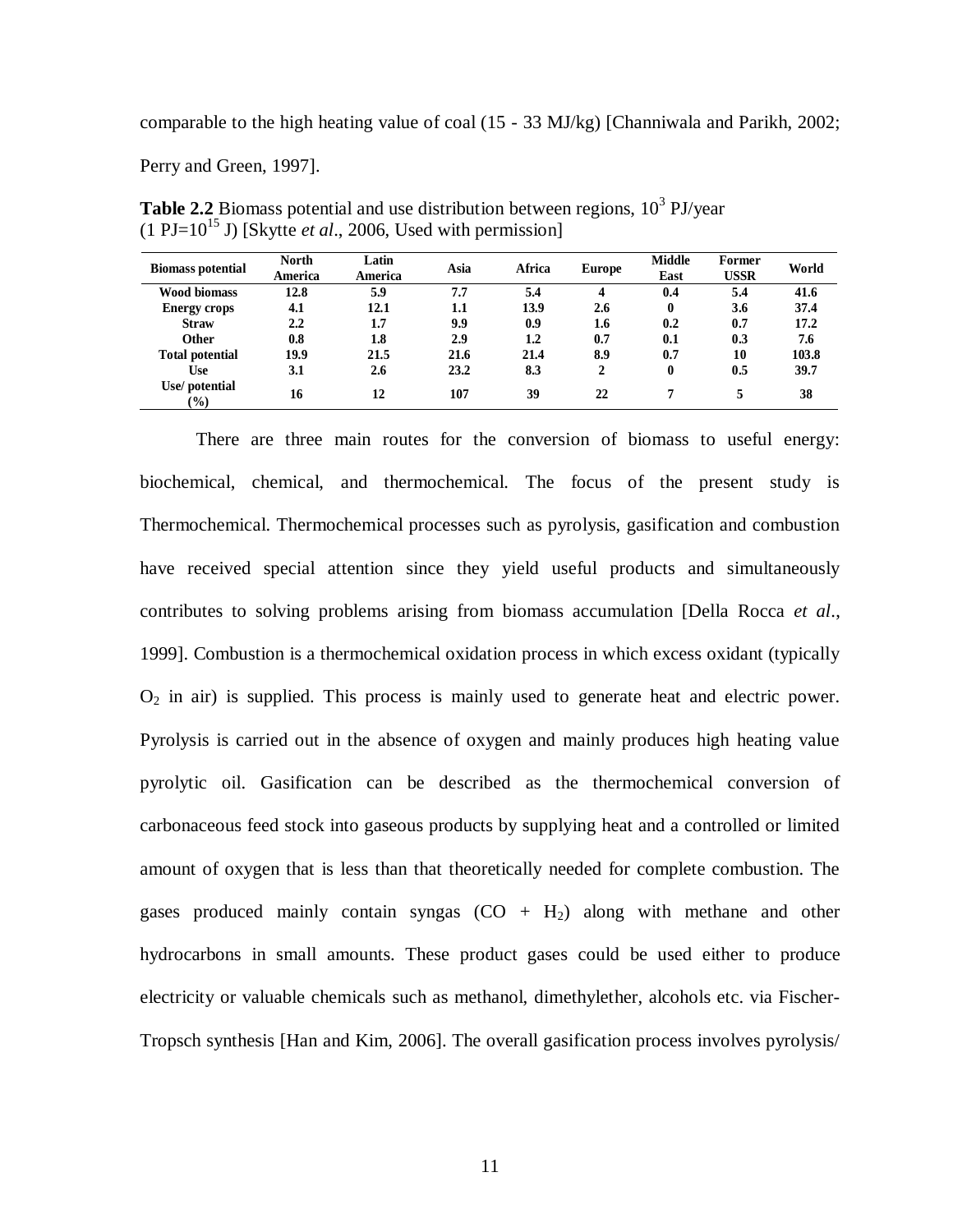devolatilization which produces char followed by gasification of char to produce gaseous products as shown in Fig. 2.4 [Higman and Van der Burgt, 2008].



**Fig. 2.4** Reaction sequence for gasification of coal or biomass (Reproduced from Higman and Van der Burgt, 2008)

As per the reaction scheme, the initial step in coal or biomass gasification is pyrolysis, which produces a variety of species (tars, hydrocarbons liquids, pyrolysis gases such as  $CH_4$ , CO,  $H_2$ ,  $H_2O$ , and char). In the second step, two different types of reactions take place: gas phase reactions (cracking, reforming, combustion, shift reaction) and char-gas reactions (gasification, combustion, etc.). The summary of possible reactions is presented in Table 2.3 [Higman and Van der Burgt, 2008]. Combustion, methanation and CO-shift reactions are exothermic while Boudouard, water gas and reforming reactions are endothermic. When the system is in thermal balance, the heat evolved through exothermic reactions is utilized by endothermic reactions. The partial combustion reaction of char and Boudouard reactions are important for the production of pure CO, while the CO-shift reaction is the deciding factor for  $CO$  and  $CO<sub>2</sub>$  ratio in product gases.

Biomass may be gasified by using pure oxygen, air, steam or combination of these with or without the use of a catalyst. The following section reviews biomass gasification using oxygen/ air and steam.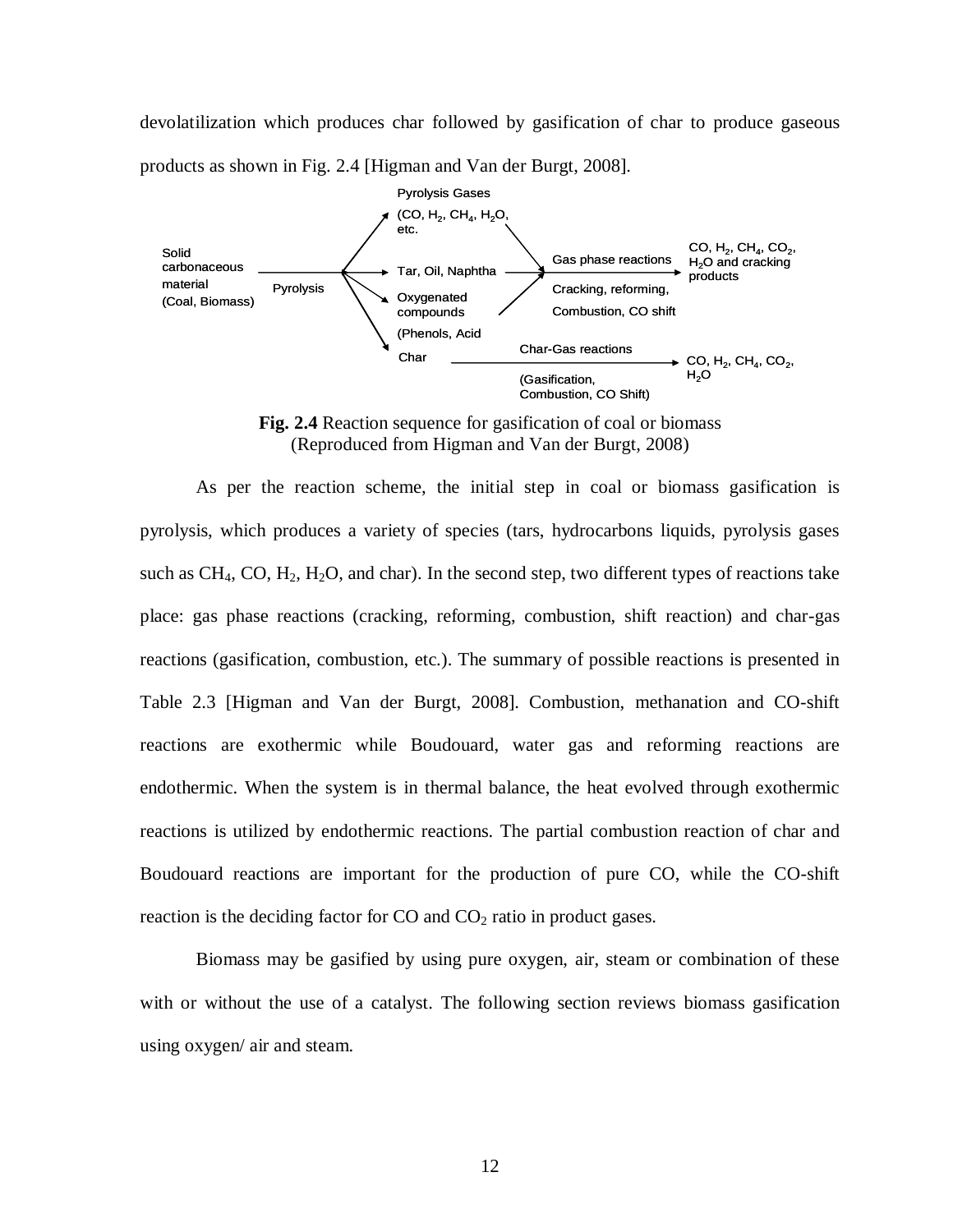|  | Table 2.3 Possible reactions for gasification of coal or biomass |
|--|------------------------------------------------------------------|
|--|------------------------------------------------------------------|

#### **2.2.1 Biomass gasification using oxygen/ air**

Many researchers have used oxygen/air as a source of oxidant in the gasification process. Use of pure oxygen gives accurate control of oxygen supply to the reaction and at the same time the effect of gas residence time on product yield can also be studied by varying the inert gas flow rate. The following discussion focuses on a few important studies carried out on biomass gasification using oxygen/ air.

*Xiao et al.* [2007] studied the effect of equivalence ratio (ER), bed height and fluidization velocity ratio ( $u/u_{\text{mf}}$ ) on gasification of polypropylene plastic waste in a fluidized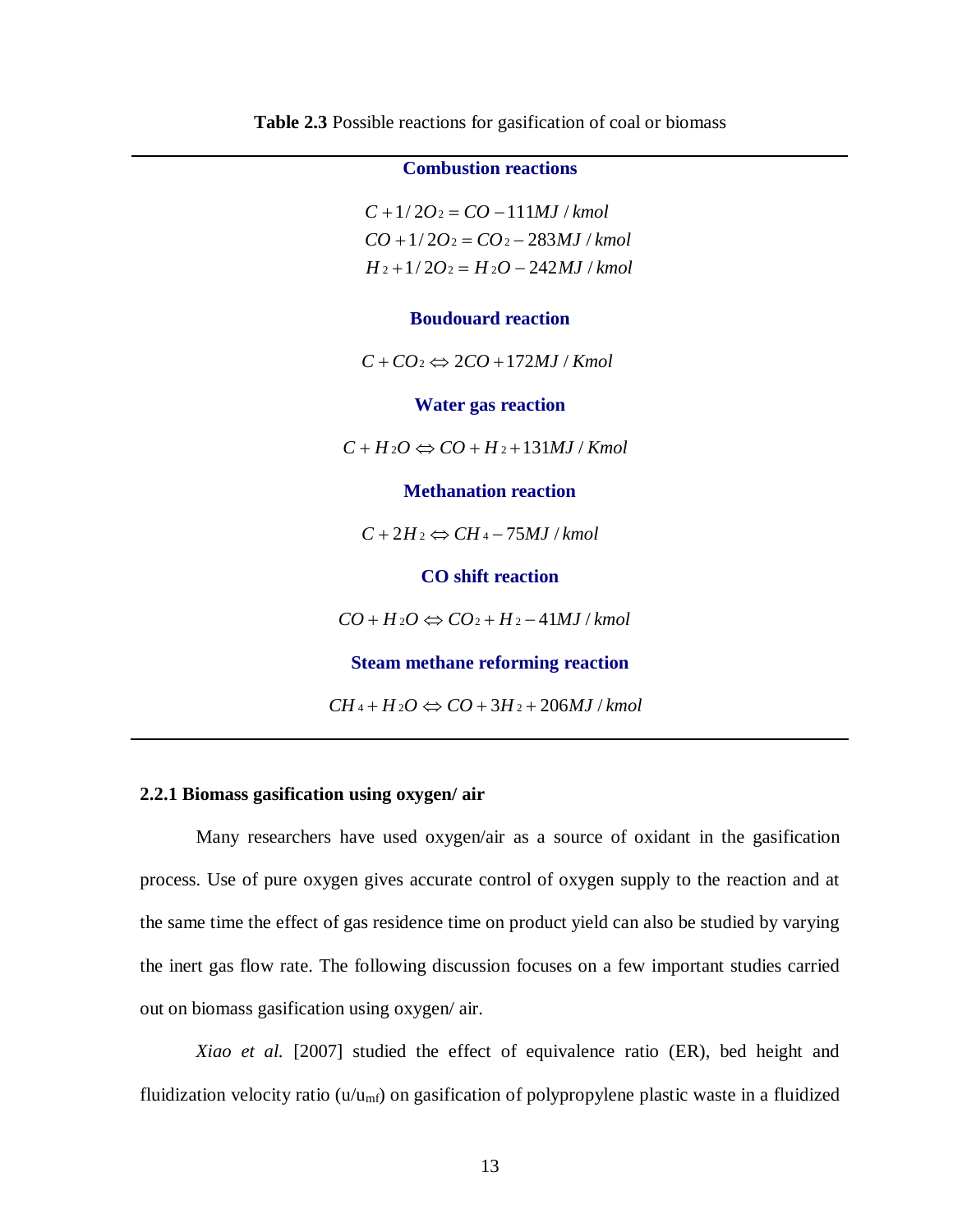bed gasifier using air pre-heated to 400 °C. They observed that with increase in ER from 0.2 to 0.45, gas yield increased from 76.1 to 94.4 wt. %, while tar and char yield decreased to almost negligible at 15.9 to 5 wt. % respectively keeping other parameters constant.  $H_2$  and CO yields first increased with ER to a maximum yield and then decreased. The increase in CO and  $H<sub>2</sub>$  yields is due to thermal cracking of tar at higher temperature, which is consistent with the decrease in tar production and  $C_{2+}$ . While changing the static bed height from 100 to 300 mm, they found enhancement in secondary cracking reactions of tar and heavy hydrocarbons and char gasification as well. The  $H_2$  content was almost constant, while methane and other hydrocarbons decreased slightly with increase in static bed height. The CO and  $CO<sub>2</sub>$  contents reached maximum values for the static bed height of 200 mm. With increase in fluidization velocity ratio ( $u/u<sub>mf</sub>$ ) from 2 to 4, the char yield was increased from 9 to 12 wt. % as the ratio increased from 3 to 4, while on the other hand, the gas yield was decreased from 87.5 to 85 wt. % and that of tar decreased slightly as well. With increasing the ratio  $u/u_{\text{mf}}$  from 2 to 4, CO, H<sub>2</sub> and  $C_nH_m$  decreased from 22.7 to 18.9 %, from 5.7 to 4.9 % and from 3.9 to 3.5 % respectively.

*Narvaez et al.* [1996] studied biomass air gasification in a bubbling fluidized bed gasifier using calcined dolomite catalyst in the guard bed reactor. They found that with increase in equivalence ratio (ER) from 0.2 to 0.45 for gasifier temperature at 800  $^{\circ}$ C, freeboard temperature at 600 °C, and H/C (fed to the gasifier) at 2.3, the amount of fuel gases  $(H_2, CO, CH_4, and C_2H_2)$ , and tar yield in the gas decreased, while gas yield increased. Maximum  $H_2$  yield was obtained at an ER of 0.26. They observed that upon increasing the gasifier bed temperature from 700 to 850 °C keeping ER at 0.3, and H/C at 2.1,  $H_2$  yield increased from 5 to 10 vol. %., CO yield increased from 12 to 18 vol. %,  $CO<sub>2</sub>$  yield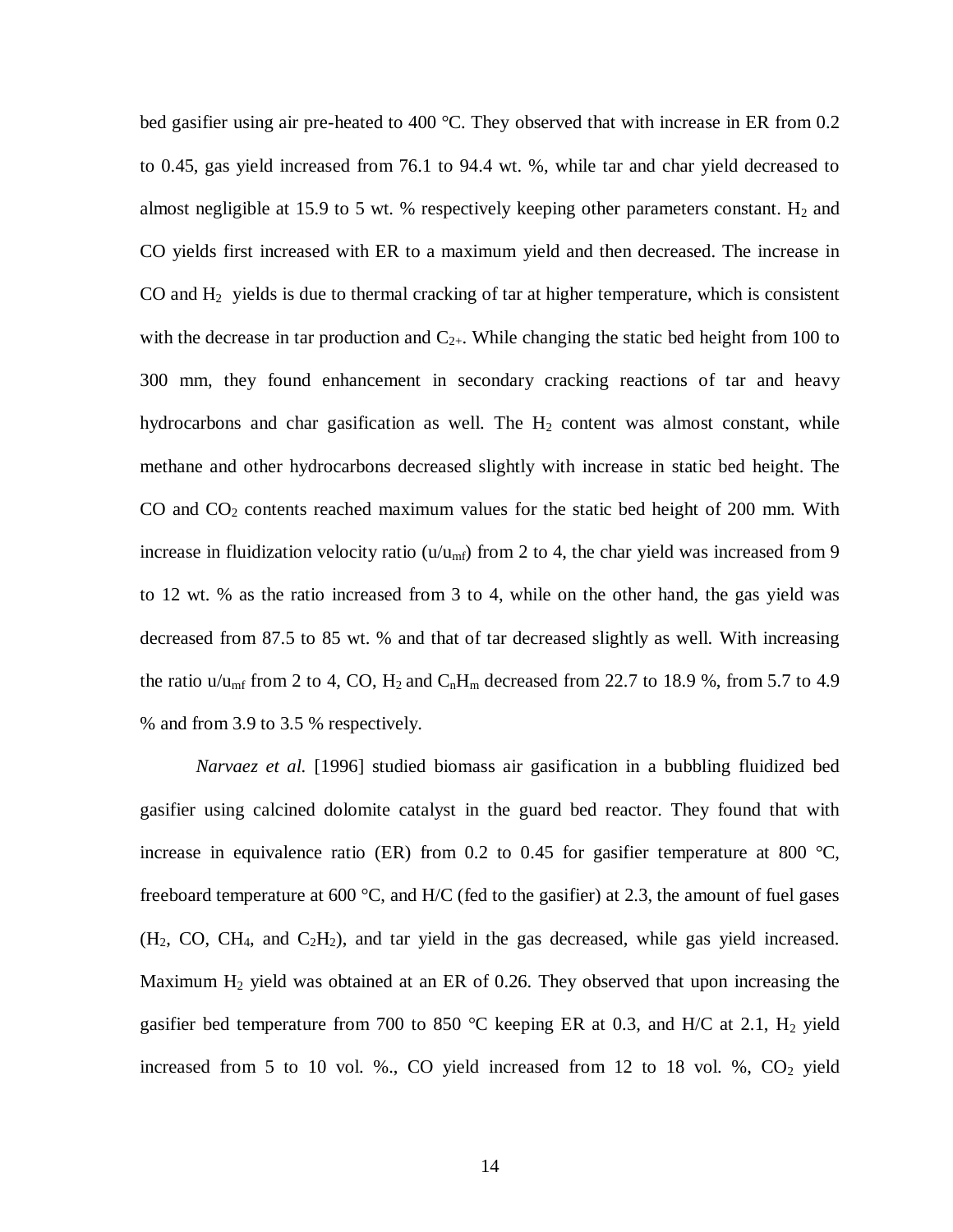decreased with increase in temperature while no significant variation observed in CH<sub>4</sub> and other hydrocarbons.

*Manya et al.* [2006] studied the effects of bed height (100-150 mm) and equivalence ratio (air ratios: 25 %, 30 %, and 35 %) of air gasification of sewage sludge on gas yield and composition, average cold gas efficiency (defined as the ratio of the LHV of the produced gas to the LHV of the DSS fed), and raw gas tar content in a bubbling fluidized bed at 850 °C. From the statistical analysis of the data, they concluded that the influence of air ratio was more significant than the effect of bed height. They observed that with increase in air ratio from 24 to 35 %, the concentrations of  $H_2$ , CO, CH<sub>4</sub>, C<sub>2</sub>H<sub>4</sub>, and C<sub>2</sub>H<sub>6</sub> decreased. With an increase in bed height from 150 to 300 mm, the concentrations of the above components increased. In the case of  $CO<sub>2</sub>$ , its percentage was not affected either by the air ratio or the bed height but only weakly for the interaction of these factors. It was also observed that concentration of  $C_2H_2$  was affected only by the bed height and not by air ratio. The  $y_{gas}$ (specific yield to gas obtained) and ycarbon (average percentage of carbon in the biomass recovered in the gas) increased as equivalence ratio and bed height were increased. The LHV (lower heating value) was decreased as equivalence ratio increased while the average cold gas efficiency had no dependence on the air ratio.

*Mansaray et al*. [1999] studied the effects of fluidization velocity (0.22, 0.28, and 0.33 m/s) and equivalence ratio (0.25, 0.3, and 0.35) for the air gasification of rice husk in a fluidized bed gasifier. The average temperature of the dense bed varied from 665 to 828 °C depending on the operating conditions. It was observed that as equivalence ratio was increased, the concentration of  $CO<sub>2</sub>$  increased while the concentration of the fuel gases (CO, H<sub>2</sub>, CH<sub>4</sub>, C<sub>2</sub>H<sub>2</sub> + C<sub>2</sub>H<sub>4</sub> and C<sub>2</sub>H<sub>6</sub>) decreased. Increasing the fluidization velocity slightly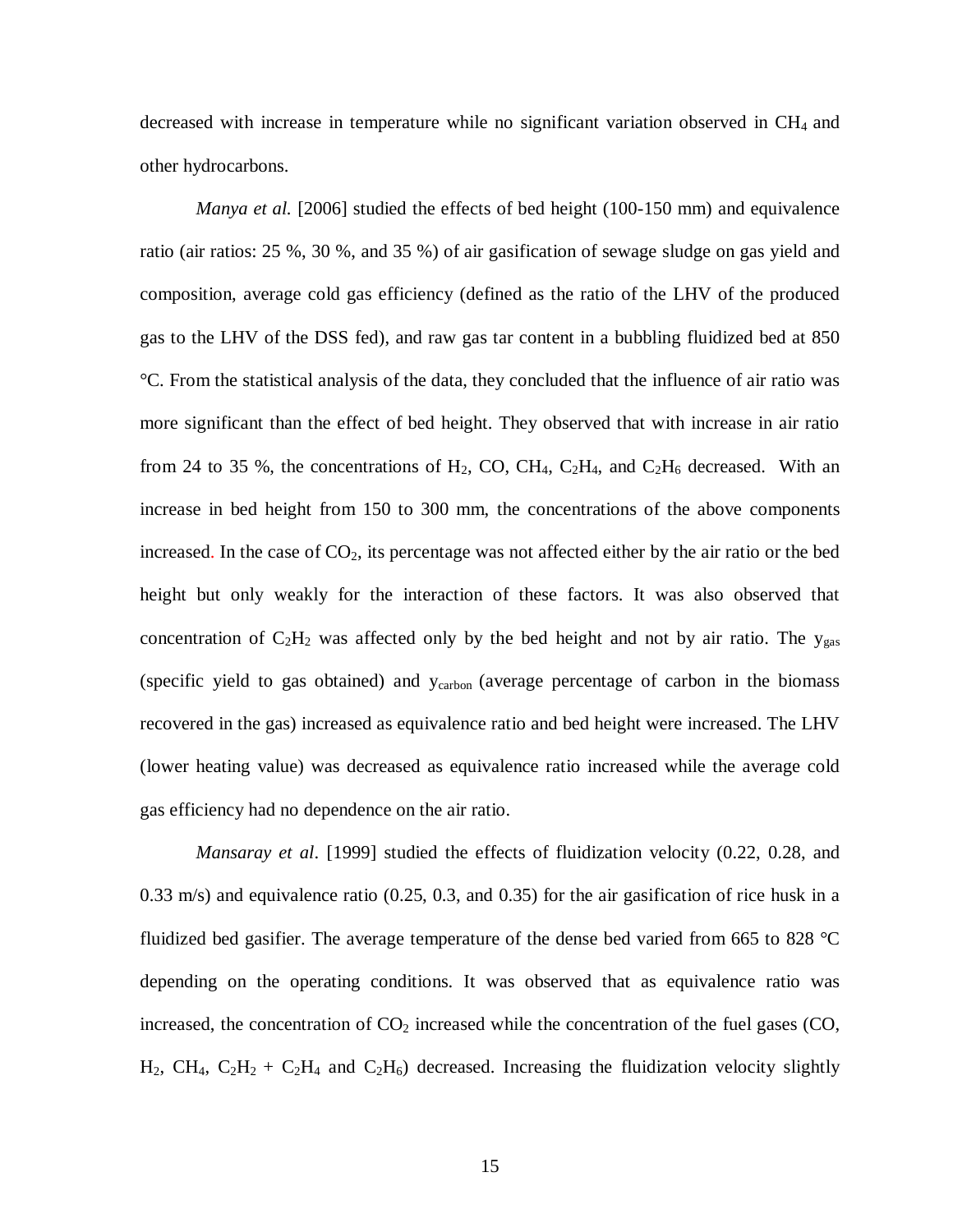increased the concentration of  $CO_2$  and decreased the concentrations of CO,  $H_2$ , CH<sub>4</sub>, C<sub>2</sub>H<sub>2</sub> +  $C_2H_4$  and  $C_2H_6$  which is due to the higher degree of combustion taking place at higher values of equivalence ratio and/ or fluidization velocity. The gas yield varied between 1.3 and 1.98  $Nm<sup>3</sup>/$  kg fuel depending on the operating conditions. An increase was observed with increasing in equivalence ratio, but not appreciably affected by the changes in the fluidization velocity. The carbon conversion varied between 55 to 81 % depending on the equivalence ratio and fluidization velocity. Carbon conversion increased with equivalence ratio due to a decrease in char formation, while increasing the fluidization velocity caused reduced the residence time of gases and enhanced carry over of fine char particles from the bed, thus decreased carbon conversion.

Based on the literature, a qualitative summary of the effect of key operating parameters on product distribution and gas composition, when using air/ oxygen blown gasification, is presented in Table 2.4.

|                 | Temperature     | Equivalence ratio        | Fluidization   | Bed height     |
|-----------------|-----------------|--------------------------|----------------|----------------|
|                 | $(+)$           | $^{(+)}$                 | velocity $(+)$ | $(+)$          |
| Char conversion | $^{+}$          | $^{+}$                   |                | $+$            |
| Tar yield       |                 |                          |                |                |
| Gas yield       | $+$             | $^{+}$                   |                | $+$            |
| $H_2$ yield     | $^{+}$          | $\overline{\phantom{a}}$ |                | $+$ (marginal) |
| CO yield        | $+$             |                          |                | $^{+}$         |
| $CO2$ yield     |                 | $^{+}$                   | $+$            | $^{+}$         |
| $CH4$ yield     | Not significant |                          | Unclear        | Unclear        |
| Other H/C yield | Not significant |                          |                | Unclear        |

**Table 2.4** Effect of key parameters on product distribution and gas composition for air/ oxygen blown gasification

**+**: increase, **-**: decrease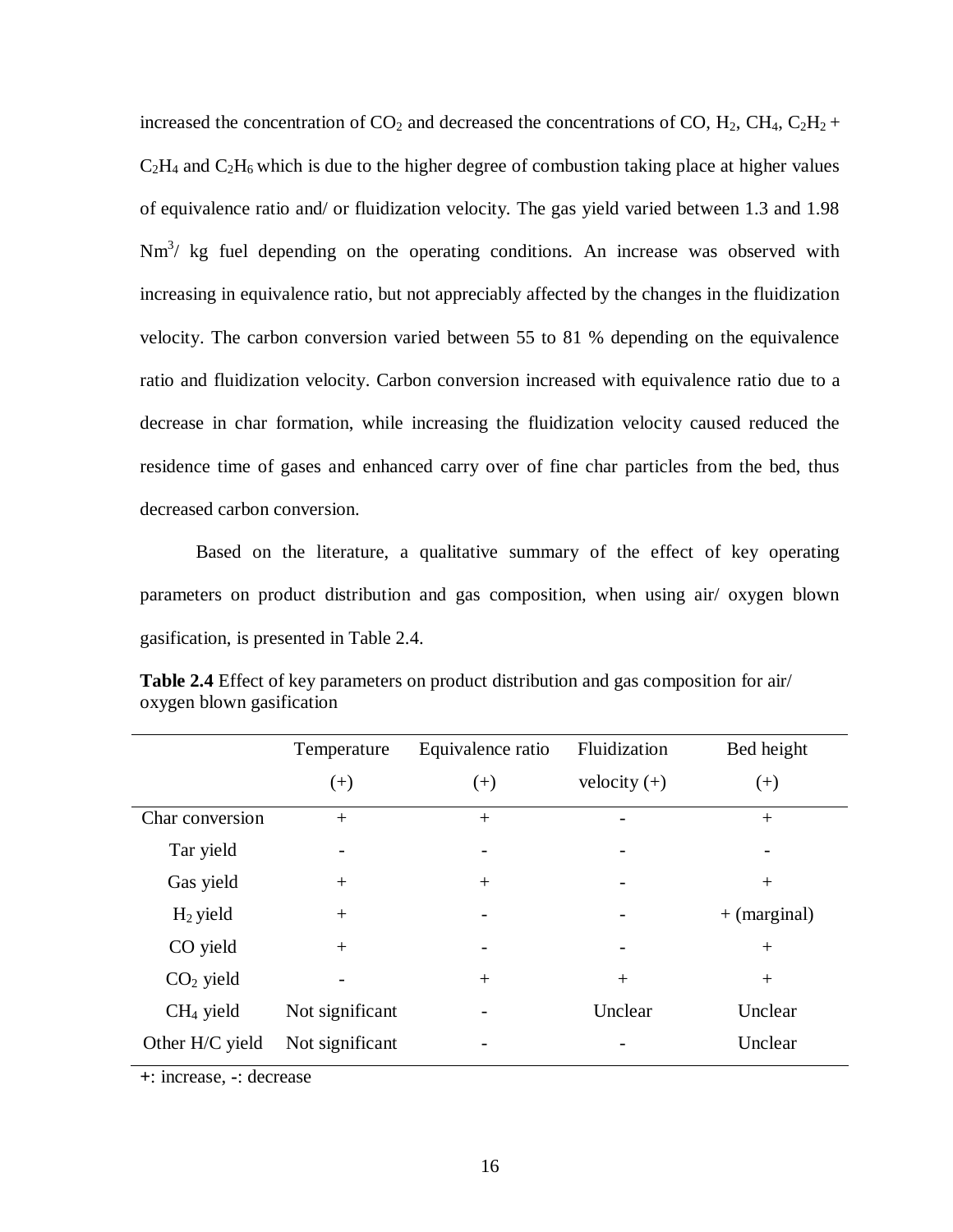#### **2.2.2 Biomass gasification using steam**

Many researchers have studied biomass gasification using steam and found it beneficial for adjusting the gas composition and improving the hydrogen. The following discussion is about few important studies on steam gasification of biomass.

*Franco et al.* [2003] studied the steam gasification of forestry biomass in an atmospheric fluidized bed over a temperature range of 700 – 900 °C and steam/biomass ratio from 0.4 to 0.85 w/w. With an increase in temperature from 700 to 900  $\degree$ C at a steam/biomass ratio of 0.8 w/w, they found an increase in gas yield and decrease in tar and char yield due to further cracking of liquids and enhanced char reaction with the gasifying medium.  $H_2$  formation increased from 26 to 33 mol % while CO production decreased from 41 to 38 mol %. Hydrocarbon concentration decreased while there was no significant variation in  $CO<sub>2</sub>$  concentration, which was approximately 14 mol %. Steam/biomass ratio was varied from 0.4 to 0.85 w/w at 800  $^{\circ}$ C. It was observed that the production of gaseous products reached a maximum around steam/biomass ratio of about 0.6-0.7 w/w, which corresponded to the minimum liquid yields.  $H_2$  formation was maximum (41 mol %) at steam/biomass ratio of  $0.6 - 0.7$  w/w. CO decreased with increase in ratio up to 0.6 and then remained constant. Similar trends were observed in the case of hydrocarbons as well. There was no significant variation observed in  $CO<sub>2</sub>$  concentration.

*Wei et al.* [2007] studied the effects of reaction temperature (750 - 850 °C) and steam/biomass (S/B) ratio (0.0-1.0 g/g) on product yields and the compositions of product gas in a free-fall reactor (concurrent downflow) for two different types of biomass, namely legume straw and pine sawdust. They observed that with increase in S/B ratio at 800 °C the gas yield increased while tar and char production decreased. With an increase of S/B mass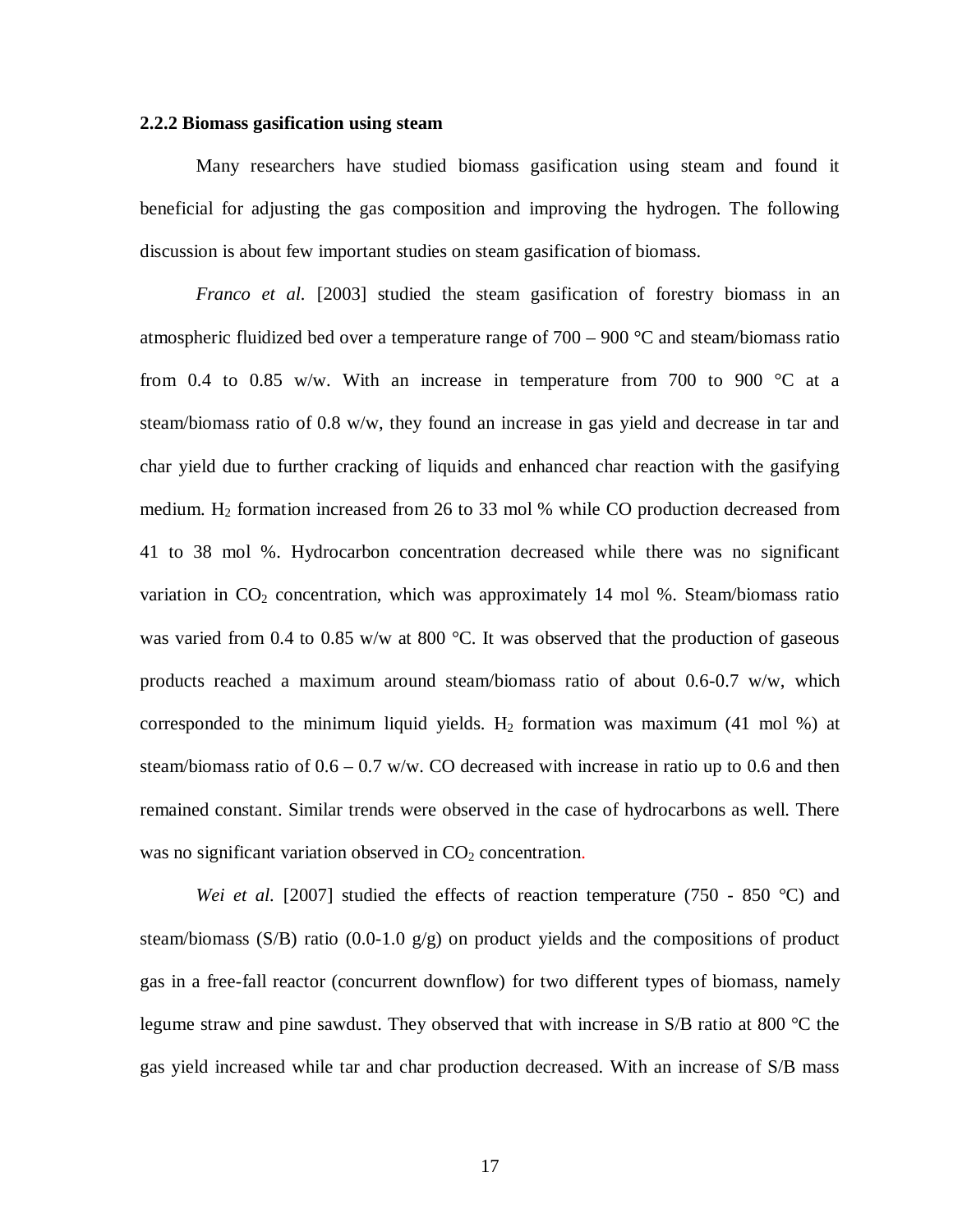ratio from 0 to 0.6 g/g, the tar yield from legume straw decreased from 5.5 wt. % to 2.8 wt. % daf (dry ash free), while char yield decreases from 7.4 to 4.2 wt. % db (dry basis). The tar yield from pine sawdust decreases from 3.6 wt. % to 1.5 wt. % daf, while char yield decreased from 5.5 to 3 wt. % db. At higher S/B ratio from 0.8 to 1 g/g, the product yields remained constant. It was found that CO and CH<sub>4</sub> concentrations decreased and  $CO<sub>2</sub>$  and H<sub>2</sub> concentrations increased with an increase in S/B ratio from 0 to 0.6 g/g and at higher S/B ratio, no significant changes were detected. The  $H_2$  concentration in the gas product from legume straw reached a maximum of 40.3 mol% at a S/B mass ratio of 0.6, while that from pine sawdust was 36.8 mol%. An increase in temperature from 750 to 850 °C at a S/B mass ratio of 0.6 g/g showed an increase in gas yield and a decrease in char and tar yield for both types of biomass. It was found that  $H_2$  and  $CO_2$  increased while CO and CH<sub>4</sub> concentration decreased with increasing reaction temperature. An  $H<sub>2</sub>$  concentration of 50.6 mol% and a CO concentration of 21.2 mol% were obtained from legume straw at the temperature of 850  $^{\circ}C$ , while an  $H_2$  concentration of 44 mol% and a CO concentration of 28.2 mol% were obtained from pine sawdust.

*Lv et al.* [2004] studied the effects of reaction temperature (700 - 900 °C), steam to biomass  $(S/B)$  ratio  $(0 - 4.04)$ , and equivalence ratio  $(ER)$   $(0.19 - 0.27)$  on the product distribution and gas composition in air-steam gasification of pine sawdust in a fluidized bed. The gas yield and carbon conversion increased from 1.43 to 2.53  $Nm<sup>3</sup>/kg$  biomass and 78.17 to 92.59 % respectively when reactor temperature increased from 700 to 900 °C. Equivalence ratio and S/B were held constant at 0.22 and 2.7 respectively. Regarding the gas composition,  $H_2$  production increased while CH<sub>4</sub>, C<sub>2</sub>H<sub>4</sub>, C<sub>2</sub>H<sub>6</sub>, and CO decreased with increasing reactor temperature. Varying the S/B ratios from 0 to 4.04 at a reactor temperature of 800 °C, and at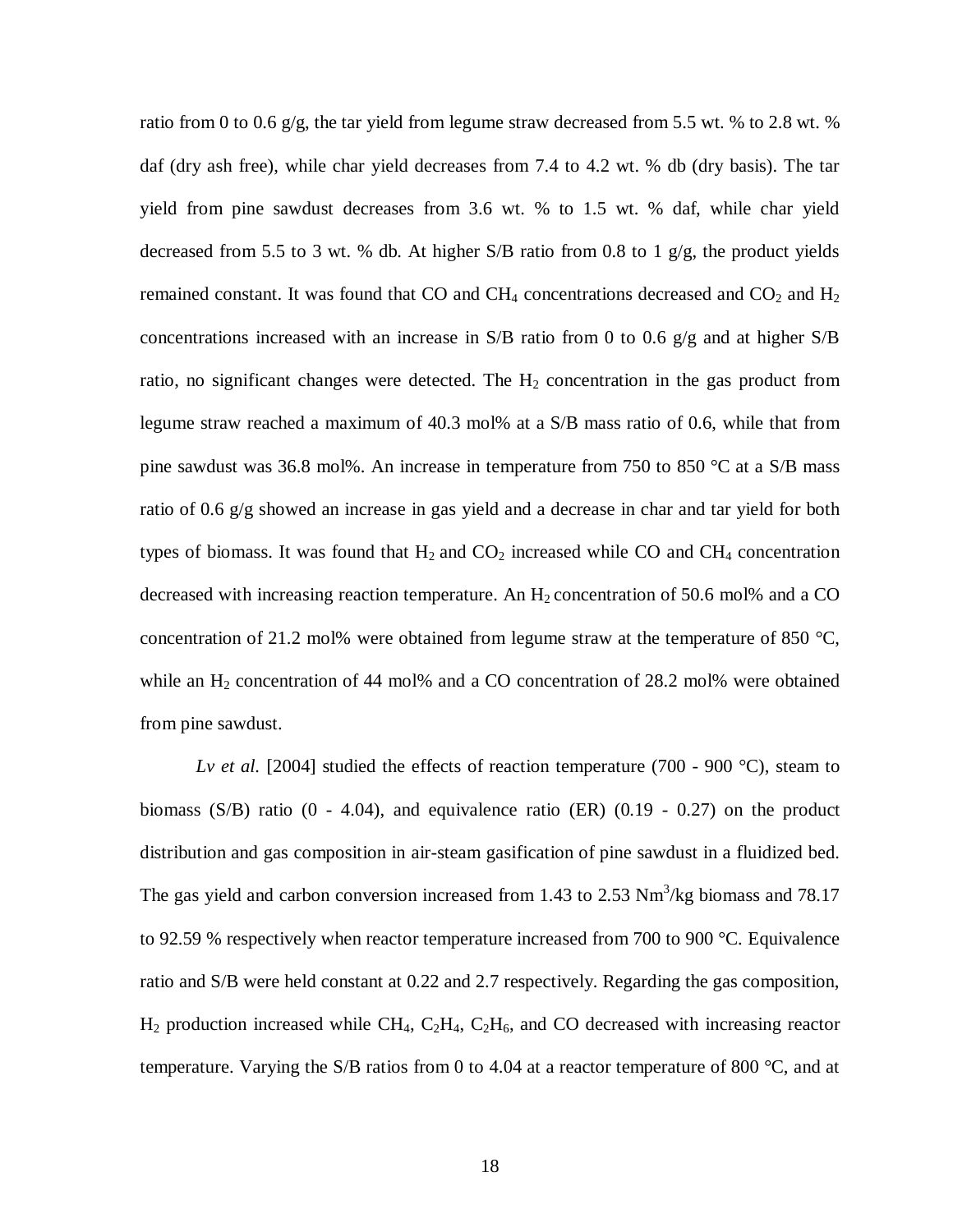a equivalence ratio of 0.22, led to a carbon conversion of 92.09 % at S/B of 0.6, which then decreased to 75.19 % at the highest S/B ratio. This was reportedly the result of an excessive quantity of low temperature steam induction. It was observed that CO concentration decreased while CH<sub>4</sub>, CO<sub>2</sub>, and C<sub>2</sub>H<sub>4</sub> concentrations increased for S/B in the range of 0 to 1.35. Over S/B range of 1.35 to 2.7, CO, CH<sub>4</sub> and C<sub>2</sub>H<sub>4</sub> concentrations decreased, while  $CO<sub>2</sub>$ and H<sub>2</sub> concentrations increased.

*Ferdous et al.* [2001] studied the production of  $H_2$  and medium heating value gas via steam gasification of lignins in a fixed-bed reactor. They studied the effect of steam flow rate (5-15 g/h/g lignin), effect of temperature (650 - 850 °C), effect of commercial steam reforming catalyst, and effect of catalyst bed temperature (600 -750  $\degree$ C) on lignin conversion and product gas composition. They found that with an increasing steam flow rate from 5 to 15 g/h/g lignin, lignin conversion increased from 64 to 74 wt. % and from 74 to 85 wt. % for Alcell and Kraft lignin. Reactor temperature was held constant at 750 °C. The H<sub>2</sub> yield increased while that of CO and CH4 decreased with increasing steam flow rate. This was probably due to increased char and tar reforming reactions with increasing steam flow rate. When temperature was increased from 650 to 800  $^{\circ}$ C at a steam flow rate of 5 g/h/g lignin, the lignin conversion increased from 56 to 69 wt. % and from 60 to 76 wt. % for Alcell and Kraft lignin, respectively. The concentration of  $H_2$  and CO in the product gas increased while that of  $CO<sub>2</sub>$ , CH<sub>4</sub> and  $C<sub>2+</sub>$  decreased with increasing in the temperature.

Based on the literature, a qualitative summary of the effect of key parameters in steam gasification of biomass on product distribution and gas composition has been prepared (Table 2.5).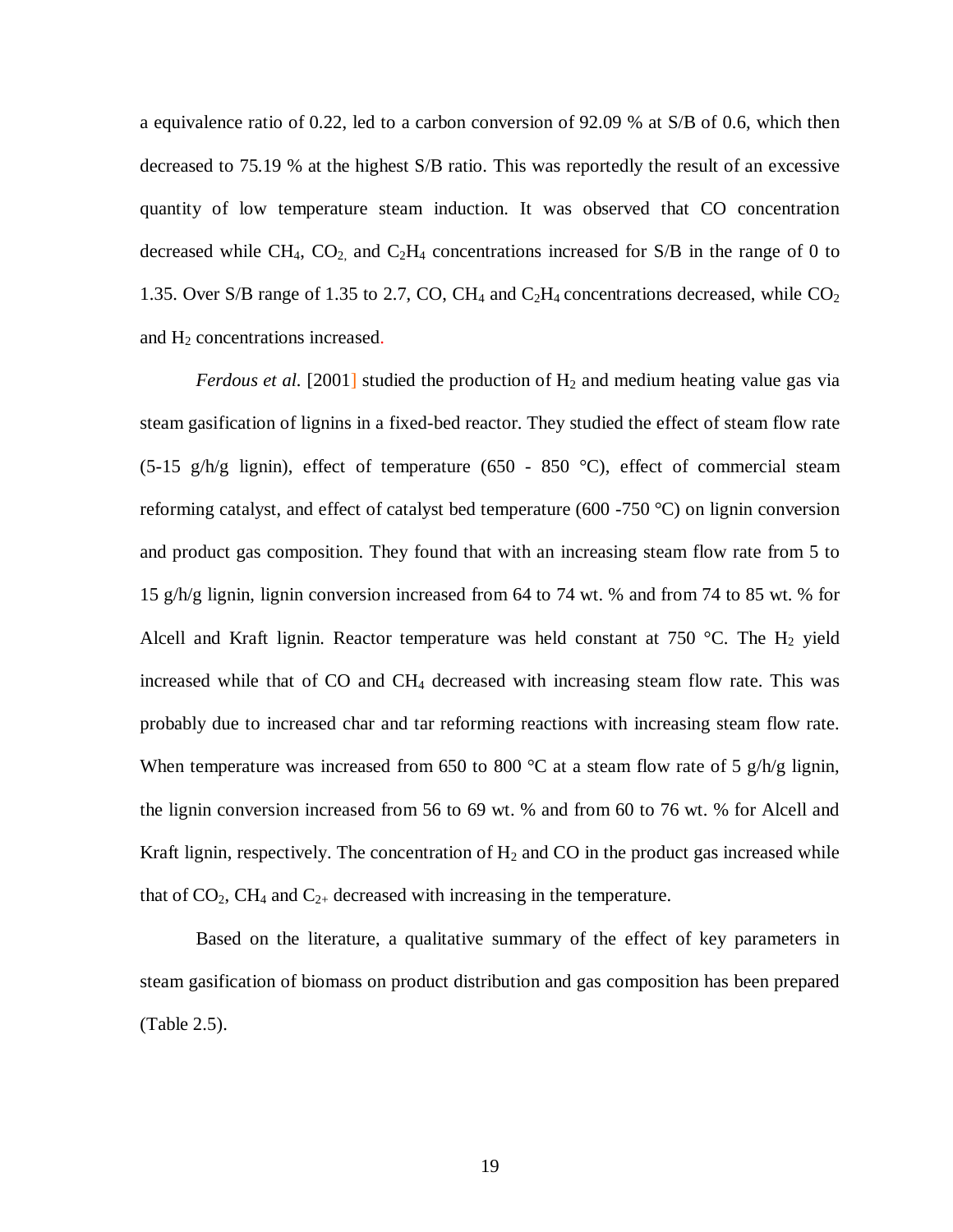|                 | Temperature | Steam/Biomass |
|-----------------|-------------|---------------|
|                 | $(+)$       | $(+)$         |
| Char conversion | $+$         | $^{+}$        |
| Tar yield       |             |               |
| Gas yield       | $^{+}$      | $^{+}$        |
| $H_2$ yield     | $^{+}$      | $^{+}$        |
| CO yield        |             |               |
| $CO2$ yield     | Unclear     | Unclear       |
| $CH4$ yield     |             | Unclear       |
| Other H/C yield |             | Unclear       |

**Table 2.5** Effect of key parameters on product distribution and gas composition for the steam gasification of biomass

 **+**: increase, **-**: decrease

#### **2.3 Kinetic analysis for pyrolysis of meat and bone meal**

The pyrolysis of coal, biomass or any carbonaceous materials involves a great number of reactions. These reactions are complex and occur in parallel and series [Mansaray and Ghaly, 1999]. The design and simulation of a reactor and setting up the optimum process conditions require the knowledge of pyrolysis kinetics [Aguado *et al*., 2002]. The most commonly used technique to study the thermal behavior of carbonaceous material is thermogravimetric analysis (TGA) [Garcia-Ibanez *et al*., 2006]. TGA only provides general information on the overall reaction kinetics; however it could be used for providing comparative kinetic data of various reaction parameters such as temperature and heating rate. The advantage of this method is that it requires fewer data for calculating kinetic parameters than the isothermal method. The TGA method involves continuous measurement of weight loss with respect to temperature at a particular heating rate and the kinetics obtained using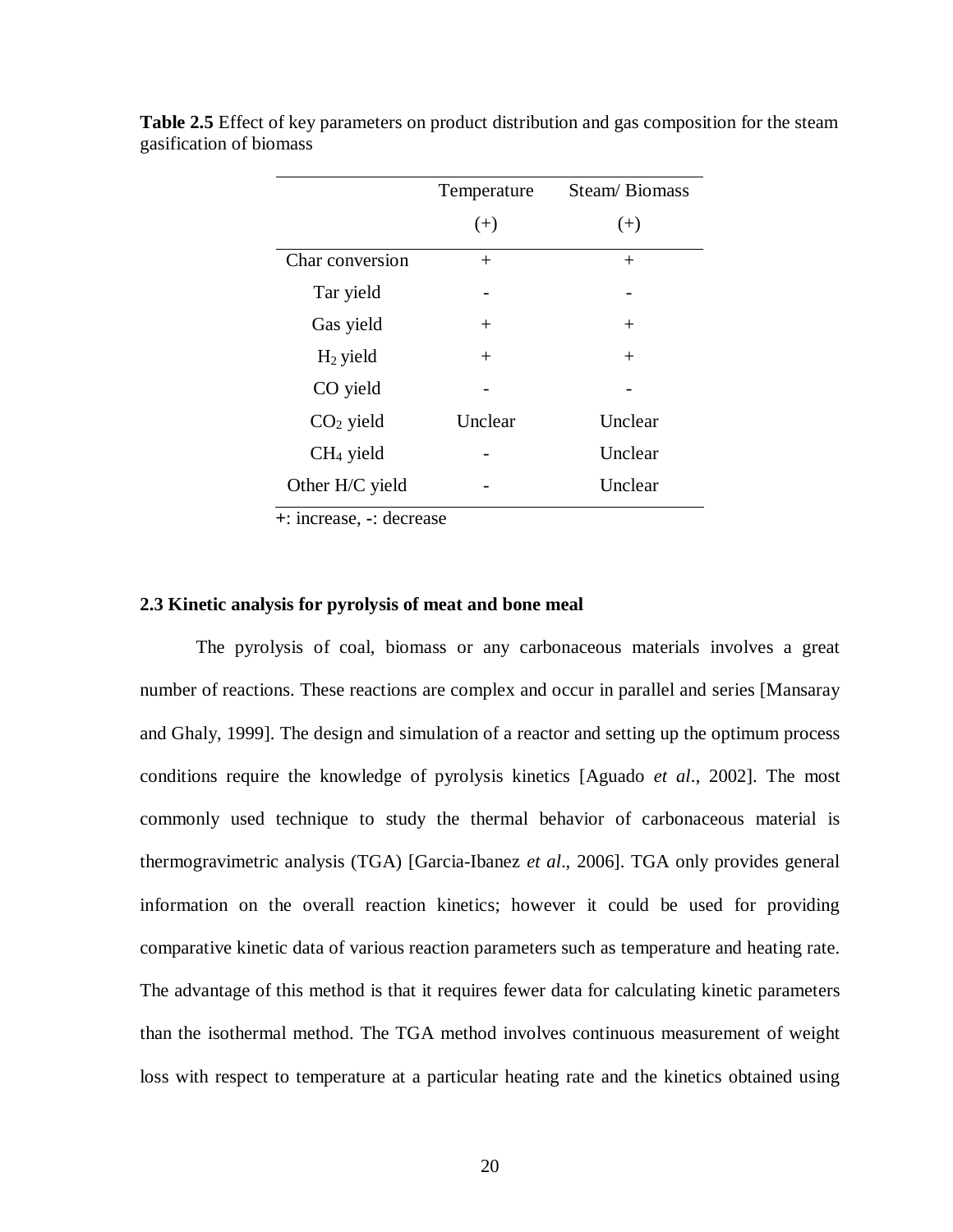this method can be examined over an entire temperature range in a continuous manner [Mansaray and Ghaly, 1999; Freeman and Carroll, 1958].

Two studies were reported in the open literature regarding thermogravimetric behavior of MBM and kinetic analysis for pyrolysis of MBM. Conesa *et al*. [2003] studied the overall kinetic parameters for the decomposition of MBM by adapting the kinetic model proposed to the temperature derivative of the weight loss of a sample under non-isothermal conditions. They carried out experiments with heating rates of 10, 20, and 30 K min<sup>-1</sup> over the temperature range of 80 to 800 °C considering three different initial fractions for the pyrolysis runs. It is as follows:

$$
F_i \rightarrow S_i + V_i, i = 1,2,3 \tag{1}
$$

The kinetic model chosen for the analysis was a single reaction of  $n<sup>th</sup>$  order, with simplified kinetic equation as follows:

$$
\frac{dw_i}{dt} = k_{io} \exp(-\frac{E_i}{RT})(w_i - w_{io})^{n_i}
$$
\n(2)

For the calculation of the total weight fraction, taking into account:

$$
\sum_{i=1}^{3} (w_{io} - w_{io}) = \sum_{i=1}^{3} w_{io} - \sum_{i=1}^{3} w_{io} = 1 - w_{\infty}
$$
\n(3)

and 
$$
w = \sum_{i=1}^{3} (w_i - w_{i\infty}) + w_{\infty}
$$
 (4)

Considering an Arrehenius-type behavior of the rate constants, and considering a first-order reaction, they determined activation energies and pre-exponential constants for all fractions. The activation energies and pre-exponential factors were 30.9, 72.2, 21.5 kJ/ mol and 7.16 x  $10^3$ , 4.84 x  $10^5$ , 3 min<sup>-1</sup> respectively for three fractions considered. It was also observed that second fraction contributed the maximum in the weight loss.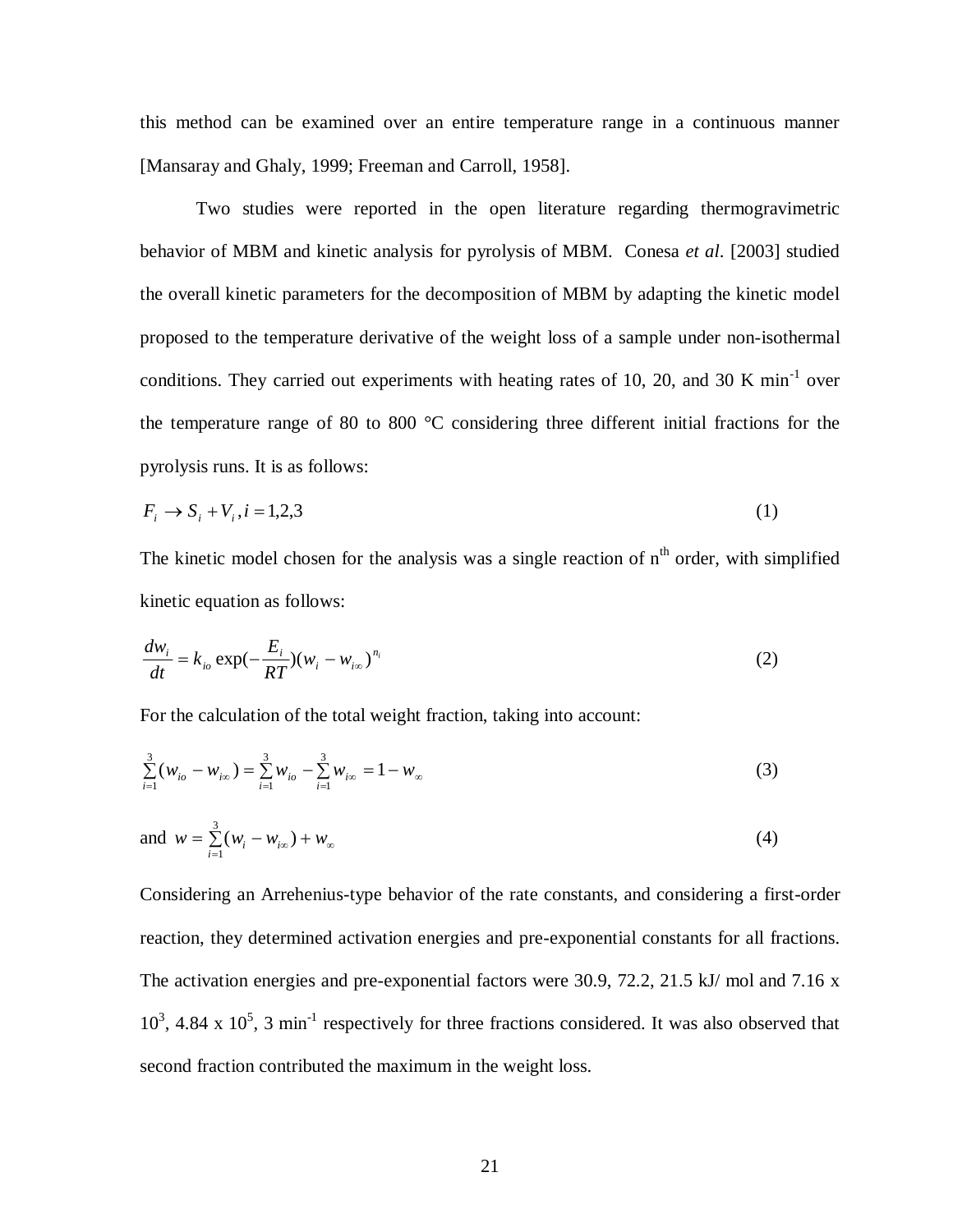In another study, Ayllon *et al*. [2005] studied the pyrolysis of MBM in a thermobalance in order to compare different possible kinetic methods to obtain information about the MBM decomposition process. They carried out experiments at different heating rates  $(5, 10, 15, \text{ and } 20 \degree C / \text{ min})$  with an initial weight of 15 mg, a particle diameter of 250 -350  $\mu$ m, a nitrogen flow rate of 100 cm<sup>3</sup>/ min NTP and a final pyrolysis temperature of 900 °C. They compared different kinetic models, simple kinetic models, which consider the decomposition of one fraction only, models based on several independent fractions decomposing simultaneously with first and second order kinetic equations for each fraction such as two fractions, three fractions and four fractions. They derived the global pyrolysis rate equation as follows:

$$
\frac{d\alpha_i}{dT} = \frac{1}{1 - f_\infty} \sum_{i=1}^N \frac{d\alpha_i}{dT} (f_{i0} - f_{i\infty})
$$
\n(5)

Using above equation with right kinetic parameters, the curve for  $\alpha$  and the derivative of  $\alpha$ with respect to temperature can be simulated. They found the best fitting is obtained with the model that considers four fractions following a second order kinetic law. The respective activation energy was highest for the third fraction and it was 85.9 kJ/ mol.

Miura and Maki [1998] developed a simple method for determining the kinetic parameters for complex reactions such as coal and biomass pyrolysis. This model assumes that a number of parallel, irreversible and first order reactions with different activation energies occur simultaneously. All the reaction activation energies have the same frequency factor,  $k_0$ , at the same conversion rate. According to this model, the release of volatiles is given by:

$$
1 - V/V^* = \int_{0}^{\infty} \exp(-k \int_{0}^{t} e^{-E/kT} dt) f(E) dE
$$
 (6)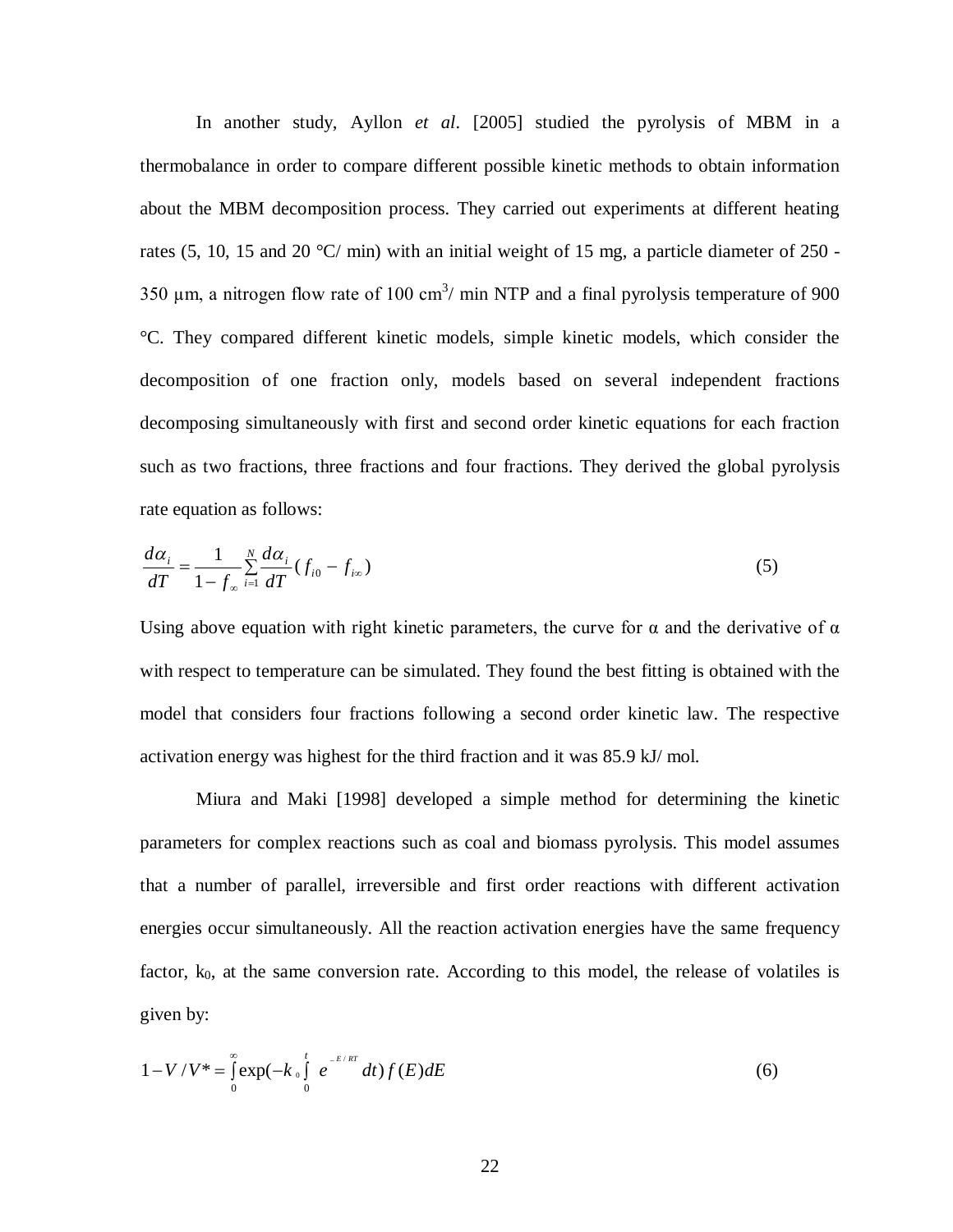Many researchers used distributed activation energy model to study the pyrolysis of coal and biomass and for determining the kinetic parameters as well [Li et al., 2009; Sonobe and Worasuwannarak, 2008]. In this work, the simple distributed activation energy model (DAEM) was used to determine kinetic parameters for pyrolysis of MBM.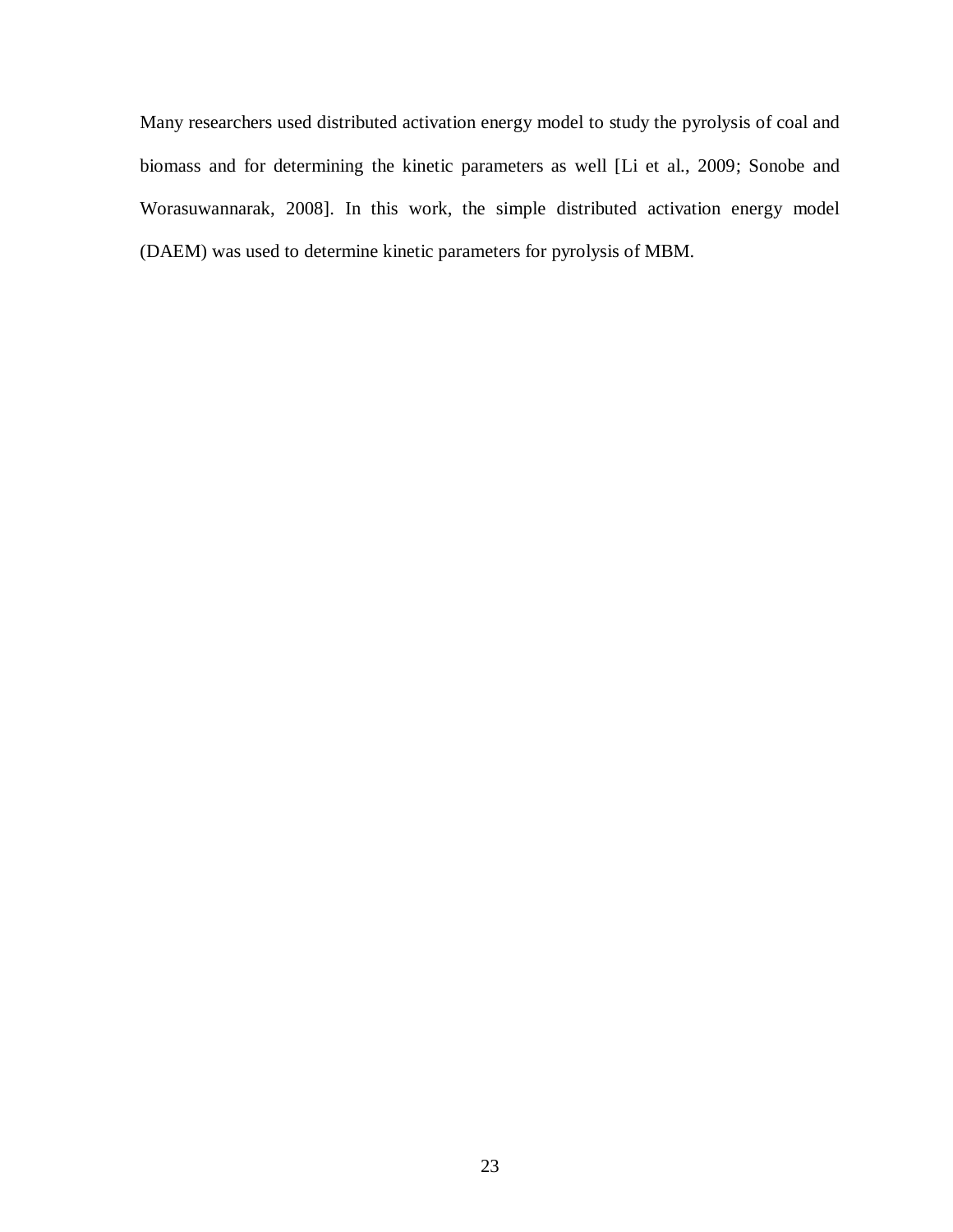# **Chapter 3 EXPERIMENTAL**

This section provides details the experiments conducted in this research. It includes a system description of the experimental approach with schematic diagrams, experimental procedures, analysis of feed, packed bed material, and product gas analysis, and the research plan.

#### **3.1 System description**

This section is further divided into two parts for two distinct phases of the research. The first part deals with the system description of phase I: gasification of MBM using oxygen as a gasifying agent in single stage and two-stage reactor systems. The second part deals with the system description of phase II: gasification of MBM using steam as a gasifying agent in single stage and two-stage reactor systems. The third phase: Pyrolysis of meat and bone meal in a thermogravimetric analyzer. The system description is included in the experimental procedure itself.

# **3.1.1 Phase I: Gasification of Meat and Bone Meal Using Oxygen**

Experiments were performed at atmospheric pressure in single stage and two-stage fixed bed reactor systems. A schematic diagram of the apparatus is shown in Fig. 3.1. The first stage and second stage reactors were made of Inconel tubing having 10.5 mm ID and 500 mm and 300 mm lengths respectively. Each reactor had three pins welded inside to support the fixed bed with the help of quartz wool. The reactors were connected by a 3 mm diameter, 40 mm long tube and placed inside separate tubular furnaces. K-type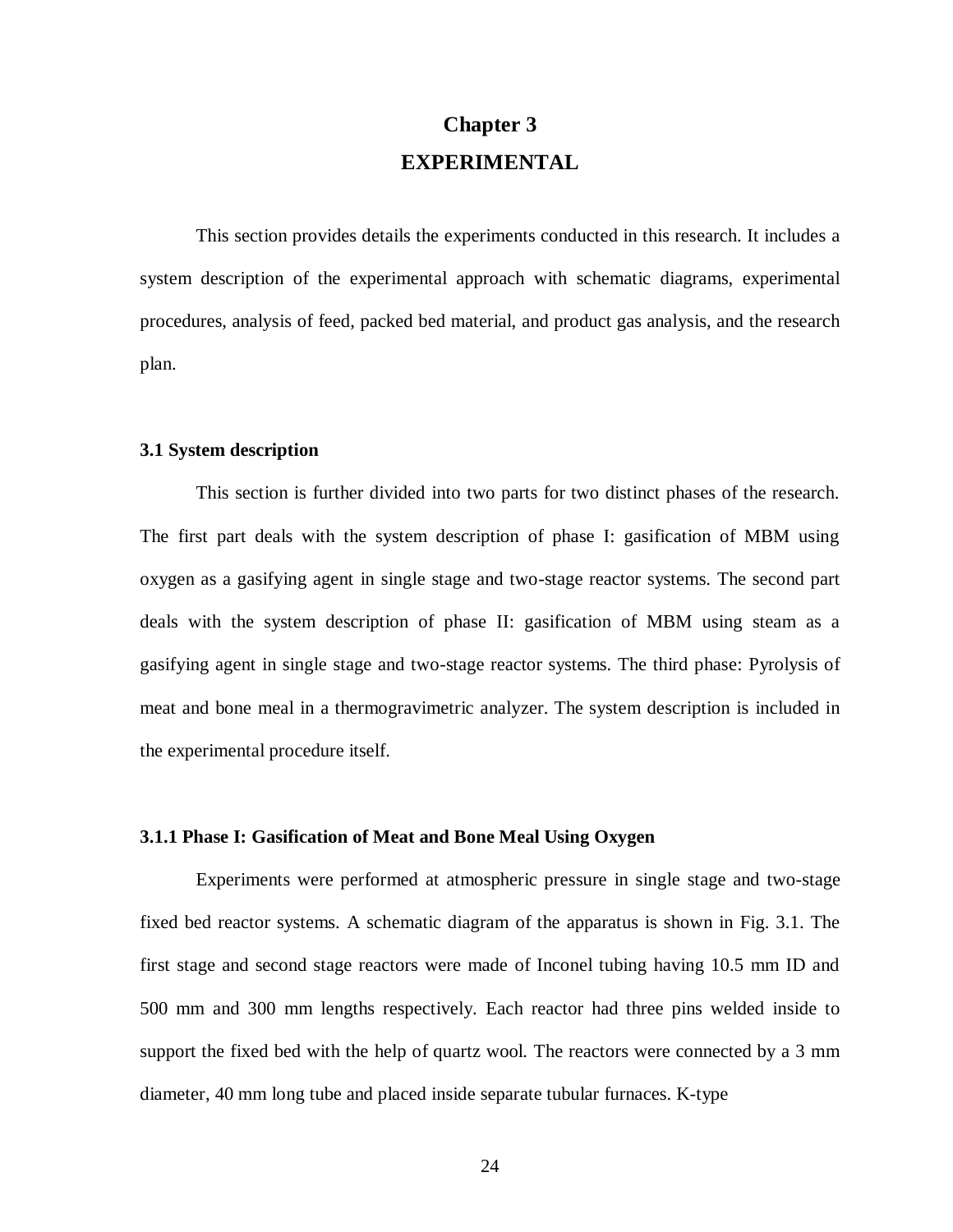

**Fig. 3.1** Schematic diagram of experimental setup for gasification of meat and bone meal using oxygen in two-stage fixed bed reaction system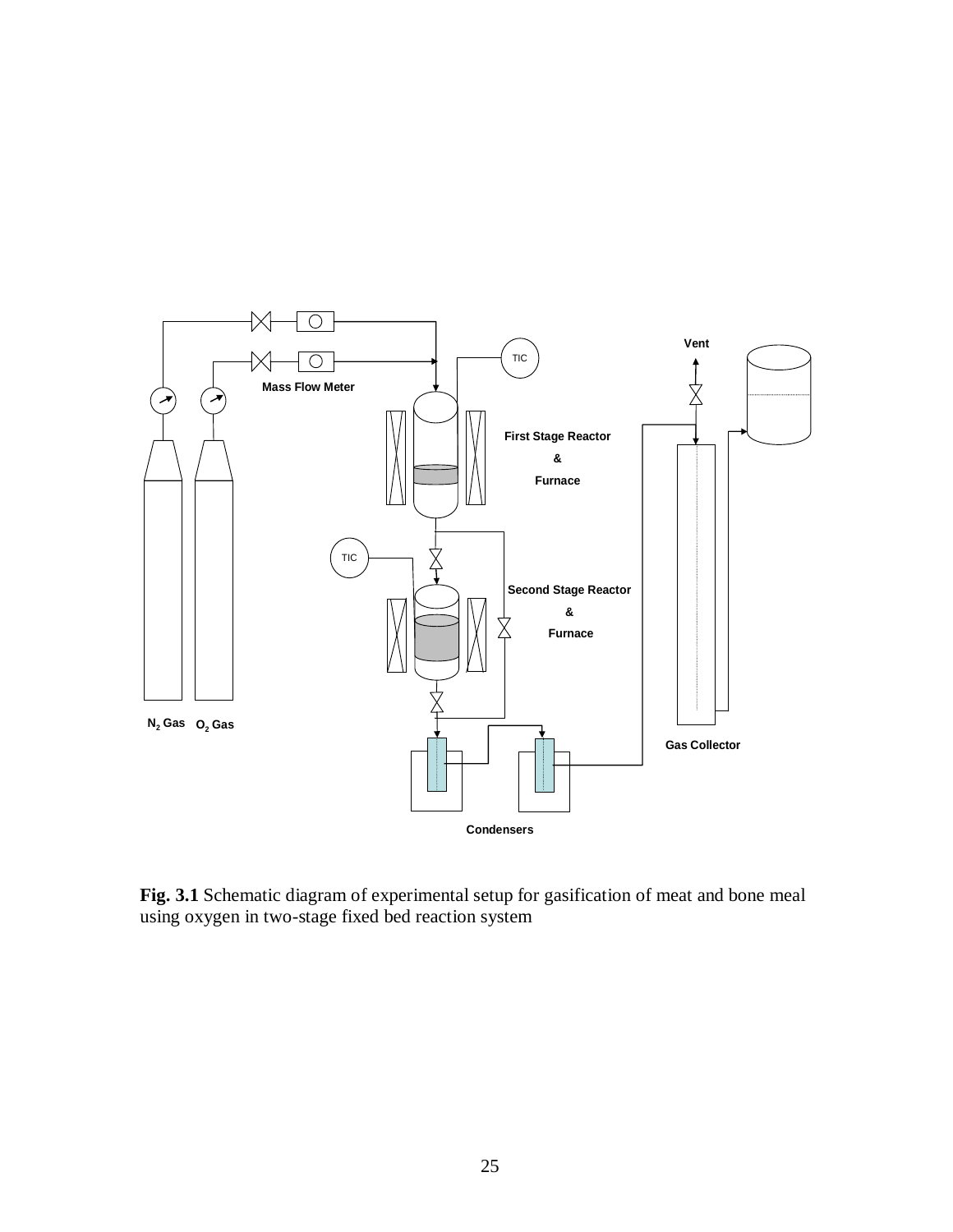thermocouples were directly connected with each reactor to maintain and monitor the temperature of the reactor wall via temperature controller system (Eurotherm models 2132 and 2416, USA). Nitrogen as an inert carrier gas and oxygen as a gasifying agent were supplied at the desired flow rates from separate cylinders through needle valves and mass flow meters (Aalborg model GFM17). The calibration of the mass flow meters was carried out using a calibrated bubble flow meter and is presented in Appendix A. Two glass condensers in series below the second stage reactor, surrounded by a mixture of ice and salt, were used to condense the tar and cool down the product gases. The product gases were collected in the saturated brine solution column which was further connected to the overhead surge tank to receive the displaced brine solution.

# **3.1.2 Phase II: Gasification of Meat and Bone Meal Using Steam**

Experiments were performed at atmospheric pressure in single stage and two-stage fixed bed reactor systems. The schematic diagram is shown in Fig. 3.2. The first stage and second stage reactors were made up of Inconel tubing having 10.5 mm ID and 500 mm and 370 mm lengths respectively. Each reactor had three pins welded inside to support the fixed bed with the help of quartz wool. The reactors were connected by a 3 mm diameter, 40 mm long tube and placed inside separate split tube furnaces (Applied Test Systems, Inc., USA) with thermocouples located at the mid-length of the heating zone. The temperatures of the reactors were monitored and controlled by temperature controller system (Eurotherm models 2132 and 2416, USA). Nitrogen as an inert carrier was supplied at the desired flow rate from a separate cylinder through a needle valve and mass flow meter (Aalborg model GFM17), while water was injected into the reactor by a syringe pump (Kent Scientific, Genie Plus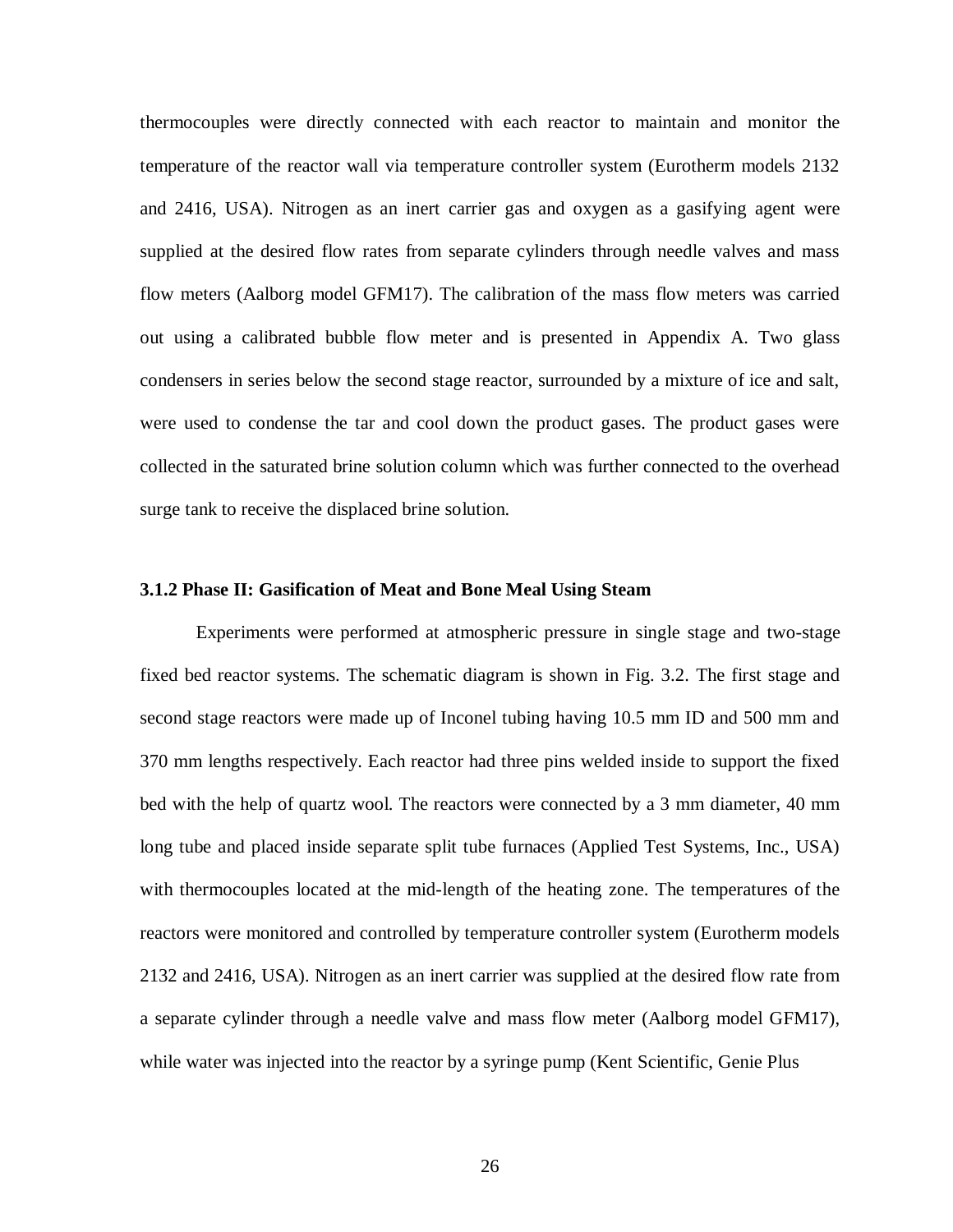

**Fig. 3.2** Schematic diagram of experimental setup for steam gasification of meat and bone meal in two-stage fixed bed reaction system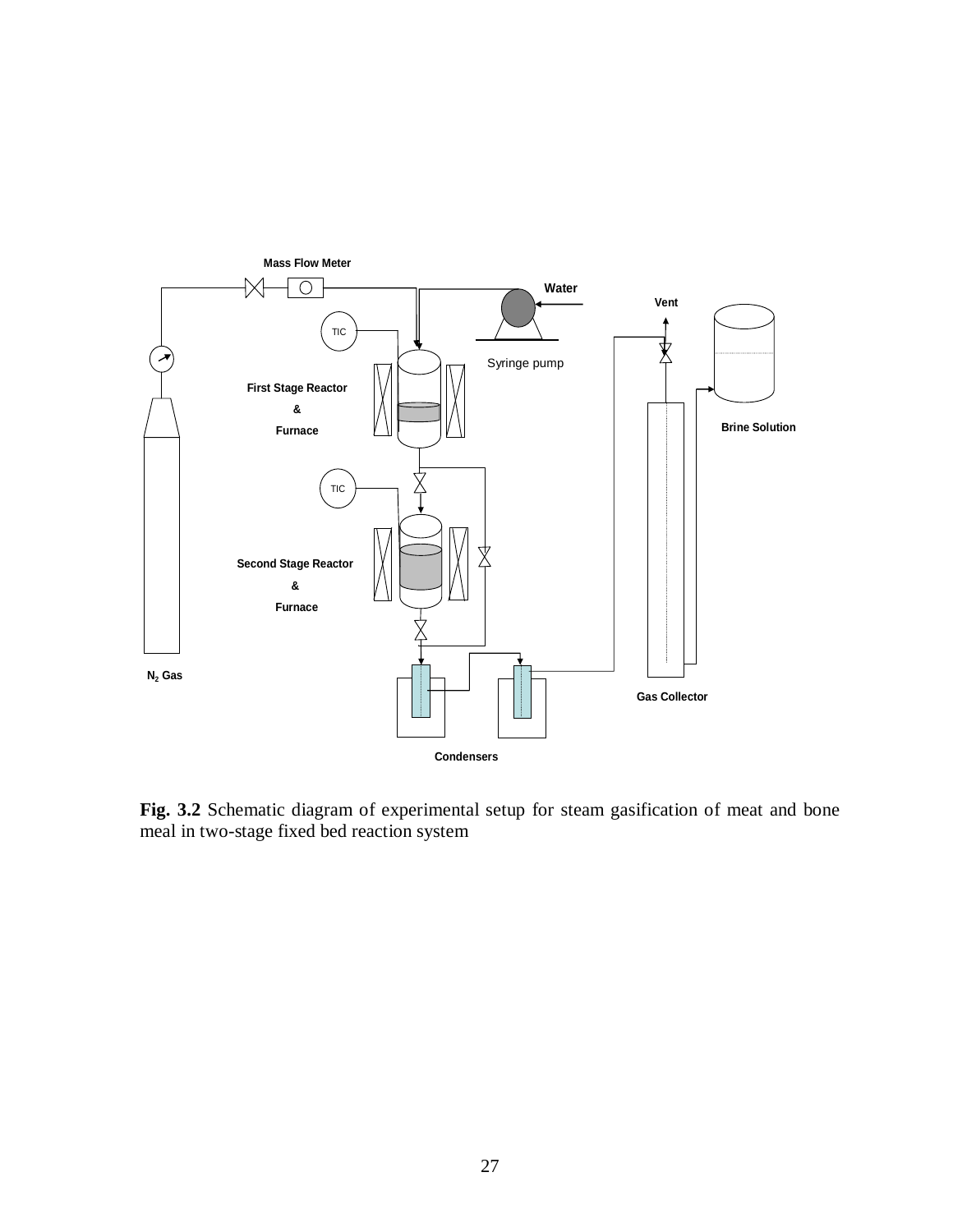Model, USA) at the desired flow rate. The calibration curve is presented in Appendix A. Two glass condensers in series below the second stage reactor, surrounded by a mixture of ice and salt, were used to condense the tar and cool down the product gases. The product gases were collected in the saturated brine solution column to prevent  $CO<sub>2</sub>$  dissolution in pure water. The brine solution column was further connected to the overhead surge tank to receive the displaced brine solution.

#### **3.2 Experimental procedure**

## **3.2.1 Phase I: Gasification of Meat and Bone Meal Using Oxygen**

The first stage was used for gasification of MBM while the second stage was used for further cracking of tar. The feed material was placed inside the first stage reactor and inert packed bed material (Ottawa sand) was placed inside the second stage reactor. These materials were supported on the plug of quartz wool which was held on the supporting pins inside each reactor. The sample size of MBM was 2 g for all experiments. The heating rate of the first stage reactor was kept at  $25 \text{ °C/min}$ . The oxygen supply was started when the first stage reactor temperature reached to 50 °C. It then took 24 to 32 min from 50 °C to reach the final temperature of 650 to 850  $\degree$ C in the case of single stage experiments. In the case of twostage experiments, the second stage reactor was heated to the desired temperature (650-850 °C) before the heating of first stage started. The heating of first stage was started at 25 °C /min. The reminder of the experimental procedure was the same as single stage experiments. After attaining the final desired temperature of the first stage, the reaction was allowed to continue for the next 30 min. Subsequently the heating was stopped and the reactor(s) was allowed to cool down. The amount of product gases collected was measured by the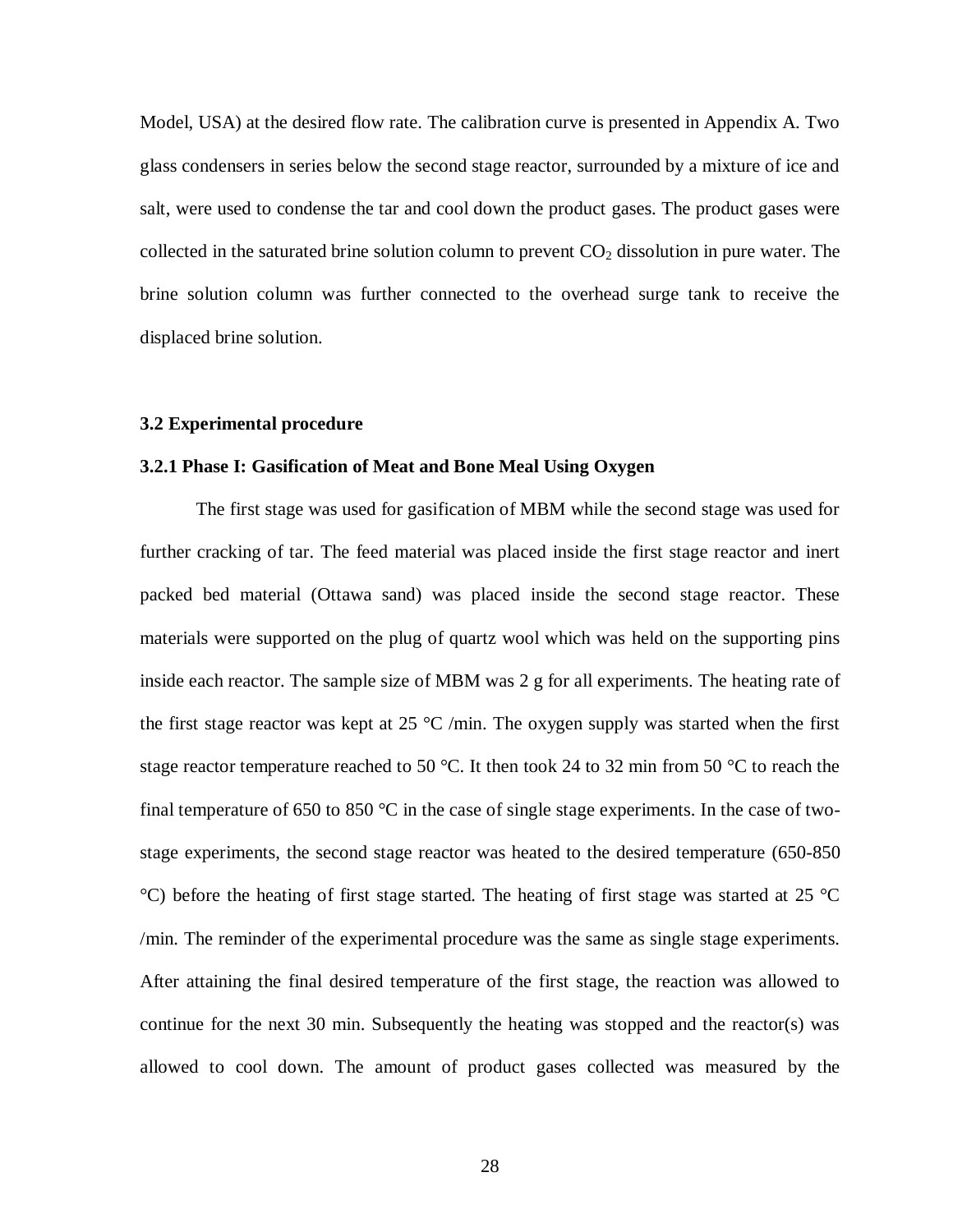displacement of the brine solution. They were analyzed using two different gas chromatographs (GCs HP 5880 and HP 5890). The amount of condensed tar in the glass condensers and the char left inside the reactor were measured by taking the difference in weights of glass condensers and reactor before and after the reaction. After each run, the reactor and glass condensers were cleaned using acetone and then dried with compressed air prior to the next run.

#### **3.2.2 Phase II: Gasification of Meat and Bone Meal Using Steam**

The first stage was used for gasification of MBM while the second stage was used for further cracking of tar. The feed material was placed inside the first stage reactor and inert packed bed material (Ottawa sand) was placed inside the second stage reactor. These materials were supported on the plug of quartz wool which was held on the supporting pins inside each reactor. The sample size of MBM was kept 2 g for all experiments. The heating rate of the first stage reactor was kept at 25  $\degree$ C /min. Water injection was started when the first stage reactor temperature reached 110 °C. It took approximately 25 to 33 min from 30 °C to reach the final temperature of 650 to 850 °C in the case of single stage experiments. In the case of two-stage experiments, the second stage reactor was heated to the desired temperature (650-850 °C) with N<sub>2</sub> flow of 45 ml/min before the heating of first stage started. The heating of first stage was started at  $25 \text{ °C}$  /min. The remainder of the experimental procedure was the same as in case of single stage experiments. After attaining the final desired temperature of the first stage, the reaction was allowed to continue for the next 30 min. Subsequently the heating was stopped and the reactor(s) allowed to cool down. The amount of product gases collected was measured by the displacement of the brine solution.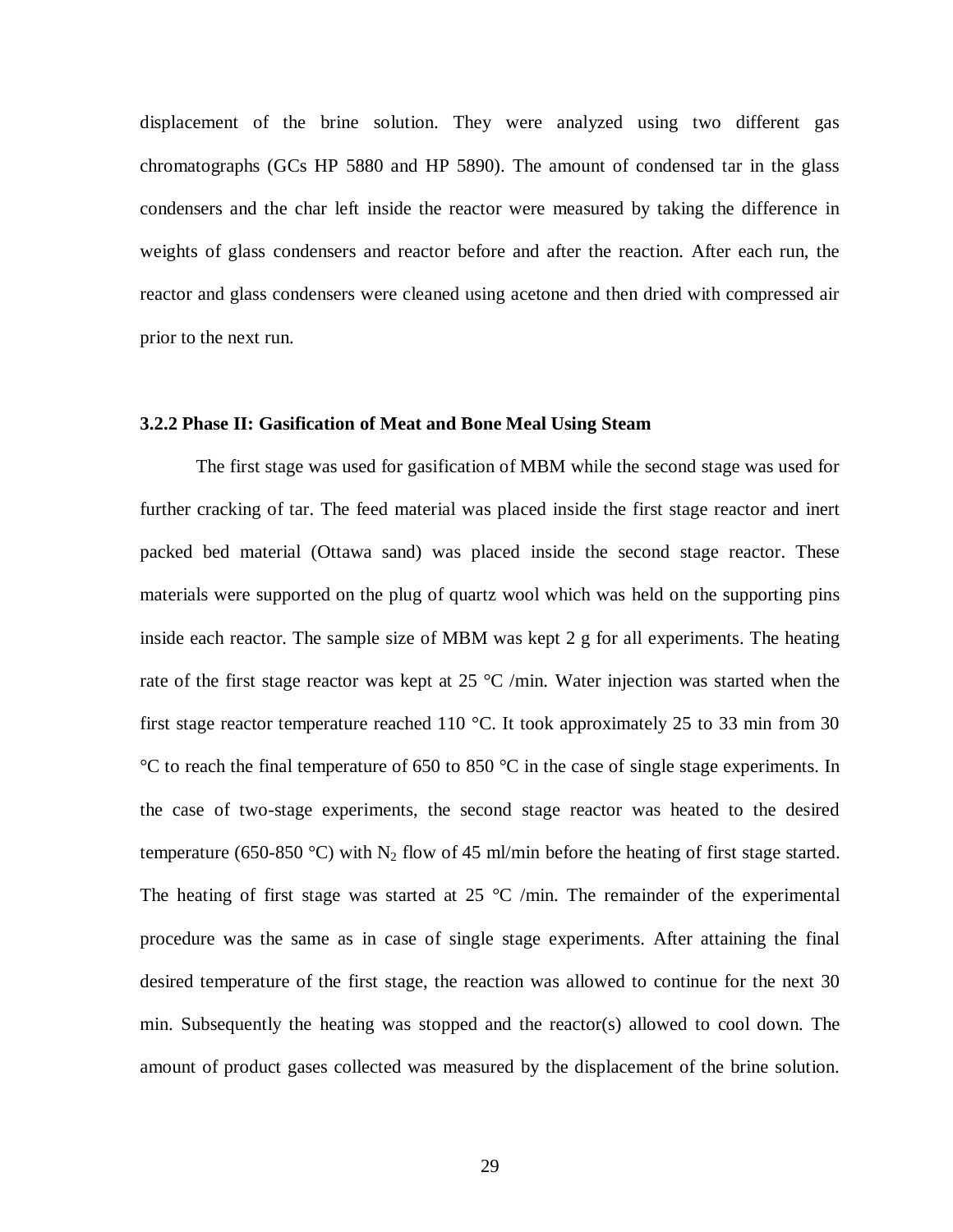They were analyzed using two different gas chromatographs (GCs HP 5880 and HP 5890). The amount of condensed liquid (tar  $+$  water) in the glass condensers and the char left inside the reactor were measured by a weight difference before and after the reaction. After each run, the reactor and glass condensers were cleaned using acetone and then dried with compressed air prior to the next run.

## **3.2.3 Phase III: Pyrolysis of Meat and Bone Meal in a Thermogravimetric Analyzer**

The thermogravimetric analyzer (Pyris Diamond TG/ DTA, PerkinElmer Instruments, USA) consists of a micro thermobalance with an electric furnace connected to a computer. Argon was used as a carrier gas to sweep the product gases. Its flow rate was set at 60 ml/ min as per the operating procedure of the instrument. The MBM sample was kept in a Alumina sample holder. The sample size was kept 10 mg approximately in all experiments. The final pyrolysis temperature of the sample in all experiments was set at 550 °C. The experiments were carried out at three different heating rates (10, 15, and 25  $^{\circ}$ C/ min).

## **3.3 Analysis of meat and bone meal, inert packed bed material, and product gases**

Experiments were performed with meat and bone meal obtained in the powder form from Saskatoon Processing Ltd., Saskatoon, SK, Canada. The particle size distributions of the meat and bone meal and the inert packed bed material (Ottawa sand), in the second stage reactor were carried out using a particle size analyzer (MasterSizer, Malvern Instruments, UK). The MBM was filled without applying any pressure or tapping in a standard volume cylindrical container. Then, the cylindrical container was weighed and the difference in weights of filled and empty container was used to calculate the specific gravity of MBM. The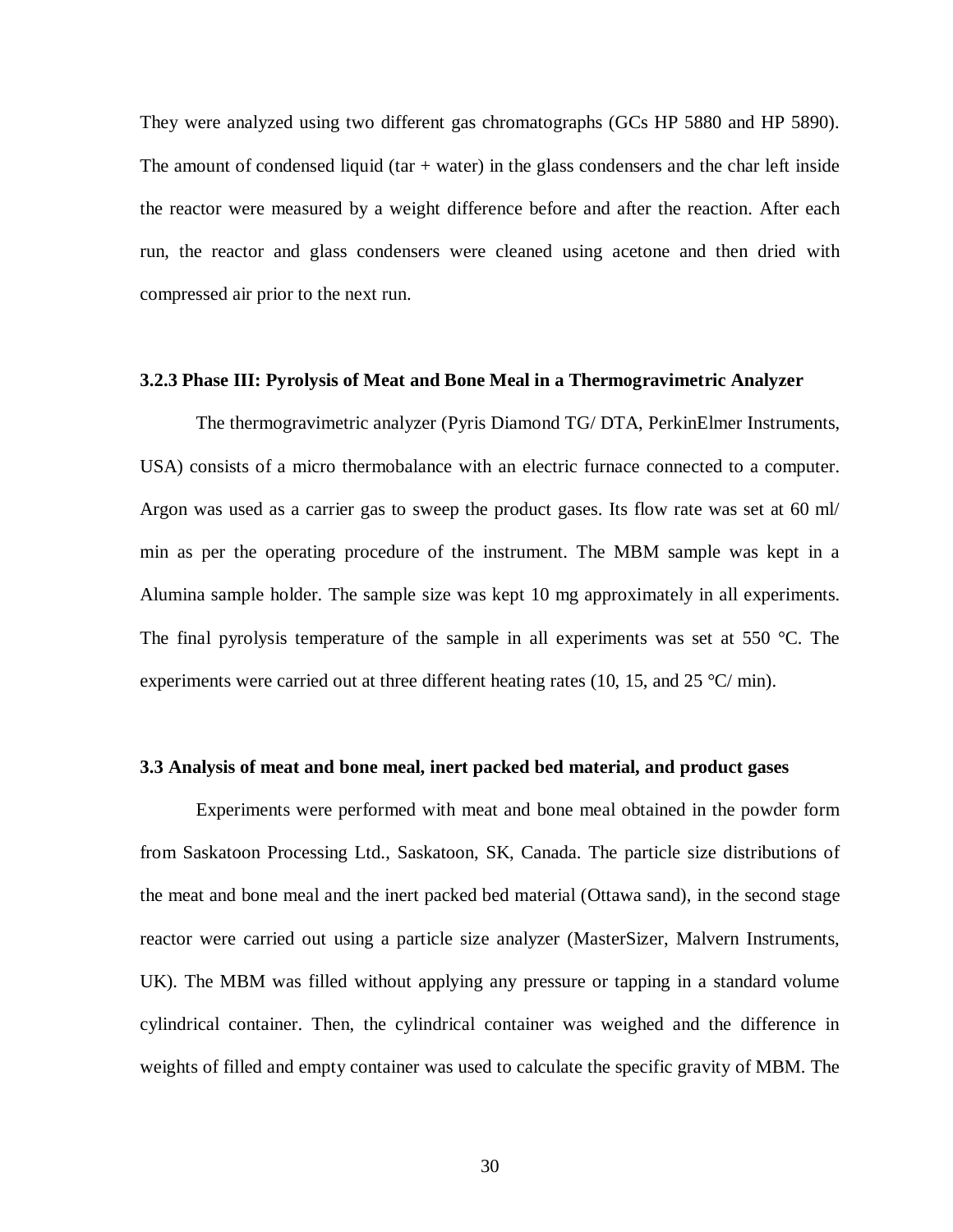proximate analysis of MBM was carried out using ASTM D 3172-89 standards while the elemental analysis was carried out using a Vario EL III CHNS analyzer (Elementar Americas Inc., USA). The product gases were analyzed using two different gas chromatographs (GCs HP 5880 and HP 5890). The HP 5880 was equipped with a flame ionization detector (FID). A Chromosorb 102 column with 1/8 inch diameter and 6 ft length was used to analyze the  $CH<sub>4</sub>$  and other hydrocarbons. The HP 5890 was equipped with a thermal conductivity detector (TCD). A Carbosieve S II column with 1/8 inch diameter and 10 ft length was used to analyze  $H_2$ , CO and CO<sub>2</sub>. The conditions for the HP 5880 were as follows: initial temperatures of 40 °C, initial temperature hold time of 1 min, heating rate of 10 °C /min. final temperature of 180  $\degree$ C, final hold time of 3 min., injector temperature of 220  $\degree$ C and detector temperature of 250 °C. The conditions for the HP 5890 were as follows: initial temperatures of 40 °C, initial temperature hold time of 1 min, heating rate of 10 °C /min, final temperature of 180  $\degree$ C, final hold time of 3 min, injector temperature of 200  $\degree$ C and detector temperature of 220 °C. The gas analysis was carried out on a carrier gas  $(N_2)$  free basis.

#### **3.4 Experimental design**

Semi-batch gasification of MBM in phases I and II was carried out by studying the effect of one parameter at a time while holding all other parameters constant. The range of the parameters was selected based on the literature review and experimental set up limitations and is shown in Table 3.1. The optimum run, which was selected based on the highest hydrogen/ syngas yield, was repeated once for each parameter to find out the percentage difference in reproducibility of the experimental data.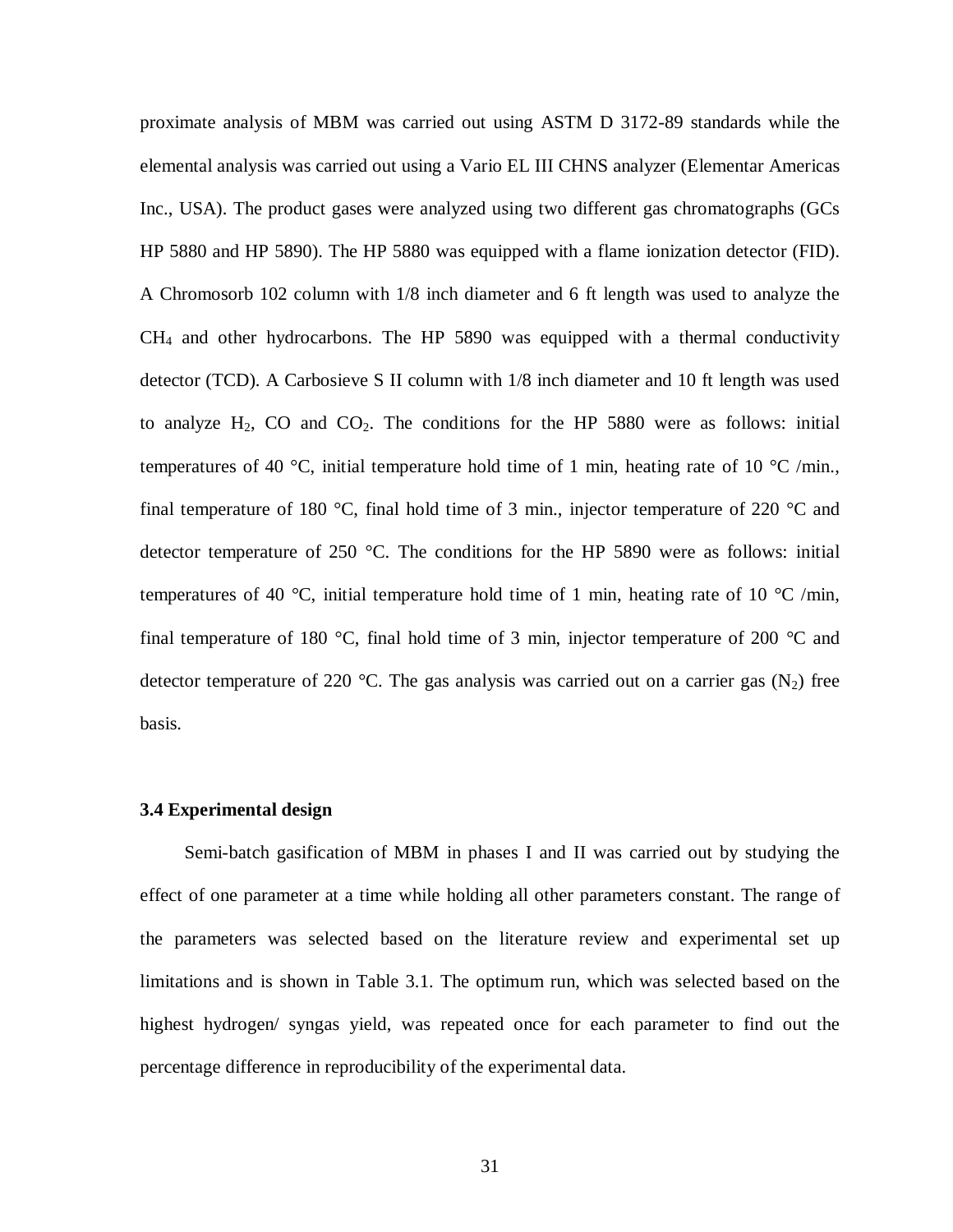|                 | <b>Parameter</b> | Range        | $T_1$      | $T_2$      | ER           | <b>Steam/MBM</b> | Packed bed height |
|-----------------|------------------|--------------|------------|------------|--------------|------------------|-------------------|
| <b>Phase I</b>  | $T_1$            | 650-850 °C   | 650-850 °C |            | 0.2          | NA               | 60                |
|                 | T <sub>2</sub>   | 650-850 °C   | 650-850 °C | 650-850 °C | 0.2          | <b>NA</b>        | 60                |
|                 | ER               | $0.15 - 0.3$ | 650-850 °C | 650-850 °C | $0.15 - 0.3$ | <b>NA</b>        | 60                |
|                 | Packed bed       | 40-100 mm    | 650-850 °C | 650-850 °C | $0.15 - 0.3$ | <b>NA</b>        | 40-100 mm         |
|                 | height           |              |            |            |              |                  |                   |
| <b>Phase II</b> | $T_1$            | 650-850 °C   | 650-850 °C |            | NA           | 0.6              | 60                |
|                 | T <sub>2</sub>   | 650-850 °C   | 650-850 °C | 650-850 °C | <b>NA</b>    | 0.6              | 60                |
|                 | Steam/           | $0.2 - 0.8$  | 650-850 °C | 650-850 °C | NA           | $0.2 - 0.8$      | 60                |
|                 | <b>MBM</b>       |              |            |            |              |                  |                   |
|                 | Packed bed       | 40-100 mm    | 650-850 °C | 650-850 °C | <b>NA</b>    | $0.2 - 0.8$      | 40-100 mm         |
|                 | height           |              |            |            |              |                  |                   |

 $T_1$ : Temperature of 1<sup>st</sup> stage;  $T_2$ : Temperature of 2<sup>nd</sup> stage; ER: Equivalence ratio; NA: Not applicable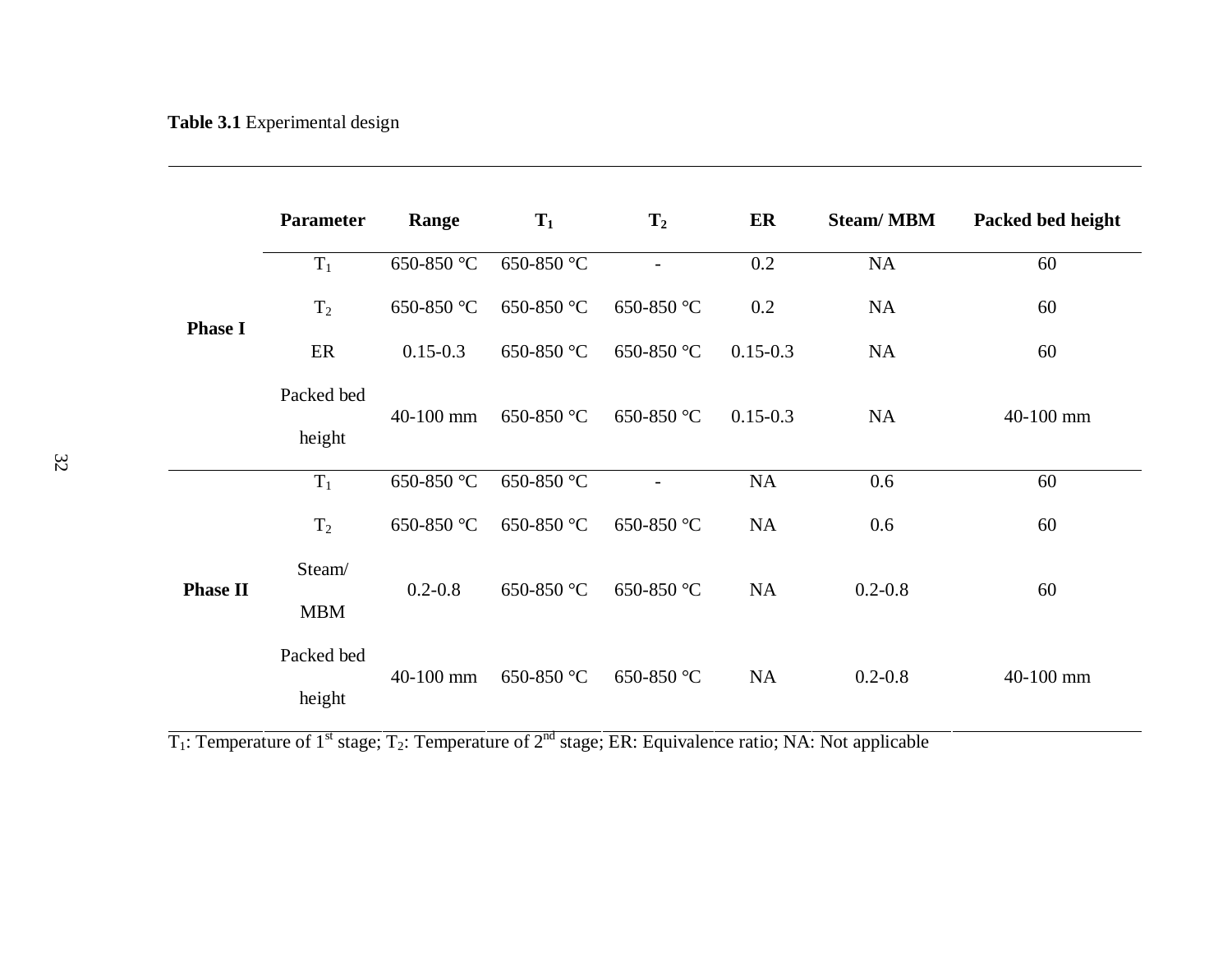# **Chapter 4 RESULTS AND DISCUSSION**

This chapter presents the experimental results and discussion from phases I to III of the project. Section 4.1 deals with the proximate and elemental analysis of the MBM as well as particle size distribution of MBM and Ottawa sand used in the experiments. The results and discussion of the effects of different parameters during the gasification of MBM using oxygen are presented in section 4.2. Section 4.3 presents results from the steam gasification of MBM, while section 4.4 consists of determination of kinetic parameters for the pyrolysis of MBM in a thermogravimetric analyzer.

Optimal experiments were repeated for each parameter to check the reproducibility of the data. Percentage difference observed in replicate runs is reported in each figure. The variation observed in product yield and gas composition during replicate runs is considered to be mainly due to non-homogeneity of meat and bone meal in the sample and errors during product yield and gas analyses.

# **4.1 Particle size distribution, proximate and elemental analysis**

The MBM used for the experiments was in powder form and brownish in color having specific gravity of approximately 0.55. The particle size distribution of Ottawa Sand and MBM powder was carried out using MasterSizer and it is in the range of 152.2 to 1290.9 µm and 5 to 3228 µm respectively as shown in Fig. 4.1 (a) and (b). The proximate analysis of MBM is presented in Table 4.1. The carbon  $(C)$ , hydrogen  $(H)$ , nitrogen  $(N)$  and sulfur  $(S)$ analysis of the MBM is also presented in Table 4.1. The gross heating value of MBM was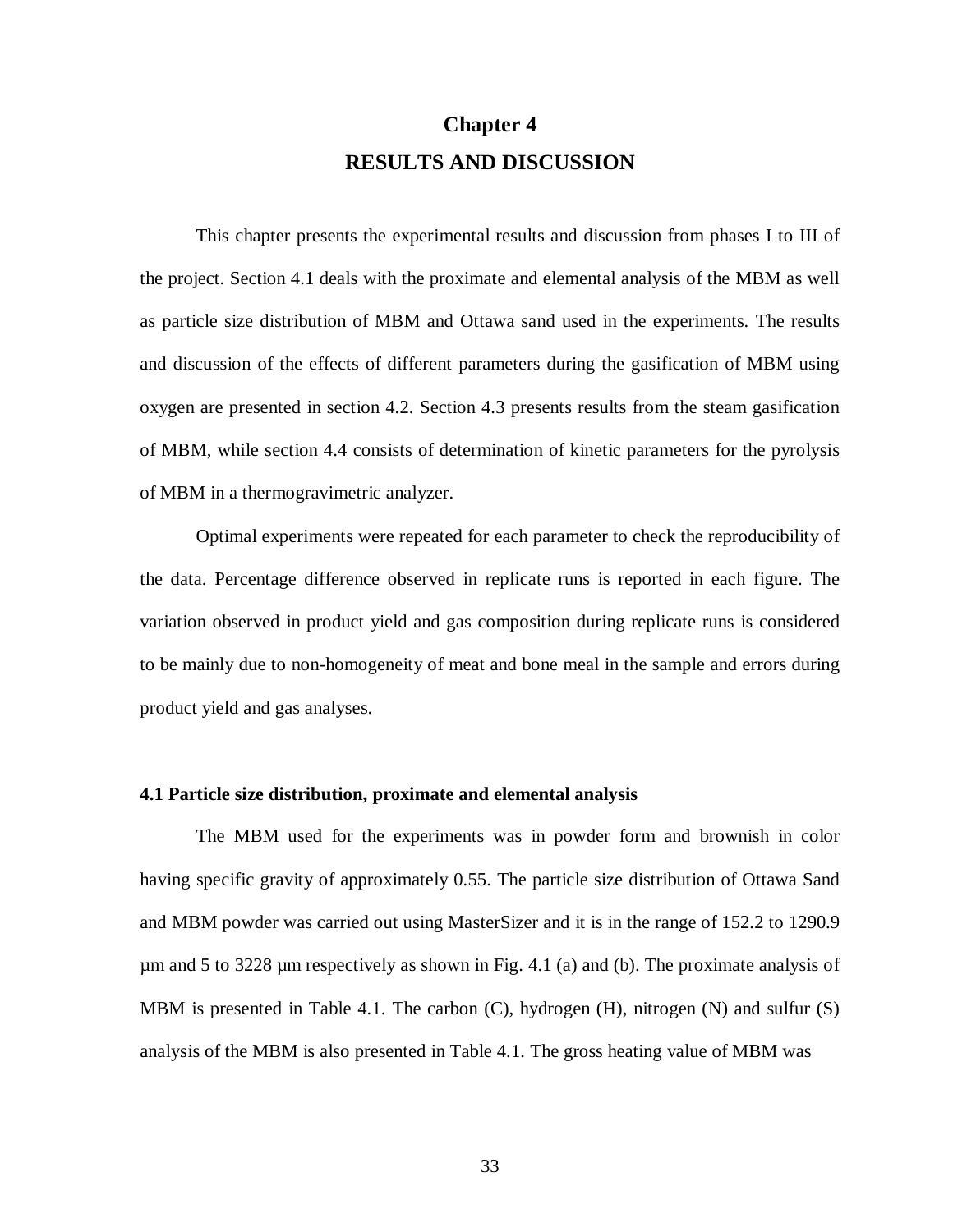

**Fig. 4.1** Particle size distributions of (a) Ottawa sand and (b) MBM powder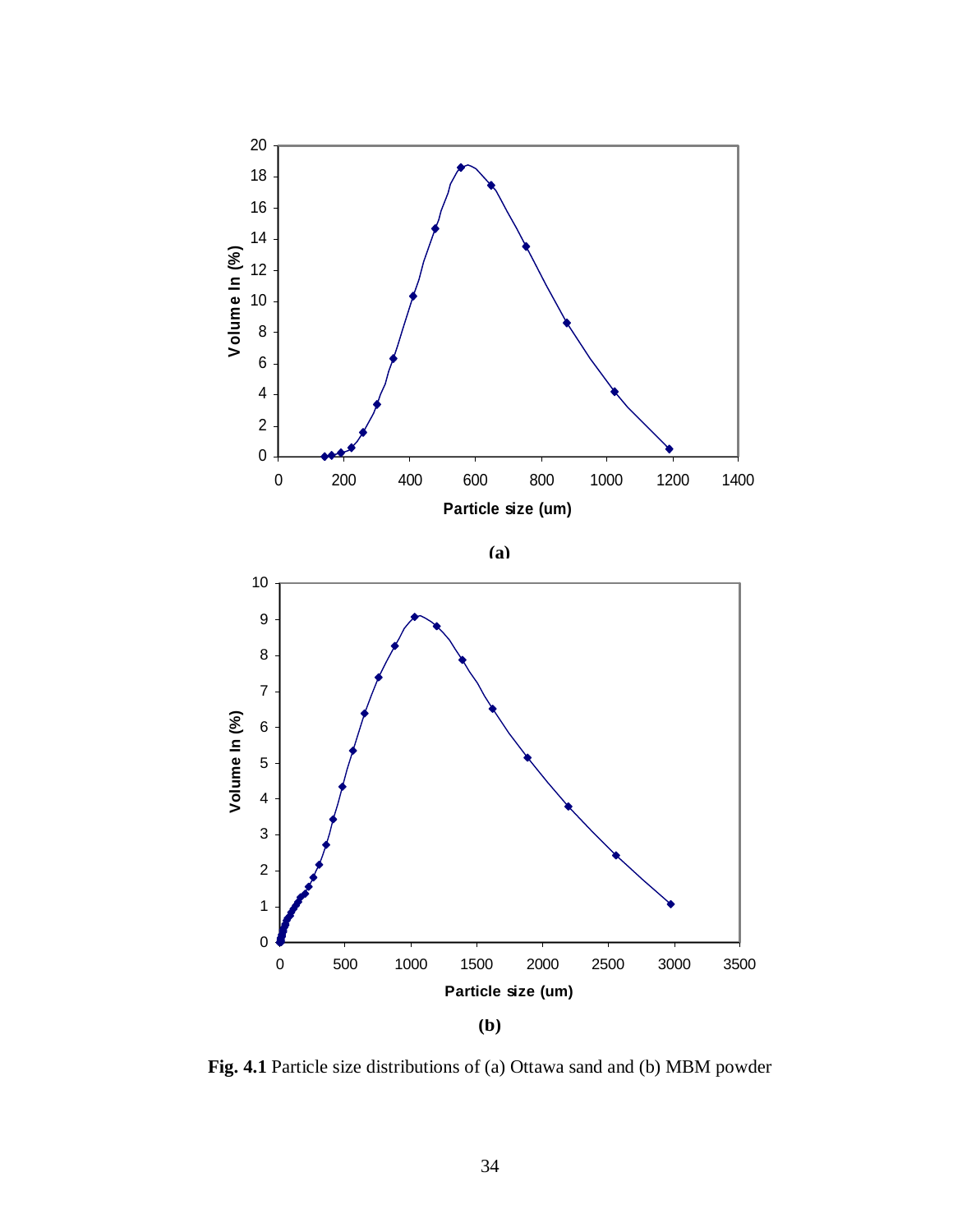| Moisture content (wt. % wet basis)   | 4.5  |  |
|--------------------------------------|------|--|
| Gross heating value (MJ/kg)          |      |  |
|                                      |      |  |
| Proximate analysis (wt. % dry basis) |      |  |
| Volatile matter                      | 73.8 |  |
| Ash                                  | 18.3 |  |
| <b>Fixed Carbon</b>                  | 7.8  |  |
|                                      |      |  |
| Ultimate analysis (wt. %)            |      |  |
| $\mathsf{C}$                         | 46.3 |  |
| H                                    | 6.6  |  |
| ${\bf N}$                            | 9.7  |  |
| S                                    | 1.0  |  |
| O <sup>a</sup>                       | 36.4 |  |
| $k = 1.00$                           |      |  |

# **Table 4.1** Proximate and ultimate analysis of meat and bone meal

 $a = by$  difference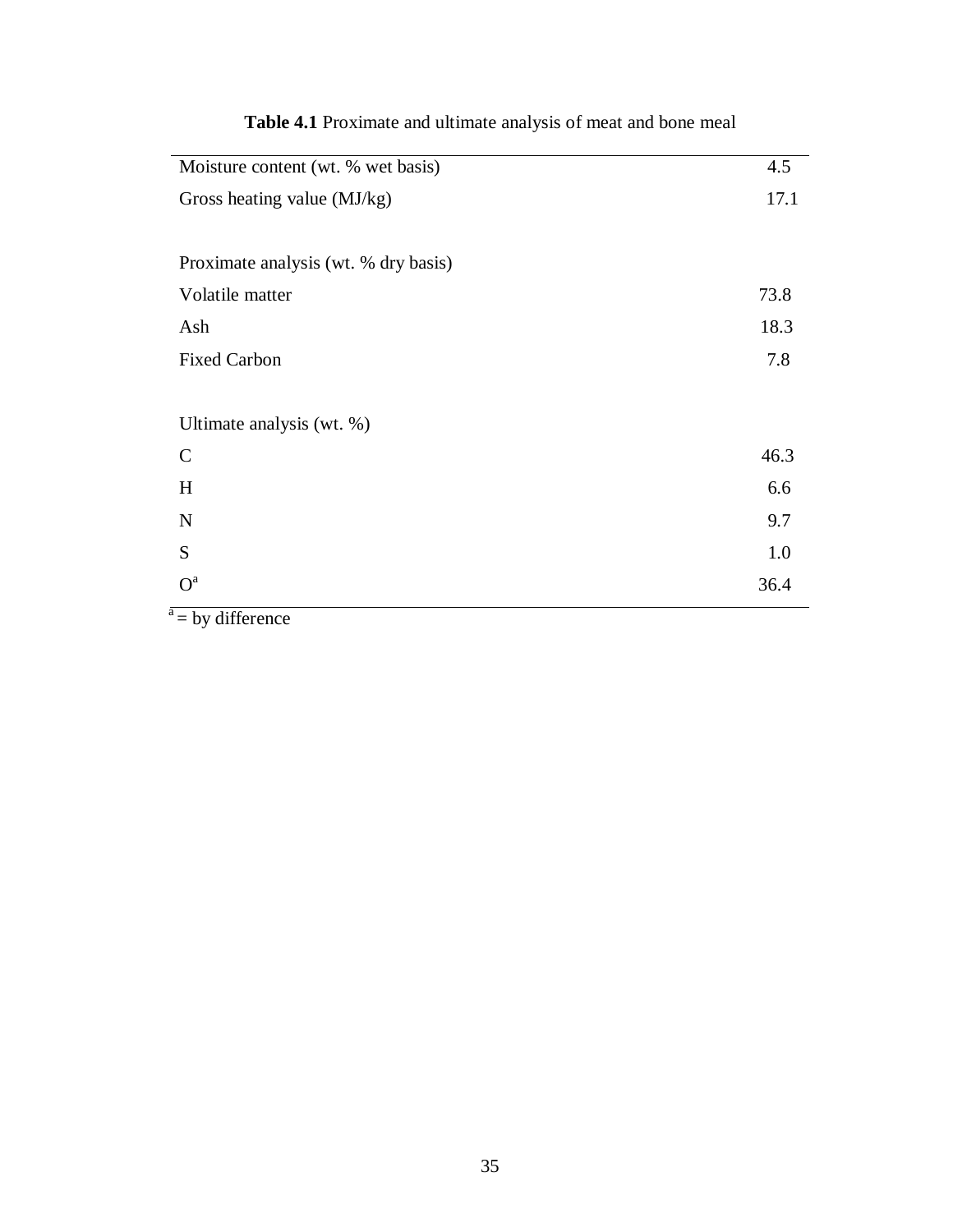calculated using the Channiwala and Parikh [2002] correlation. The results are comparable with the literature. The carbon, hydrogen, and nitrogen contents of MBM in the literature were in the range of 41 to 46 (wt. %), 5.8 to 6.4 (wt. %), and 7.8 to 9 (wt. %). Moreover, the gross heating value mentioned in the literature was in the range of 17-20 MJ/kg which is also comparable with the heating value of MBM used in this work [Chaala and Roy, 2003; Ayllon *et al*., 2006; Conesa J.A. *et al*., 2003].

#### **4.2 Gasification of meat and bone meal using oxygen**

# **4.2.1 Single stage operation**

# *4.2.1.1 Effect of temperature*

The effect of final temperature of the first stage was studied by bypassing the second stage in Fig. 3.1. The final temperature of first stage was varied from 650 to 850 °C in increments of 50  $\degree$ C while holding equivalence ratio (ER) at 0.2 and nitrogen flow rate at 45 ml/min. The effect of the final temperature of the first stage on product (char, tar and gas) yield and gross heating value (GHV) of gas is presented in Fig. 4.2. As expected, char (from 22.9 to 17.8 wt. %) and tar (from 47 to 40.7 wt. %) yields decreased, while gas yield increased (from 22.1 to 30.8 wt. %). Higher temperature is favorable for the gasification of char as well as thermal cracking of tar. Similar trends were observed by Lv *et al*. [2004]. They found that carbon conversion increased from 1.43 to 2.53  $Nm<sup>3</sup>/kg$  biomass when the reactor temperature increased from 700 to 900 °C in air-steam gasification of pine sawdust in a fluidized bed.

 Fig. 4.3 shows the effect of the final temperature of the first stage on gas composition. The product gas was mainly composed of  $H_2$ , CO, CO<sub>2</sub>, CH<sub>4</sub> and other heavier hydrocarbon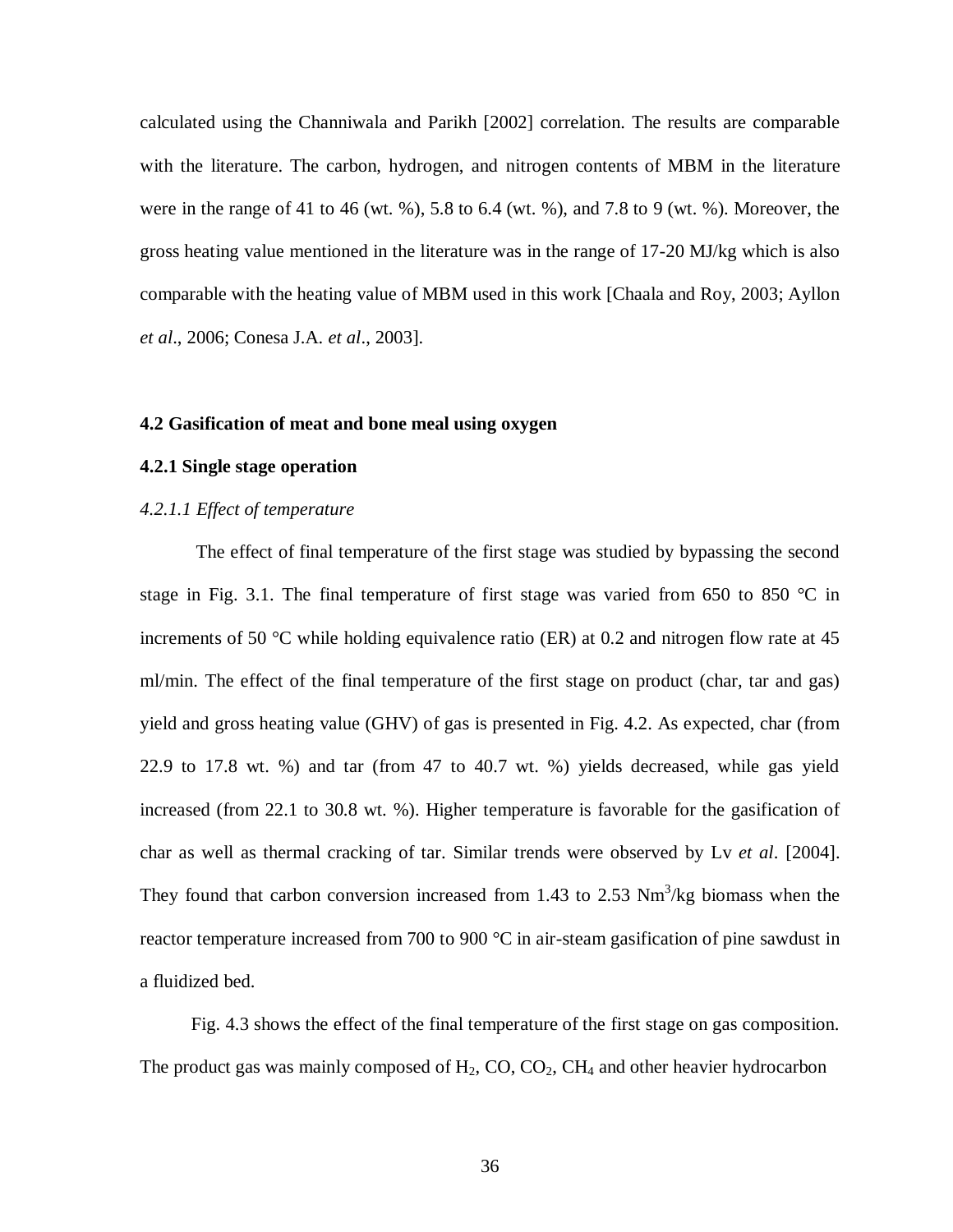

**Fig. 4.2** Effect of first stage final temperature on product yield and GHV of gas at ER of 0.2 and N<sub>2</sub> flow rate of 45 ml/min (% Difference in replicate run: Char -  $\pm 2$ , Tar -  $\pm 2$ , Gas -  $\pm 4$ )



Fig. 4.3 Effect of final temperature of first stage on gas composition at ER of 0.2 and  $N_2$  flow rate of 45 ml/min (% Difference in replicate run: H<sub>2</sub> -  $\pm$ 3, CO -  $\pm$ 4, CO<sub>2</sub> -  $\pm$ 6, CH<sub>4</sub> -  $\pm$ 2, Other  $H/C - \pm 3$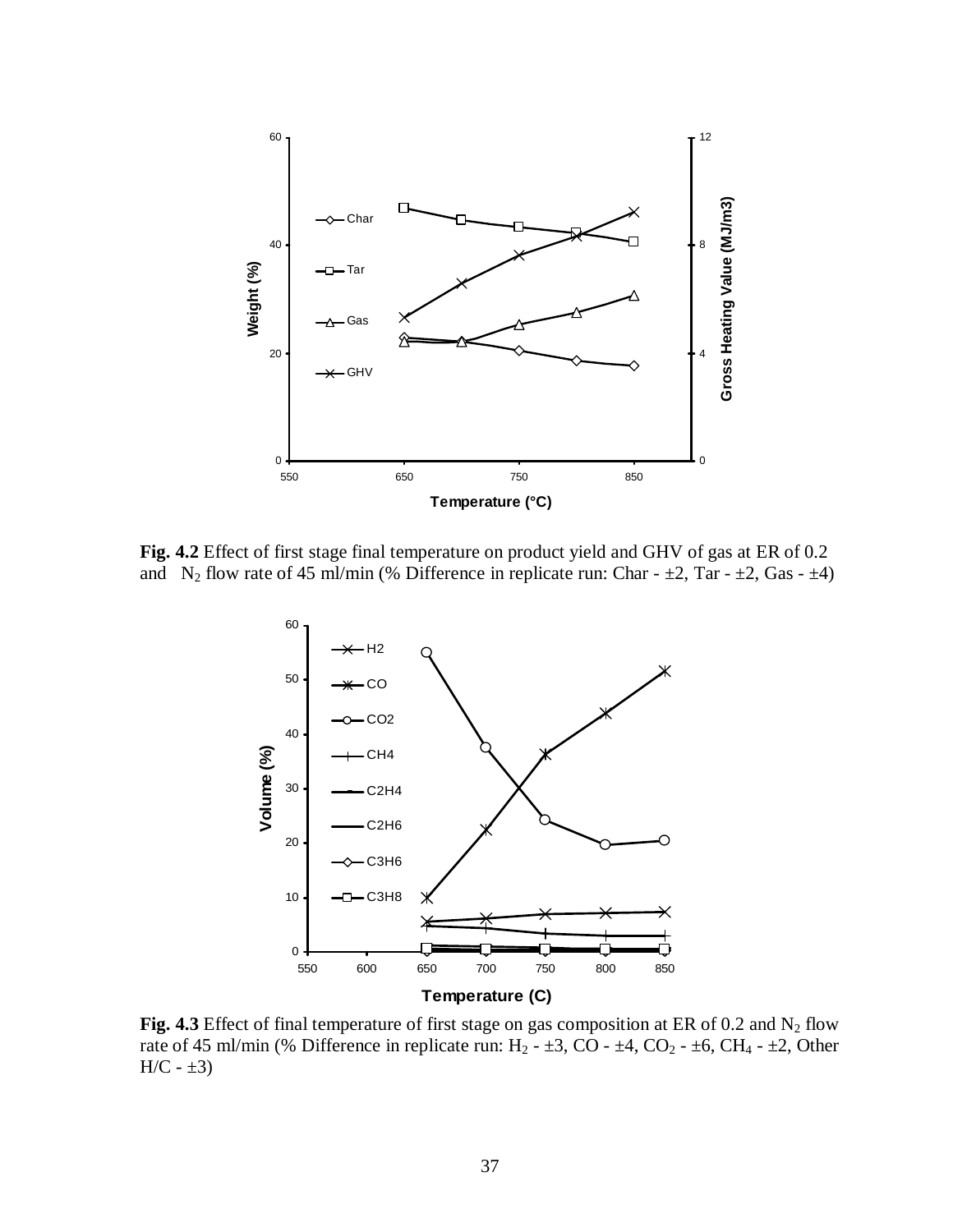gases. Each gas component showed a clear trend. The H<sub>2</sub> yield increased from 5.5 to 7.3 vol.  $\%$  (N<sub>2</sub> free basis), the CO<sub>2</sub> yield decreased sharply from 55 to 20.5 vol. % and CO yield increased remarkably from 10 to 51.6 vol. % with an increase in temperature from 650 to 850 °C. Enhanced carbon conversion and the Boudard reaction ( $C + CO_2 \rightarrow 2CO$ ), reaction of carbon and carbon dioxide to produce carbon monoxide, at higher temperature are partially responsible for the observed increase in CO and the corresponding decrease in  $CO<sub>2</sub>$ . The gasification of biomass is a very complex process. It involves several physical and chemical steps [Cipriani *et al*., 1998]. Methane and other hydrocarbons showed little variation with an increase in temperature. This is likely due to some secondary reactions with  $CO<sub>2</sub>$ . The gross heating value (GHV) of the product gases increased from 5.3 to 9.3  $MJ/m<sup>3</sup>$  as temperature increased from 650 to 850 °C, which is consistent with the significant increase in CO content in the product gas.

# **4.2.2 Two - stage operation**

# *4.2.2.1 Effect of temperature*

Tar is a complex mixture of condensable hydrocarbons, which includes single ring to multiple ring aromatic compounds along with other oxygen containing hydrocarbons and complex polycyclic aromatic compounds [Devi *et al*., 2005]. The tar can be removed in various ways, with increased residence time and thermal cracking being two of them [Bridgwater, 1995]. With this in mind, second stage reactor was introduced in series to the first stage for further cracking of tar and to increase the  $H<sub>2</sub>$  yield. The second stage reactor temperature was varied from 650 to 850  $\degree$ C in increments of 50  $\degree$ C, keeping first stage temperature at 850 °C, equivalence ratio (ER) at 0.2, nitrogen flow rate at 45 ml/min.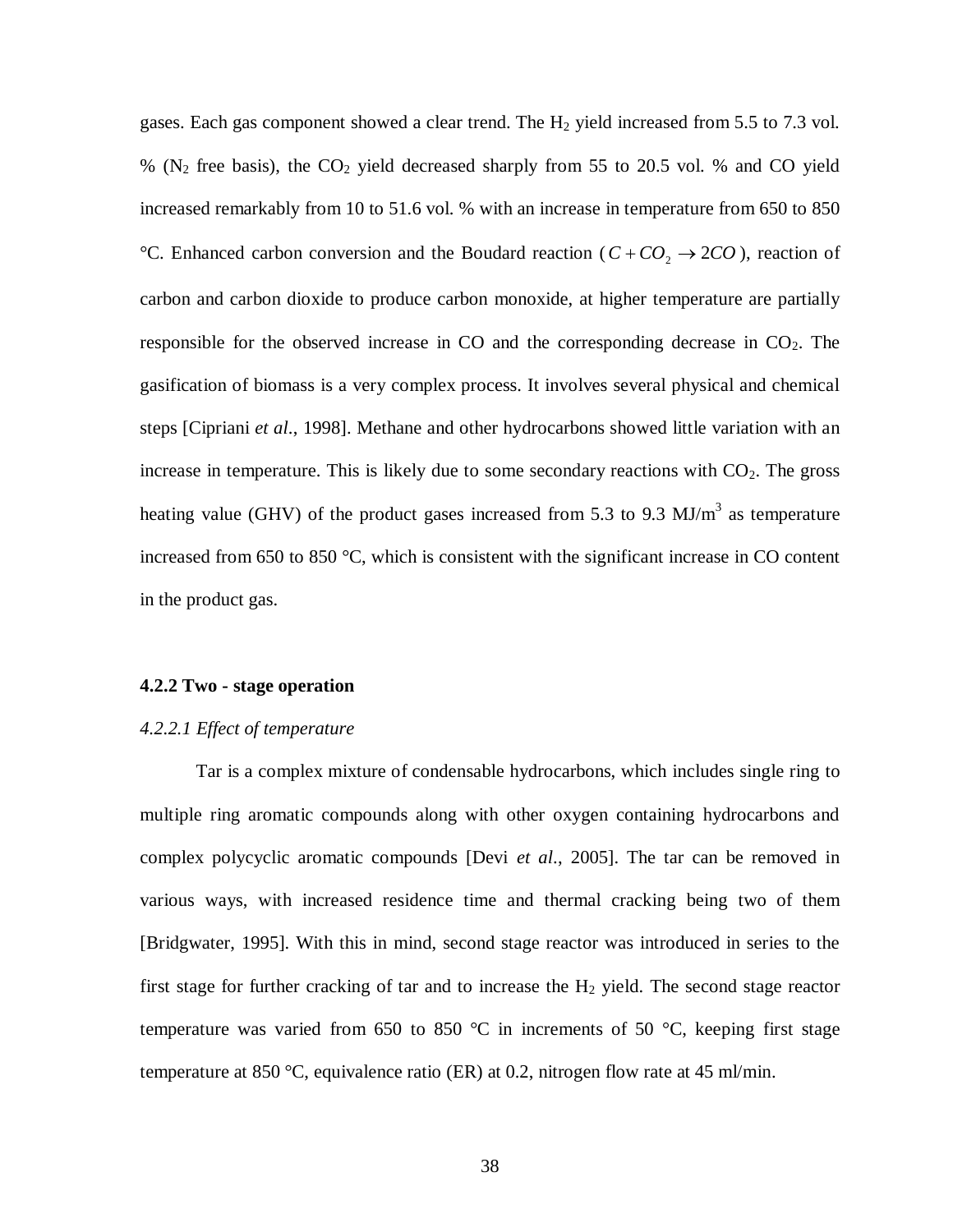

**Fig. 4.4** Effect of second stage temperature on product yield and GHV of gas at first stage final temperature of 850 °C, ER of 0.2,  $N_2$  flow rate of 45 ml/min and packed bed height of 60 mm (% Difference in replicate run: Char -  $\pm 2$ , Tar -  $\pm 2$ , Gas -  $\pm 4$ )



**Fig. 4.5** Effect of second stage temperature on gas composition at first stage final temperature of 850 °C, ER of 0.2,  $N_2$  flow rate of 45 ml/min and packed bed height of 60 mm (% Difference in replicate run: H<sub>2</sub> -  $\pm 3$ , CO -  $\pm 1$ , CO<sub>2</sub> -  $\pm 7$ , CH<sub>4</sub> -  $\pm 5$ , Other H/C -  $\pm 4$ )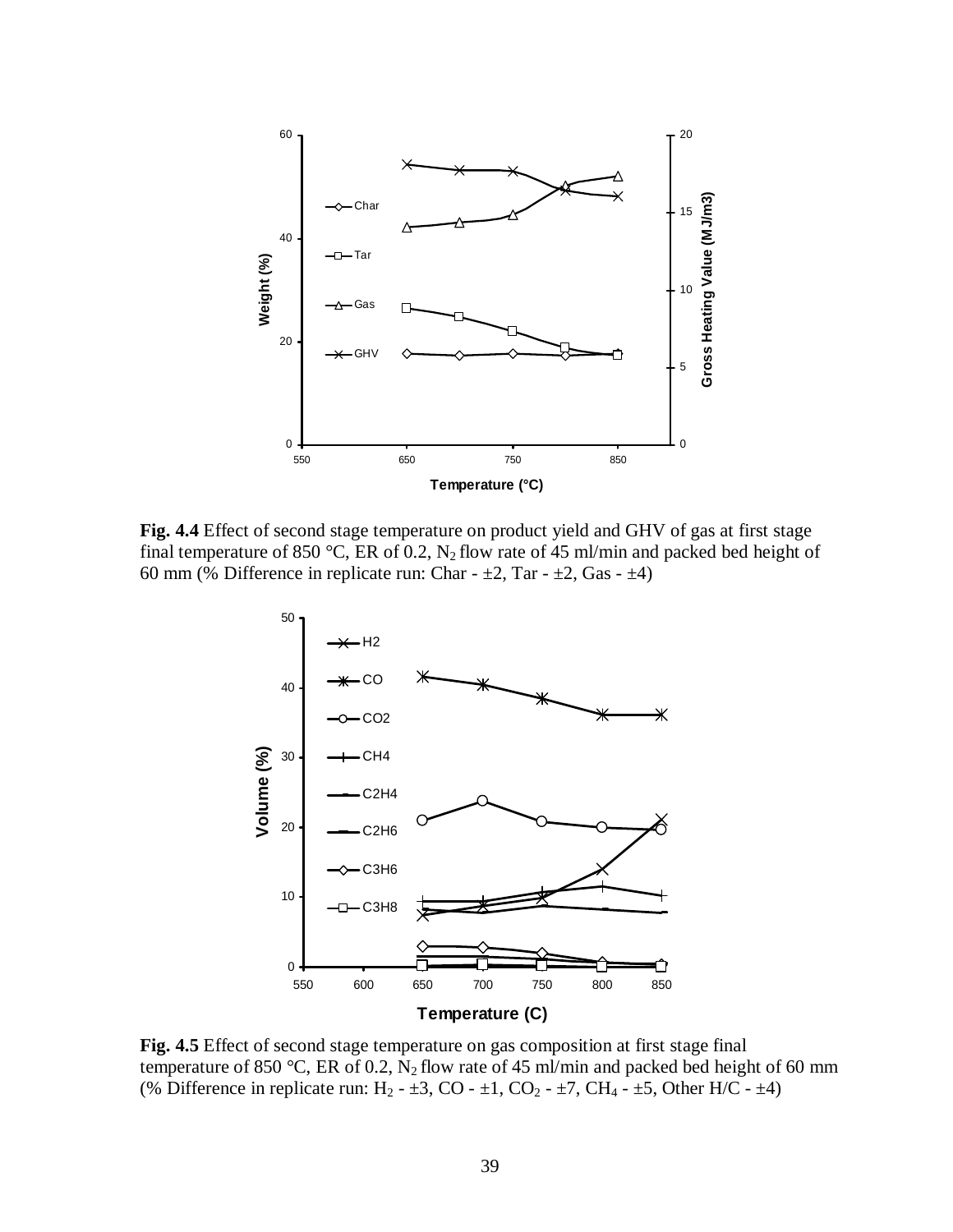The second stage also contained a packed bed of inert material (Ottawa sand) packed to depth of 60 mm.

The effect of second stage temperature on product yield is presented in Fig. 4.4. The tar yield decreased from 26.5 to 17.4 wt. % and gas yield increased from 42.3 to 52.2 wt. %. The decrease in tar yield and increase in gas yield were 16.4 and 5.6 % respectively up to 750 °C but beyond this temperature, they were 21.4 and 16.8 %, respectively. This shows that the thermal cracking of tar becomes highly favorable beyond 750 °C. By introducing the second stage, the tar yield is reduced by 57.3 % while gas yield is 40.9 % higher than that obtained using only a single stage. Fig. 4.5 shows that CO content decreased consistently from 41.6 to 36.2 vol. %, while that of  $CO<sub>2</sub>$  showed no consistent change. The CH<sub>4</sub> yield increased slightly at temperatures above 700 °C, while the yield of  $C_{2+}$  hydrocarbons (C<sub>2</sub>H<sub>6</sub>, C<sub>3</sub>H<sub>6</sub>,  $C_3H_8$ ) decreased sharply after 700 °C. This phenomenon can be explained as cracking of heavier hydrocarbons into lighter hydrocarbons and  $H_2$  which is further supported by the rapid increase in  $H_2$  content after 700-750 °C. The gross heating value (GHV) of product gases decreased gradually from 18.1 to 16.1  $MJ/m<sup>3</sup>$  over the temperature range of 650 to 850 °C because of the continuous decrease in heavier hydrocarbon yield.

#### *4.2.2.2 Effect of equivalence ratio*

 The equivalence ratio is defined as the air to fuel weight ratio used in the gasification process divided by the air to fuel weight ratio for stoichiometric combustion [Narvaez *et al*., 1996]. From the ultimate analysis of Table 4.1, elemental formula of MBM  $(CH_{1.7}O_{0.59}N_{0.18})$ was derived to set up the oxidation reaction, which was used to calculate the equivalence ratio:  $\text{CH}_{1.7}\text{O}_{0.59}\text{N}_{0.18} + \text{mO}_2 \rightarrow \text{CO}_2 + \text{nH}_2\text{O} + \text{pNO}_2$  [Zhu and Venderbosch, 2005]. In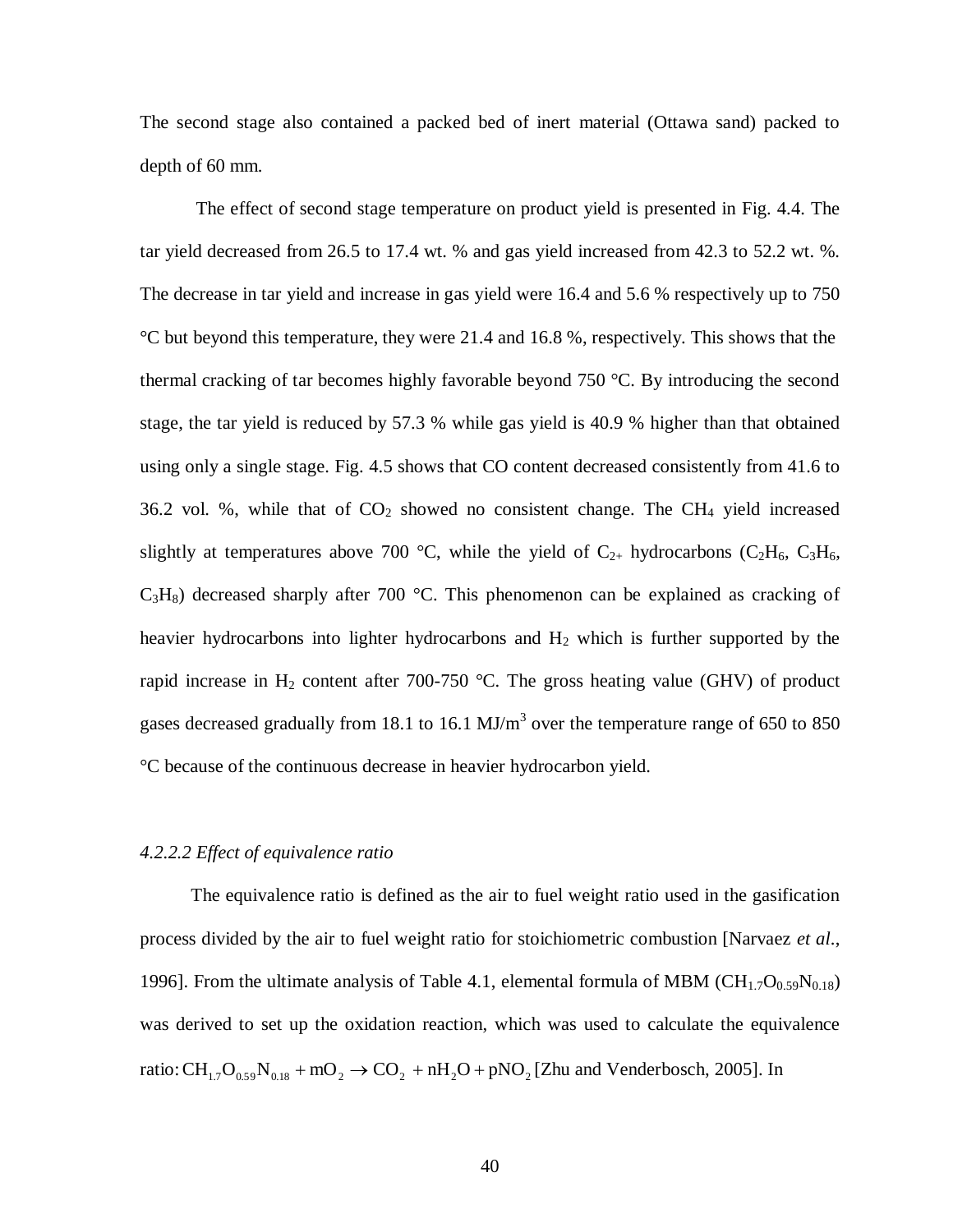

**Fig. 4.6** Effect of equivalence ratio (ER) on product yield and GHV of gas at first stage final and second stage temperatures of 850 °C and packed bed height of 60 mm (% Difference in replicate run: Char -  $\pm 2$ , Tar -  $\pm 2$ , Gas -  $\pm 2$ )



**Fig. 4.7** Effect of equivalence ratio (ER) on gas composition at first stage final and second stage temperatures of 850 °C and packed bed height of 60 mm (% Difference in replicate run:  $H_2$  -  $\pm 3$ , CO -  $\pm 1$ , CO<sub>2</sub> -  $\pm 7$ , CH<sub>4</sub> -  $\pm 5$ , Other H/C -  $\pm 4$ ).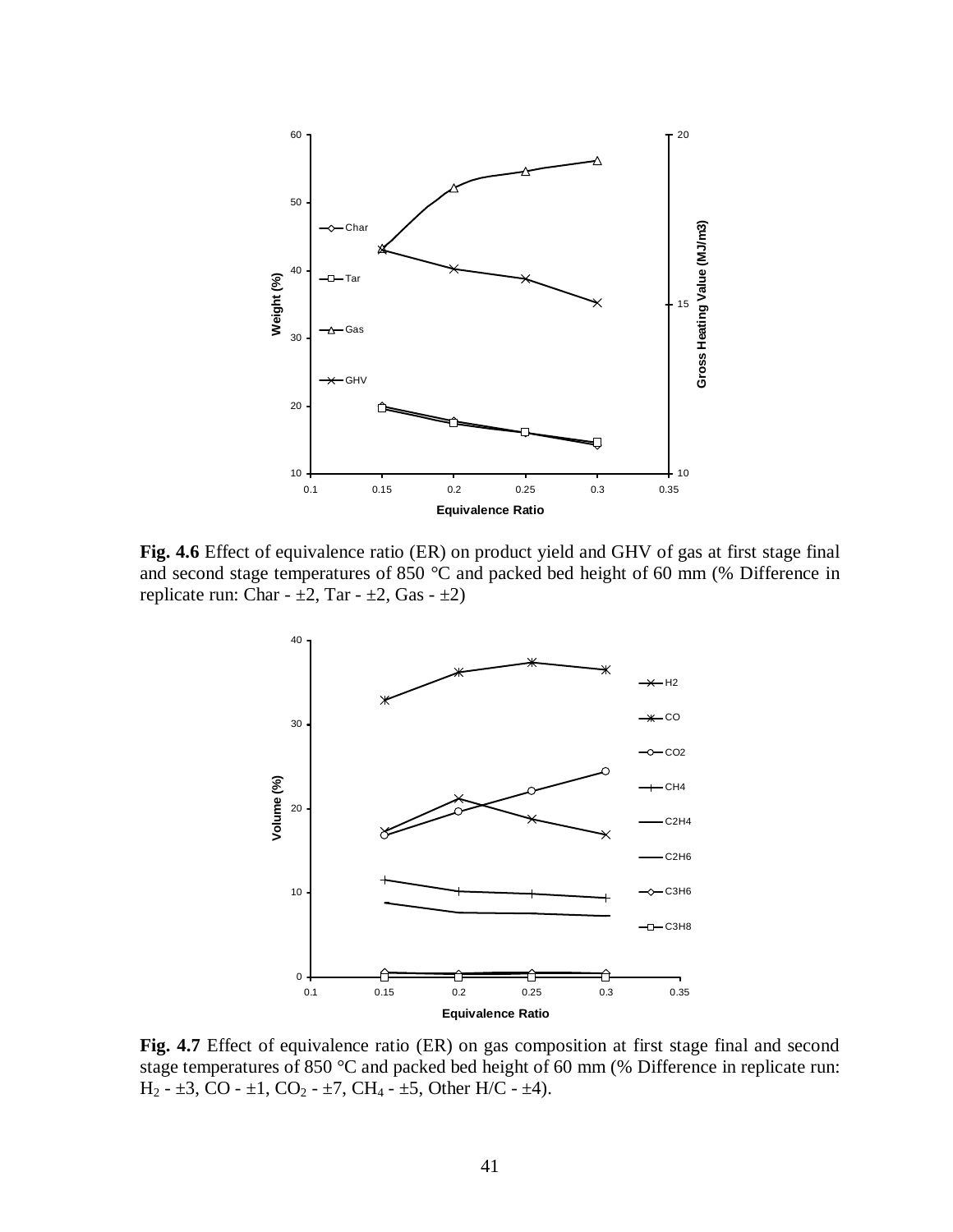the present work, ER was varied from 0.15 to 0.3 in increments of 0.05, keeping the final temperature of the first and second stages at 850 °C and the packed bed height in the second stage at 60 mm. The nitrogen flow rate was varied accordingly to compensate for the variation in oxygen flow rate and hence keep the total volumetric flow rate of gas entering to the system constant. The effect of ER on product distribution and gas composition is presented in Fig. 4.6 and 4.7. It was observed that with increase in ER, char and tar yield decreased from 20 to 14.2 wt.% and 19.6 to 14.6 wt.% respectively while gas yield increased from 43.3 to 56.2 wt.%. The gross heating value (GHV) of the gases decreased slightly from 16.6 to 15  $MJ/m<sup>3</sup>$ . The increase in ER promotes oxidation reactions and deteriorates the product gas quality. It was observed that  $H_2$  content in the product gas reached a maximum value of 21.2 vol. % at an ER of 0.2 and then dropped to 16.9 vol. % with further increase in ER. Increase in  $CO_2$  content from 16.8 vol. % to 24.4 vol. % can be explained by strong oxidation reaction. The CH<sub>4</sub> and  $C_2H_4$  content in the product gas were decreased marginally from 11.6 to 9.4 and 8.9 to 7.3 vol. % respectively. There was no significant changes observed in case of higher hydrocarbon gases. Similar trends were reported by other researchers [Manya *et al*., 2006; Mansaray *et al*., 1999]. Manya *et al*. [2006] observed that with increase in air ratio (ER) from 24 to 35 %, the concentrations of  $H_2$ , CO, CH<sub>4</sub>, C<sub>2</sub>H<sub>4</sub>, and  $C_2H_6$  decreased in air gasification of sewage sludge in a bubbling fluidized bed. Mansary *et al.* [1999] observed that as equivalence ratio was increased, the concentration of  $CO<sub>2</sub>$ increased while the concentration of the flue gases (H<sub>2</sub>, CO, CH<sub>4</sub>, C<sub>2</sub>H<sub>2</sub> + C<sub>2</sub>H<sub>4</sub>, and C<sub>2</sub>H<sub>6</sub>) decreased.

## *4.2.2.3 Effect of packed bed height*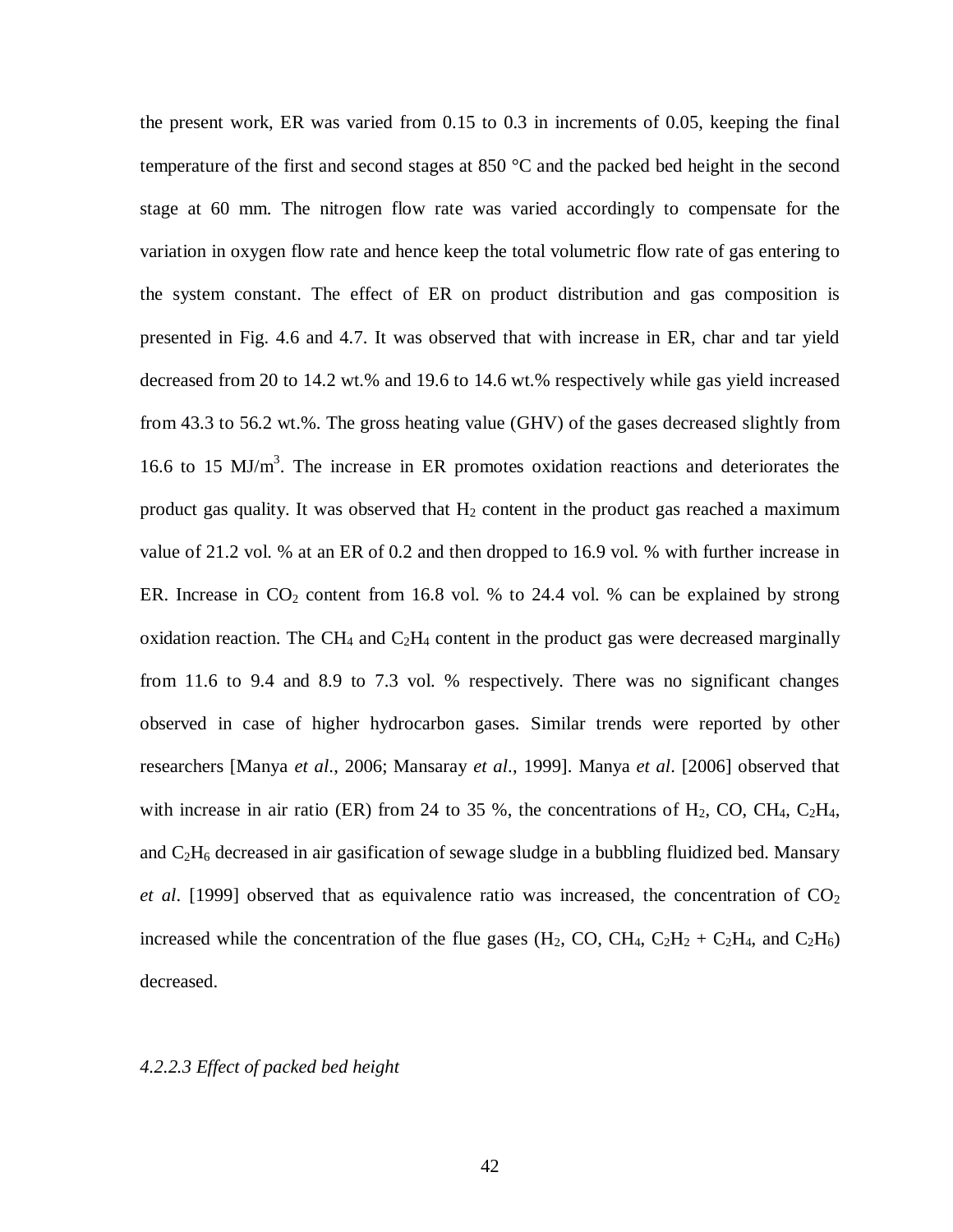

**Fig. 4.8** Effect of packed bed height on product yield at first stage final and second stage temperatures of 850 °C, ER of 0.2 and  $N_2$  flow rate of 45 ml/min (% Difference in replicate run: Char -  $\pm 2$ , Tar -  $\pm 3$ , Gas -  $\pm 2$ )



**Fig. 4.9** Effect of packed bed height on gas compositions and gross heating value at first stage final and second stage temperatures of 850 °C, ER of 0.2 and  $N_2$  flow rate of 45 ml/min (% Difference in replicate run:  $H_2 - \pm 1$ , CO -  $\pm 3$ , CO<sub>2</sub> -  $\pm 1$ , CH<sub>4</sub> -  $\pm 3$ , Other H/C -  $\pm 1$ )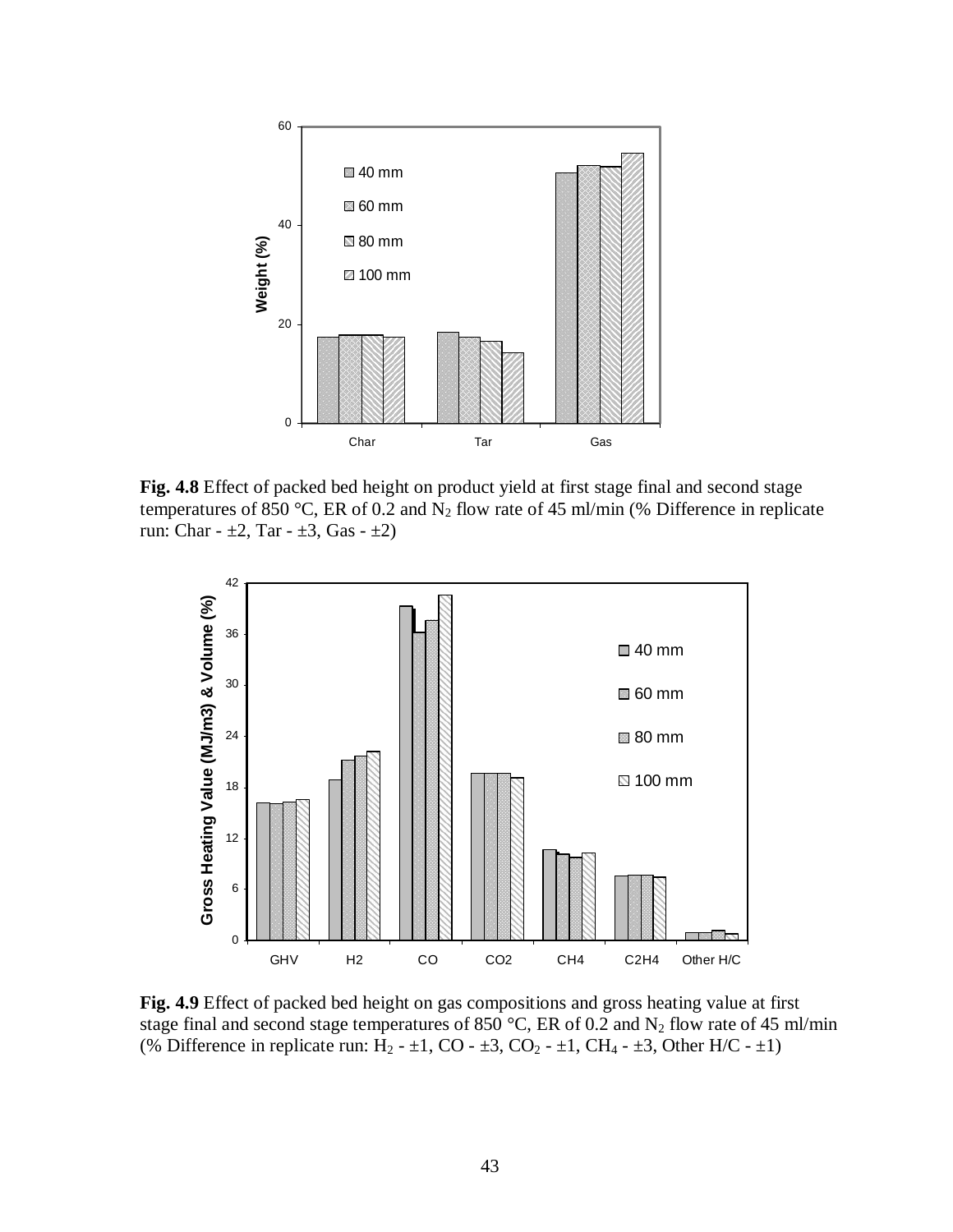The residence time of the tar can be changed by changing the packed bed height of cracking stage. Higher residence time is favorable for the thermal cracking of tar, and higher hydrocarbons, as well as for allowing secondary reactions to take place. In the present work, the packed bed height in the second reactor was varied from 40 to 100 mm keeping the final temperature of the first and second stages at 850 °C, ER at 0.2, and  $N_2$  flow rate at 45 ml/min. Fig. 4.8 and 4.9 show the product yield and gas compositions as a function of packed bed height. It can be deduced that an increase in packed bed height decreased tar yield from 18.6 to 14.2 wt.% and increased gas yield from 50.6 to 54.6 wt.%. The  $H_2$  content increased slightly from 18.9 to 22.3 vol. %, while CO content initially decreased from 39.3 to 36.2 vol. % and then increased up to 40.7 vol. %. There was a little variation observed in the case of  $CO<sub>2</sub>$  content. It was almost constant in the range of 19.7 to 19.2 vol. % with increase in packed bed height from 40 to 100 mm. CH4 yield decreased slightly from 10.7 to 9.8 vol. % with packed bed height from 40 to 80 mm and then increased little up to 10.3 vol. % at packed bed height of 100 mm. The yield of  $C_2H_4$  was almost constant in the range of 7.6 to 7.5 vol. % over the packed bed height from 40 to 100 mm. Other heavier hydrocarbons  $(C_2H_6, C_3H_6$  and  $C_3H_8$ ) combined showed opposite trend than CH<sub>4</sub>. They first increased slightly from 0.8 to 1.2 vol. % and then decreased to 0.8 vol. % with increase in packed bed height. An initial increase in heavier hydrocarbons could be because of cracking of tar into heavier hydrocarbon gases and then decrease of them could be explained by further cracking into CH4 and H2. Xiao *et al*. [2007] studied the effect of bed height in air gasification of polypropylene plastic waste in fluidized bed gasifier. They found that tar and heavier hydrocarbons yield decreased while gas yield increased with increase in bed height.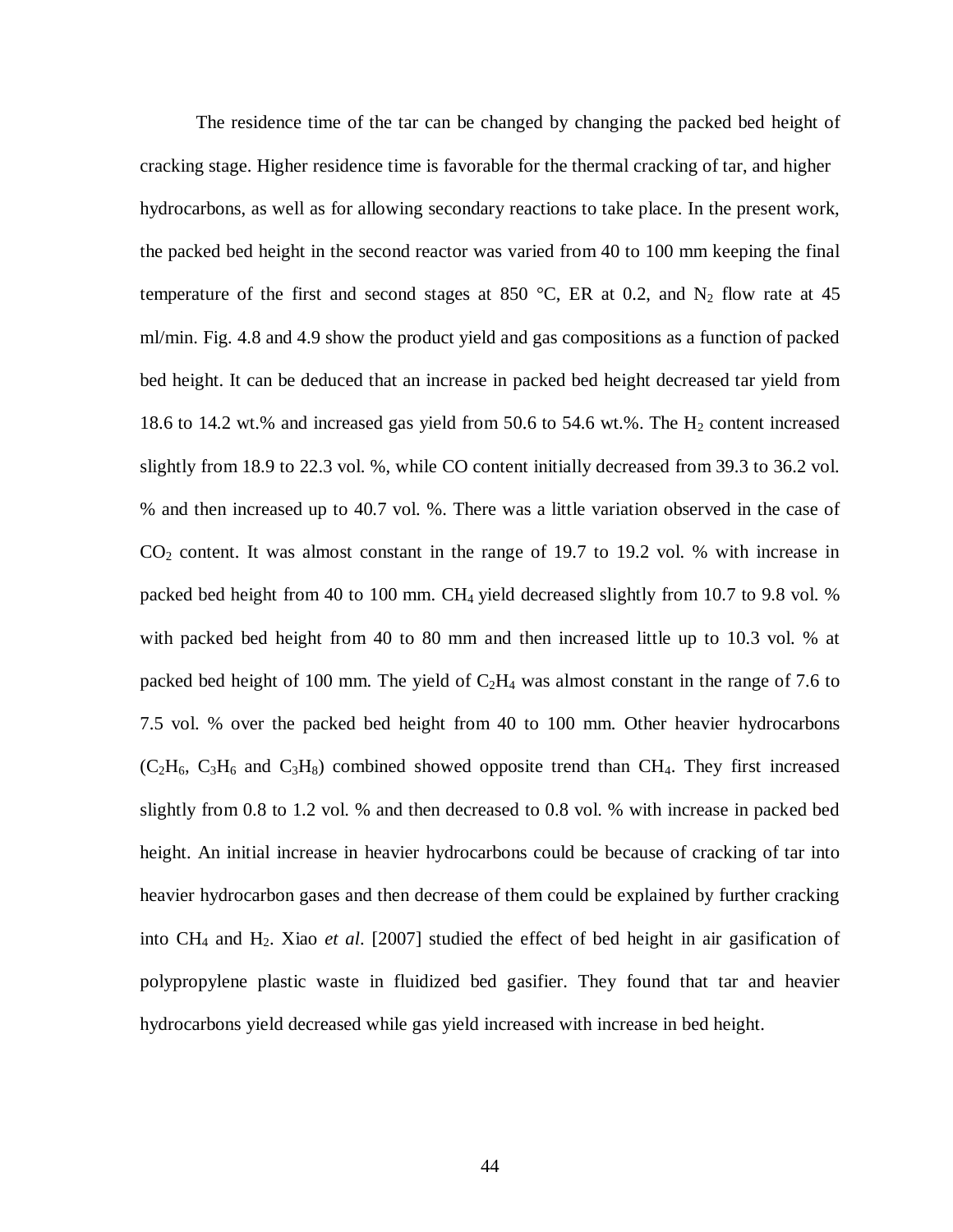# **4.3 Gasification of meat and bone meal using steam**

## **4.3.1 Single stage operation**

#### *4.3.1.1 Effect of temperature*

The effect of final temperature of the first stage was studied by bypassing the second stage reactor of Fig. 3.2. In the present work, the final temperature of first stage was varied from 650 to 850 °C with increments of 50 °C, while maintaining a steam/ MBM (wt. /wt.) ratio of 0.6 and a  $N_2$  flow rate of 45 ml/min. The effect of final temperature of the first stage on product (char, liquid and gas) yield gas composition is presented in Figs. 4.10 and 4.11. As expected, char (from 21.7 to 14.1 wt. %) and liquid (tar  $+$  water) (from 57.9 to 52.2 wt. %) yields decreased, whereas gas yield increased (from 8.7 to 18.1 wt. %) with an increase in temperature from 650 to 850 °C. It was also observed that after 750 °C, gas production was rapid which shows that gasification reactions become significant after 750  $\degree$ C. This could be explained by higher char conversion with steam and thermal cracking/steam reforming of tar at the higher temperature. Similar trends were obtained by other researchers [Ferdous *et al*., 2001; Franco *et al*., 2003]. Ferdous *et al*. [2001] found that when the temperature of fixed bed reactor was increased from 650 to 800 °C, lignin conversion increased from 56 to 69 wt. % and from 60 to 76 wt. % for Alcell and Kraft lignin, respectively. Franco *et al*. [2003] observed an increase in gas yield and decrease in tar and char yield while increasing in temperature from 700 to 900 °C during steam gasification of forestry biomass in an atmospheric fluidized bed. The product gas was mainly composed of  $H_2$ , CO, CO<sub>2</sub>, CH<sub>4</sub> and other heavier hydrocarbon gases. The  $H_2$  and CO yields increased from 42 to 52.2 vol. % and 10.2 to 26.8 vol. % ( $N_2$  free basis) respectively while that of  $CO_2$  decreased sharply from 25.9 to 12.8 vol. % with increase in temperature from 650 to 850 °C. Increased carbon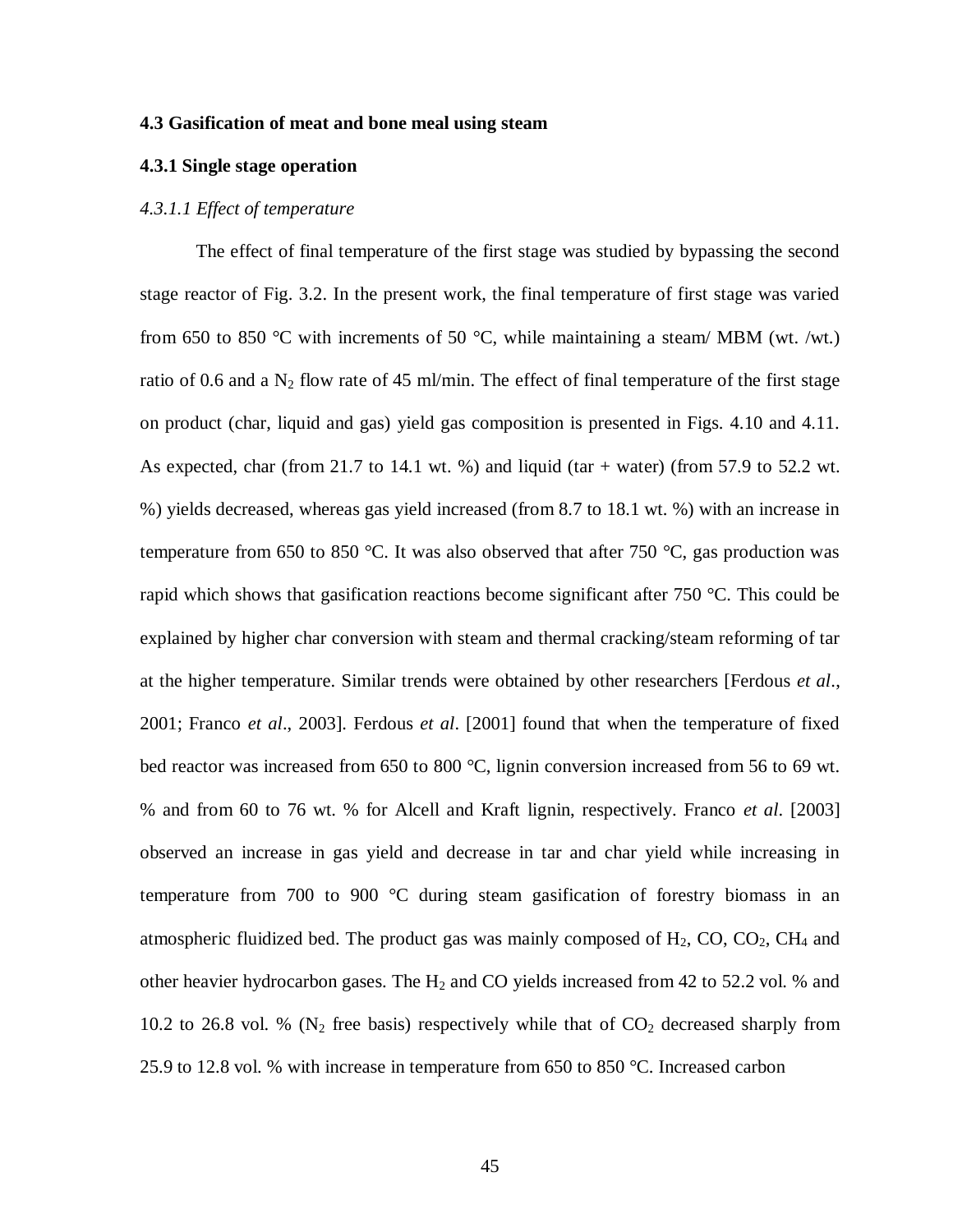

**Fig. 4.10** Effect of final temperature of first stage on product yield (wt. % yield) at steam/MBM (wt. /wt.) of 0.6 and  $N_2$  flow rate of 45 ml/min (% Difference in replicate run: Char -  $\pm 2$ , Liquid -  $\pm 2$ , Gas -  $\pm 4$ )



Fig. 4.11 Effect of final temperature of first stage on gas composition (volume % yield (N<sub>2</sub>) free basis)) at steam/MBM (wt. /wt.) of 0.6 and  $N_2$  flow rate of 45 ml/min (% Difference in replicate run: H<sub>2</sub> -  $\pm$ 1, CO -  $\pm$ 6, CO<sub>2</sub> -  $\pm$ 2, CH<sub>4</sub> -  $\pm$ 1, Other H/C -  $\pm$ 3)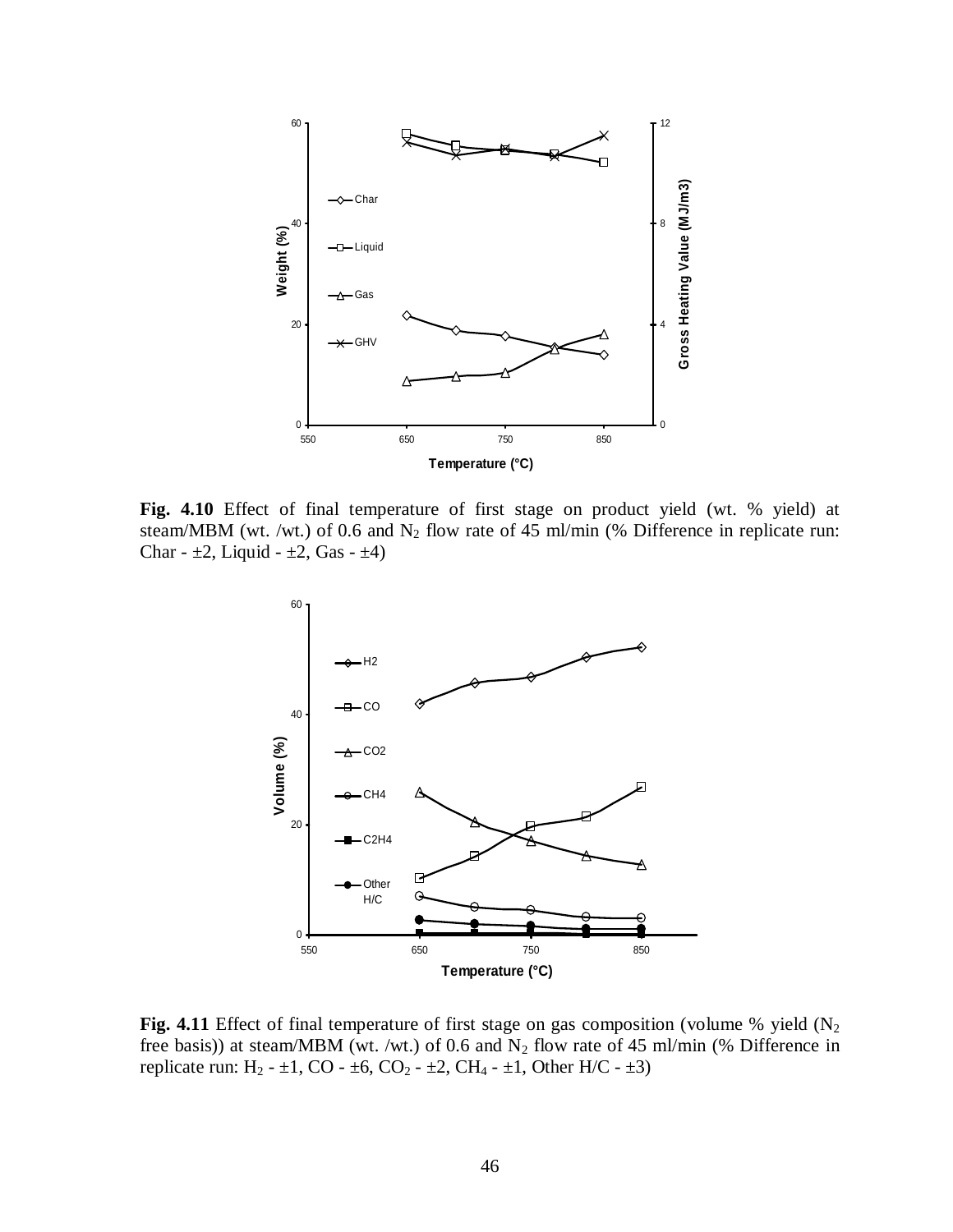conversion as well as Boudard reaction,  $(C + CO_2 \rightarrow 2CO)$  are partially responsible for the observed increase in CO and decrease in  $CO<sub>2</sub>$  content at higher temperature. CH<sub>4</sub> (from 7 to 3.1 vol. %) and other hydrocarbons (from 2.7 to 1 vol. %) showed a marginal decrease with an increase in temperature. This could be explained by the likelihood of some secondary reactions with  $CO<sub>2</sub>$  as well as steam reforming reaction of hydrocarbons to produce  $CO$  and H2. The gross heating value of product gases was almost constant in the range of 11.2 - 11.5  $MJ/m<sup>3</sup>$ .

# **4.3.2 Two - stage operation**

# *4.3.2.1 Effect of temperature*

The tar product observed above can be removed by increasing in the gas residence time thus facilitating thermal cracking [Bridgwater, 1995]. Hence, the second reactor stage was introduced in series to the first stage for further cracking/ reforming of tar and to increase the  $H_2$  yield.

The second stage reactor temperature was varied from 650 to 850  $^{\circ}$ C with increments of 50 °C keeping temperature of first stage at 850 °C, steam/ MBM (wt. /wt.) at 0.6, nitrogen flow rate at 45 ml/min and packed bed height at 60 mm. The effect of temperature of second stage on product yield and gas composition is presented in Figs. 4.12 and 4.13. The liquid (tar + water) yield decreased from 39.1 to 32.4 wt. % and gas yield increased from 26.8 to 32.1 wt. % as second stage temperature increased from 650 to 850 °C. After introducing the second stage, the liquid (tar + water) yield is  $37.9$  % lower while gas yield is  $77.3$  % greater than that obtained using only a single stage reactor system.  $H_2$  yield increased from 39.9 to 46.2 vol. % while that of CO and  $CO<sub>2</sub>$  were almost constant over the range of 23.6 - 23.9 and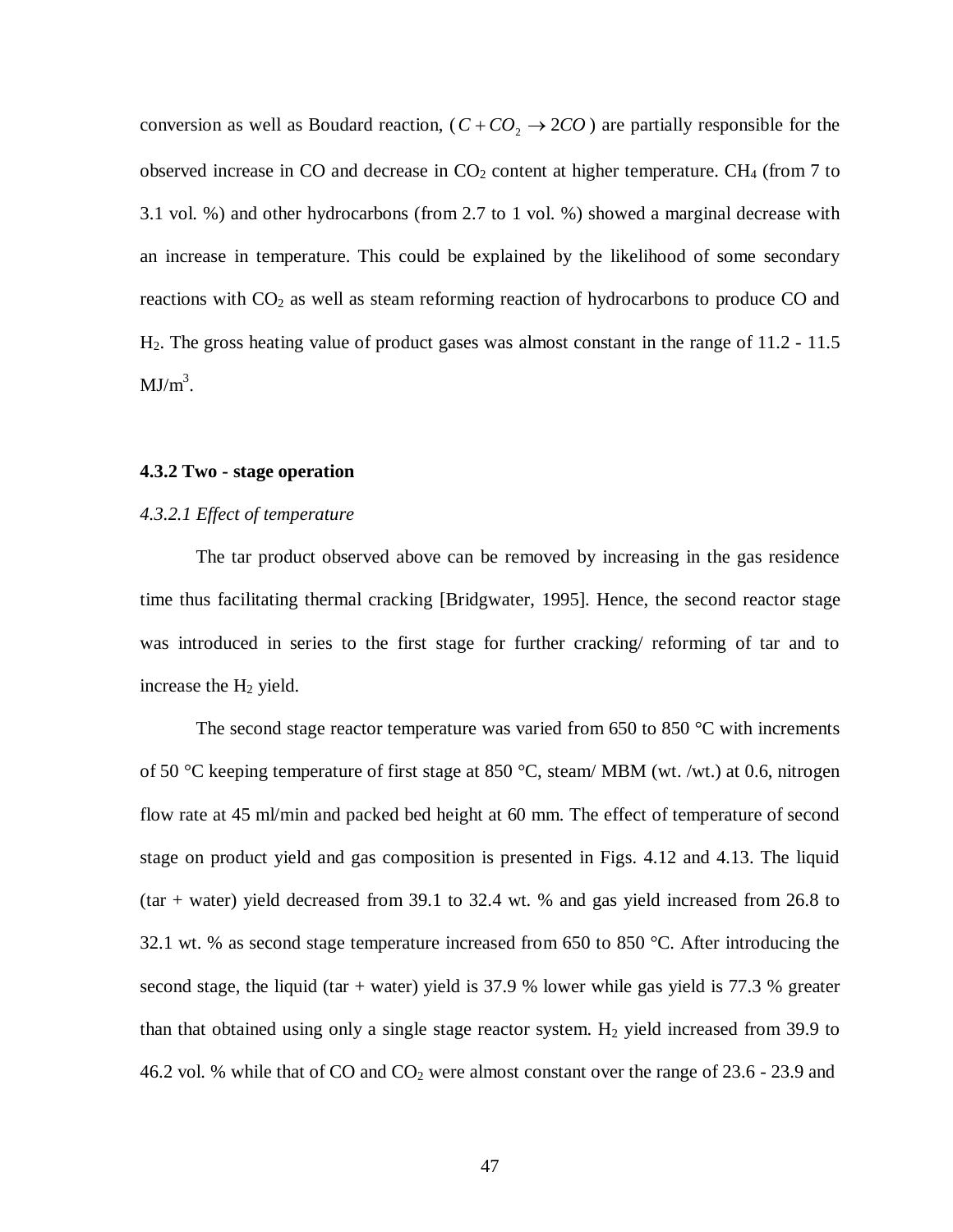

**Fig. 4.12** Effect of second stage temperature on product yield (wt. % yield) at first stage final temperature of 850 °C, steam/MBM (wt. /wt.) of 0.6,  $N_2$  flow rate of 45 ml/min and packed bed height of 60 mm (% Difference in replicate run: Char -  $\pm 2$ , Liquid -  $\pm 2$ , Gas -  $\pm 1$ )



**Fig. 4.13** Effect of second stage temperature on gas composition (volume % yield  $(N_2$  free basis)) at first stage final temperature of 850 °C, steam/MBM (wt. /wt.) of 0.6,  $N_2$  flow rate of 45 ml/min and packed bed height of 60 mm (% Difference in replicate run:  $H_2 - \pm 2$ , CO - $\pm 5$ , CO<sub>2</sub> -  $\pm 4$ , CH<sub>4</sub> -  $\pm 6$ , Other H/C -  $\pm 6$ )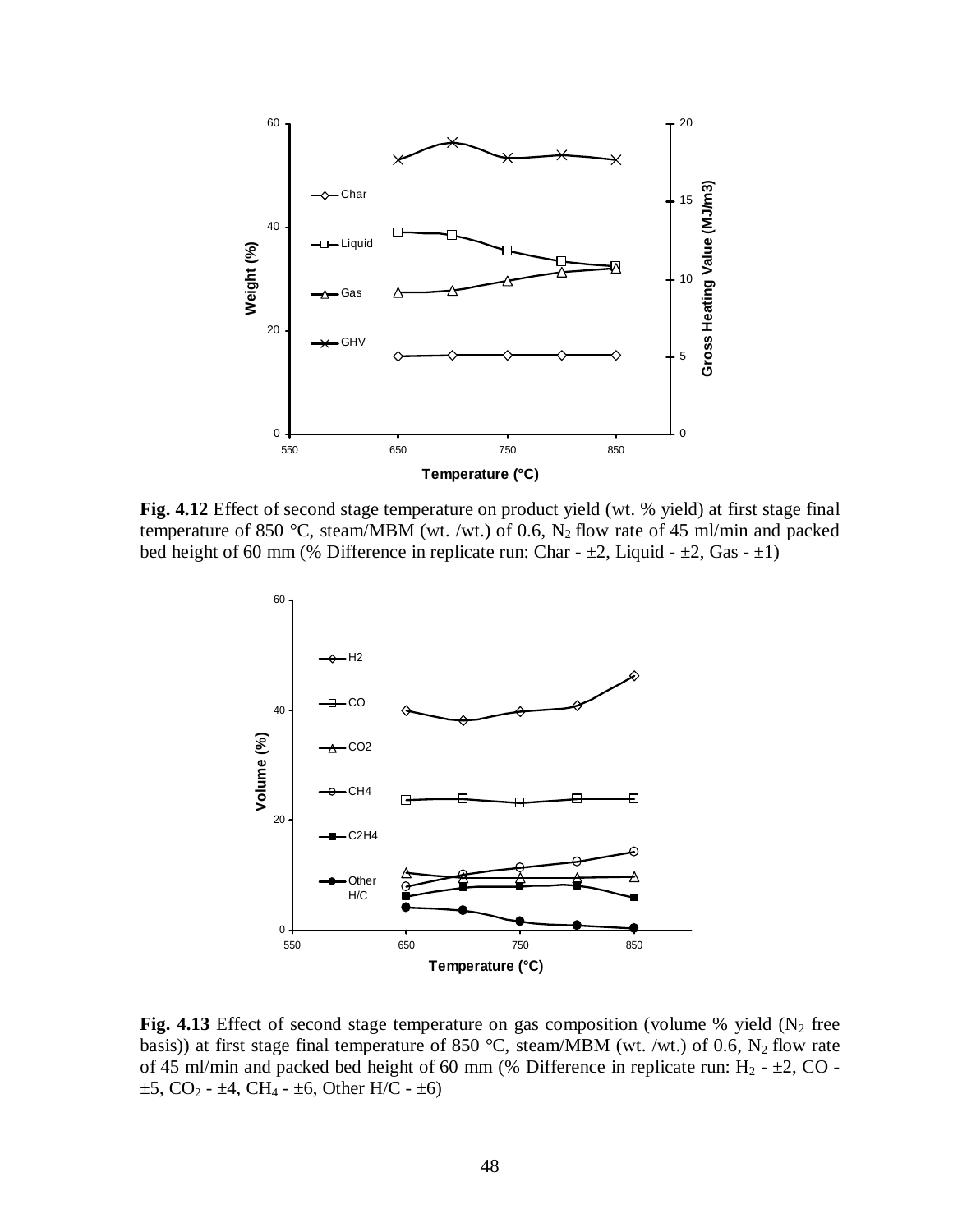10.5 - 9.8 vol. % respectively. The CH4 yield increased linearly from 7.8 to 14.2 vol. % with increasing in temperature, while  $C_2H_4$  increased from 5.1 to 8.2 vol. % up to 800 °C and then decreased to 5.9 vol. %. Other heavier hydrocarbons decreased sharply after 700 °C. This phenomenon can be explained by the reforming/cracking of heavier hydrocarbons into light gases. The gross heating value initially increased up to  $18.8 \text{ MJ/m}^3$  and then dropped down to 17.5  $MJ/m<sup>3</sup>$  with increase in temperature which is consistent with the sharp decrease in heavier hydrocarbons content.

# *4.3.2.2 Effect of steam to meat and bone meal ratio*

In this set of experiments, the steam/ MBM ratio (wt/ wt) was varied from 0.2 to 0.8 while keeping the final temperature of the first and second stages at 850  $^{\circ}C$ , N<sub>2</sub> flow rate at 45 ml/min, and packed bed height of the second stage at 60 mm. The effect of steam/ MBM on product yield and gas composition is presented in Figs. 4.14 and 4.15. The char yield decreased from 27 to 13 wt. % while liquid (tar + water) and gas yields increased from 29.2 to 36.7 and 23.6 to 30 wt. % respectively.  $H_2$  increased from 36.2 to 47.1 vol. % while CH<sub>4</sub> (23.2 to 14.5 vol. %) and  $C_2H_4$  (8.7 to 5.3 vol. %) along with other hydrocarbons (0.4 to 0.3 vol. %) decreased gradually with an increase in steam/MBM. The CO increased up to 23.8 vol. % and then dropped slightly to 23.3 vol. %, while  $CO<sub>2</sub>$  increased slightly to 9.8 vol. % and then remained constant with further increase in steam/ MBM. The char gasification and reforming reactions are enhanced with the increase in steam/ MBM, which can be witnessed from the decrease in char, CH4, and other H/C content. Similar trends were observed by other researchers [Ferdous *et al.*, 2001; Dalai *et al.*, 2009]. They found that H<sub>2</sub> and CO<sub>2</sub> increased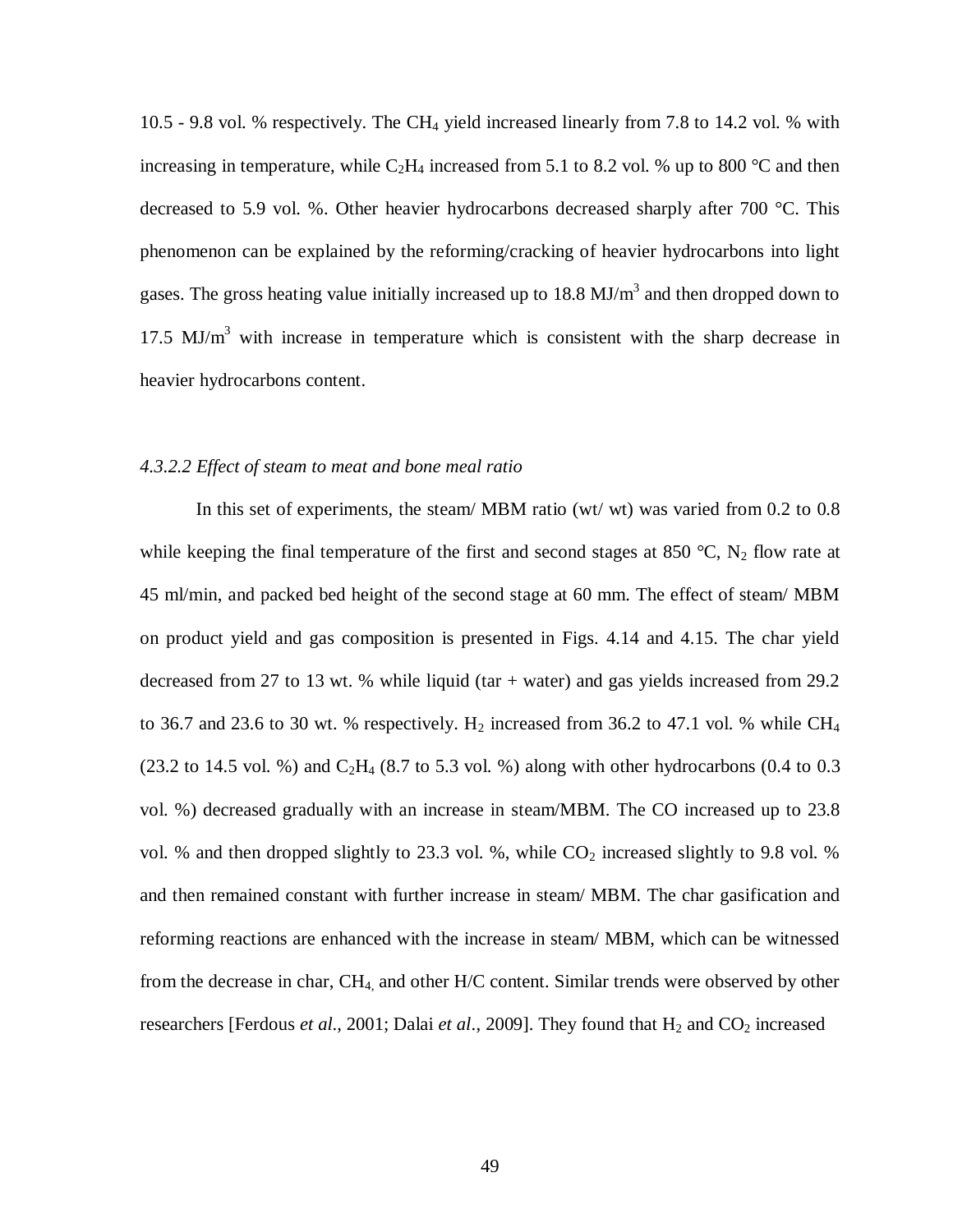

**Fig. 4.14** Effect of steam/ MBM (wt/ wt) on product yield (wt. % yield) at final temperature of first stage and second stage at 850 °C,  $N_2$  flow rate of 45 ml/min and packed bed height of 60 mm (% Difference in replicate run: Char - 0, Liquid - 0, Gas -  $\pm 1$ )



**Fig. 4.15** Effect of steam/ MBM (wt/ wt) on gas composition (volume % yield  $(N_2$  free basis)) at final temperature of first stage and second stage at 850 °C,  $N_2$  flow rate of 45 ml/min and packed bed height of 60 mm (% Difference in replicate run: H<sub>2</sub> -  $\pm$ 4, CO -  $\pm$ 2, CO<sub>2</sub> -  $\pm$ 4, CH<sub>4</sub> -  $\pm$ 4, Other H/C -  $\pm$ 5)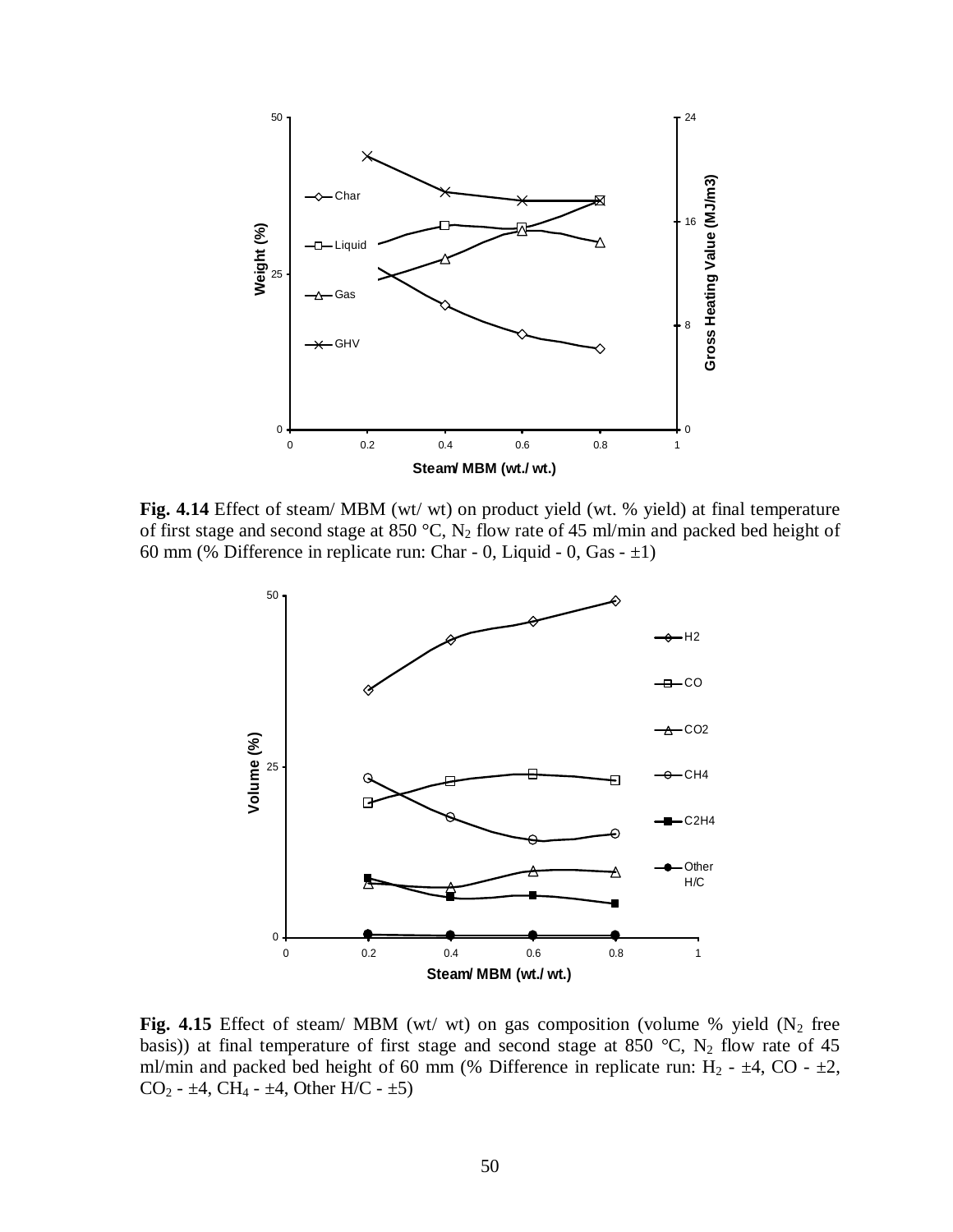while that of CH<sub>4</sub> and CO decreased with increased in steam flow rate during steam gasification of lignin and refuse derived fuel in fixed bed reactor system, respectively.

# *4.3.2.3 Effect of packed bed height*

The packed bed height of the second stage was varied from 40-100 mm in increments of 20 mm by keeping the final temperatures of the first and second stages at 850 °C,  $N_2$  flow rate at 45 ml/min, and steam/MBM (wt/ wt) at 0.8. Figs. 4.16 and 4.17 show the effect of packed bed height on product yield and gas compositions. The liquid yield decreased from 38.6 to 34.9 wt. % while that of gas increased slightly from 29.5 to 31.6 wt. %.  $H_2$  yield increased from 45 to 48.9 vol. % and  $CO$  and  $CO<sub>2</sub>$  yields shifted up and down in the range of 22.5 - 22.7 and 12.4 - 10.4 vol. % respectively with increased in packed bed height from 40- 100 mm. CH4 showed a slight decrease from 14.5 to 13.3 vol. % while no significant variation observed in case of other H/C. They were constant in the range of 6.3 - 6.1 vol. %. These variations could be due to reforming of CH<sub>4</sub> and liquid compounds with steam and/ or  $CO<sub>2</sub>$  and water gas shift reactions.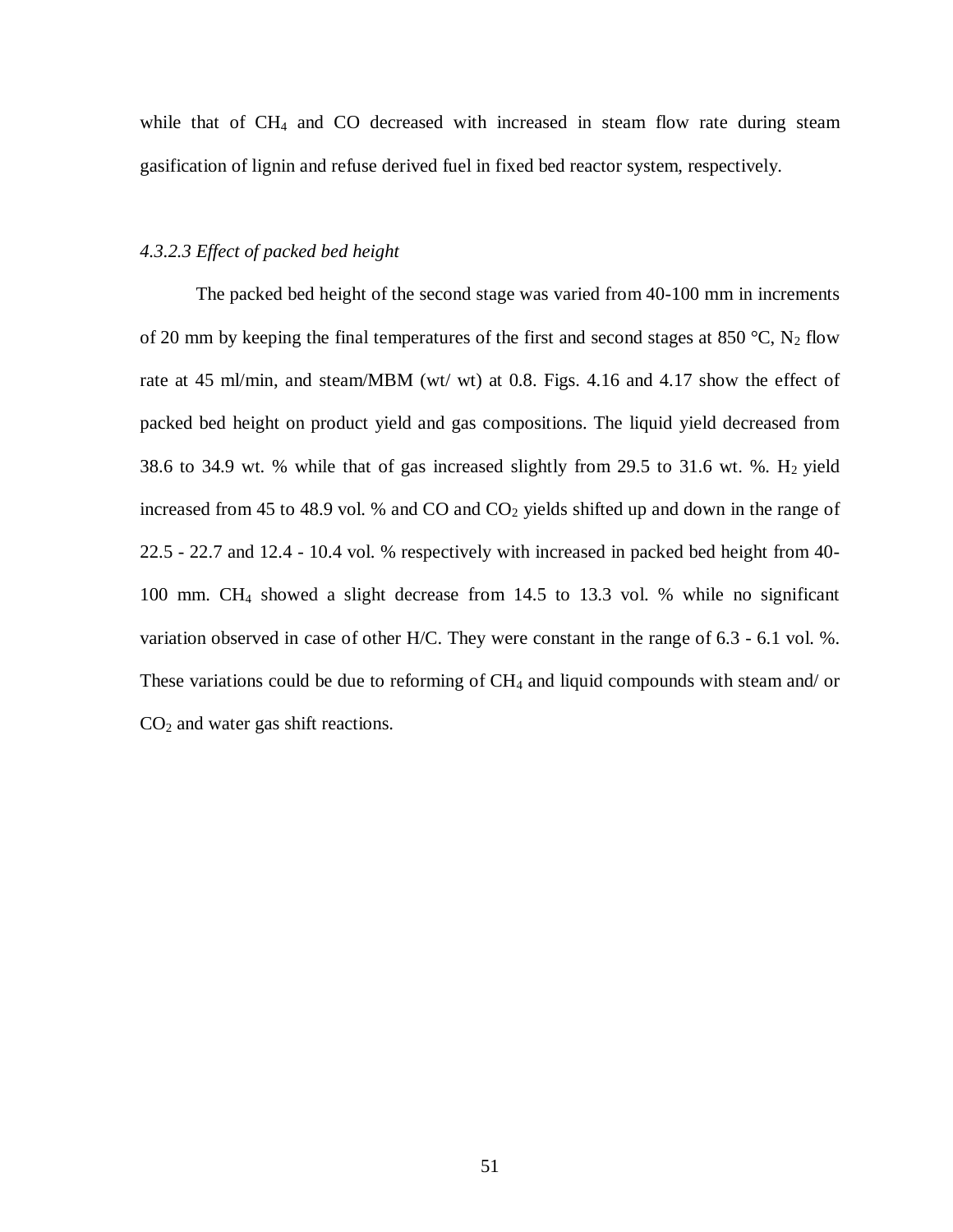

**Fig. 4.16** Effect of packed bed height on product yield (wt. % yield) at steam/ MBM (wt/ wt) of 0.8, final temperature of first stage and second stage at 850 °C, and  $N_2$  flow rate of 45 ml/min (% Difference in replicate run: Char - 0, Liquid -  $\pm 1$ , Gas -  $\pm 3$ )



**Fig. 4.17** Effect of packed bed height on gas composition (volume % yield  $(N_2$  free basis)) and gross heating value at steam/ MBM (wt/ wt) of 0.8, final temperature of first stage and second stage at 850 °C, and N<sub>2</sub> flow rate of 45 ml/min (% Difference in replicate run: H<sub>2</sub> - $\pm 3$ , CO -  $\pm 4$ , CO<sub>2</sub> -  $\pm 4$ , CH<sub>4</sub> -  $\pm 4$ , Other H/C - 0)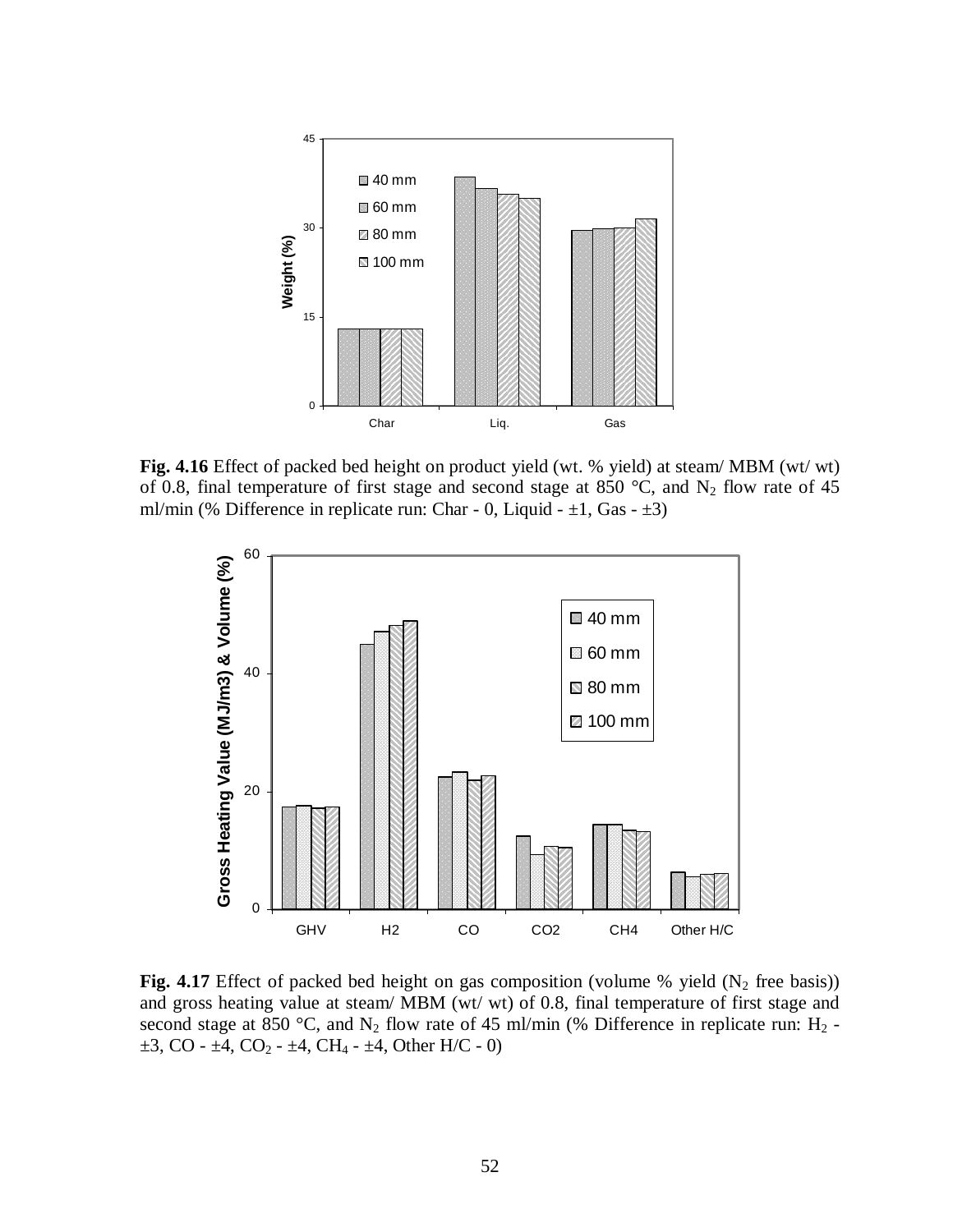#### **4.4 Comparison of phase I and II results**

## **4.4.1 Single - stage operation**

The comparison of phase I and II results in single stage operation is presented in Fig. 4.18. The operating conditions of phase I were: temperature of 850  $^{\circ}$ C, equivalence ratio of 0.2, and  $N_2$  flow rate of 45 ml/min. The operating conditions of phase II were: temperature of 850 °C, steam/MBM (wt. / wt.) of 0.6, and  $N_2$  flow rate of 45 ml/min. It is clear from the figure that the gas yield was (approximately 41 %) higher than obtained using steam, while the liquid obtained was (28 %) lower than in the case of using steam. There was a slight difference observed in case of char yield and GHV of product gases. There appears a huge difference while comparing the  $H_2$  yield. It is way higher than in the case of using oxygen. The splitting of water molecule during gasification reactions plays a major role contributing to more  $H_2$  in the product gas during steam gasification. CO and  $CO_2$  contents were more during gasification using oxygen than steam, while  $CH<sub>4</sub>$  and other  $H/C$  contents were almost the same in both the cases.

## **4.4.2 Two-stage operation**

The comparison of phase I and II results in two-stage operation is shown in Fig. 4.19. The operating conditions of phase I were: temperature of both the stages at 850  $^{\circ}C$ , equivalence ratio of 0.2, packed bed height of 100 mm, and  $N_2$  flow rate of 45 ml/min. The operating conditions of phase II were: temperature of both the stages at 850 °C, steam/MBM (wt. / wt.) of 0.8, packed bed height of 100 mm, and  $N_2$  flow rate of 45 ml/min. The trends of comparison for liquid, gas, GHV,  $H_2$ , CO, and  $CO_2$  are same as in the case of single-stage operation. Liquid (tar  $+$  water) was almost double in case of using steam. This is due to the presence of unreacted steam in the liquid product. Gas yield was higher in the case of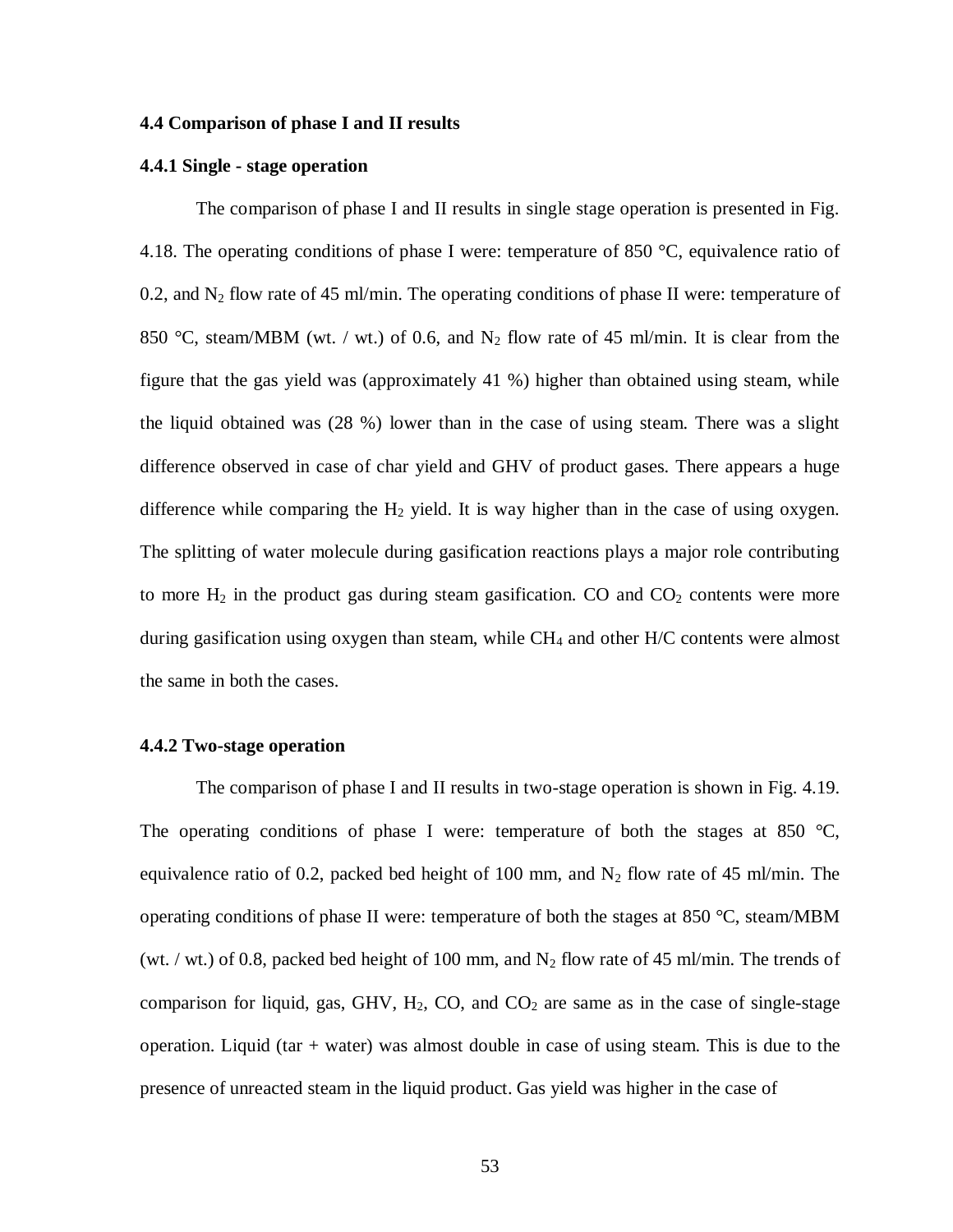

**Fig. 4.18** Comparison of phase I and II results during single stage operation



**Fig. 4.19** Comparison of phase I and II results during two - stage operation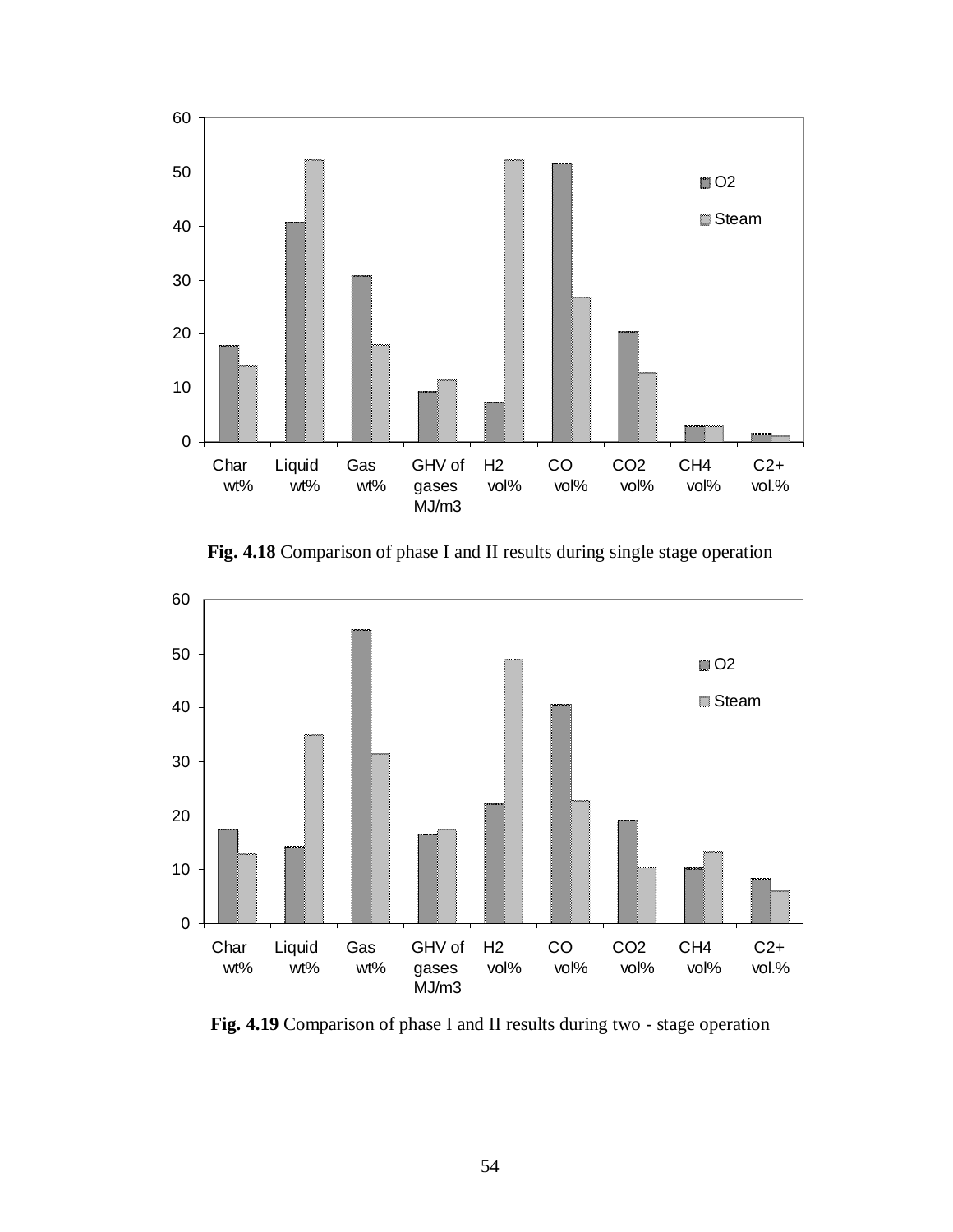oxygen gasification, which is due to the large presence of heavier gases such as  $CO$ ,  $CO<sub>2</sub>$  and heavier H/C. The  $H_2$  yield was higher in steam gasification which is due to the splitting of water molecule and enhanced steam reforming reactions in second stage reactor. CH<sub>4</sub> content was slightly higher than gasification using oxygen, while other H/C were lower than in the case of using oxygen. This proves enhanced reforming reactions using steam as a gasifying agent.

# **4.5 Determination of kinetic parameters using distributed activation energy model**

# **4.5.1 Introduction**

A simple method for estimating  $f(E)$  and  $k_0$  in the distributed activation energy model was developed by Miura and Maki [1998] from his own previous work [Miura, 1995]. The new method is more accurate to estimate  $f(E)$  and  $k_0$  because it is a simple procedure and does not require a tedious differential procedure to calculate  $d(V/V^*)/ dt$ . This model assumes that a number of parallel, irreversible and first order reactions with different activation energies occur simultaneously. All the reaction activation energies have the same frequency factor,  $k_0$ , at the same conversion rate. The activation energy has a continuous distribution. The release of volatiles is given by:

$$
V/V^* = 1 - \int_{Es}^{\infty} f(E)dE = \int_{0}^{Es} f(E)dE
$$
 (7)

Where V is the volatile evolved at temperature T,  $V^*$  is the effective volatile content,  $f(E)$  is a distribution curve of the activation energy that represents the difference in the activation energies of the many first order irreversible reactions. The  $k_0$  corresponds to the E value and *a* is the heating rate. Most researchers assume that *f* (E) has a Gaussian distribution with mean activation energy  $E_0$ . In this study, Miura's method is used to estimate  $f(E)$  and  $k_0$  of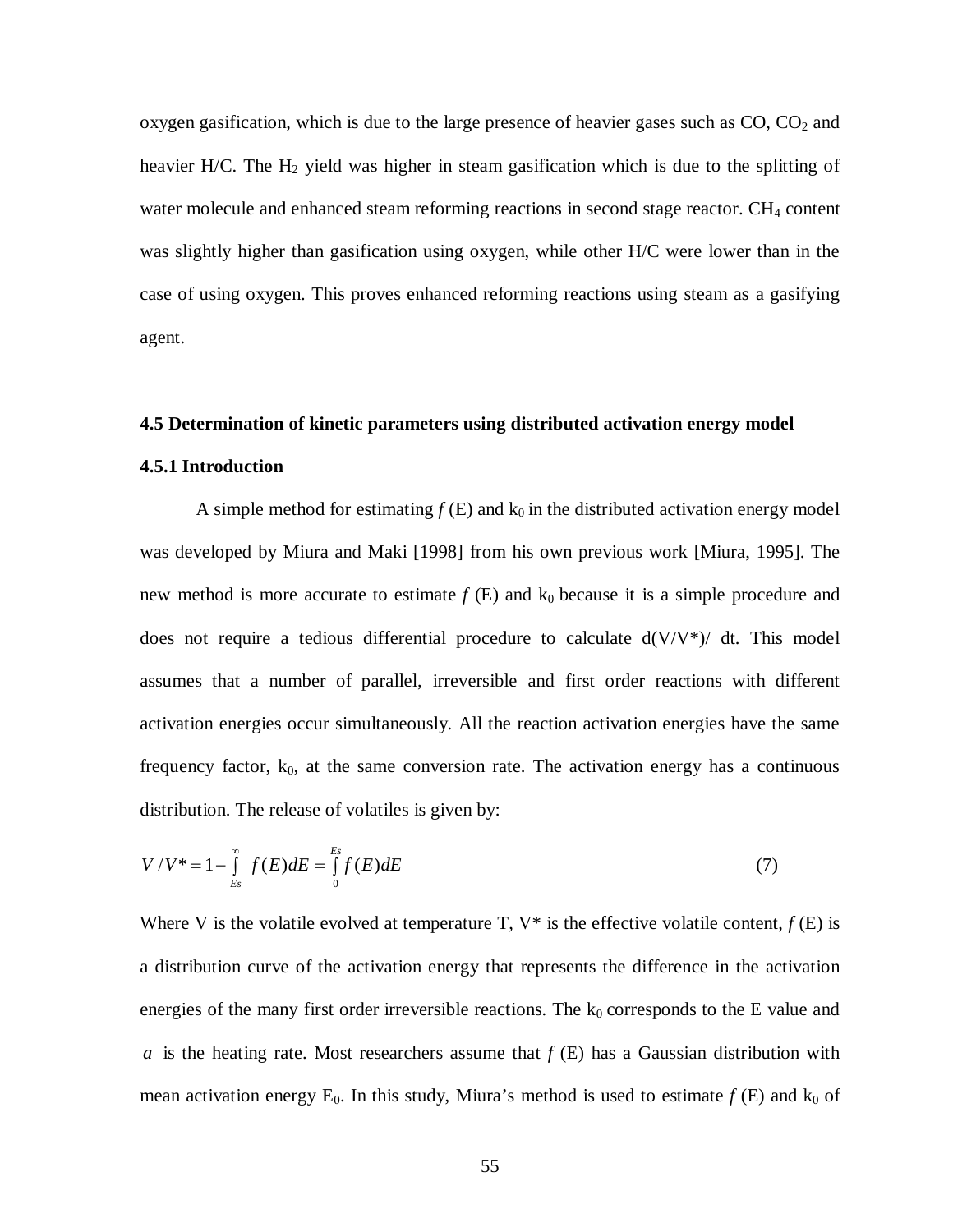meat and bone meal from three TGA experiments using different heating rates (10, 15, and 25 °C/ min). The calculation for E and  $k_0$  is done using following equation [Miura and Maki, 1998].

$$
\ln(\frac{a}{T^2}) = \ln(\frac{k_0 R}{E}) + 0.6075 - \frac{E}{RT}
$$
\n(8)

The procedure used to estimate  $f(E)$  and  $k_0$  is summarized as follows:

- 1. Measure  $V/V^*$  vs. T using at least three different heating rates.
- 2. Calculate the values of  $ln(a/T^2)$  and  $1/T$  at the same V/V<sup>\*</sup>.
- 3. Plot  $ln(a/T^2)$  and 1/T at the selected V/V<sup>\*</sup> ratios and then determine the activation energies  $E$  from the slopes and  $k_0$  from the intercept.
- 4. Plot  $V/V^*$  and E and differentiate the  $V/V^*$  vs. E relationship by E to obtain  $f(E)$ .

The following section presents results and discussion of pyrolysis of MBM to determine the kinetic parameters using a simple method in the distributed activation energy model.

# **4.5.2 Results and discussion**

The weight loss as a function of temperature and time data was obtained for three different heating rates (10, 15, and 25  $\degree$ C/ min). The plot of V/V\* as a function of temperature is shown in Fig. 4.20. From this figure it can be seen that conversion of meat and bone meal increased with increase in temperature. The curve shifts to the higher temperature with increasing the heating rates. The maximum weight loss occurred between the temperature range of 500 - 700 K as seen in the Fig. 4.20. It is also observed that after 700 K, the effect of heating rate on weight loss is negligible. Moreover, there is only a marginal influence of heating rate on the overall weight loss.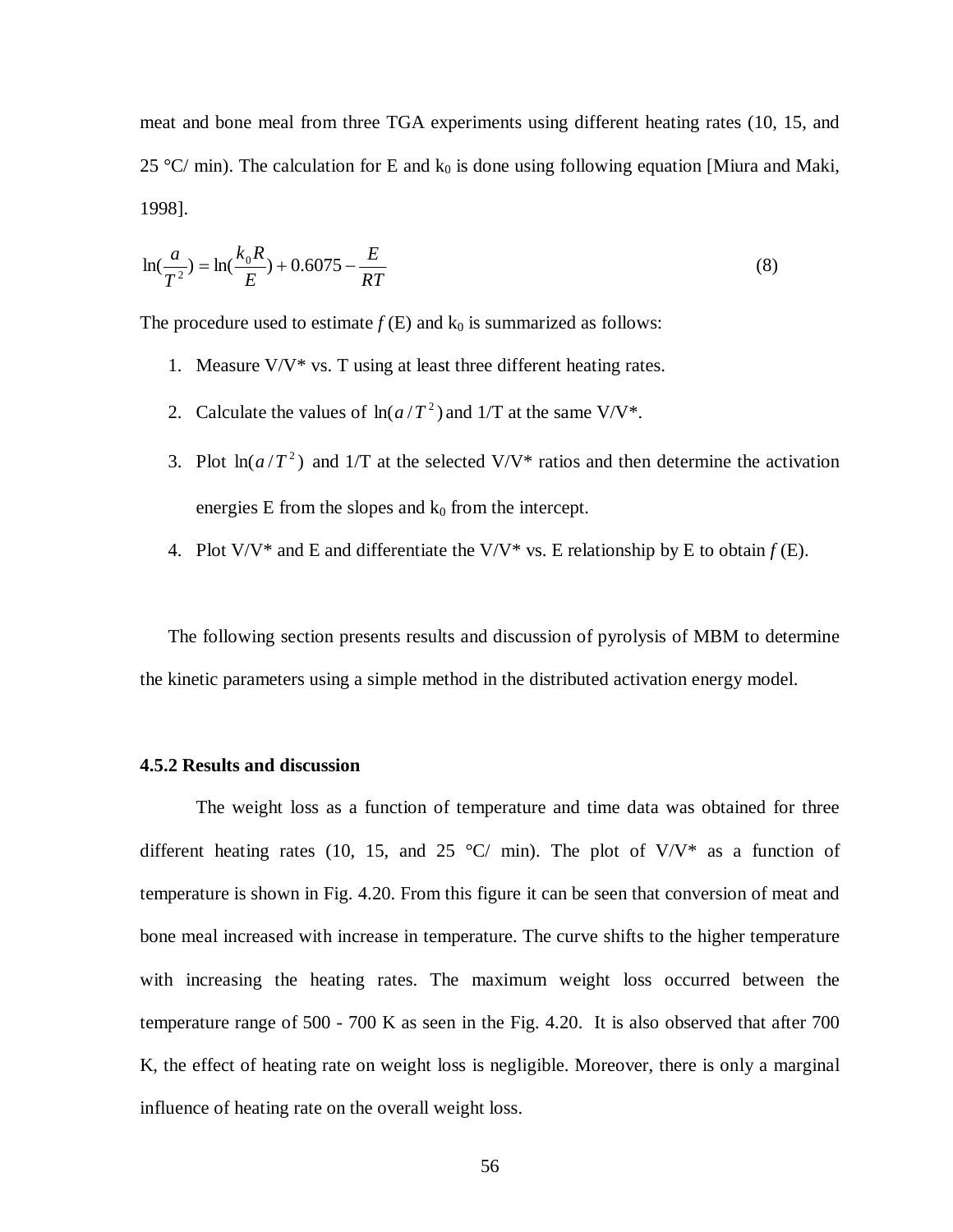Fig. 4.21 shows the graph of  $\ln(a/T^2)$  and 1/T at the selected V/V\* ratios. The activation energy is determined as the slope of the linear fit of Fig. 4.21. Activation energies were found to increase with conversion rate as shown in Fig. 4.22. They were in the range of 60 - 246 kJ/mol for the temperature range of 496-758 K. The frequency factors,  $k_0$ , were obtained from the intercepts of Fig. 4.21 and were 6.63 x  $10^3$  to 8.7 x  $10^{14}$  s<sup>-1</sup>. Moreover, Fig. 4.23 shows the linear relationship between  $\text{lnk}_0$  and E. The graph of  $f(E)$  vs. E is shown in Fig. 4.24. It shows that *f* (E) has a maximum value of 130 kJ/mol approximately. The figure illustrates an approximate Gaussian distribution. This is also consistent with the work done by other researchers on coal and biomass [Li *et al*., 2009; Sonobe and Worasuwannarak, 2008]. Li *et al*. [2009] used distributed activation energy model to calculate kinetic parameters for pyrolysis of two coal and corn stalk skins samples. The temperature range was 40 to 900 °C for corn stalk sample while it was 40 to 1200 °C for coal samples. The E value was found in the range of 100-486 kJ/mol with corresponding  $k_0$  of 2.94 x 10<sup>8</sup> to 4.2 x 10<sup>25</sup> s<sup>-</sup> <sup>1</sup> and 100-462 kJ/mol with corresponding  $k_0$  of 4.42 x 10<sup>5</sup> to 1.71 x 10<sup>24</sup> s<sup>-1</sup> for Datong bituminous and Jindongnon lean coal respectively. The values of  $E$  and  $k_0$  for corn stalk skins were in the range of 62-169 kJ/mol and 4.9 x  $10^4$ -3.22 x  $10^{11}$  s<sup>-1</sup> respectively. Sonobe and Worasuwannarak [2008] used distributed activation energy model to calculate the kinetic parameters for the pyrolysis of rice straw, rice husk, and corn cob. They found  $k_0$  increased from  $10^{11}$  to an order of  $10^{18}$  s<sup>-1</sup> where E increased from 120 to 250 kJ/mol for the final pyrolysis temperature of 900 °C.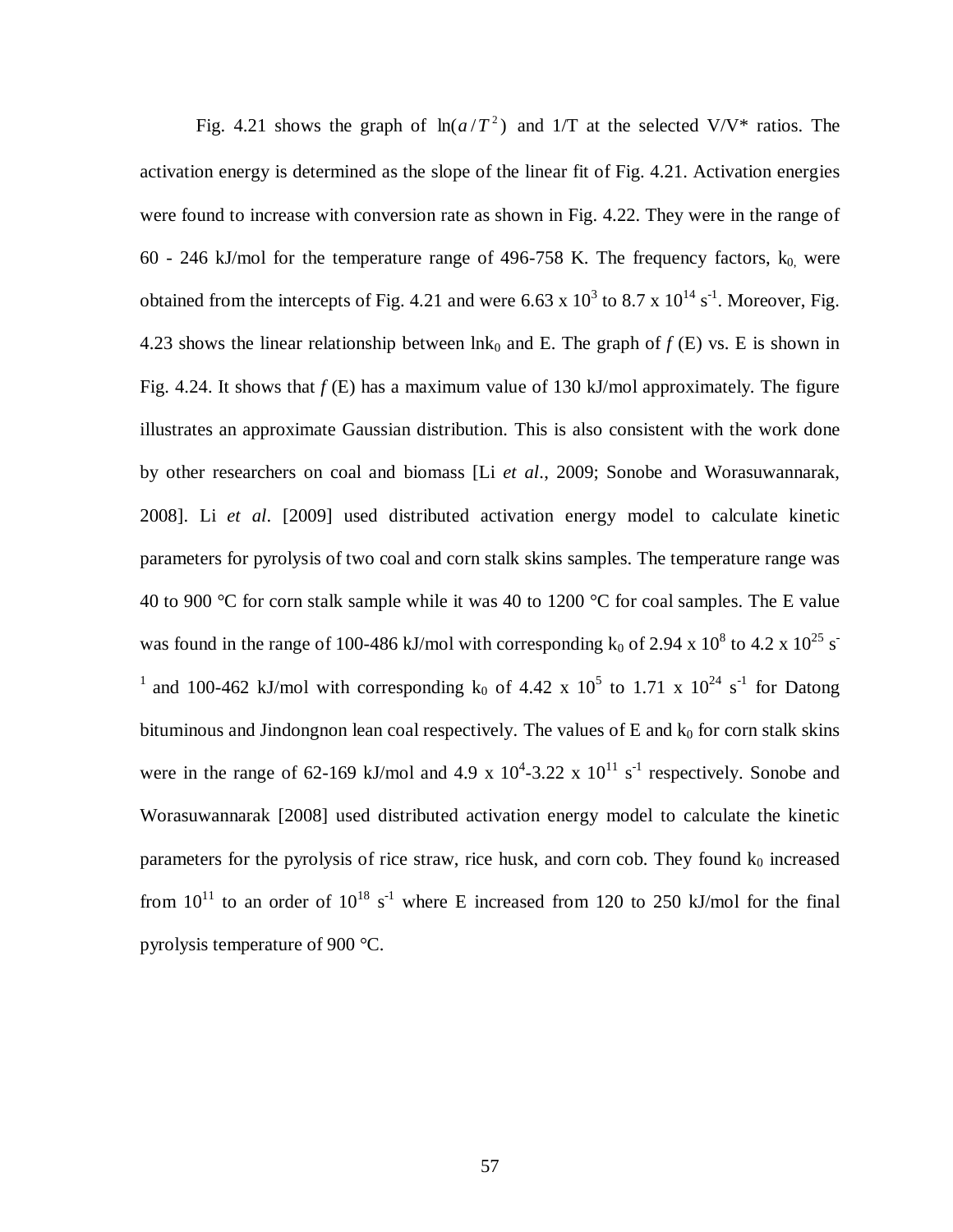

**Fig. 4.20** Effect of temperature on V/V\* during pyrolysis of MBM in thermogravimtric analyzer for three different heating rates



Fig. 4.21  $\ln(a/T^2)$  vs. 1/T at the selected V/V\* ratios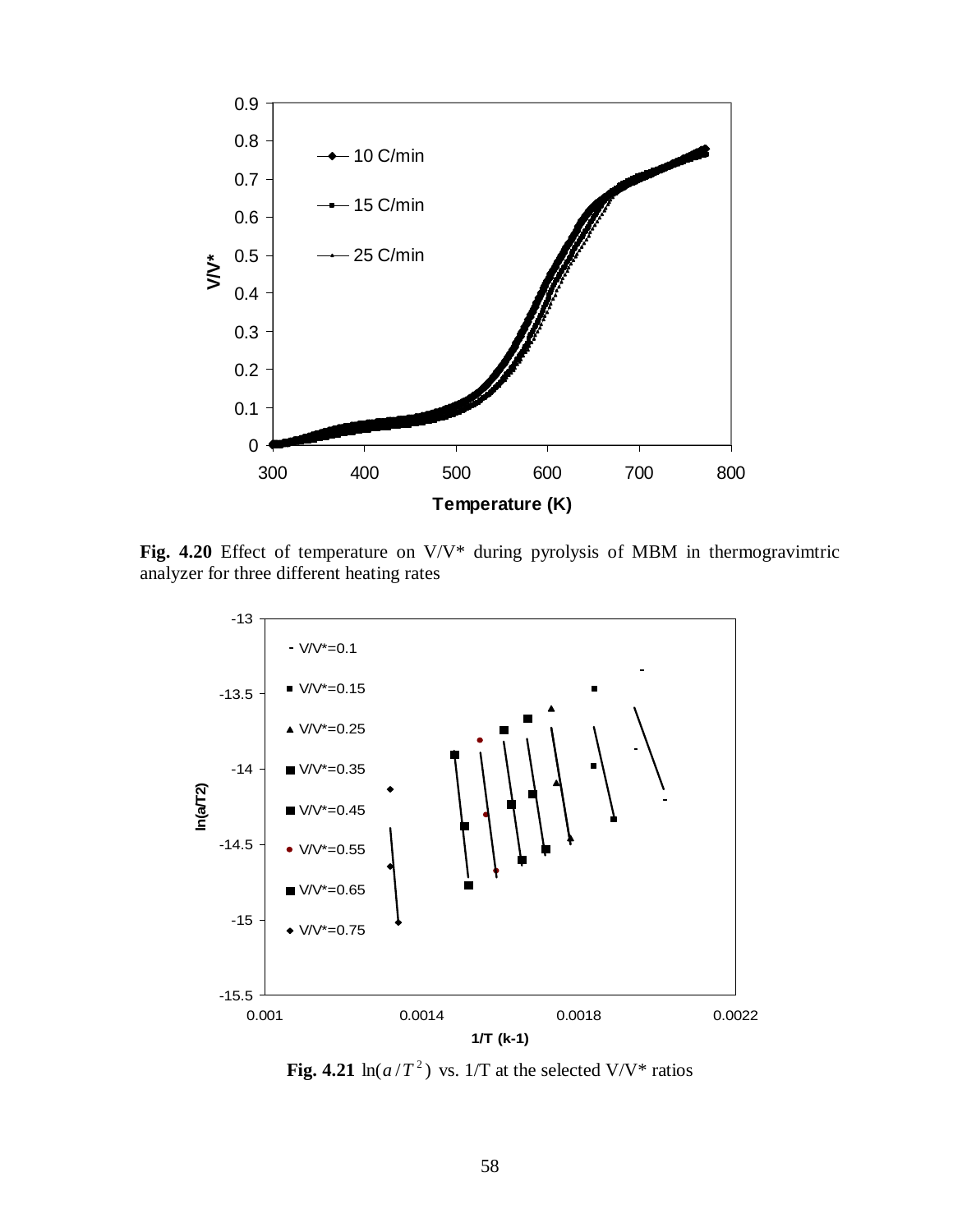

**Fig. 4.22** V/V\* vs. E relationship



Fig.  $4.23$  lnk<sub>0</sub> vs. E relationship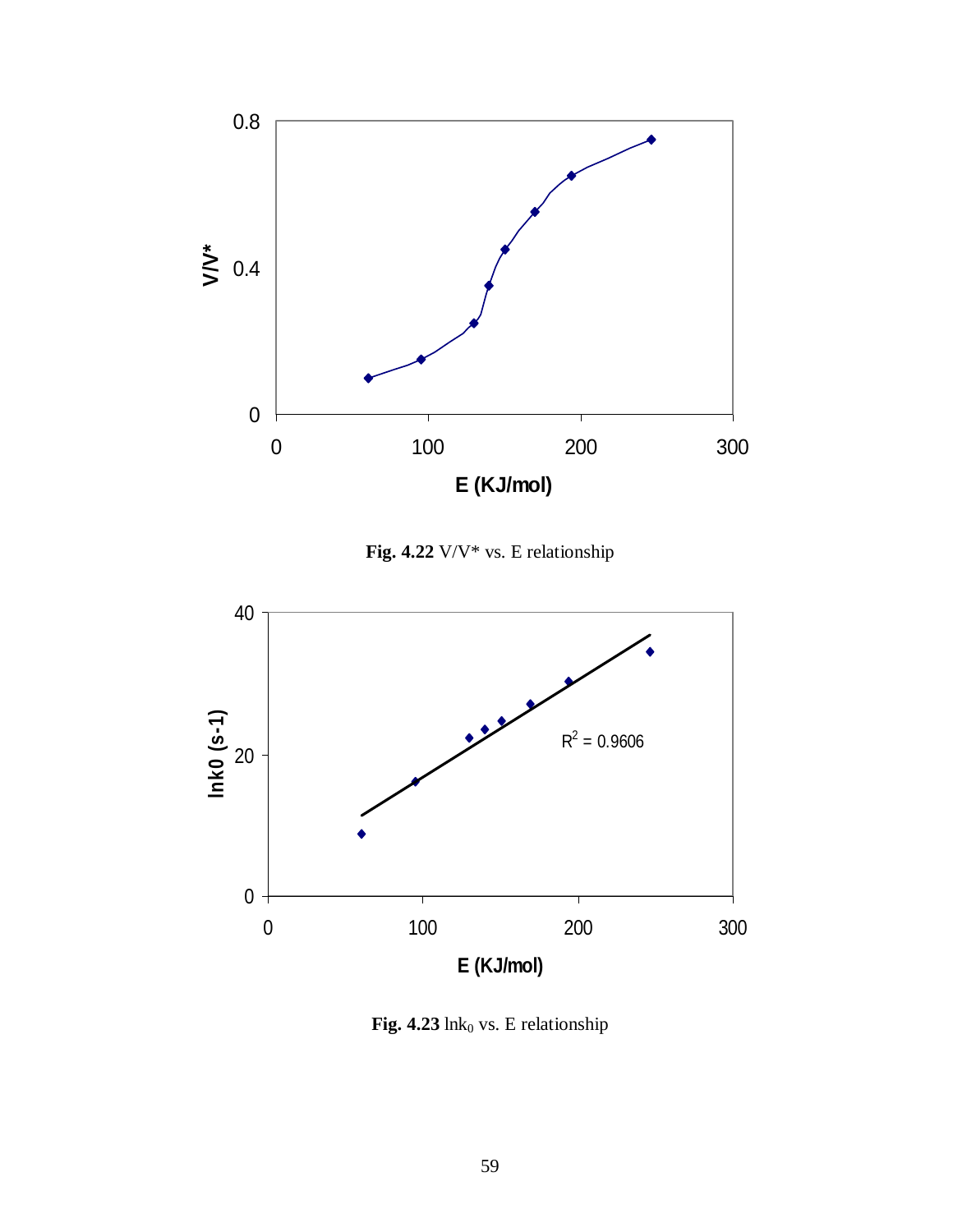

Fig.  $4.24 f(E)$  vs. E relationship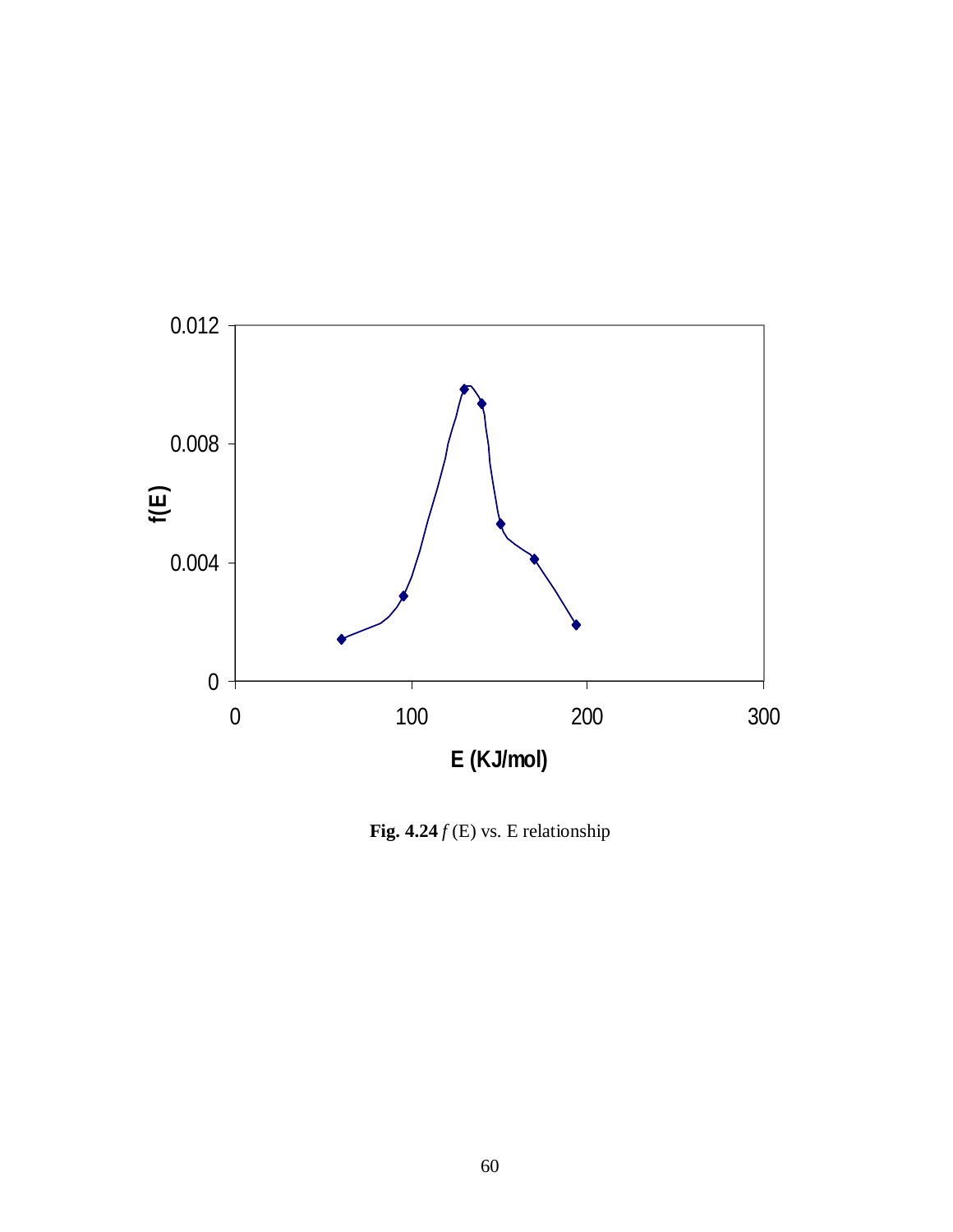#### **Chapter 5**

#### **CONCLUSIONS AND RECOMMENDATIONS**

#### **5.1 Conclusions**

In general, it has been concluded that meat and bone meal (MBM) can be effectively gasified using pure oxygen and steam as the gasifying agents.

The following conclusions were made regarding gasification of meat and bone meal using pure oxygen:

- 1. Higher temperature of 850  $\degree$ C of both the stages was found to be favorable for higher hydrogen/syngas production within the temperature range (650 - 850 °C) studied.
- 2. In comparison to single stage process, two- stage process was proved to be effective in increasing the  $H_2$  yield from 7.3 to 22.3 vol. % and the gas yield from 30.8 to 54.6 wt. %. At the same time, the tar yield was reduced from 40.7 to 14.2 wt. %.
- 3. The equivalence ratio (ER) of 0.2 was found to be optimal to yield maximum  $H_2$ production of 21.2 vol. % at the final temperature of first stage and second stage temperature of 850 °C,  $N_2$  flow rate of 45 ml/min and packed bed height of second stage at 60 mm.
- 4. Packed bed height was found to have a least impact. The tar yield decreased slightly from 18.6 to 14.2 wt. % while gas yield increased from 50.6 to 54.6 wt. % with an increase in packed bed height of second stage from 40 to 100 mm. There was no significant variation observed in gas compositions.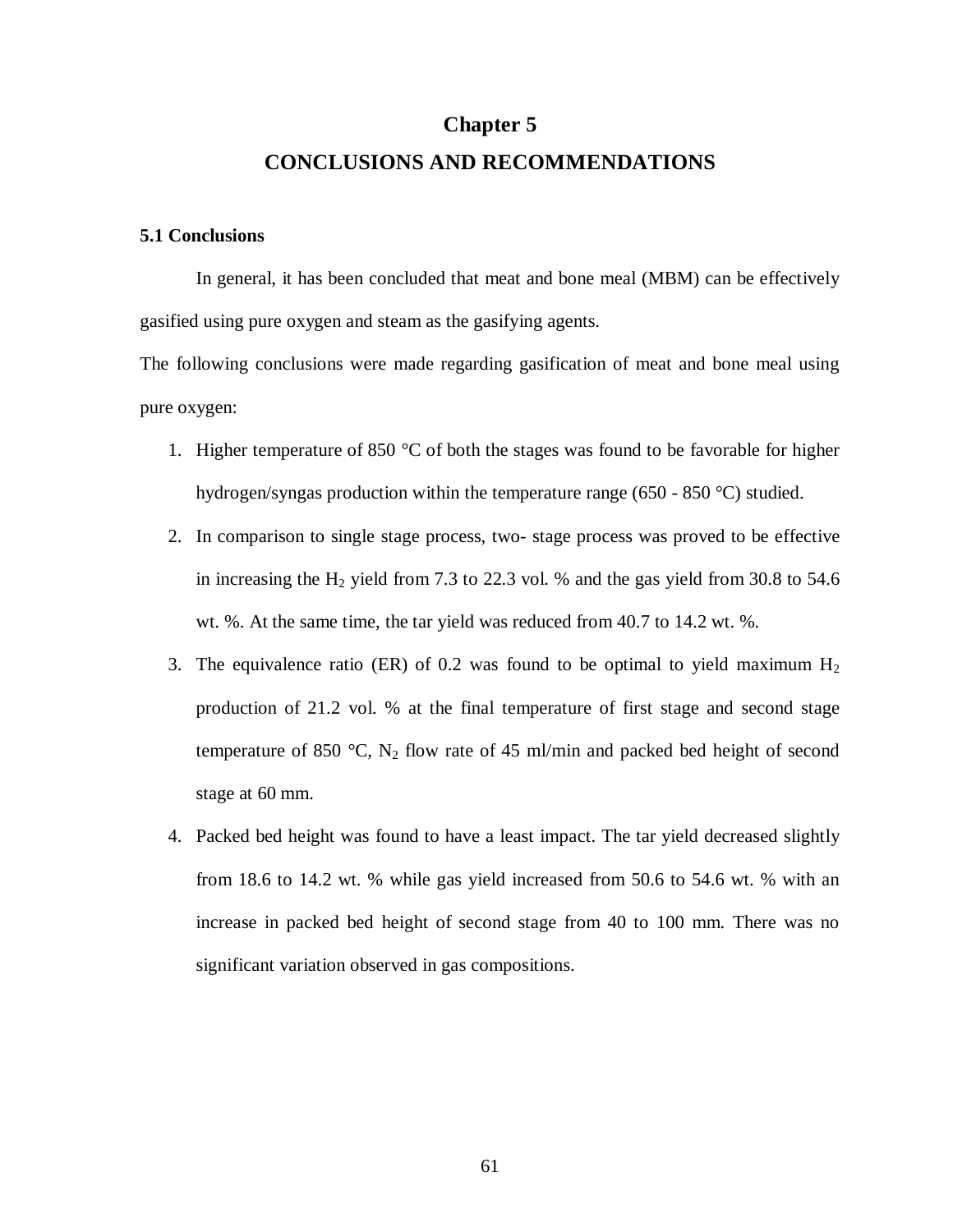The following conclusions were made regarding gasification of meat and bone meal using steam:

- 1. Higher temperature of 850  $\degree$ C of both stages was found to be favorable for higher gas yield and hydrogen production within the temperature range studied (650 – 850 °C).
- 2. Two-stage process was found to be effective to reduce the liquid yield and to increase gas yield.
- 3. With increased in steam/ MBM (wt/ wt) ratio, hydrogen (36.2 to 49.2 vol. %) and gas (29.2 to 36.7 wt. %) yields were increased while char (27 to 13 wt. %),  $CH_4$  (23.2 to 15.1 vol. %) and other H/C yields decreased.
- 4. With increased in packed bed height from 40 to 100 mm, gas (29.5 to 31.6 wt. %) and hydrogen (45 to 49.2 vol. %) yields increased. There was no significant variation observed in case of heavier hydrocarbons.

The following conclusions were derived from the comparison of phase I and II results during two-stage operation at the optimum conditions.

- 1. No major difference observed in case of char yields and GHV in both the phases, while liquid yield (phase I: 14.2 wt. %; phase II: 34.9 wt. %) was almost double in the case of steam gasification.
- 2. Oxygen was found to yield more gas (phase I: 54.6 wt. %; phase II: 31.6 wt. %) than steam due to high amount of  $CO$  and  $CO<sub>2</sub>$  present in the product gas.
- 3. Steam was found an effective oxidant over oxygen to increase the  $H_2$  (phase I: 22.3) vol. %; phase II: 48.9 vol. %) yield and to reduce the heavier H/C in the product gas.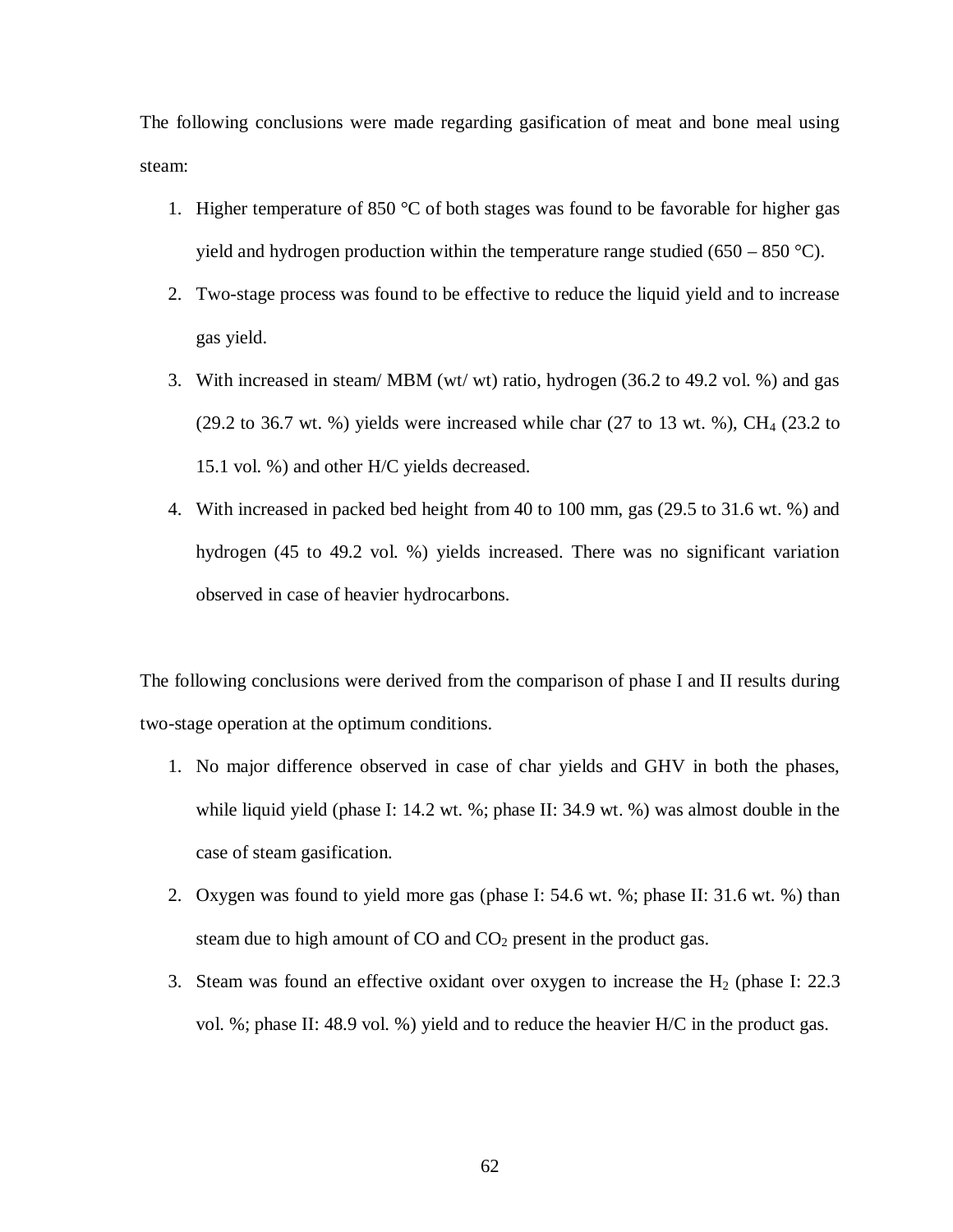The following conclusions were made regarding the kinetic analysis for pyrolysis of meat and bone meal:

- 1. Simple method of distributed activation energy model fitted experimental results of pyrolysis of meat and bone meal using a thermogravimetric analyzer. Experiments also showed that  $f(E)$  vs. E have an approximate Gaussian distribution.
- 2. The activation energies were in the range of 60 246 kJ/mol for the temperature range of 496 - 758 K with corresponding frequency factors of 6.63 x  $10^3$  to 8.7 x  $10^{14}$  $s^{-1}$ .

#### **5.2 Recommendations**

The following important recommendations were made for further studies.

- 1. In the present work, the range of parameters was carefully chosen based on the literature review and experimental set up limitations. It is recommended to further expand the range.
- 2. Continuous systems such as fluidized bed reactors are always of an industrial interest. It is recommended to test gasification parameters and pursue detail kinetic modeling of MBM gasification using a fluidized bed reactor system.
- 3. Experiments were carried out without statistical design. It is also recommended to pursue experimental design of the important parameters to optimize the operating conditions in both continuous and semi-batch systems.
- 4. All experiments were carried out in non-catalytic systems. Selective catalyst can help to reduce tar content and enhance reforming reactions. It is advisable to use commercial or synthesized catalysts in the gasification process.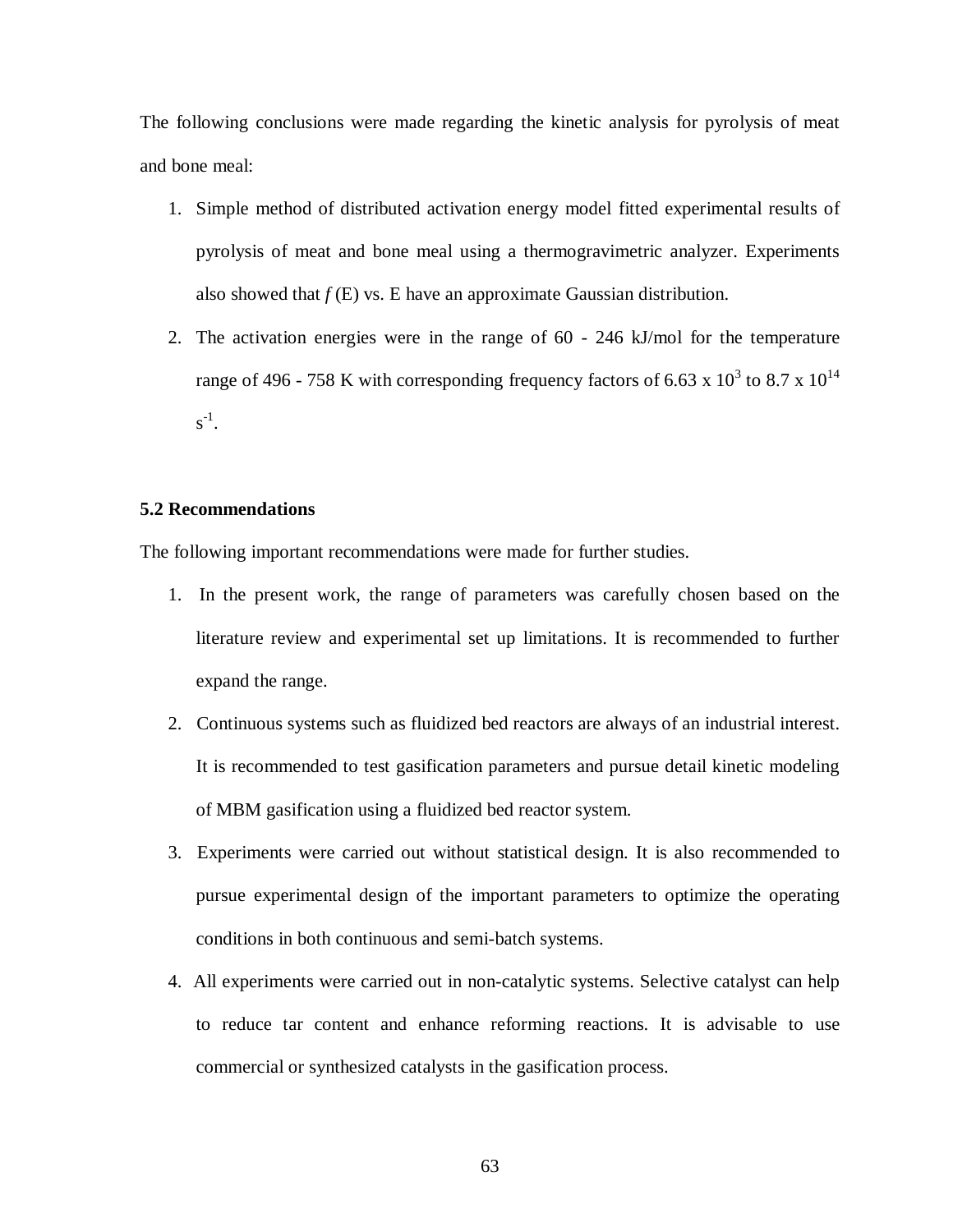- 5. Combination of both oxygen and steam has been reported effective in few gasification processes. It is also an important parameter to consider in future studies.
- 6. Detail cost estimation and feasibility study of MBM gasification is to be carried out for industrial applicability.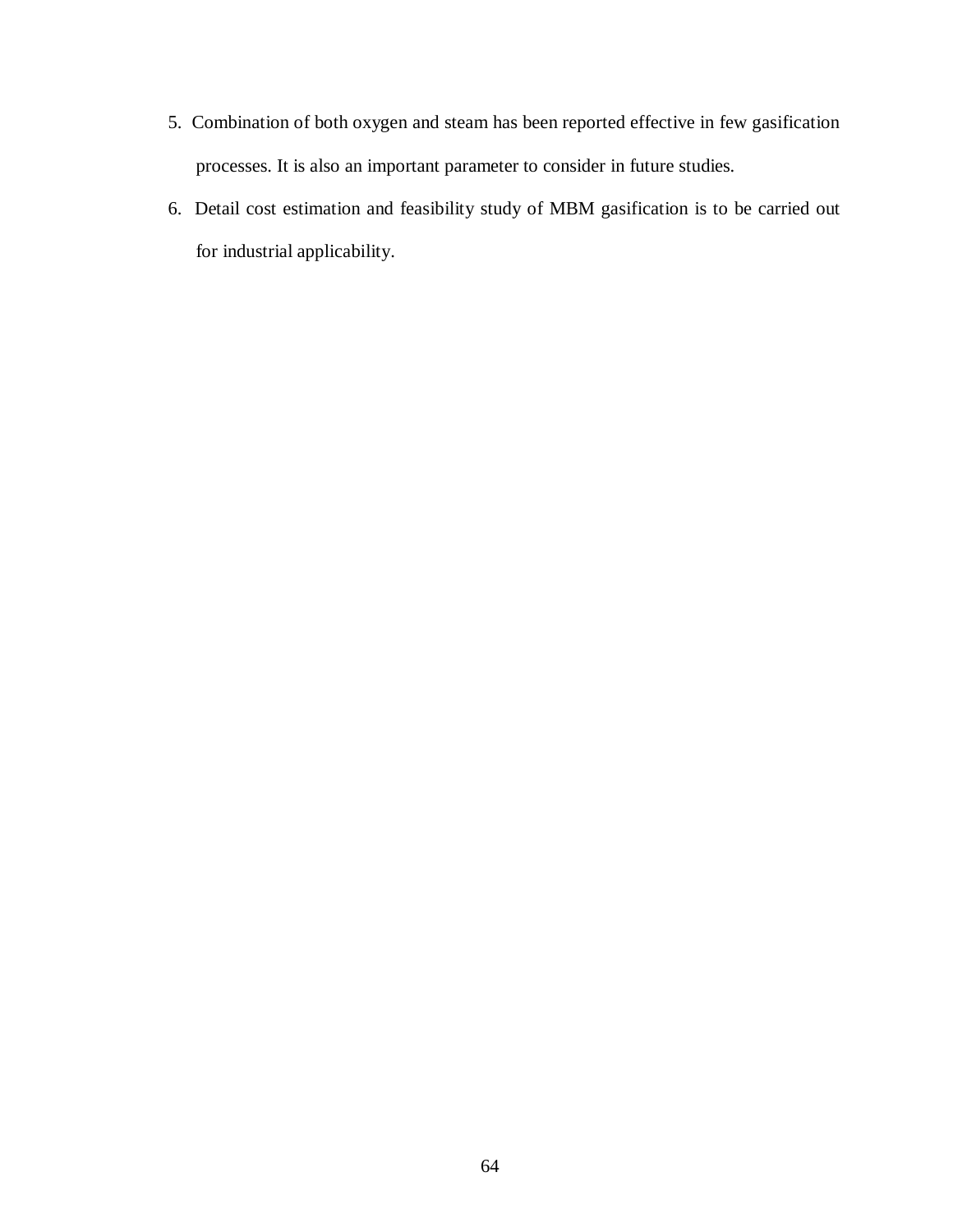# **Chapter 6 REFERENCES**

Aguado, R., M. Olazar, B. Gaisan, R. Prieto, and J. Bilbao, "Kinetic Study of Polyolefin Pyrolysis in a Conical Spouted Bed Reactor", Ind. Eng. Chem. Res. 2002, 41, 4559-4566

Ayllon, M., G. Gea, M.B. Murillo, J.L. Sanchez, and J. Arauzo, "Kinetic study of meat and bone meal pyrolysis: an evaluation and comparison of different possible kinetic models", Journal of Applied Pyrolysis 74 (2005), 445-453.

Ayllon, M., M. Aznar, J.L. Sanchez, G. Gea, and J. Arauzo, "Influence of temperature and heating rate on the fixed bed pyrolysis of meat and bone meal", Chemical Engineering Journal 121 (2006), 85-96.

Bradley R., "Bovine Spongiform Encephalopathy (Bse): The Current Situation and Research", Eur Journal of Epidemiology 7 (1991), 532-44.

Bridgwater, A.V., "The technical and economic feasibility of biomass gasification for power generation", Fuel 74 (1995), 631-653.

Bruce, M.E., R.G. Will, J.W. Ironside, I. McConnell, D. Drummond, A. Suttie, L. McCardle, A. Chree, J. Hope, C. Birkett, S.N. Cousens, H. Fraser, and C.J. Bostock, " Transmissionstomiceindicate that 'newvariant' CJD is caused by the BSE agent", Nature 389 (1997), 498-501.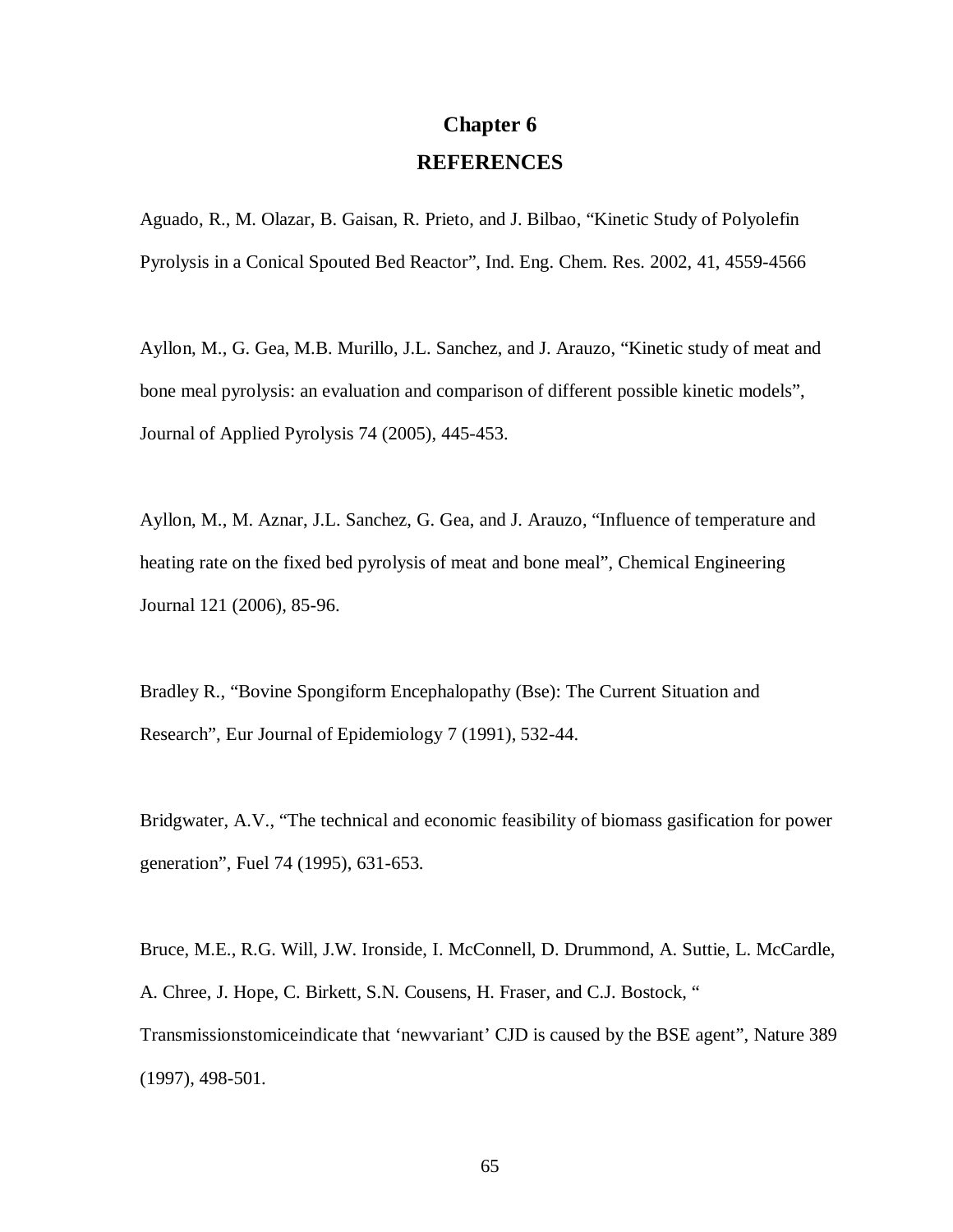Chaala, A., and C. Roy, "Recycling of Meat and Bone MealAnimal Feed by Vacuum Pyrolysis", Environ. Sci. Technol. 37 (2003), 4517-22.

Chalus T. and I. Peutz BSE: the European regulatory context. Euro Surveill. (2000); 5(10):pii=2. Available online: http://www.eurosurveillance.org/ViewArticle.aspx?ArticleId=2, last accessed on July 31 (2009).

Channiwala, S.A. and P.P. Parikh, "A Unified Correlation for Estimating HHV of solid, liquid and gaseous fuels", Fuel 81 (2002), 1051-1063.

Cipriani P., D.P. Filippis, and F.J. Pochetti, "Solid waste gasification: Energy recovery from polyethylene biomass mixtures" Solid Waste Tech. Mang. 25 (1998), 77-81.

Conesa, J.A., A. Fullana, and R. Font, "Thermal decomposition of meat and bone meal", Journal of Anal. Appl. Pyrolysis 70 (2003), 619-630.

Cyr, M. and C. Ludmann, "Low risk meat and bone meal (MBM) bottom ash in mortars as sand replacement", Cement and Concrete Research 36 (2006), 469-480.

Dalai, A.K., N. Batta, I. Eswaramoorthi, and G.J. Schoenau, "Gasification of refuse derived fuel in a fixed bed reactor for syngas production", Waste Management 29 (2009), 252–258.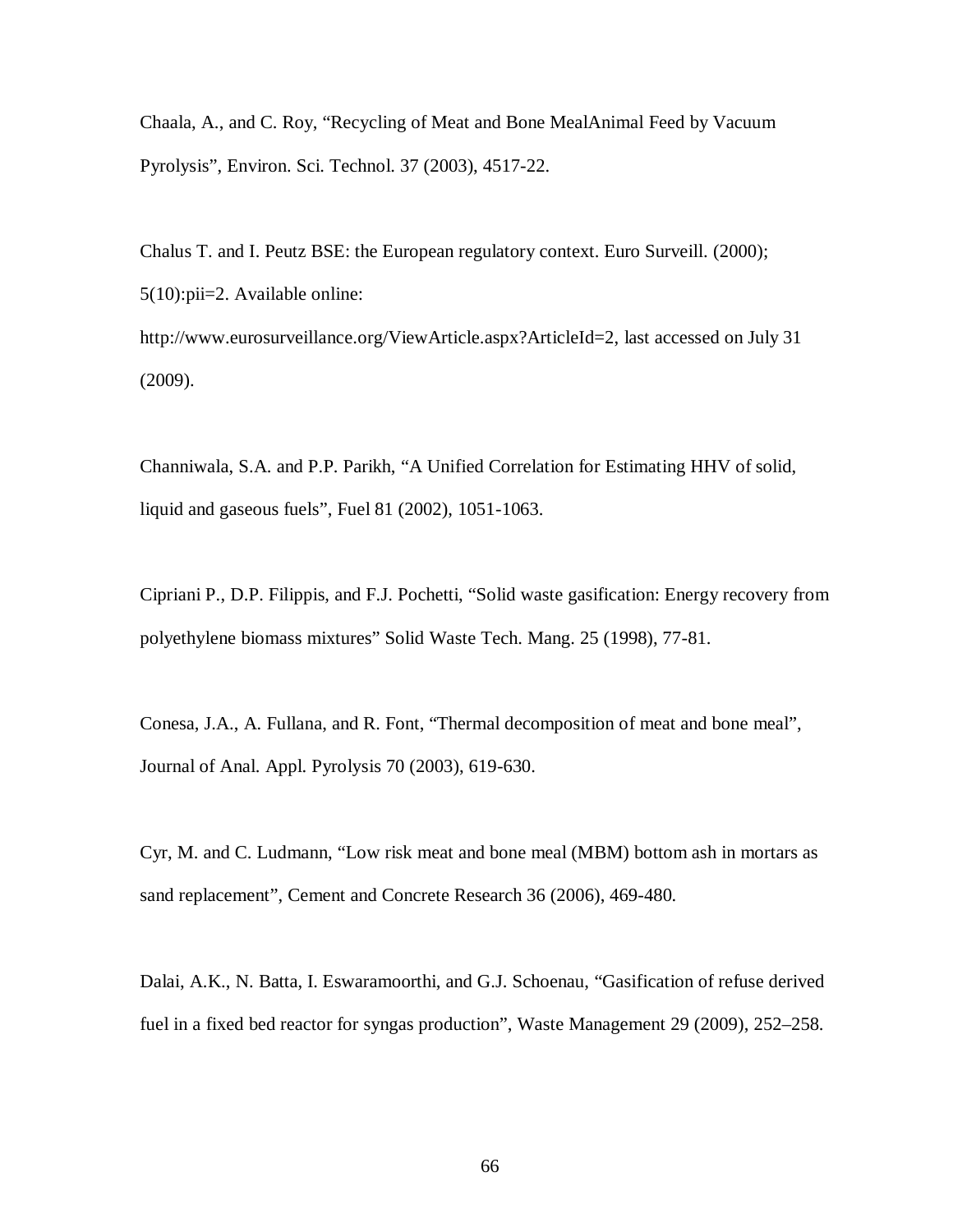Della Rocca, P.A., E.G. Cerrella, P.R. Bonelli, and A.L. Cukierman, "Pyrolysis of hardwoods residues: on kinetics and chars characterization", Biomass and Bioenergy 16 (1999) 79-88.

Demirbas, M.F., M. Balat, and H. Balat, "Potential contribution of biomass to the sustainable energy development", Energy Conversion and Management 50 (2009) 1746–1760.

Devi L., K.J. Ptasinski, F.J.J.G. Janssen, S.V.B. Van Paasen, P.C.A. Bergman, and J.H.A. Kiel, "Catalytic decomposition of biomass tars: use of dolomite and untreated olivine", Renewable Energy 30 (2005), 565-87.

Directorate General for Health and Consumers, "European Commission decides new measures on BSE: exceptional events call for an exceptional response", last accessed on July 31 (2009) website: http://ec.europa.eu/dgs/health\_consumer/library/press/press90\_en.html.

Energy Information Administration (EIA), International Energy Outlook (May, 2009), last assessed on July 31 (2009) website: http://www.eia.doe.gov/oiaf/ieo/

Fedorowicz, M.E., S.F. Miller, and B.G. Miller, "Biomass Gasification as a Means of Carcass and Specified Risk Materials Disposal and Energy Production in the Beef Rendering and Meatpacking Industries", Energy & Fuels 21 (2007), 3225-32.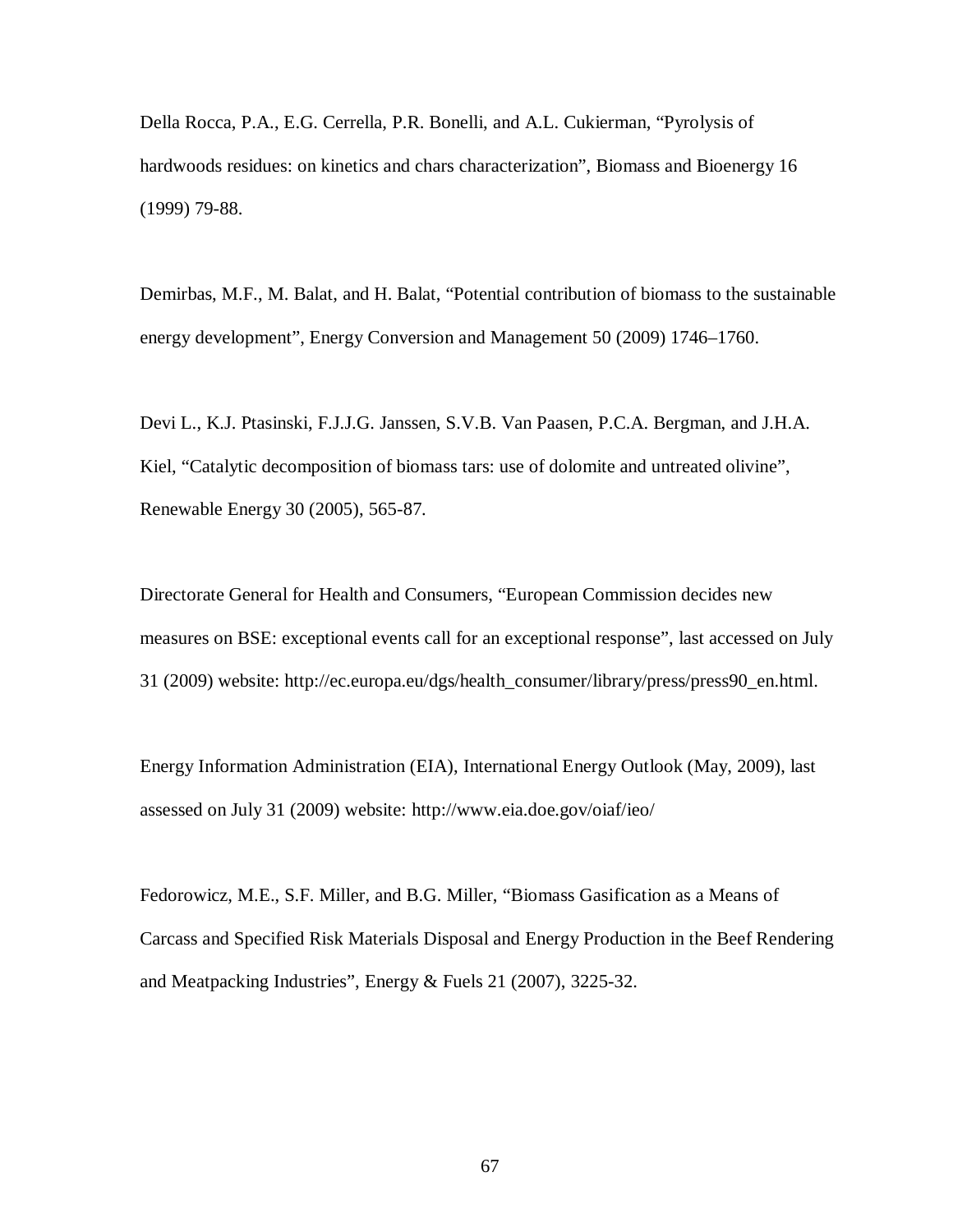Ferdous, D., A.K. Dalai, S.K. Bej, and R.W. Thring, "Production of  $H_2$  and medium heating value gas via steam gasification of lignins in fixed-bed reactors", The Canadian Journal of Chemical Engineering 79 (2001), 913-922.

Franco, C., F. Pinto, I. Gulyurtlu, and I. Cabrita, "The study of reactions influencing the biomass steam gasification process", Fuel 82 (2003), 835-842.

Freeman, E.S. and B. Carroll, "The application of thermoanalytical techniques to reaction kinetics. The thermogravimetric evaluation of the kinetics of the decomposition of calcium oxalate monohydrate", Journal of Physical Chemistry 62 (1958), 394-397.

Fryda, L., K. Panopoulos, P. Vourliotis, E. Pavlidou, and E. Kakaras, "Experimental investigation of fluidised bed co-combustion of meatand bone meal with coals and olive bagasse", Fuel 85 (2006), 1685-99.

Garcia-Ibanez, P., M. Sanchez, and A. Cabanillas, "Thermogravimetric analysis of olive-oil residue in air atmosphere", Fuel Processing Technology 87 (2006), 103-107.

Garcia, R.A., K.A. Rosentrater, and R.A. Flores, "Characteristics of North American Meat and Bone Meal Relevant To the Development of Non-Feed Applications", American Society of Agricultural and Biological Engineers", 22(5) (2006), 729-736.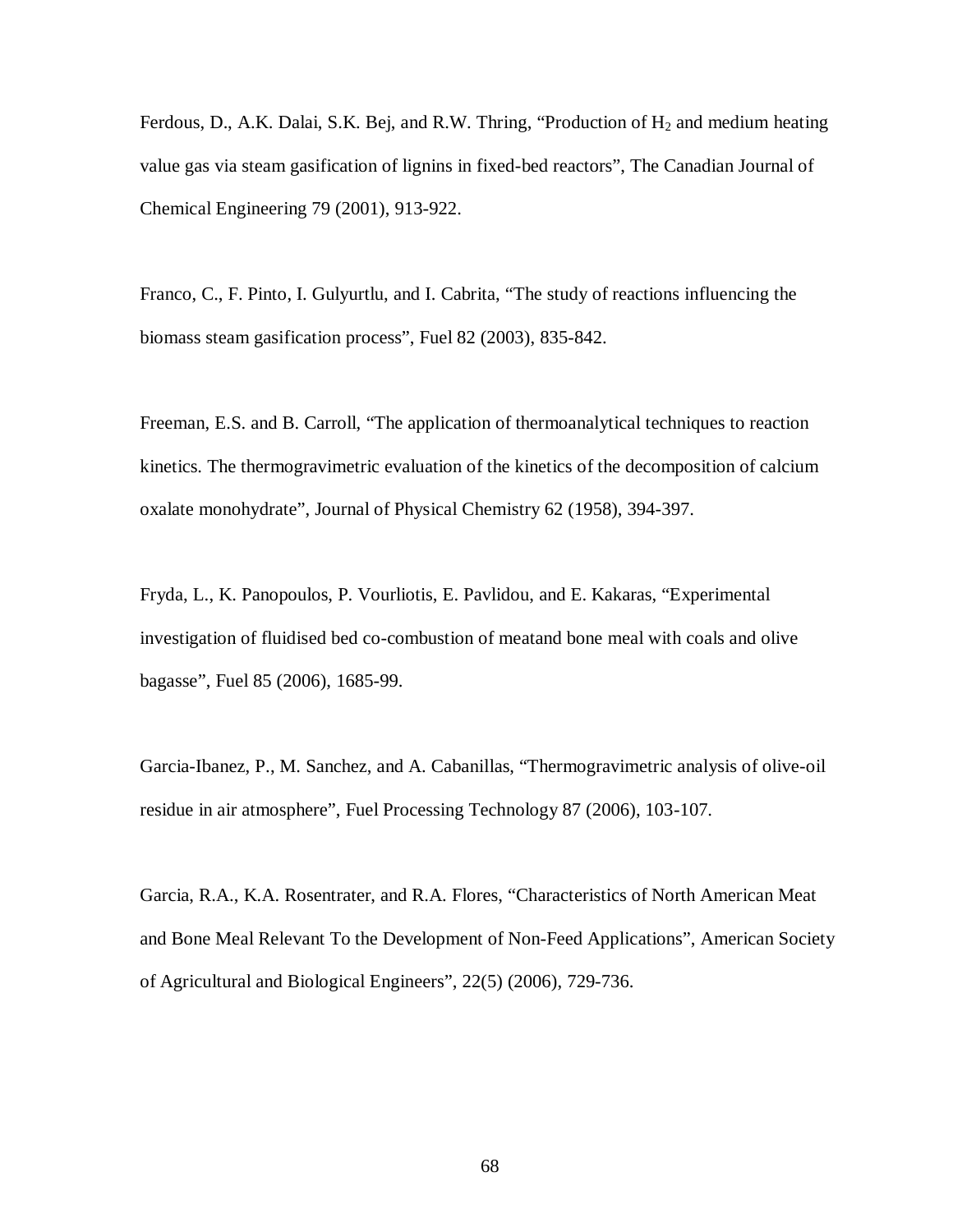Gulyurtlu, I., D. Boavida, P. Abelha, M.H. Lopes, and I. Cabrita, "Co-combustion of coal and meat and bone meal", Fuel 84 (2005), 2137-2148.

Han, J. and H. Kim, "The reduction and control technology of tar during biomass gasification/ pyrolysis: An overview", Renewable and Sustainable Energy Reviews (2006), doi:10.1016/j.rser.2006.07.015

Higman, C. and M. Van der Burgt, "Gasification, second edition", Gulf Professional Publishing (2008).

Li, Z., C. Liu, Z. Chen, J. Qian, W. Zhao, and Q. Zhu, "Analysis of coals and biomass pyrolysis using the distributed activation energy model", Bioresource Technology, 100 (2009), 948-952.

Lv, P.M., Z.H. Xiong, J. Chang, C.Z. Wu, Y. Chen, and J.X. Zhu, "An experimental study on biomass air–steam gasification in a fluidized bed", Bioresource Technology 95 (2004), 95- 101.

Mansaray, K.G., A.E. Ghaly, A.M. Al-Taweel, F. Hamdullahpur, and V.I. Ugursal, "Air gasification of rice husk in a dual distributor type fluidized bed gasifier", Biomass and Bioenergy 17 (1999), 315-332.

Mansaray, K.G. and A.E. Ghaly, "Determination of kinetic parameters of rice husks in oxygen using thermogravimetric analysis", Biomass and Bioenergy 17 (1999), 19-31.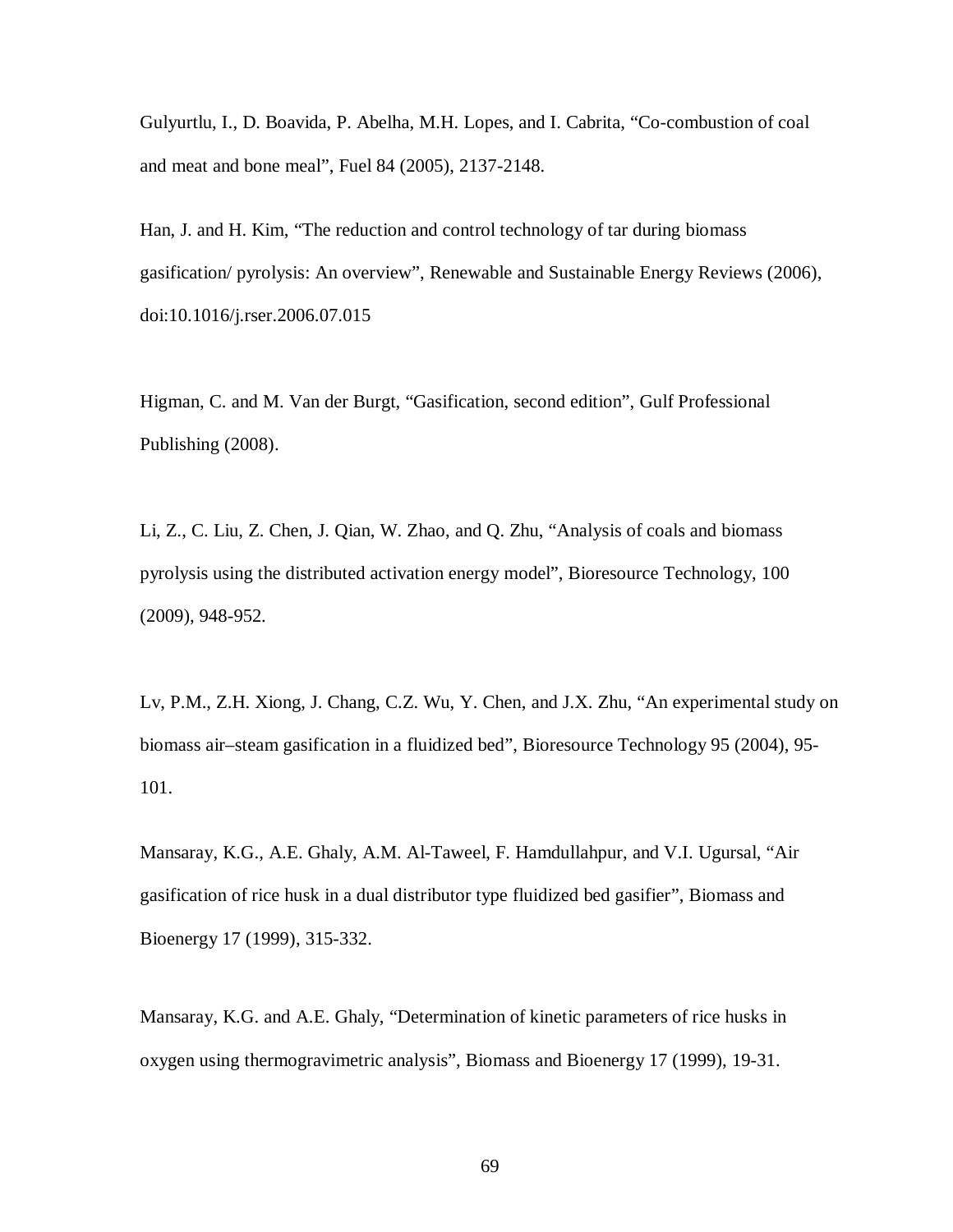Manya, J.J., J.L. Sa´nchez, J. Abrego, A. Gonzalo, and J. Arauzo, "Influence of gas residence time and air ratio on the air gasification of dried sewage sludge in a bubbling fluidised bed", Fuel 85 (2006), 2027–2033.

Miura, K., "A New and Simple Method to Estimate  $f(E)$  and  $k_0(E)$  in the Distributed Activation Energy Model from Three Sets of Experimental Data", Energy & Fuels 9 (1995), 302-307.

Miura, K. and T. Maki, "A Simple Method for Estimating  $f(E)$  and  $k_0(E)$  in the Distributed Activation Energy Model", Energy & Fuels 12 (1998), 864-869.

Narvaez, I., A. Orio, M.P. Aznar, and J. Corella, "Biomass Gasification with Air in an Atmospheric Bubbling Fluidized Bed. Effect of Six Operational Variables on the Quality of the Produced Raw Gas", Ind. Eng. Chem. Res. 35 (1996), 2110-2120.

Perry, H.R. and D.W. Green, "Perry's Chemical Engineering Handbook,  $7<sup>th</sup>$  Edition", McGraw Hill (1997).

Pilawska, M., J. Baron, W. Zukowski, and S. Kandefer, "The Use of AB FBC for the Utilization of Raw Animal Wastes", The Seventh Asia-Pacific International Symposium on Combustion and Energy Utilization, Hong Kong SAR, proceedings 15-17 December 2004.

Rodehutscord M., H.J. Abel, W. Friedt, C. Wenk, G. Flachowsky, H.J. Ahlgrimm, B. Johnke , R. Kuhl, and G. Breves, "Review article consequences of the ban of by-products from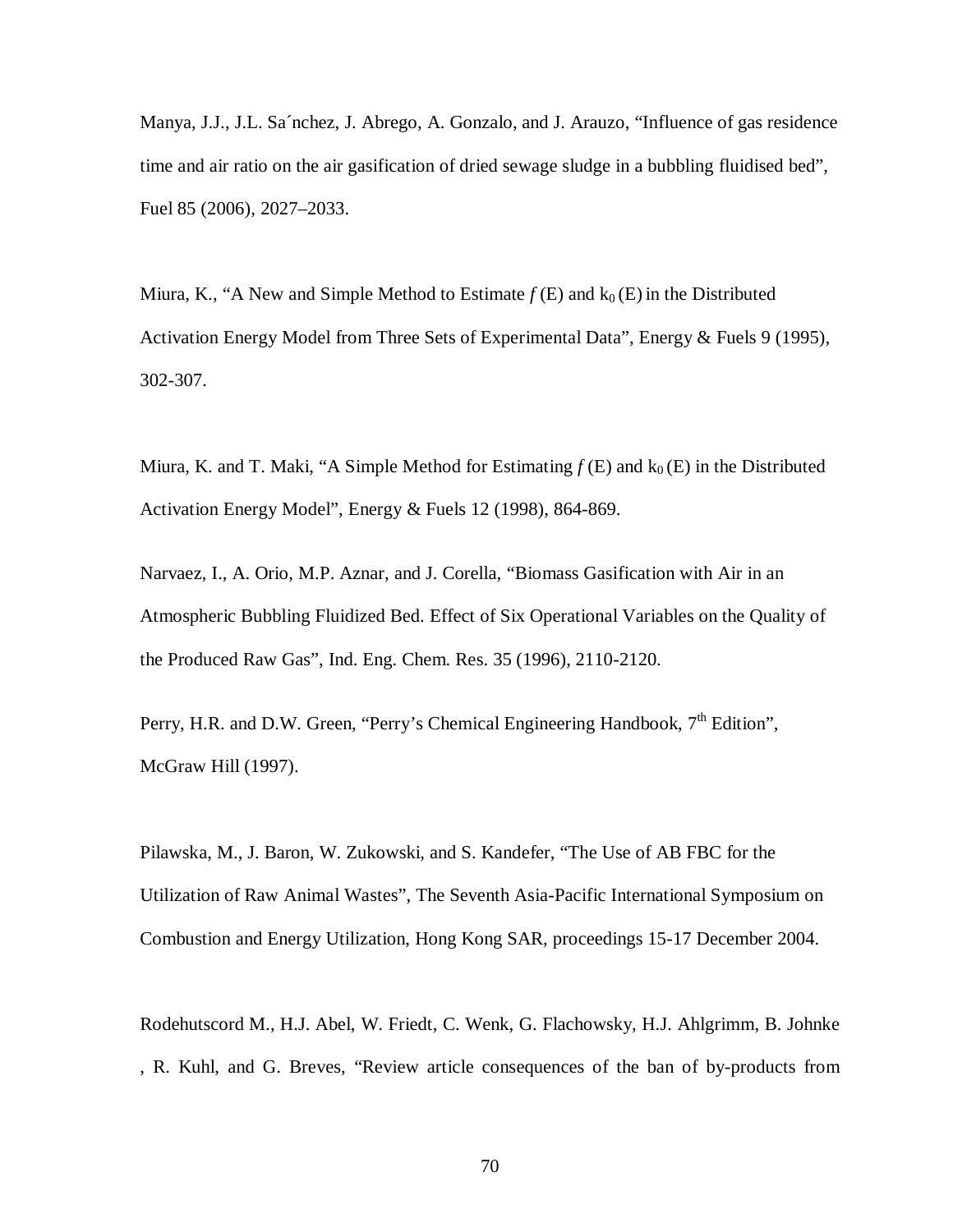terrestrial animals in livestock feeding in Germany and the European Union: Alternatives, nutrient and energy cycles, plant production, and economic aspects", Arch. Anim. Nutr. 56 (2002) 67-91.

Skytte, K., P. Meibom, and T.C. Henriksen, "Electricity from biomass in the European union—with or without biomass import", Biomass and Bioenergy 30 (2006) 385–392.

Sonobe, T. and N. Worasuwannarak, "Kinetic analyses of biomass pyrolysis using the distributed activation energy model", Fuel 87 (2008), 414-421.

Taylor, D.M., K. Fernie, and I. McConnell, "Inactivation of the 22A strain of scrapie agent by autoclaving in sodium hydroxide", Veterinary Microbiology 58 (1997), 87-91.

Timilsina, G.R., "Atmospheric stabilization of  $CO<sub>2</sub>$  emissions: Near-term reductions and absolute versus intensity-based targets", Energy Policy 36 (2008) 1927–1936.

Wei, L., S. Xu, L. Zhang, C. Liu, H. Zhu, and S. Liu, "Steam gasification of biomass for hydrogen-rich gas in a free-fall reactor", International Journal of Hydrogen Energy 32 (2007), 24-31.

Wrobel, J and P. Wright, "Calorific values and Relative densities, Calculations from Composition", Technical Monograph Series Communication 1080 (1978).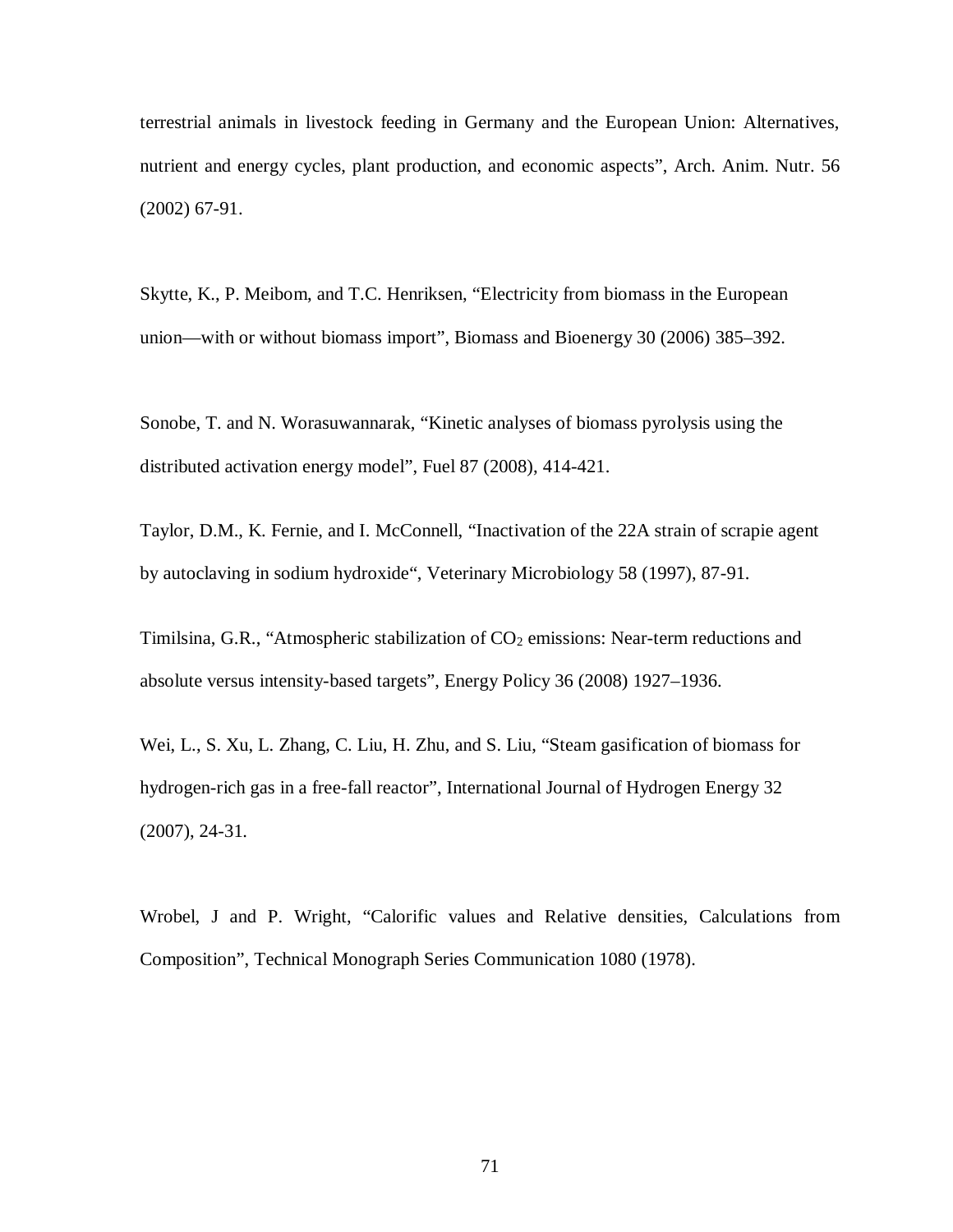Xiao, R., B. Jin, H. Zhou, Z. Zhong, and M. Zhang, "Air gasification of polypropylene plastic waste in fluidized bed gasifier", Energy Conversion and Management 48 (2007), 778- 786.

Zhu, X. and R. Venderbosch, "A correlation between stoichiometrical ratio of fuel and its higher heating value", Fuel 84 (2005) 1007–1010.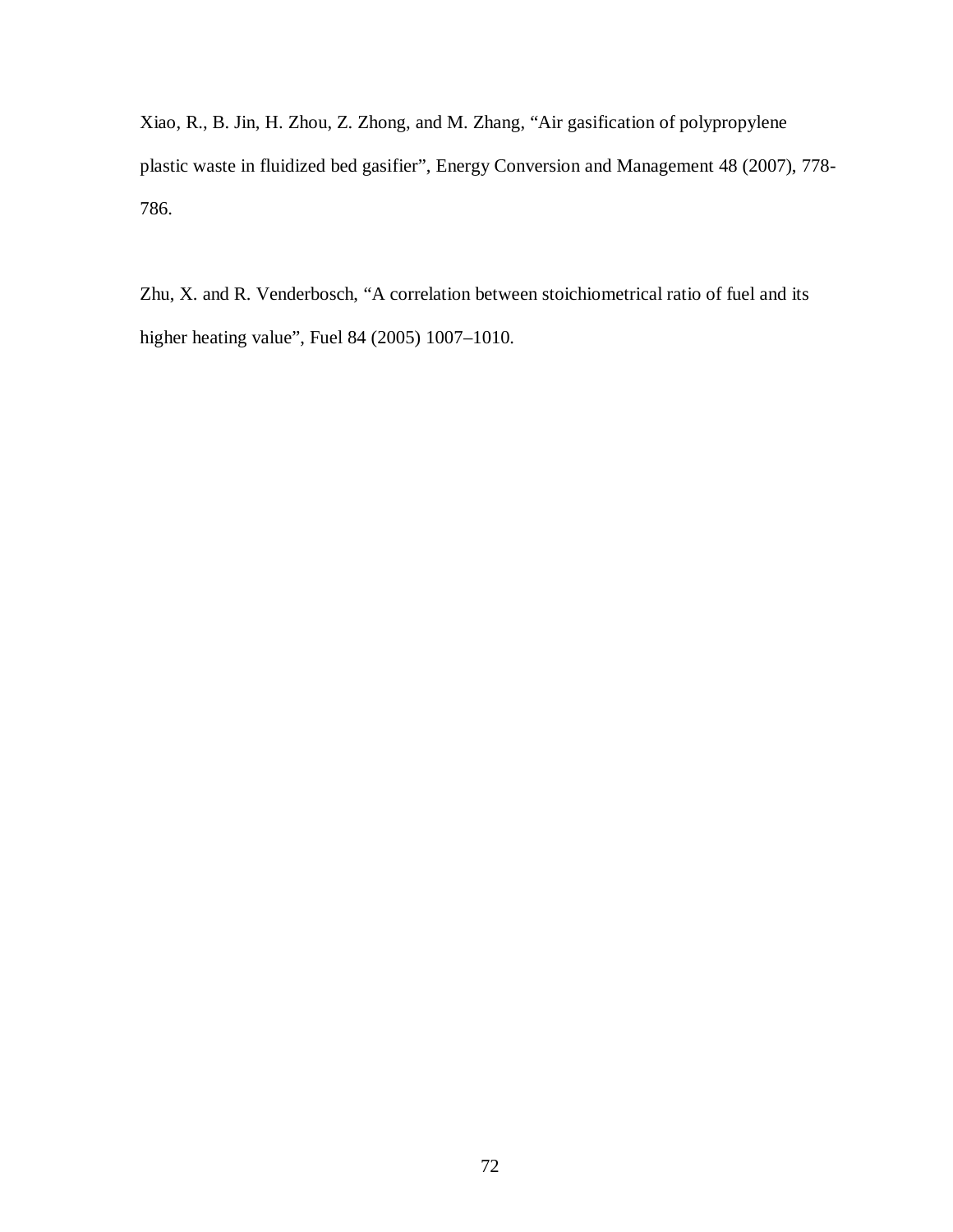# **APPENDIX A**: Calibration of mass flow meters, syringe pump, and GCs HP 5880 and 5890.

#### **A.1 Calibration of mass flow meters (Aalborg model GFM17)**

Two different mass flow meters were used in the experiments with different ranges. The one used for  $N_2$  gas had a range of 0-200 ml/min while the one used for  $O_2$  gas had a range of 0-20 ml/min. The calibration curves for both are given below.



**Fig. A.1 Calibration of mass flow meter (0-200 ml/min)**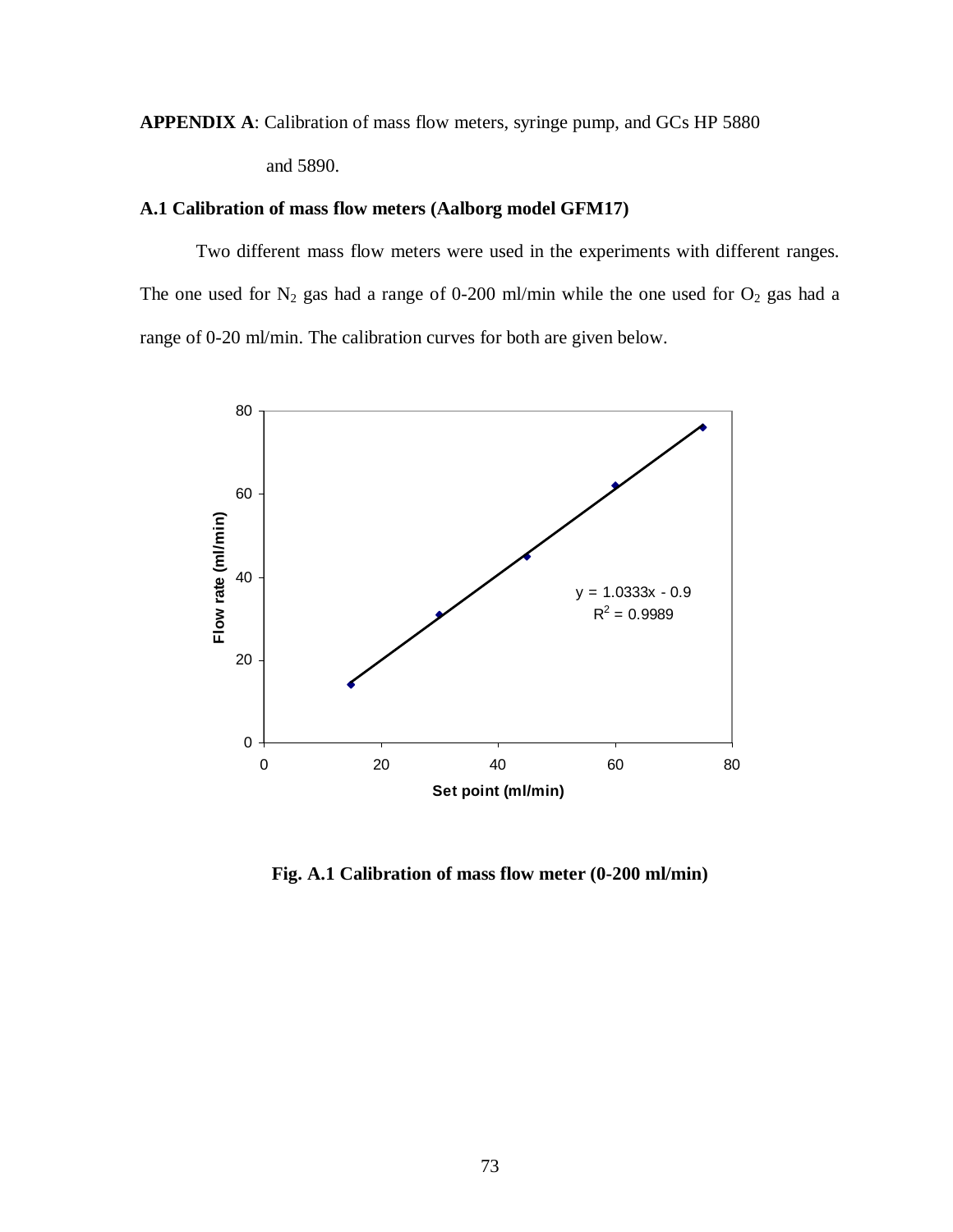

**Fig. A.2 Calibration of mass flow meter (0-20 ml/min)**

**A.2 Calibration of syringe pump (**Kent Scientific, Genie Plus Model, USA)



**Fig. A.3 Calibration of mass flow meter**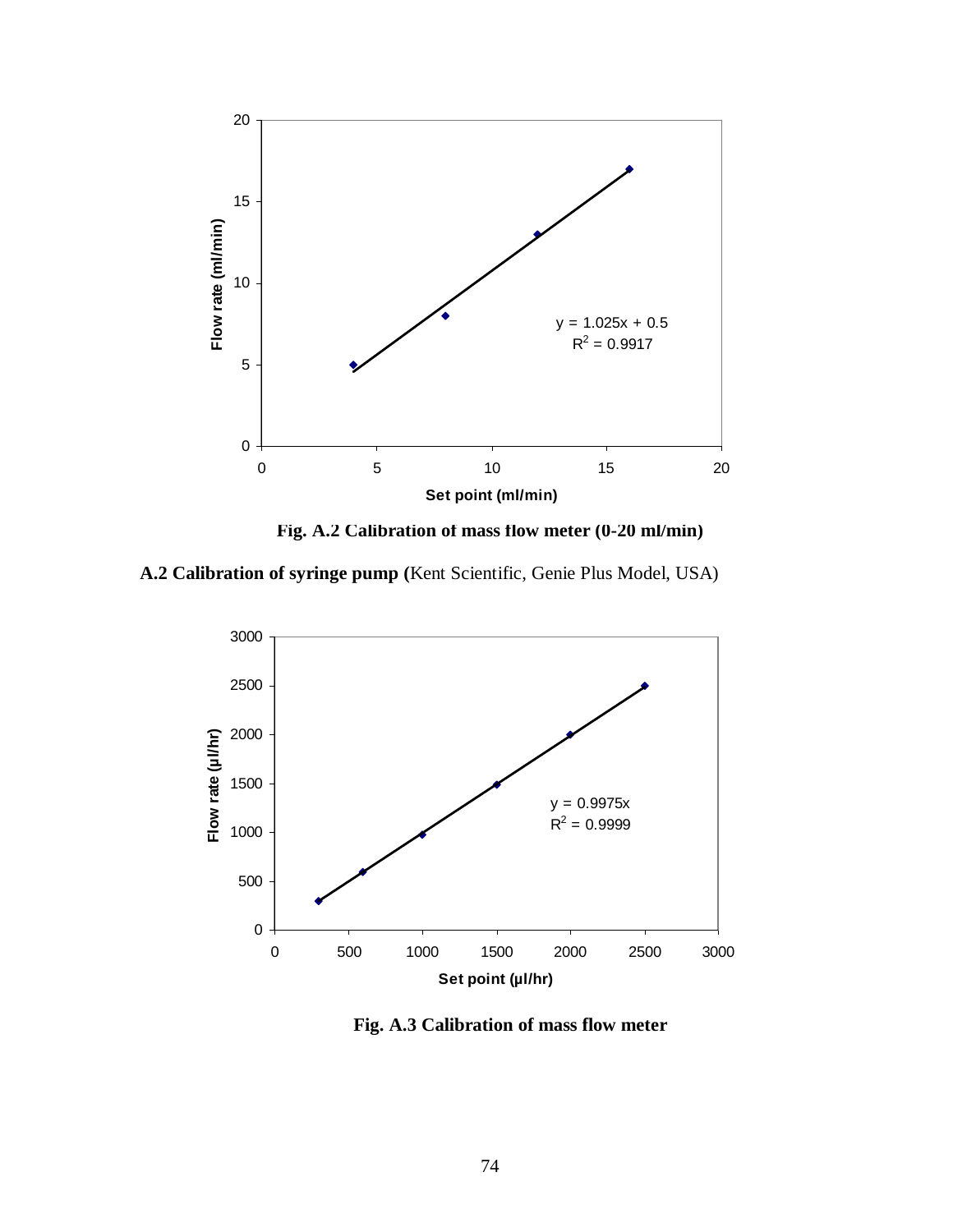#### **A.3 Calibration of GCs HP 5880 and 5890**

The calibration of GCs HP 5880 and 5890 was carried out using standard gas mixtures. The information related to GCs program is already explained in detail in section 3.3.





**Fig. A.5 Calibration curve of CO**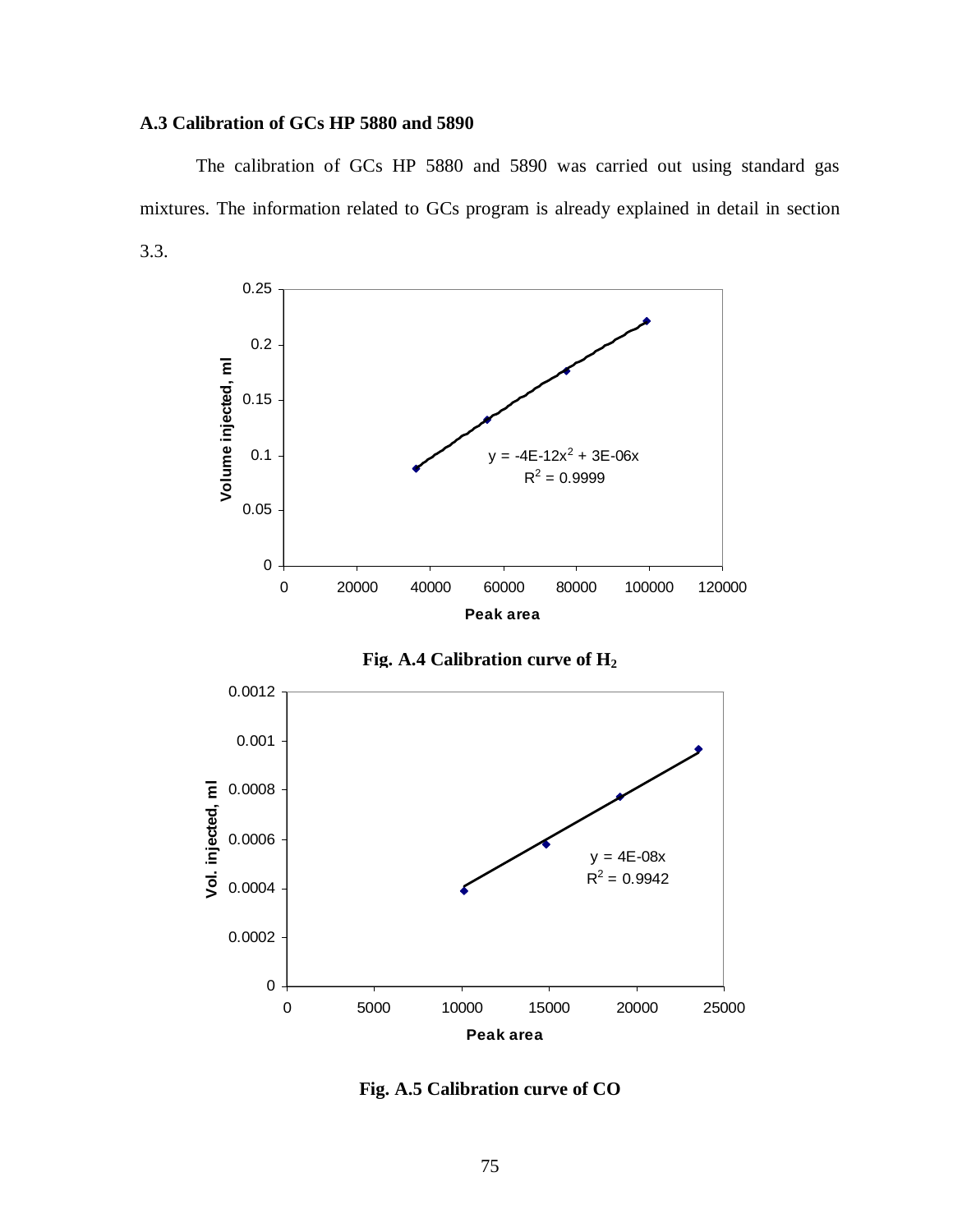

**Fig. A.6 Calibration curve of CO<sup>2</sup>**



**Fig. A.7 Calibration curve of CH<sup>4</sup>**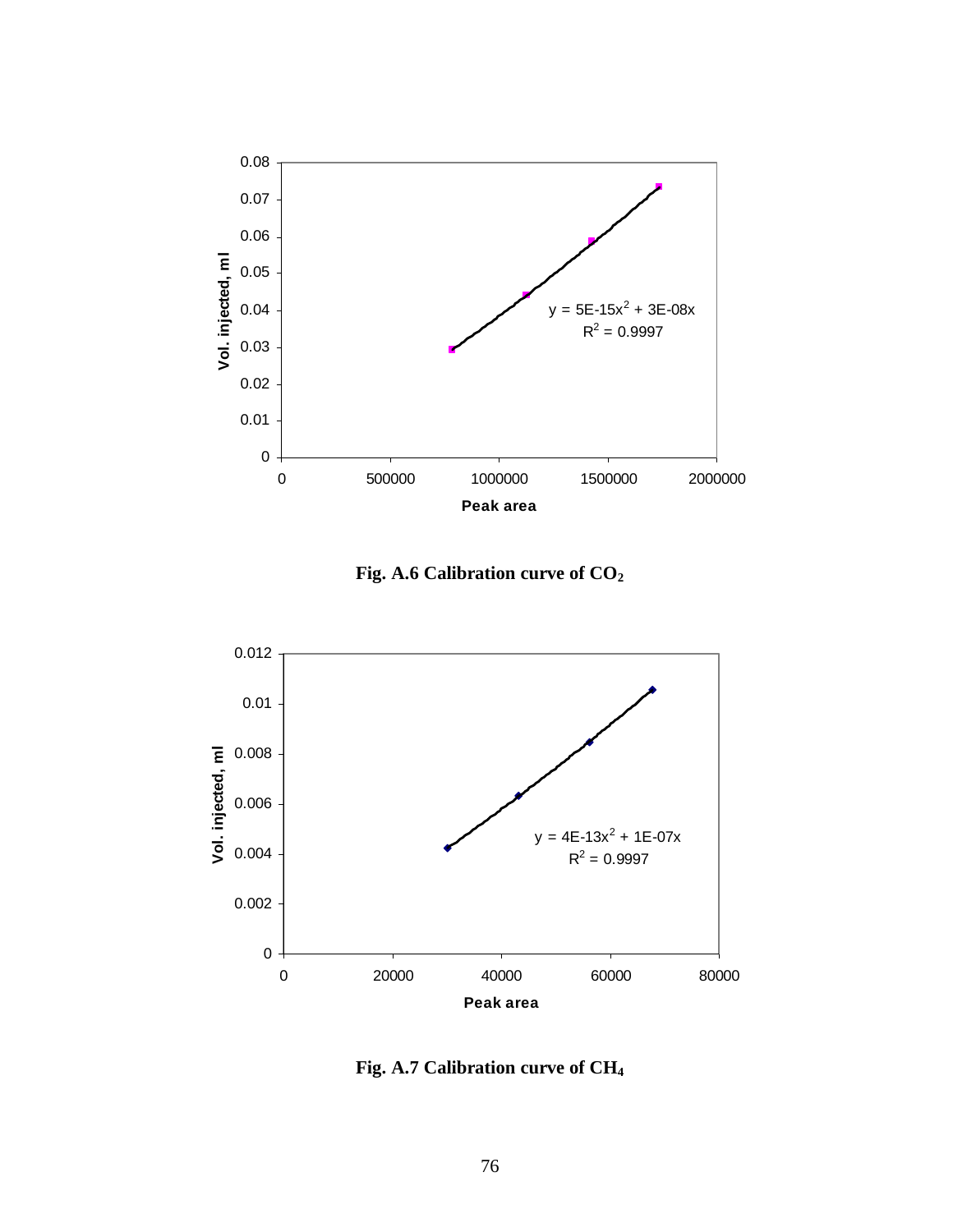





**Fig. A.9 Calibration curve of C2H<sup>6</sup>**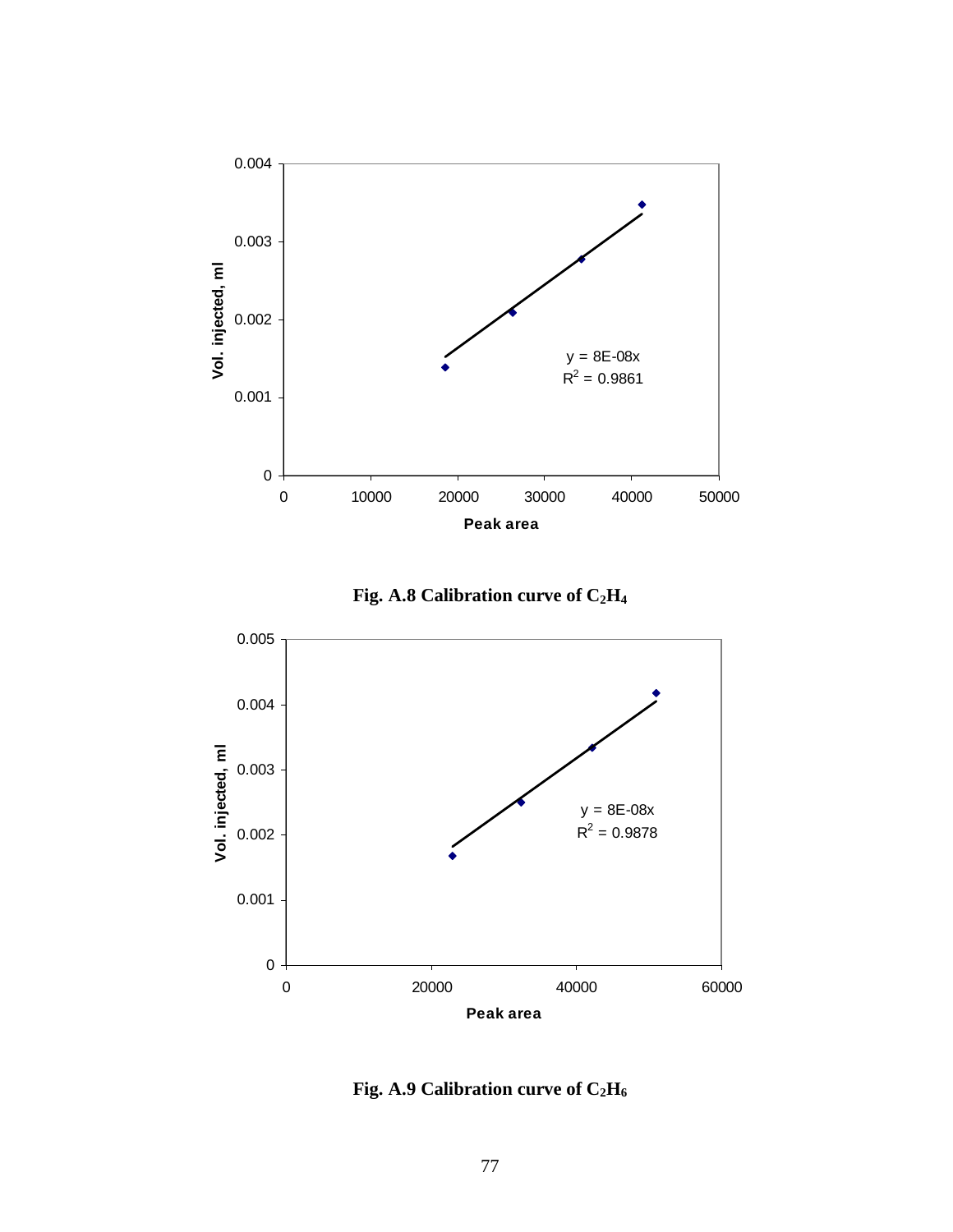





**Fig. A.11 Calibration curve of C3H<sup>8</sup>**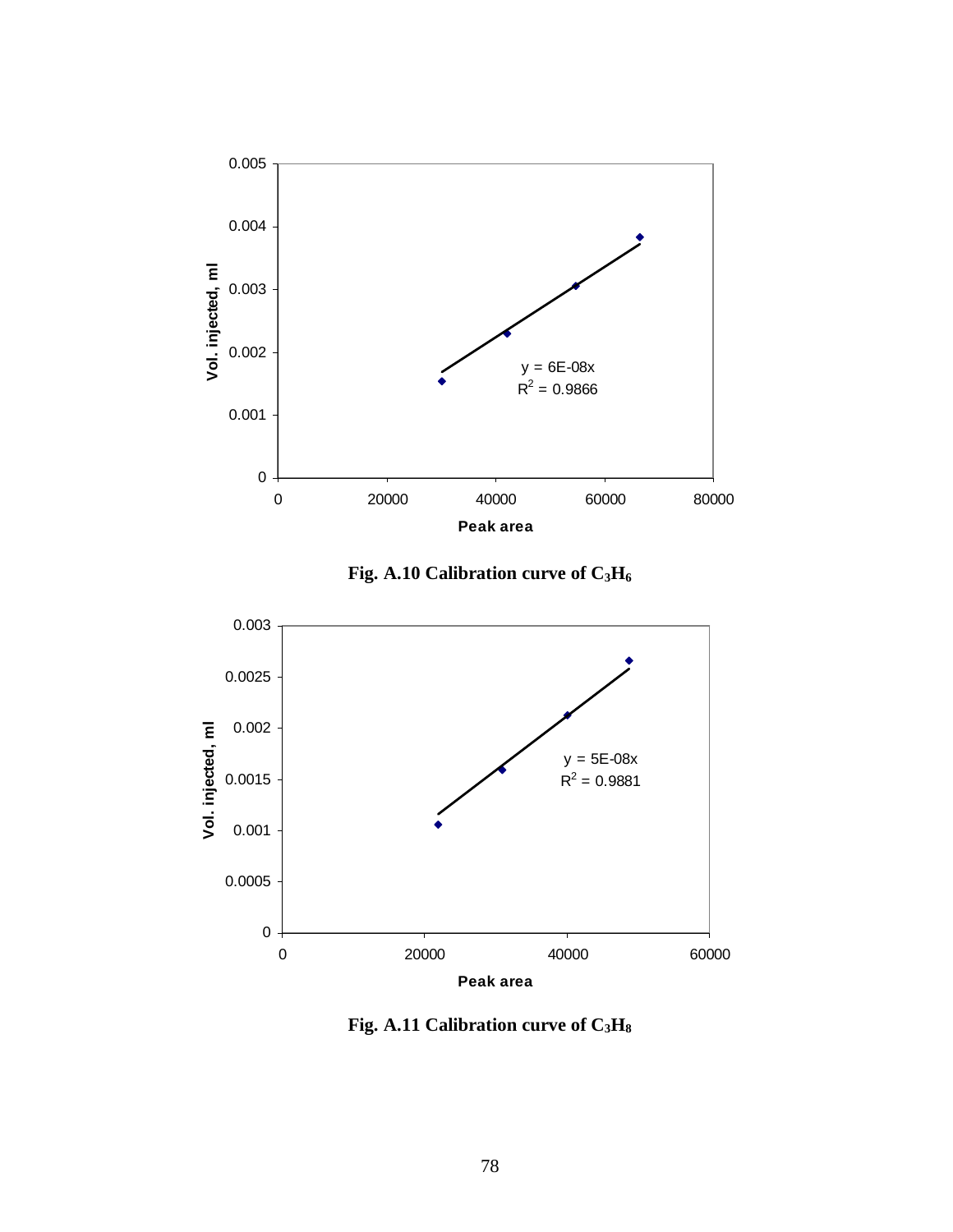#### **APPENDIX B: Sample calculation for mass balance and calorific value of product gas**

#### **B1: Gasification of MBM using steam**

The sample calculation presented here is for the effect of temperature in two-stage operation. The overall mass balance was in the range of 80 to 90 %, which is due to the presence of some unknown gases in the product gas and mass loss during experimentation.

#### **Experimental conditions:**

MBM sample: 2 g

Total amount of steam supplied: 0.99 g

Temperature of 1<sup>st</sup> stage: 850 °C, Temperature of 2<sup>nd</sup> stage: 650 °C

Steam/ MBM (wt. / wt.): 0.6

Packed bed height: 60 mm

 $N_2$  flow rate: 45 ml/min

#### **Observations:**

Weight of reactor before the reaction (including MBM): 247.6 g

Weight of reactor after the reaction: 246.05

Weight of char left:  $2 - (247.6 - 246.05) = 0.45$  g

Weight of condenser before the reaction: 135.32 g

Weight of condenser after the reaction: 136.49 g

Weight of liquid (tar + water) collected:  $136.49 - 135.32 = 1.17$  g

Total volume of gas collected (including  $N_2$ ): 4085 ml

Total volume of product gases produced (excluding  $N_2$ ): 1160 ml

Volume of gas injected into GCs was 0.5 ml. Table B1 shows the calculation for gas

compositions and weight of product gas.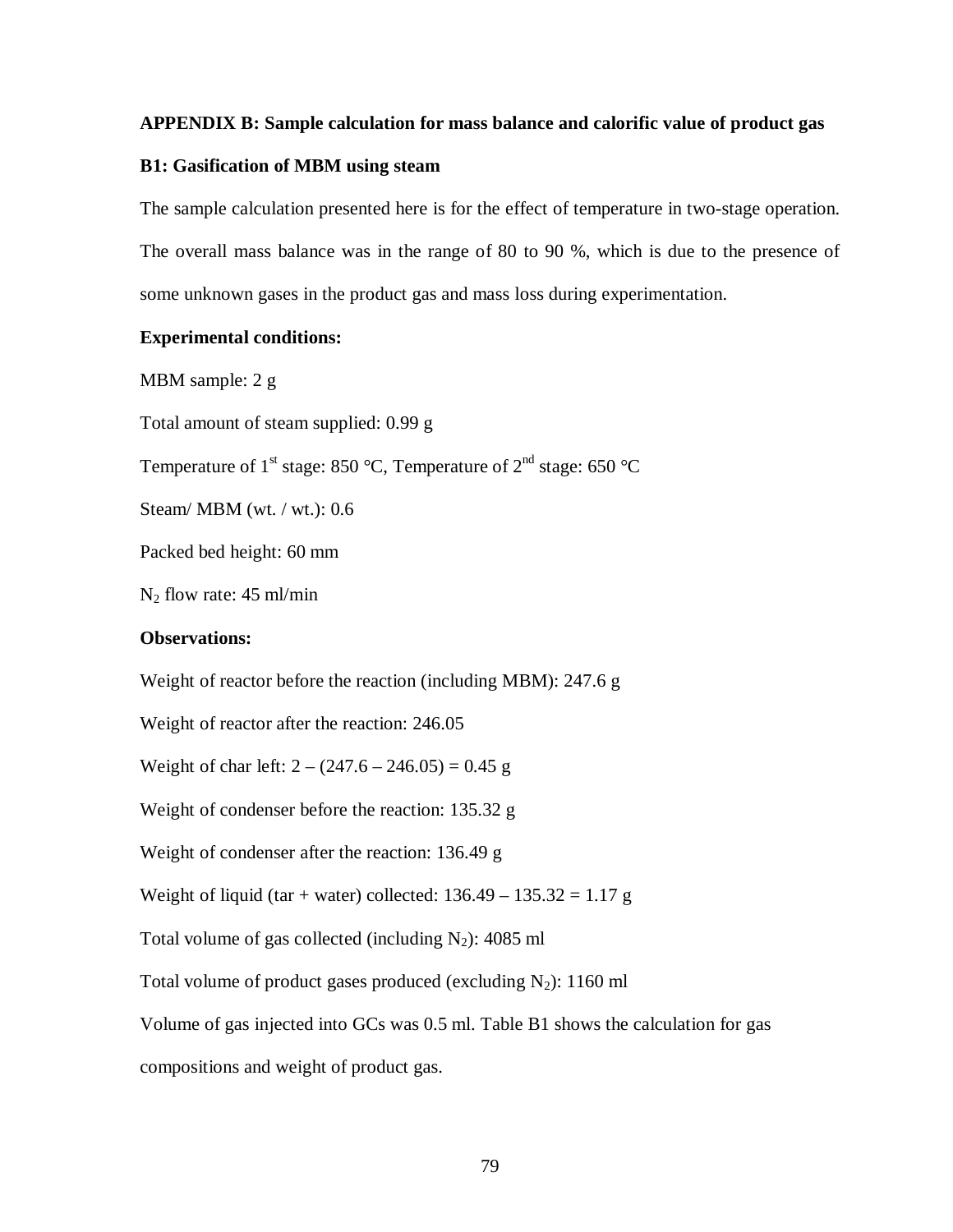|                          | Component                           | Peak area | Vol. in injected                                    | Total vol. in  | Total moles in | Weight                                                                                                                                                                                                                                                                                                                                                                                                                         |
|--------------------------|-------------------------------------|-----------|-----------------------------------------------------|----------------|----------------|--------------------------------------------------------------------------------------------------------------------------------------------------------------------------------------------------------------------------------------------------------------------------------------------------------------------------------------------------------------------------------------------------------------------------------|
|                          |                                     |           | sample $(0.5 \text{ ml})$                           | gas collected  | gas collected  | $\mathbf{g}% _{T}=\mathbf{g}_{T}=\mathbf{g}_{T}=\mathbf{g}_{T}=\mathbf{g}_{T}=\mathbf{g}_{T}=\mathbf{g}_{T}=\mathbf{g}_{T}=\mathbf{g}_{T}=\mathbf{g}_{T}=\mathbf{g}_{T}=\mathbf{g}_{T}=\mathbf{g}_{T}=\mathbf{g}_{T}=\mathbf{g}_{T}=\mathbf{g}_{T}=\mathbf{g}_{T}=\mathbf{g}_{T}=\mathbf{g}_{T}=\mathbf{g}_{T}=\mathbf{g}_{T}=\mathbf{g}_{T}=\mathbf{g}_{T}=\mathbf{g}_{T}=\mathbf{g}_{T}=\mathbf{g}_{T}=\mathbf{g}_{T}=\math$ |
|                          |                                     |           | ml                                                  | ml             | gmole          |                                                                                                                                                                                                                                                                                                                                                                                                                                |
|                          | H <sub>2</sub>                      | 19402     | 0.0567                                              | 463            | 0.019          | 0.039                                                                                                                                                                                                                                                                                                                                                                                                                          |
|                          | CO                                  | 837408    | 0.033                                               | 273            | 0.012          | 0.32                                                                                                                                                                                                                                                                                                                                                                                                                           |
|                          | CO <sub>2</sub>                     | 461105    | 0.014                                               | 121            | 0.005          | 0.23                                                                                                                                                                                                                                                                                                                                                                                                                           |
|                          | CH <sub>4</sub>                     | 66975.5   | 0.011                                               | 90             | 0.0035         | 0.056                                                                                                                                                                                                                                                                                                                                                                                                                          |
|                          | $C_2H_4$                            | 88250     | 0.0071                                              | 58             | 0.0025         | 0.07                                                                                                                                                                                                                                                                                                                                                                                                                           |
|                          | $C_2H_6$                            | 21115.5   | 0.002                                               | 16.3           | 0.0007         | 0.021                                                                                                                                                                                                                                                                                                                                                                                                                          |
|                          | $C_3H_6$                            | 55382     | 0.0033                                              | 27.2           | 0.0011         | 0.0462                                                                                                                                                                                                                                                                                                                                                                                                                         |
|                          | $C_3H_8$                            | 5350      | 0.0003                                              | 2.5            | 0.0001         | 0.0044                                                                                                                                                                                                                                                                                                                                                                                                                         |
|                          |                                     |           |                                                     | Total vol. $=$ |                | Total gas wt.                                                                                                                                                                                                                                                                                                                                                                                                                  |
| <b>Feed:</b> MBM = $2 g$ |                                     |           |                                                     | 1051 ml        |                | $= 0.8 g$                                                                                                                                                                                                                                                                                                                                                                                                                      |
| Steam = $0.99$ g         |                                     |           |                                                     |                |                | $= 26.8$ wt. %                                                                                                                                                                                                                                                                                                                                                                                                                 |
|                          | <b>Char</b> = $0.45$ g = 15.1 wt. % |           | <b>Liquid (tar + water)</b> = 1.17 $g = 39.1$ wt. % |                |                |                                                                                                                                                                                                                                                                                                                                                                                                                                |

**Table B1** Calculation for gas compositions and weight of product gas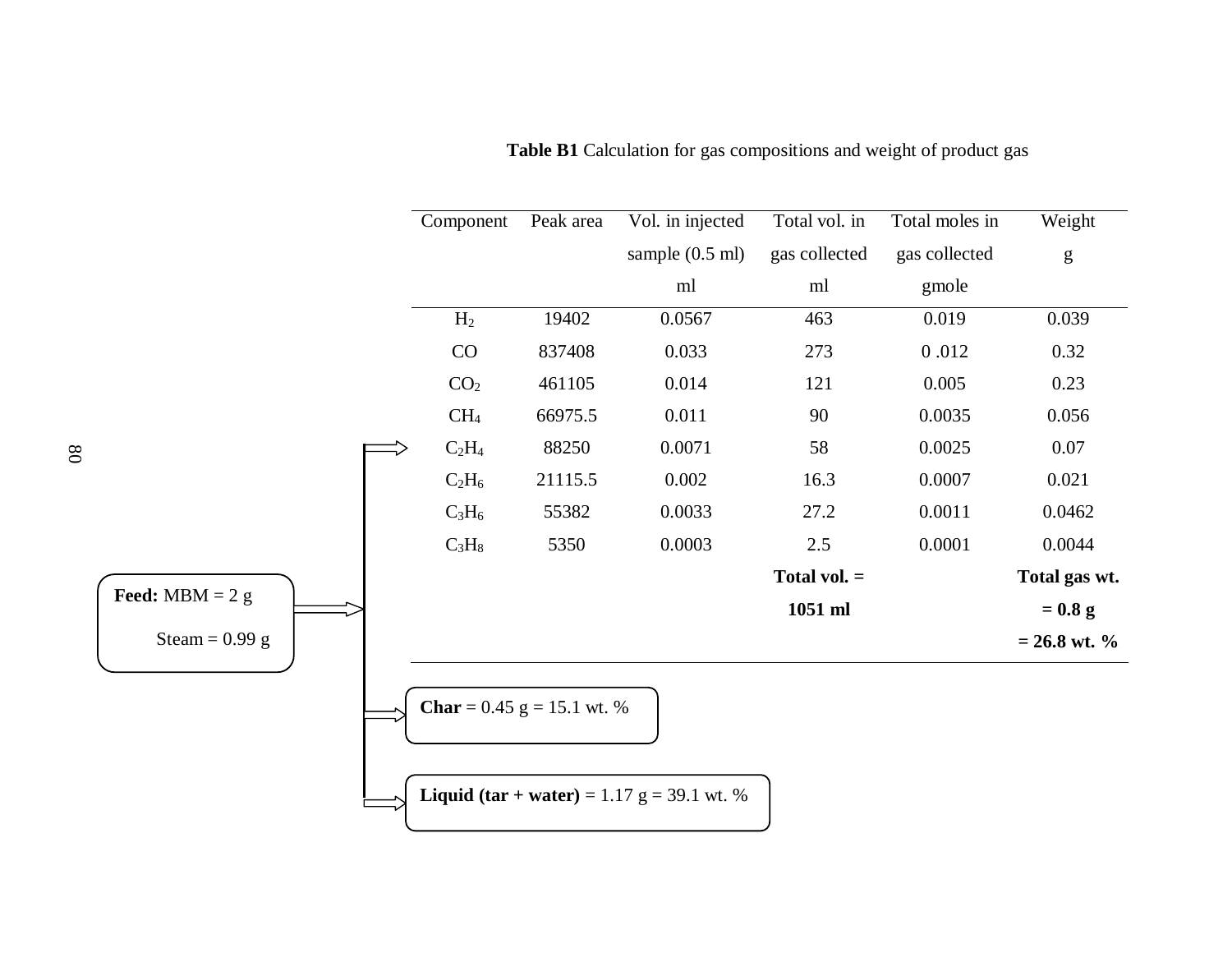#### **B2: Calculation for finding the calorific value of product gas:**

Calorific value of the product gas was calculated at 15 °C temperature and atmospheric .pressure. The ideal gas calorific value is given by [Wrobel and Wirght, 1978]

$$
CV = x_1*CV_1 + x_2*CV_2 + \ldots + x_n*CV_n
$$

Where,  $x_1, x_2, \ldots$  represent vol. fractions and  $CV_1, CV_2, \ldots$  represent calorific values of ideal gases. The sample calculation to calculate calorific value of product gas is shown in Table B2.

| Component       | Calorific value<br>at $15^{\circ}$ C and<br>atm. Pressure<br>$MJ/m^3$ | Total volume in<br>product gas<br>ml | Volume %<br>(Based on actual<br>vol. collected) | Calorific value<br>$MJ/m^3$ |
|-----------------|-----------------------------------------------------------------------|--------------------------------------|-------------------------------------------------|-----------------------------|
| H <sub>2</sub>  | 12.1                                                                  | 463                                  | 39.9                                            | 4.82                        |
| CO              | 11.97                                                                 | 273                                  | 23.5                                            | 2.81                        |
| CH <sub>4</sub> | 37.71                                                                 | 90                                   | 7.8                                             | 3.0                         |
| $C_2H_4$        | 59.72                                                                 | 58                                   | 5.0                                             | 3.0                         |
| $C_2H_6$        | 66.07                                                                 | 16.3                                 | 1.4                                             | 0.93                        |
| $C_3H_6$        | 87.09                                                                 | 27.2                                 | 2.3                                             | 2.0                         |
| $C_3H_8$        | 93.94                                                                 | 2.5                                  | 0.23                                            | 0.22                        |
|                 |                                                                       |                                      | <b>Total</b>                                    | 16.8                        |

**Table B2** Calculation for calorific value of product gas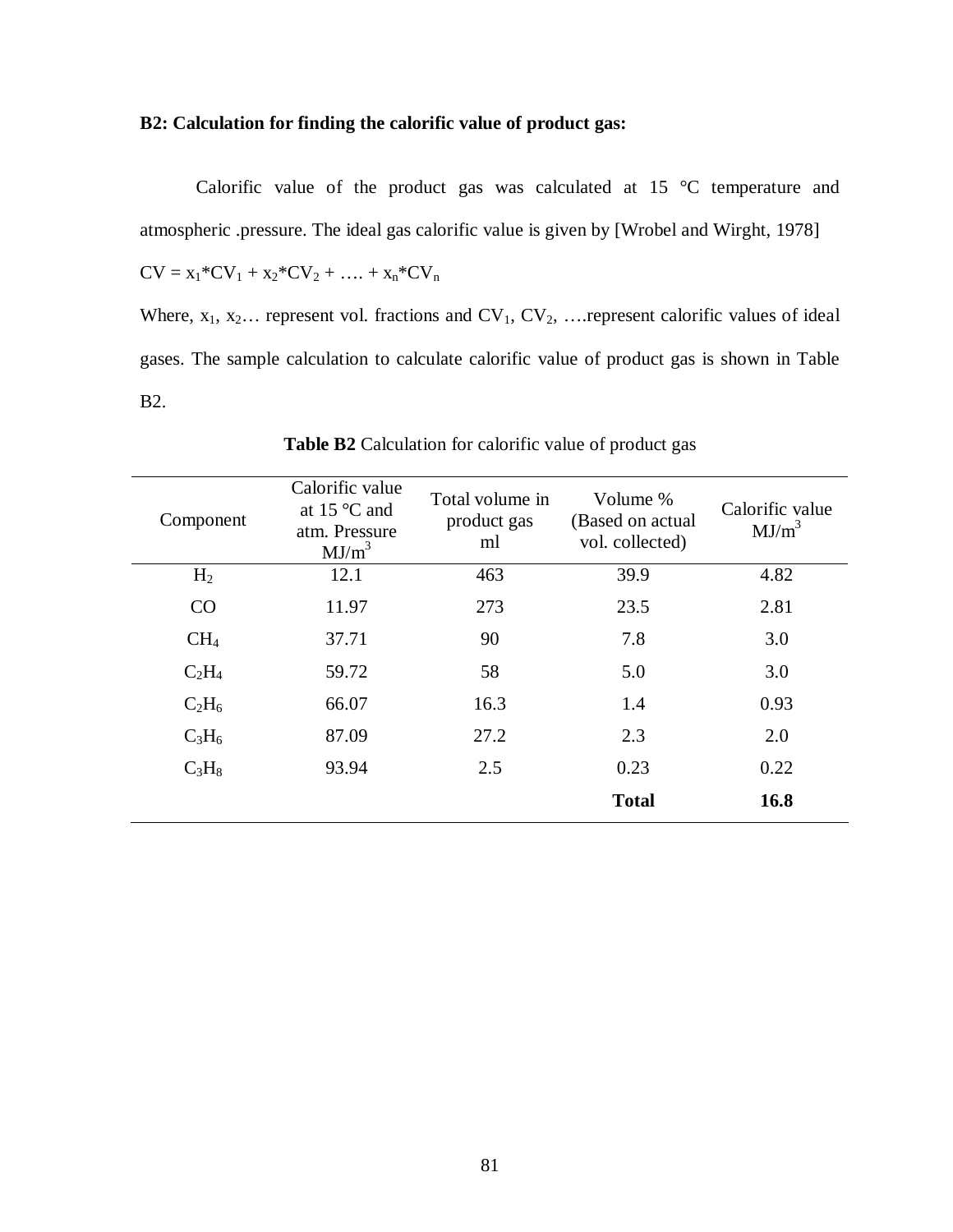#### **Appendix C: Experimental results with replicate runs**

#### **Phase I: Gasification of MBM using oxygen in single stage and two-stage operations**

| <b>MBM</b><br>g | O <sub>2</sub><br>g | Τ,<br>$\mathbf{C}$ | <b>Char</b><br>wt. % | Tar<br>wt. % | Gas<br>wt. % | <b>Calorific</b><br>value of<br>product<br>gas<br>MJ/m <sup>3</sup> | H <sub>2</sub><br>vol.% | $\mathbf{co}$<br>vol.% | CO <sub>2</sub><br>vol.% | CH <sub>4</sub><br>vol.% | $C_2H_4$<br>vol.% | $C_2H_6$<br>vol.% | $C_3H_6$<br>vol.% | $C_3H_8$<br>vol.% |
|-----------------|---------------------|--------------------|----------------------|--------------|--------------|---------------------------------------------------------------------|-------------------------|------------------------|--------------------------|--------------------------|-------------------|-------------------|-------------------|-------------------|
| $\overline{2}$  | 0.53                | 650                | 22.9                 | 47           | 22.1         | 5.3                                                                 | 5.5                     | 10                     | 55                       | 4.8                      | 0.31              | 1.1               | 0.28              | 0.52              |
| $\overline{2}$  | 0.53                | 700                | 22.1                 | 44.7         | 22.1         | 6.6                                                                 | 6.2                     | 22.5                   | 37.6                     | 4.4                      | 0.29              | 0.98              | 0.26              | 0.49              |
| $\overline{2}$  | 0.53                | 750                | 20.6                 | 43.5         | 25.3         | 7.6                                                                 | 7                       | 36.5                   | 24.2                     | 3.4                      | 0.21              | 0.75              | 0.2               | 0.37              |
| $\overline{2}$  | 0.53                | 800                | 18.6                 | 42.3         | 27.7         | 8.4                                                                 | 7.1                     | 44                     | 19.6                     | 3.1                      | 0.22              | 0.68              | 0.19              | 0.34              |
| $\overline{2}$  | 0.53                | 850                | 17.8                 | 40.7         | 30.8         | 9.3                                                                 | 7.3                     | 51.6                   | 20.5                     | 3.1                      | 0.25              | 0.66              | 0.18              | 0.33              |

**Table C1** Effect of temperature during single-stage operation

T<sub>1</sub>: Temperature of  $1<sup>st</sup>$  reactor

| Char<br>$\boldsymbol{g}$ | <b>Tar</b><br>g | Gas<br>g | <b>Product</b><br>gas<br>volume<br>ml | H <sub>2</sub><br>ml | $\mathbf{CO}$<br>ml | CO <sub>2</sub><br>ml | CH <sub>4</sub><br>ml | C <sub>2</sub> H <sub>4</sub><br>ml | $C_2H_6$<br>ml | $C_3H_6$<br>ml | $C_3H_8$<br>ml |
|--------------------------|-----------------|----------|---------------------------------------|----------------------|---------------------|-----------------------|-----------------------|-------------------------------------|----------------|----------------|----------------|
| 0.58                     | 1.19            | 0.56     | 484                                   | 26.7                 | 48.2                | 261                   | 22.9                  | 1.5                                 | 5.3            | 1.3            | 2.5            |
| 0.56                     | 1.13            | 0.56     | 565                                   | 36                   | 142                 | 196                   | 24                    | 1.6                                 | 5.3            | 1.4            | 2.6            |
| 0.52                     | 1.1             | 0.64     | 705                                   | 50                   | 257                 | 168                   | 24                    | 1.47                                | 5.2            | 1.4            | 2.5            |
| 0.47                     | 1.07            | 0.7      | 775                                   | 54                   | 341                 | 150                   | 24                    | 1.6                                 | 5.3            | 1.5            | 2.6            |
| 0.45                     | 1.03            | 0.78     | 775                                   | 56                   | 400                 | 157                   | 24                    | 1.94                                | 5.2            | 1.38           | 2.5            |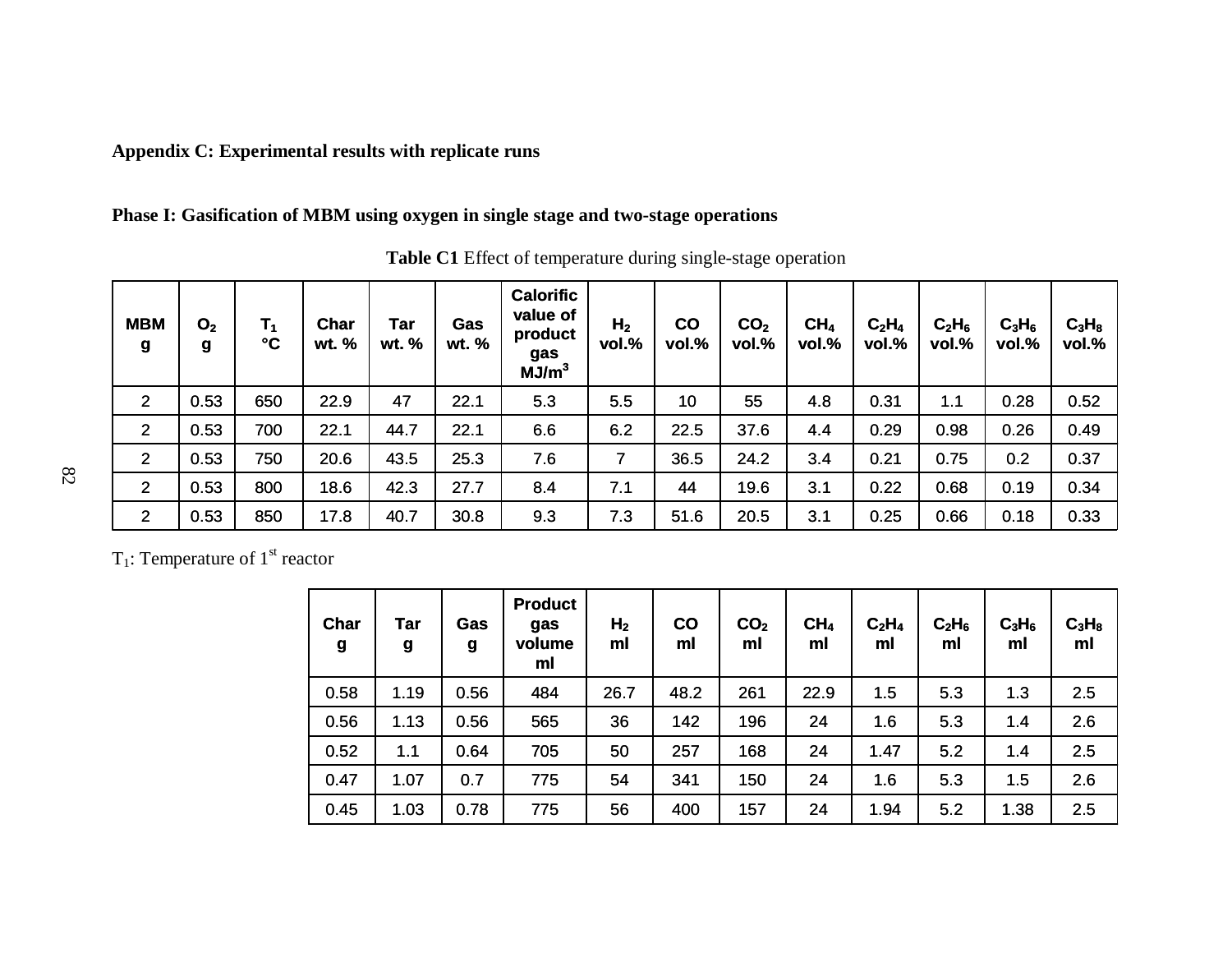| <b>MBM</b><br>g | O <sub>2</sub><br>g | $T_{2}$<br>°C | Τ,<br>°C | Char<br>wt. % | Tar<br>wt. % | Gas<br>wt. % | <b>Calorific</b><br>value of<br>product<br>gas<br>MJ/m <sup>3</sup> | H <sub>2</sub><br>vol.% | $\mathbf{c}\mathbf{o}$<br>vol.% | CO <sub>2</sub><br>vol.% | CH <sub>4</sub><br>vol.% | $C_2H_4$<br>vol.% | $C_2H_6$<br>vol.% | $C_3H_6$<br>vol.% | $C_3H_8$<br>vol.% |
|-----------------|---------------------|---------------|----------|---------------|--------------|--------------|---------------------------------------------------------------------|-------------------------|---------------------------------|--------------------------|--------------------------|-------------------|-------------------|-------------------|-------------------|
| $\overline{2}$  | 0.53                | 650           | 850      | 17.8          | 26.5         | 42.3         | 18.1                                                                | 7.4                     | 41.6                            | 21                       | 9.46                     | 8.3               | 1.5               | 2.9               | 0.24              |
| $\overline{2}$  | 0.53                | 700           | 850      | 17.4          | 24.9         | 43.1         | 17.8                                                                | 8.8                     | 40.4                            | 23.8                     | 9.44                     | 7.8               | 1.5               | 2.76              | 0.25              |
| $\overline{2}$  | 0.53                | 750           | 850      | 17.8          | 22.1         | 44.7         | 17.7                                                                | 9.9                     | 38.5                            | 20.7                     | 10.68                    | 8.7               | 1.19              | 2.04              | 0.12              |
| $\overline{2}$  | 0.53                | 800           | 850      | 17.4          | 19           | 50.2         | 16.4                                                                | 14                      | 36.1                            | 20                       | 11.6                     | 8.3               | 0.7               | 0.7               | 0.02              |
| $\overline{2}$  | 0.53                | 850           | 850      | 17.8          | 17.4         | 52.2         | 16.1                                                                | 21.2                    | 36.2                            | 19.7                     | 10.2                     | 7.7               | 0.52              | 0.41              | 0.008             |

**Table C2** Effect of temperature during two-stage operation

T<sub>2</sub>: Temperature of  $2^{nd}$  reactor

| Char<br>g | <b>Tar</b><br>9 | Gas<br>g | <b>Product</b><br>gas<br>volume<br>ml | H <sub>2</sub><br>ml | <b>CO</b><br>ml | CO <sub>2</sub><br>ml | CH <sub>4</sub><br>ml | $C_2H_4$<br>ml | $C_2H_6$<br>ml | $C_3H_6$<br>ml | $C_3H_8$<br>ml |
|-----------|-----------------|----------|---------------------------------------|----------------------|-----------------|-----------------------|-----------------------|----------------|----------------|----------------|----------------|
| 0.45      | 0.67            | 1.06     | 984                                   | 72.3                 | 409             | 202.4                 | 91.5                  | 81.4           | 14.8           | 28             | 2.3            |
| 0.45      | 0.63            | 1.09     | 980                                   | 86                   | 393             | 230                   | 92.2                  | 77.3           | 14.7           | 26.2           | 2.4            |
| 0.45      | 0.56            | 1.2      | 1075                                  | 106.7                | 413.5           | 221                   | 112.9                 | 93.5           | 12.7           | 21.5           | 1.3            |
| 0.44      | 0.48            | 1.27     | 1300                                  | 181.4                | 468.6           | 258.3                 | 148.4                 | 108.5          | 8.8            | 8.8            | 0.21           |
| 0.45      | 0.44            | 1.3      | 1380                                  | 292.6                | 500.8           | 263.9                 | 137.7                 | 106.5          | 7.2            | 5.6            | 0.1            |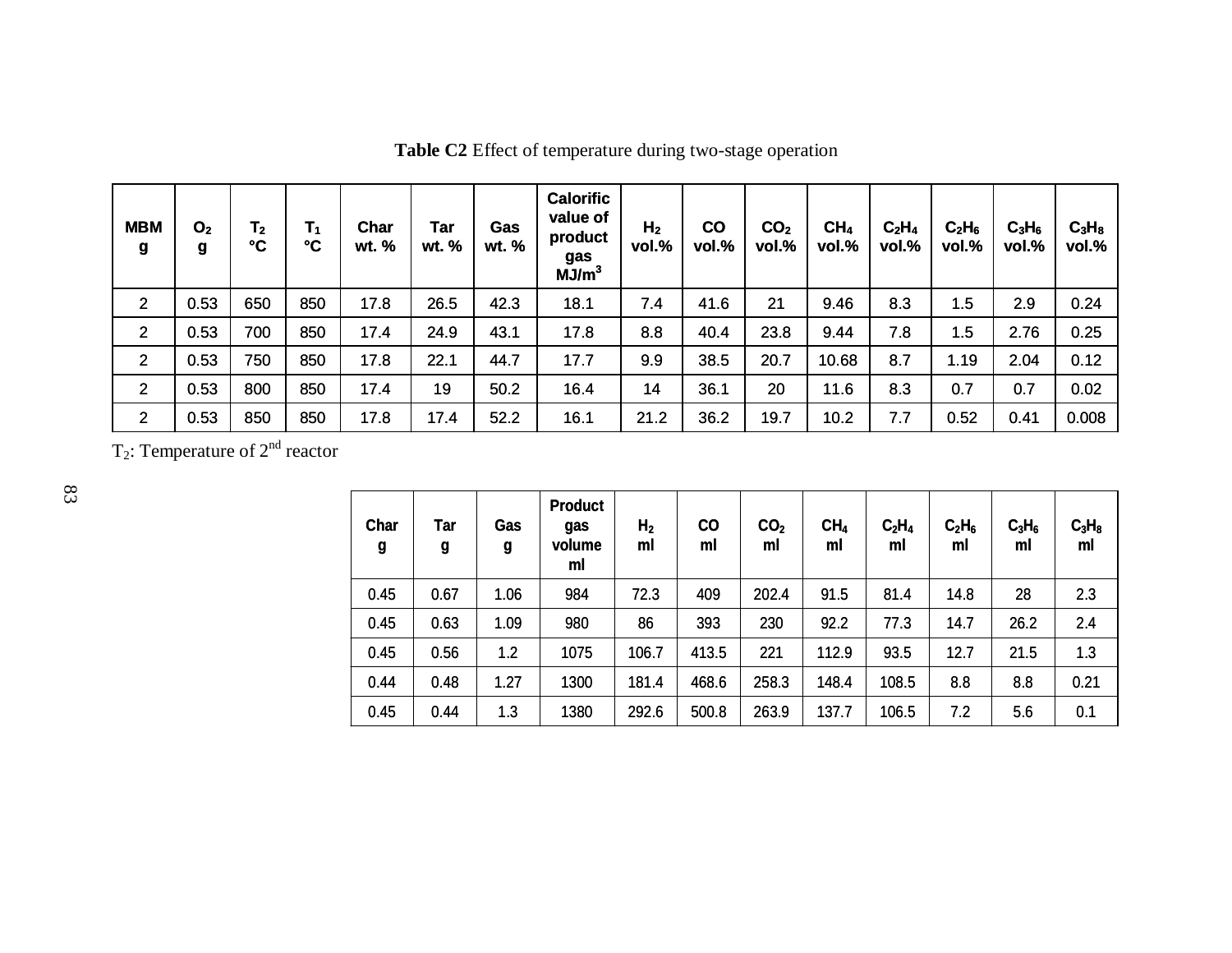| <b>MBM</b><br>g | O <sub>2</sub><br>g | ER   | $T_{2}$<br>$\mathbf{C}$ | $T_1$<br>°C | Char<br>wt. % | Tar<br>wt. % | Gas<br>wt. % | <b>Calorific</b><br>value of<br>product<br>gas<br>MJ/m <sup>3</sup> | H <sub>2</sub><br>vol.% | <b>CO</b><br>vol.% | CO <sub>2</sub><br>vol.% | CH <sub>4</sub><br>vol.% | C <sub>2</sub> H <sub>4</sub><br>vol.% | $C_2H_6$<br>vol.% | $C_3H_6$<br>vol.% | $C_3H_8$<br>vol.% |
|-----------------|---------------------|------|-------------------------|-------------|---------------|--------------|--------------|---------------------------------------------------------------------|-------------------------|--------------------|--------------------------|--------------------------|----------------------------------------|-------------------|-------------------|-------------------|
| $\overline{2}$  | 0.4                 | 0.15 | 850                     | 850         | 20            | 19.6         | 43.3         | 16.61                                                               | 17.3                    | 32.9               | 16.8                     | 11.6                     | 8.9                                    | 0.61              | 0.55              | 0.01              |
| $\overline{2}$  | 0.53                | 0.2  | 850                     | 850         | 17.8          | 17.4         | 52.2         | 16.05                                                               | 21.2                    | 36.2               | 19.7                     | 10.2                     | 7.7                                    | 0.52              | 0.41              | 0.008             |
| $\overline{2}$  | 0.67                | 0.25 | 850                     | 850         | 16.1          | 16.1         | 54.7         | 15.75                                                               | 18.8                    | 37.4               | 22.1                     | 9.9                      | 7.56                                   | 0.55              | 0.45              | 0.01              |
| $\overline{2}$  | 0.81                | 0.3  | 850                     | 850         | 14.2          | 14.6         | 56.2         | 15.04                                                               | 16.9                    | 36.5               | 24.4                     | 9.4                      | 7.26                                   | 0.51              | 0.46              | 0.01              |

**Table C3** Effect of equivalence ration in two-stage operation

| Char<br>g | Tar<br>g | Gas<br>g | <b>Product</b><br>gas<br>volume<br>ml | H <sub>2</sub><br>ml | $\mathbf{co}$<br>ml | CO <sub>2</sub><br>ml | CH <sub>4</sub><br>ml | $C_2H_4$<br>ml | $C_2H_6$<br>ml | $C_3H_6$<br>ml | $C_3H_8$<br>ml |
|-----------|----------|----------|---------------------------------------|----------------------|---------------------|-----------------------|-----------------------|----------------|----------------|----------------|----------------|
| 0.48      | 0.47     | 1.04     | 1169                                  | 202                  | 384                 | 191                   | 133                   | 104            | 7.1            | 6.3            | 0.12           |
| 0.45      | 0.44     | 1.32     | 1380                                  | 292.6                | 500.8               | 263.9                 | 137.7                 | 106.5          | 7.2            | 5.6            | 0.1            |
| 0.43      | 0.43     | 1.46     | 1444                                  | 271                  | 539                 | 309                   | 140                   | 108            | 7.8            | 6.4            | 0.13           |
| 0.4       | 0.41     | 1.56     | 1535                                  | 259                  | 560                 | 362                   | 141                   | 111            | 7.9            | 6.9            | 0.13           |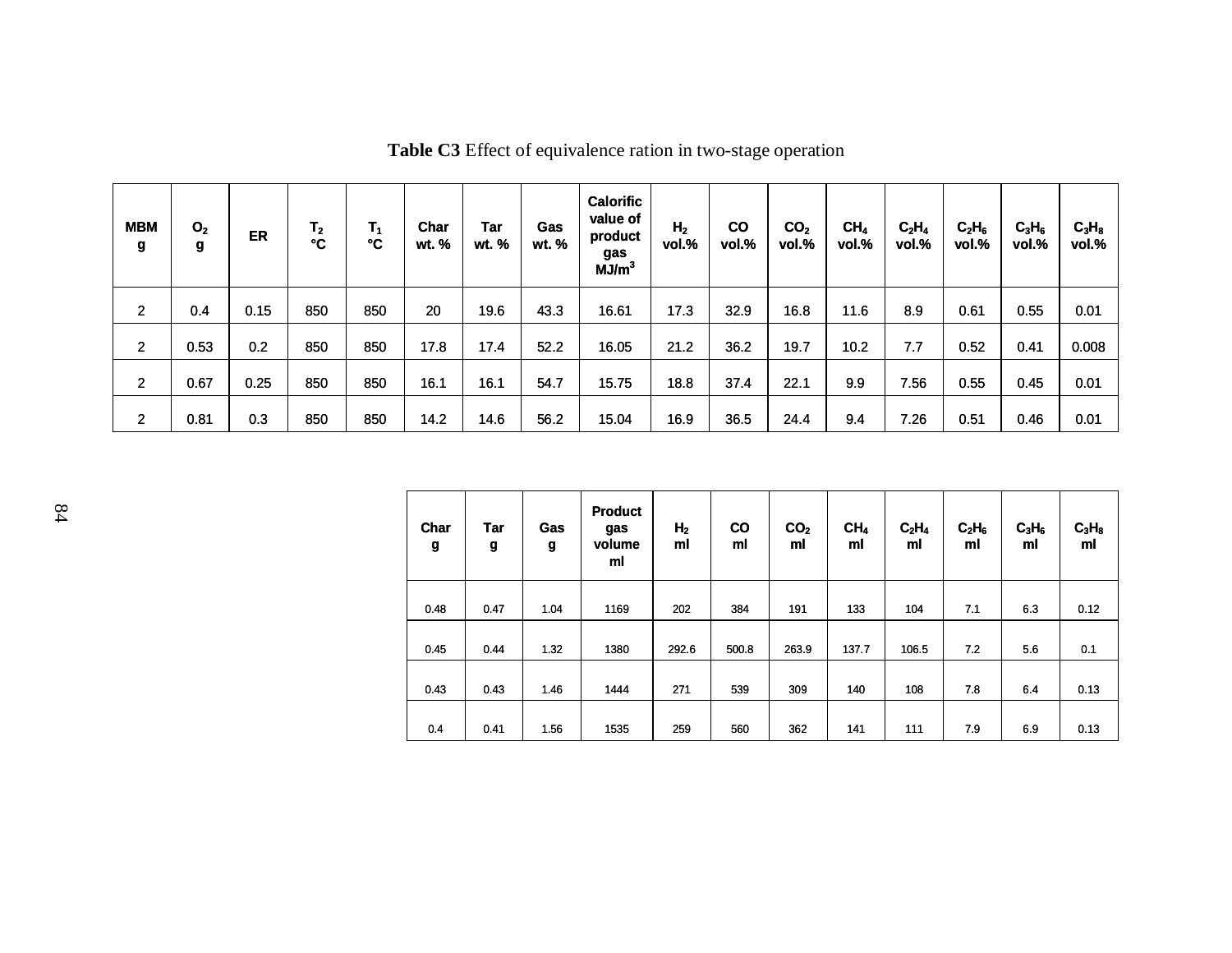| <b>MBM</b><br>g | O <sub>2</sub><br>g | <b>Packing</b><br>height<br>mm | T <sub>2</sub><br>°C | $T_1$<br>$\mathbf{C}$ | Char<br>wt. % | <b>Tar</b><br>wt. % | Gas<br>wt. % | <b>Calorific</b><br>value of<br>product<br>gas<br>MJ/m <sup>3</sup> | H <sub>2</sub><br>vol.% | co<br>vol.% | CO <sub>2</sub><br>vol.% | CH <sub>4</sub><br>vol.% | $C_2H_4$<br>vol.% | $\mathbf{C_{2+}}$<br>Vol. % |
|-----------------|---------------------|--------------------------------|----------------------|-----------------------|---------------|---------------------|--------------|---------------------------------------------------------------------|-------------------------|-------------|--------------------------|--------------------------|-------------------|-----------------------------|
| $\overline{2}$  | 0.53                | 40                             | 850                  | 850                   | 17.4          | 18.6                | 50.6         | 16.17                                                               | 18.9                    | 39.3        | 19.7                     | 10.7                     | 7.59              | 0.835                       |
| $\overline{2}$  | 0.53                | 60                             | 850                  | 850                   | 17.8          | 17.4                | 52.1         | 16.05                                                               | 21.2                    | 36.2        | 19.7                     | 10.2                     | 7.7               | 0.938                       |
| $\overline{2}$  | 0.53                | 80                             | 850                  | 850                   | 17.8          | 16.6                | 52           | 16.33                                                               | 21.7                    | 37.6        | 19.6                     | 9.8                      | 7.69              | 1.194                       |
| $\overline{2}$  | 0.53                | 100                            | 850                  | 850                   | 17.4          | 14.2                | 54.6         | 16.54                                                               | 22.3                    | 40.7        | 19.2                     | 10.3                     | 7.47              | 0.825                       |

**Table C4** Effect of packed bed height during two-stage operation

| Char<br>g | Tar<br>g | Gas<br>g | <b>Product</b><br>gas volume<br>ml | H <sub>2</sub><br>ml | <b>CO</b><br>ml | CO <sub>2</sub><br>ml | CH <sub>4</sub><br>ml | $C_2H_4$<br>ml | $C_{2+}$<br>ml |
|-----------|----------|----------|------------------------------------|----------------------|-----------------|-----------------------|-----------------------|----------------|----------------|
| 0.44      | 0.47     | 1.27     | 1300                               | 245                  | 510             | 249                   | 136                   | 98.6           | 10.8           |
| 0.45      | 0.44     | 1.32     | 1380                               | 292.6                | 500.8           | 263.9                 | 137.7                 | 106.5          | 12.9           |
| 0.45      | 0.42     | 1.3      | 1350                               | 292                  | 508             | 257.8                 | 130.3                 | 103.8          | 16             |
| 0.44      | 0.36     | 1.37     | 1390                               | 309.3                | 565.2           | 259.7                 | 141.2                 | 103.8          | 11.6           |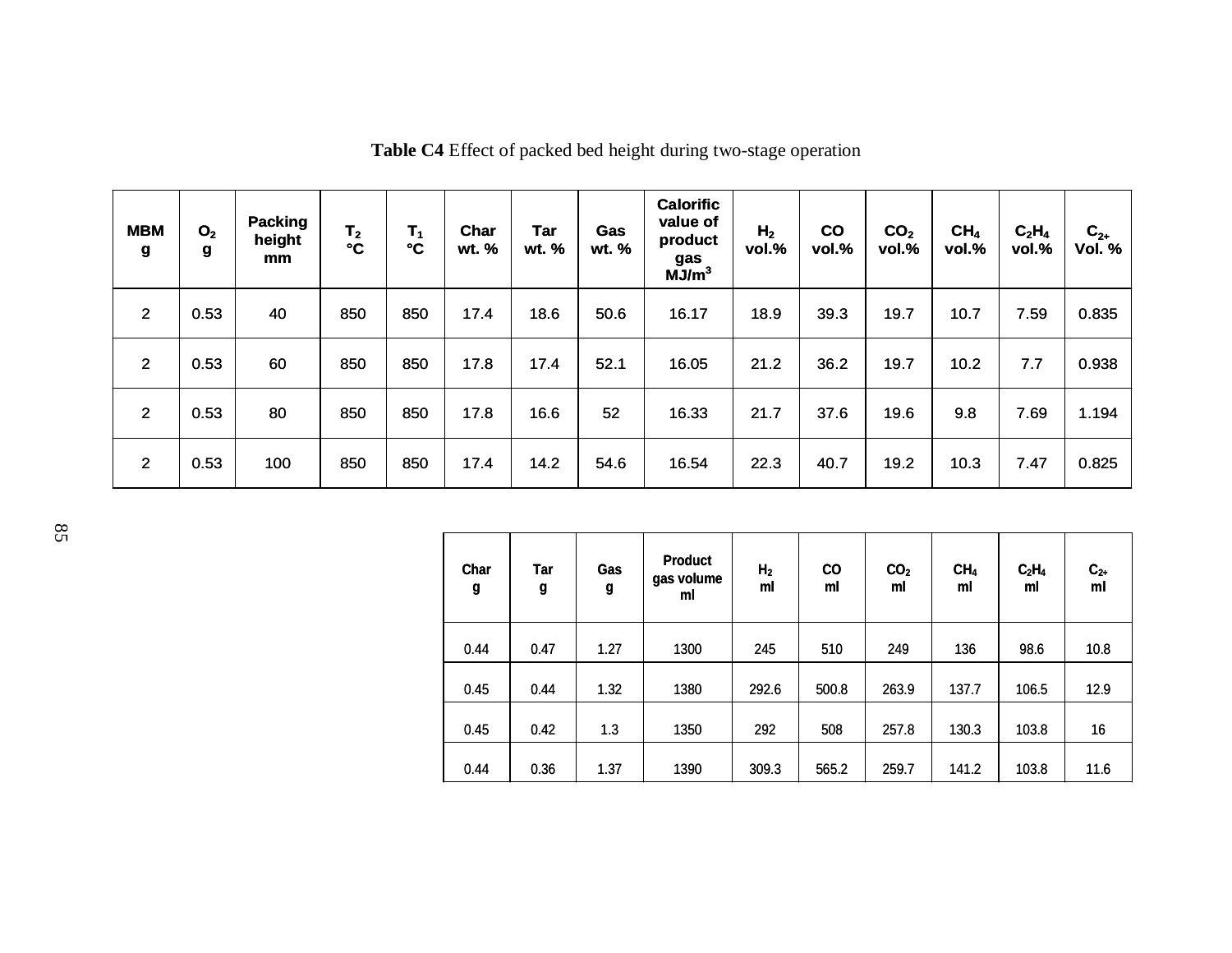### **Table C5** Replicate runs of Phase I

### Effect of temperature during single stage operation

| <b>MBM</b><br>g | O <sub>2</sub><br>g | 11<br>۰c | Char<br>wt. % | Tar<br>wt. % | Gas<br>wt. % | Calorific<br>value of<br>product<br>gas<br>MJ/m <sup>3</sup> | H <sub>2</sub><br>vol.% | CO<br>vol.% | CO <sub>2</sub><br>vol.% | CH <sub>4</sub><br>vol.% | $C_2H_4$<br>vol.% | $C_2H_6$<br>vol.% | $C_3H_6$<br>vol.% | $C_3H_8$<br>vol.% |
|-----------------|---------------------|----------|---------------|--------------|--------------|--------------------------------------------------------------|-------------------------|-------------|--------------------------|--------------------------|-------------------|-------------------|-------------------|-------------------|
| ◠<br>∠          | 0.53                | 850      | 17.4          | 39.9         | 32           | 9.4                                                          |                         | 53.4        | 19.1                     | 3                        | 0.3               | 0.65              | 0.18              | 0.33              |

| Char<br>g | Tar<br>g | Gas<br>g | <b>Product</b><br>gas<br>volume<br>ml | H <sub>2</sub><br>ml | CO<br>ml | CO <sub>2</sub><br>m | CH <sub>4</sub><br>ml | $C_2H_4$<br>ml | $C_2H_6$<br>ml | $C_3H_6$<br>ml | $C_3H_8$<br>ml |
|-----------|----------|----------|---------------------------------------|----------------------|----------|----------------------|-----------------------|----------------|----------------|----------------|----------------|
| 0.44      | 1.01     | 0.81     | 808                                   | 55.5                 | 431      | 154                  | 24                    | 2.5            | 5.3            | 1.5            | 2.6            |

#### Effect of temperature during two-stage operation

| <b>MBM</b><br>g | $O2$ g | °C<br>T <sub>2</sub> | $T_1$<br>۰c | Char<br>wt. % | Tar<br>wt. % | Gas<br>wt. % | Calorifi<br>c value<br>of<br>produc<br>t gas<br>$MJ/m3$ | H <sub>2</sub><br>vol.% | CO<br>vol.%     | CO <sub>2</sub><br>vol.% | CH <sub>4</sub><br>vol.% | $C_2H_4$<br>vol.% | $C_2H_6$<br>vol.% | $C_3H_6$<br>vol.% | $C_3H_8$<br>vol.% |
|-----------------|--------|----------------------|-------------|---------------|--------------|--------------|---------------------------------------------------------|-------------------------|-----------------|--------------------------|--------------------------|-------------------|-------------------|-------------------|-------------------|
| $\mathbf{2}$    | 0.53   | 850                  | 850         | 17.4          | 17.8         | 53.4         | 16.1                                                    | 20.6                    | 36.7            | 18.1                     | 10.7                     | 7.6               | 0.4               | 0.3               | 0.004             |
|                 |        |                      |             | Char<br>g     | Tar<br>g     | Gas<br>g     | Produ<br>ct gas<br>volum<br>е<br>ml                     | H <sub>2</sub><br>ml    | <b>CO</b><br>ml | CO <sub>2</sub><br>ml    | CH <sub>4</sub><br>ml    | $C_2H_4$<br>ml    | $C_2H_6$<br>ml    | $C_3H_6$<br>ml    | $C_3H_8$<br>ml    |
|                 |        |                      |             | 0.44          | 0.45         | 1.35         | 1450                                                    | 297                     | 528             | 263                      | 154                      | 110               | 5.7               | 4.2               | 0.006             |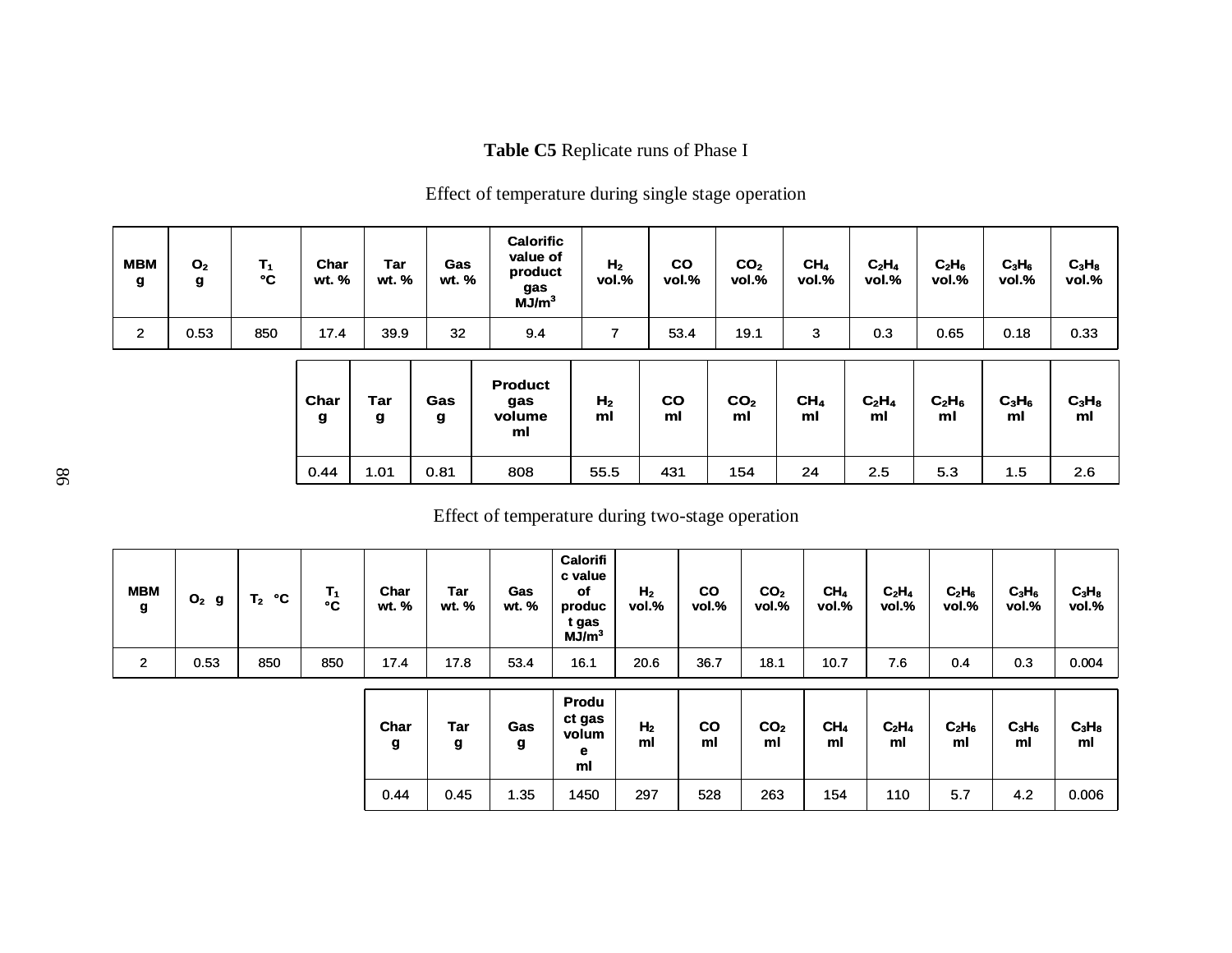| <b>MBM</b><br>g | O <sub>2</sub><br>g | <b>ER</b> | T <sub>2</sub><br>$\mathbf{C}$ | Τ,<br>۰c | Char<br>wt. % | Tar<br>wt. % | <b>Gas</b><br>wt. % | <b>Calorific</b><br>value of<br>product<br>gas<br>MJ/m <sup>3</sup> | H <sub>2</sub><br>vol.% | <b>CO</b><br>vol.% | CO <sub>2</sub><br>vol.% | CH <sub>4</sub><br>vol.% | $C_2H_4$<br>vol.% | $C_2H_6$<br>vol.% | $C_3H_6$<br>vol.% | $C_3H_8$<br>vol.% |
|-----------------|---------------------|-----------|--------------------------------|----------|---------------|--------------|---------------------|---------------------------------------------------------------------|-------------------------|--------------------|--------------------------|--------------------------|-------------------|-------------------|-------------------|-------------------|
| $\overline{2}$  | 0.53                | 0.2       | 850                            | 850      | 17.4          | 17.8         | 53.4                | 16.1                                                                | 20.6                    | 36.7               | 18.1                     | 10.7                     | 7.6               | 0.4               | 0.3               | 0.004             |
|                 |                     |           |                                |          | Char<br>g     | Tar<br>g     | Gas<br>g            | <b>Product</b><br>gas<br>volume<br>ml                               | H <sub>2</sub><br>ml    | co<br>ml           | CO <sub>2</sub><br>ml    | CH <sub>4</sub><br>ml    | $C_2H_4$<br>ml    | $C_2H_6$<br>ml    | $C_3H_6$<br>ml    | $C_3H_8$<br>ml    |
|                 |                     |           |                                |          | 0.44          | 0.45         | 1.35                | 1450                                                                | 297                     | 528                | 263                      | 154                      | 110               | 5.7               | 4.2               | 0.006             |

Effect of equivalence ratio during two-stage operation

Effect of packed bed height during two-stage operation

| <b>MBM</b><br>g | O <sub>2</sub><br>g | Packing<br>height<br>mm | $\mathbf{T_2}$<br>°C | $T_1$<br>°C | Char<br>wt. % | Tar<br>wt. %    | Gas<br>wt. % |      | <b>Calorific</b><br>value of<br>product gas<br>MJ/m <sup>3</sup> | H <sub>2</sub><br>vol.% | $\mathbf{co}$<br>vol.% | CO <sub>2</sub><br>vol.% | CH <sub>4</sub><br>vol.% | $C_2H_4$<br>vol.% | $C_{2+}$<br>Vol. % |
|-----------------|---------------------|-------------------------|----------------------|-------------|---------------|-----------------|--------------|------|------------------------------------------------------------------|-------------------------|------------------------|--------------------------|--------------------------|-------------------|--------------------|
| $\overline{2}$  | 0.53                | 100                     | 850                  | 850         | 17.8          | 14.6            | 55.3         | 16.2 |                                                                  | 22.4                    | 39.4                   | 19.3                     | 10                       | 7.3               | 0.85               |
|                 |                     |                         |                      |             | Char<br>g     | <b>Tar</b><br>g | Gas          | g    | <b>Product</b><br>gas<br>volume<br>ml                            | H <sub>2</sub><br>ml    | co<br>ml               | CO <sub>2</sub><br>ml    | CH <sub>4</sub><br>ml    | $C_2H_4$<br>ml    | $C_{2+}$<br>ml     |
|                 |                     |                         |                      |             | 0.45          | 0.37            | 1.4          |      | 1420                                                             | 317                     | 560                    | 274                      | 143                      | 103               | 12                 |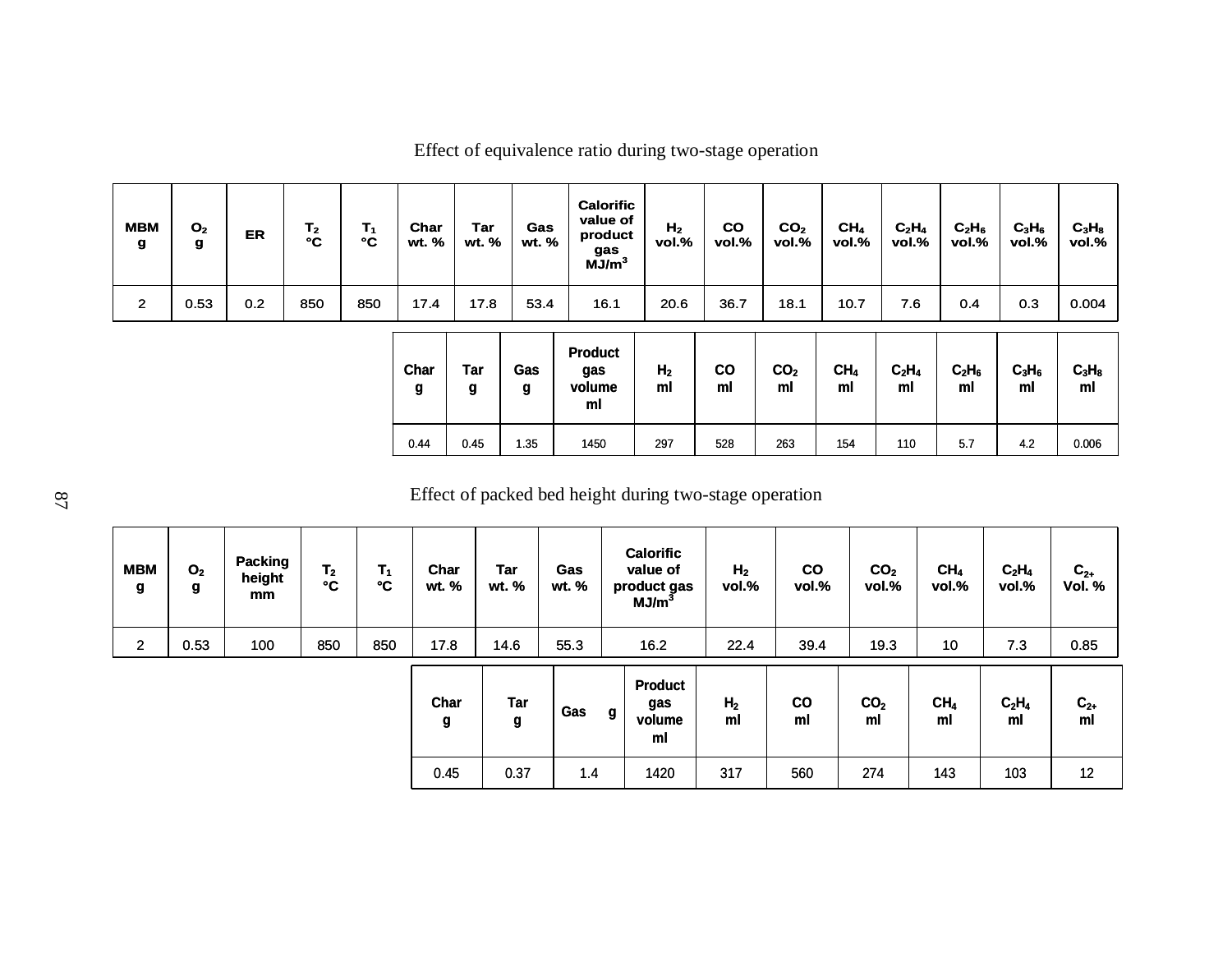### **Phase II: Gasification of MBM using steam in single stage and two-stage operations**

| <b>MBM</b><br>g | <b>Steam</b><br>g | $T_1$<br>°C | Char<br>wt. % | <b>Liquid</b><br>wt. % | Gas<br>wt. % | <b>Calorific</b><br>value of<br>product<br>gas<br>MJ/m <sup>3</sup> | H <sub>2</sub><br>vol.% | co<br>vol.% | CO <sub>2</sub><br>vol.% | CH <sub>4</sub><br>vol.% | $C_2H_4$<br>vol.% | $C_{2+}$<br>vol.% |
|-----------------|-------------------|-------------|---------------|------------------------|--------------|---------------------------------------------------------------------|-------------------------|-------------|--------------------------|--------------------------|-------------------|-------------------|
| $\overline{2}$  | 0.99              | 650         | 21.7          | 57.9                   | 8.7          | 11.24                                                               | 42                      | 10.2        | 25.9                     | 7                        | 0.42              | 2.65              |
| $\overline{2}$  | 0.99              | 700         | 18.7          | 55.5                   | 9.7          | 10.74                                                               | 45.7                    | 14.2        | 20.6                     | 5                        | 0.3               | 1.92              |
| $\overline{2}$  | 0.99              | 750         | 17.73         | 54.5                   | 10.4         | 11                                                                  | 46.9                    | 19.7        | 17.1                     | 4.5                      | 0.3               | 1.59              |
| $\overline{2}$  | 0.99              | 800         | 15.4          | 53.9                   | 15.1         | 10.7                                                                | 50.4                    | 21.5        | 14.4                     | 3.21                     | 0.17              | 1.06              |
| $\overline{2}$  | 0.99              | 850         | 14.1          | 52.2                   | 18.1         | 11.5                                                                | 52.2                    | 26.8        | 12.8                     | 3.12                     | 0.16              | 1.02              |

**Table C6** Effect of temperature during single stage operation

T<sub>1</sub>: Temperature of  $1<sup>st</sup>$  reactor

| Char<br>g | <b>Liquid</b><br>g | Gas<br>g | <b>Product</b><br>gas<br>volume<br>ml | H <sub>2</sub><br>ml | <b>CO</b><br>ml | CO <sub>2</sub><br>ml | CH <sub>4</sub><br>ml | $C_2H_4$<br>ml | $C_{2+}$<br>ml |
|-----------|--------------------|----------|---------------------------------------|----------------------|-----------------|-----------------------|-----------------------|----------------|----------------|
| 0.65      | 1.73               | 0.26     | 350                                   | 147                  | 35.5            | 90.8                  | 24.6                  | 1.5            | 9.3            |
| 0.56      | 1.66               | 0.29     | 440                                   | 201                  | 62              | 90.5                  | 22                    | 1.3            | 8.2            |
| 0.53      | 1.63               | 0.31     | 480                                   | 225                  | 94              | 82                    | 21                    | 1.2            | 7.6            |
| 0.46      | 1.61               | 0.47     | 785                                   | 395                  | 168             | 113                   | 25                    | 1.3            | 8.2            |
| 0.42      | 1.56               | 0.54     | 844                                   | 440                  | 226             | 108                   | 26                    | 1.3            | 8.2            |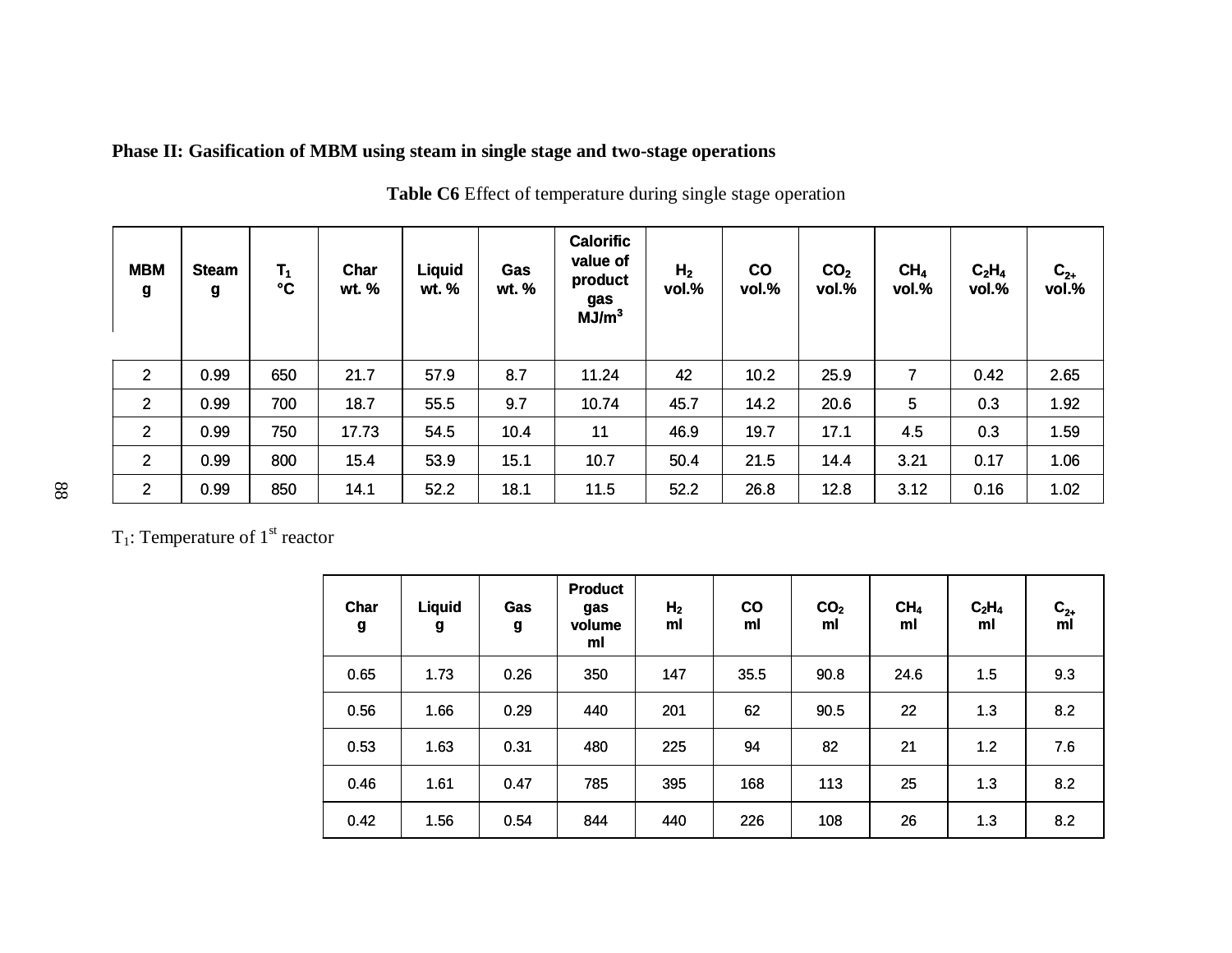| <b>MBM</b><br>g | <b>Steam</b><br>g | T <sub>2</sub><br>$\mathbf{C}$ | $T_1$<br>$\mathbf{C}$ | Char<br>wt. % | Liquid<br>wt. % | Gas<br>wt. % | <b>Calorific</b><br>value of<br>product<br>gas<br>MJ/m <sup>3</sup> | H <sub>2</sub><br>vol.% | CO<br>vol.% | CO <sub>2</sub><br>vol.% | CH <sub>4</sub><br>vol.% | $C_2H_4$<br>vol.% | $C_{2+}$<br>vol.% |
|-----------------|-------------------|--------------------------------|-----------------------|---------------|-----------------|--------------|---------------------------------------------------------------------|-------------------------|-------------|--------------------------|--------------------------|-------------------|-------------------|
| $\overline{2}$  | 0.99              | 650                            | 850                   | 15.1          | 39.1            | 26.8         | 16.8                                                                | 39.9                    | 23.6        | 10.5                     | 7.8                      | 5.1               | 4.2               |
| $\overline{2}$  | 0.99              | 700                            | 850                   | 15.4          | 38.5            | 27.8         | 18.8                                                                | 38.2                    | 23.9        | 9.5                      | 10.2                     | 7.7               | 3.63              |
| $\overline{2}$  | 0.99              | 750                            | 850                   | 15.4          | 35.5            | 29.8         | 17.83                                                               | 39.7                    | 23.1        | 9.5                      | 11.4                     | 7.9               | 1.602             |
| $\overline{2}$  | 0.99              | 800                            | 850                   | 15.4          | 33.4            | 31.4         | 18                                                                  | 40.8                    | 23.8        | 9.5                      | 12.5                     | 8.15              | 0.837             |
| $\overline{2}$  | 0.99              | 850                            | 850                   | 15.4          | 32.4            | 32.1         | 17.5                                                                | 46.2                    | 23.9        | 9.8                      | 14.2                     | 5.9               | 0.29              |

**Table C7** Effect of temperature during two-stage operation

T<sub>2</sub>: Temperature of  $2<sup>nd</sup>$  reactor

| Char<br>g | <b>Liquid</b><br>g | Gas<br>g | <b>Product</b><br>gas<br>volume<br>ml | H <sub>2</sub><br>ml | <b>CO</b><br>ml | CO <sub>2</sub><br>ml | CH <sub>4</sub><br>ml | $C_2H_4$<br>ml | $C_{2+}$<br>ml |
|-----------|--------------------|----------|---------------------------------------|----------------------|-----------------|-----------------------|-----------------------|----------------|----------------|
| 0.45      | 1.17               | 0.8      | 1160                                  | 463                  | 273             | 121                   | 90                    | 58             | 46             |
| 0.46      | 1.15               | 0.83     | 1175                                  | 448                  | 280             | 111                   | 119                   | 90             | 42.4           |
| 0.46      | 1.06               | 0.89     | 1315                                  | 522                  | 304             | 124                   | 150                   | 104            | 20.2           |
| 0.46      | $\mathbf 1$        | 0.94     | 1367                                  | 558                  | 326             | 130                   | 170                   | 111            | 11.4           |
| 0.46      | 0.97               | 0.96     | 1420                                  | 655                  | 337.8           | 139                   | 200.7                 | 85.5           | 4.1            |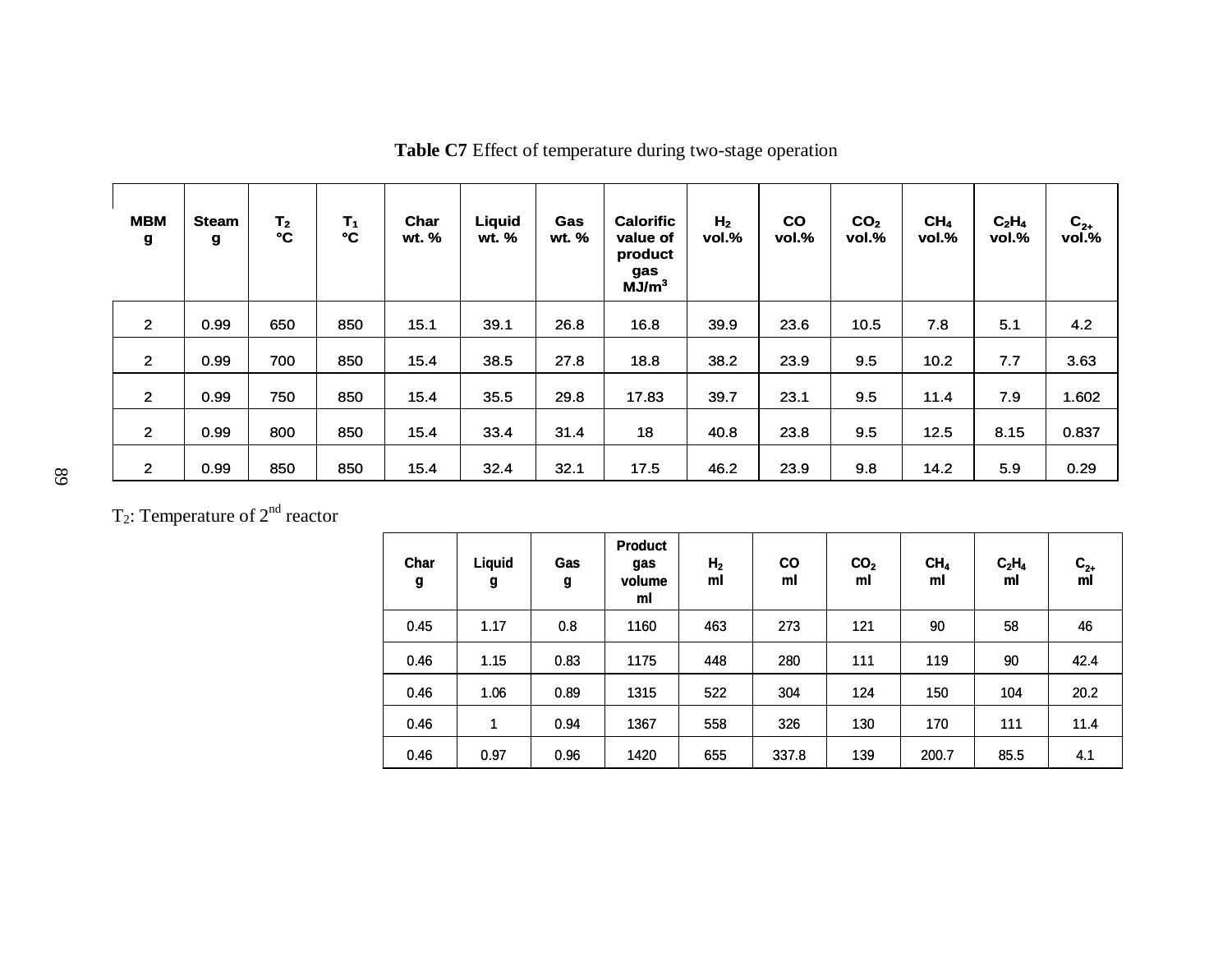| <b>MBM</b><br>g | <b>Steam</b><br>g | S/B | $T_{2}$<br>$\mathbf{C}$ | $T_1$<br>$\mathbf{C}$ | Char<br>wt. % | Liquid<br>wt. % | Gas<br>wt. % | <b>Calorific</b><br>value of<br>product<br>gas<br>MJ/m <sup>3</sup> | H <sub>2</sub><br>vol.% | <b>CO</b><br>vol.% | CO <sub>2</sub><br>vol.% | CH <sub>4</sub><br>vol.% | $C_2H_4$<br>vol.% | $\mathbf{C_{2+}}$<br>vol.% |
|-----------------|-------------------|-----|-------------------------|-----------------------|---------------|-----------------|--------------|---------------------------------------------------------------------|-------------------------|--------------------|--------------------------|--------------------------|-------------------|----------------------------|
| $\overline{2}$  | 0.33              | 0.2 | 850                     | 850                   | 27            | 29.2            | 23.6         | 21                                                                  | 36.2                    | 19.6               | 7.9                      | 23.2                     | 8.7               | 0.42                       |
| $\overline{2}$  | 0.66              | 0.4 | 850                     | 850                   | 19.9          | 32.7            | 27.4         | 18.3                                                                | 43.6                    | 22.8               | 7.3                      | 17.6                     | 5.8               | 0.28                       |
| $\overline{2}$  | 0.99              | 0.6 | 850                     | 850                   | 15.4          | 32.4            | 31.9         | 17.6                                                                | 46.2                    | 23.8               | 9.8                      | 14.2                     | 6.1               | 0.29                       |
| $\mathbf{2}$    | 1.32              | 0.8 | 850                     | 850                   | 13            | 36.7            | 30           | 17.6                                                                | 47.1                    | 23.3               | 9.2                      | 14.5                     | 5.3               | 0.28                       |

**Table C8** Effect of steam/MBM during two-stage operation

| Char<br>g | Liquid<br>g | Gas<br>g | <b>Product</b><br>gas<br>volume<br>ml | H <sub>2</sub><br>ml | <b>CO</b><br>ml | CO <sub>2</sub><br>ml | CH <sub>4</sub><br>ml | C <sub>2</sub> H <sub>4</sub><br>ml | $C_{2+}$<br>ml |
|-----------|-------------|----------|---------------------------------------|----------------------|-----------------|-----------------------|-----------------------|-------------------------------------|----------------|
| 0.63      | 0.68        | 0.55     | 815                                   | 295                  | 159.5           | 63.3                  | 189                   | 71.1                                | 3.3            |
| 0.53      | 0.87        | 0.73     | 1145                                  | 500                  | 261.6           | 82.8                  | 201.6                 | 65.9                                | 3              |
| 0.46      | 0.97        | 0.96     | 1420                                  | 655                  | 337.8           | 139                   | 200.7                 | 85.5                                | 4.1            |
| 0.43      | 1.22        | 0.99     | 1510                                  | 710                  | 352             | 137.7                 | 220.3                 | 80.6                                | 4.4            |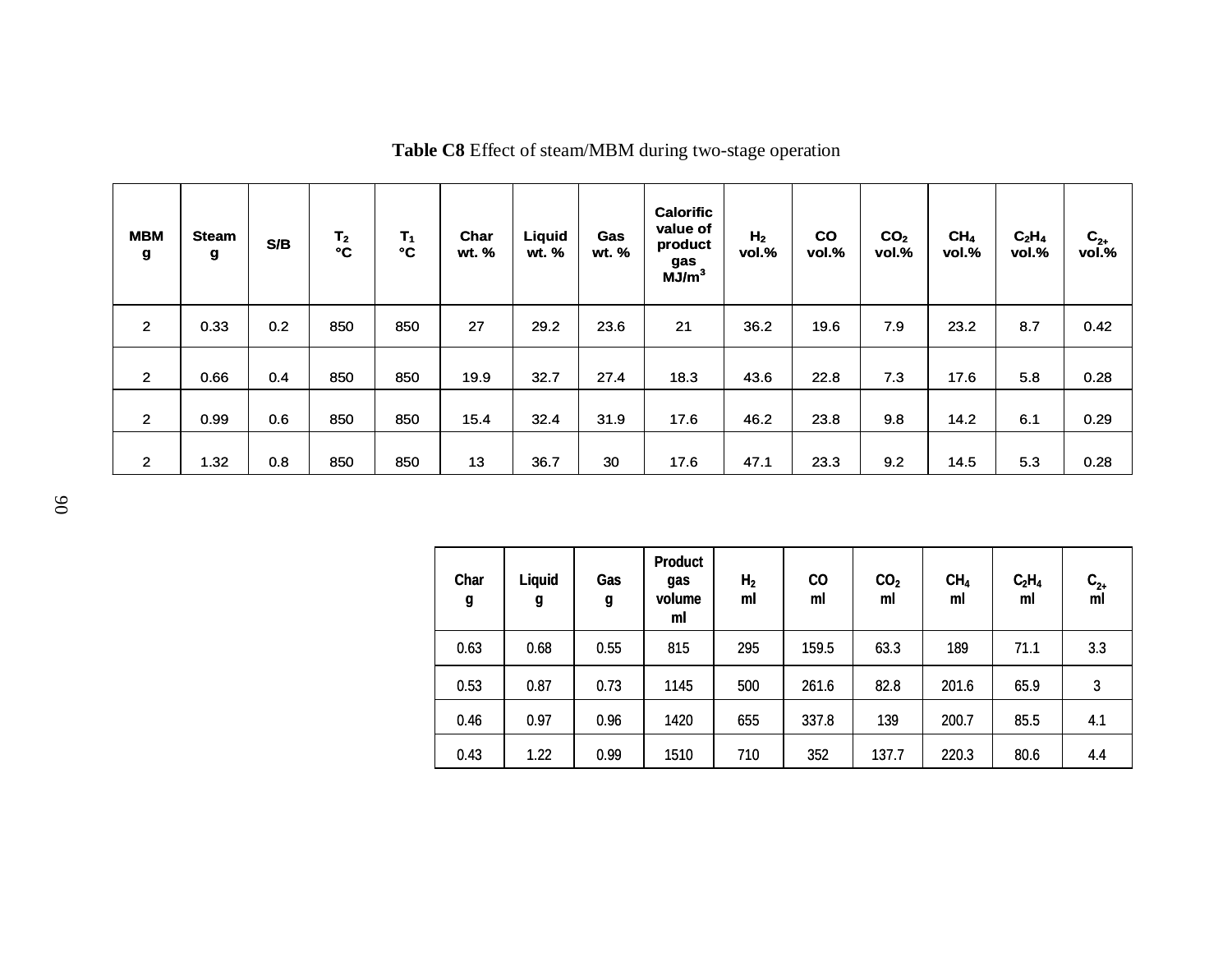| <b>MBM</b><br>$\boldsymbol{g}$ | <b>Steam</b><br>g | <b>Packing</b><br>height<br>mm | T <sub>2</sub><br>$\mathbf{C}$ | $T_1$<br>$\mathbf{C}$ | <b>Char</b><br>wt. % | <b>Liquid</b><br>wt. % | Gas<br>wt. % | <b>Calorific</b><br>value of<br>product<br>gas<br>MJ/m <sup>3</sup> | H <sub>2</sub><br>vol.% | $\mathbf{C}\mathbf{O}$<br>vol.% | CO <sub>2</sub><br>vol.% | CH <sub>4</sub><br>vol.% | $C_{2+}$<br>vol.% |
|--------------------------------|-------------------|--------------------------------|--------------------------------|-----------------------|----------------------|------------------------|--------------|---------------------------------------------------------------------|-------------------------|---------------------------------|--------------------------|--------------------------|-------------------|
| $\overline{2}$                 | 1.32              | 40                             | 850                            | 850                   | 13                   | 38.6                   | 29.5         | 17.4                                                                | 45                      | 22.5                            | 12.4                     | 14.5                     | 6.3               |
| $\overline{2}$                 | 1.32              | 60                             | 850                            | 850                   | 13                   | 36.7                   | 30           | 17.6                                                                | 47.1                    | 23.3                            | 9.2                      | 14.5                     | 5.58              |
| $\overline{2}$                 | 32                | 80                             | 850                            | 850                   | 13                   | 35.6                   | 30.1         | 17.2                                                                | 48.2                    | 22                              | 10.6                     | 13.5                     | 6                 |
| $\overline{2}$                 | 1.32              | 100                            | 850                            | 850                   | 13                   | 34.9                   | 31.6         | 17.4                                                                | 48.9                    | 22.7                            | 10.4                     | 13.3                     | 6.1               |

**Table C9** Effect of packed bed height during two-stage operation

| Char<br>g | <b>Liquid</b><br>g | Gas<br>g | <b>Product</b><br>gas<br>volume<br>ml | H <sub>2</sub><br>ml | <b>CO</b><br>ml | CO <sub>2</sub><br>ml | CH <sub>4</sub><br>ml | $C2+$<br>ml |
|-----------|--------------------|----------|---------------------------------------|----------------------|-----------------|-----------------------|-----------------------|-------------|
| 0.43      | 1.28               | 0.98     | 1395                                  | 628.8                | 313.9           | 172.4                 | 202                   | 87.6        |
| 0.43      | 1.22               | 0.99     | 1510                                  | 710                  | 352             | 137.7                 | 220                   | 85          |
| 0.43      | 1.18               | 1        | 1555                                  | 749.5                | 342.3           | 164.9                 | 210.7                 | 93.4        |
| 0.43      | 1.16               | 1.05     | 1575                                  | 769.7                | 357.1           | 163.2                 | 209.5                 | 96.7        |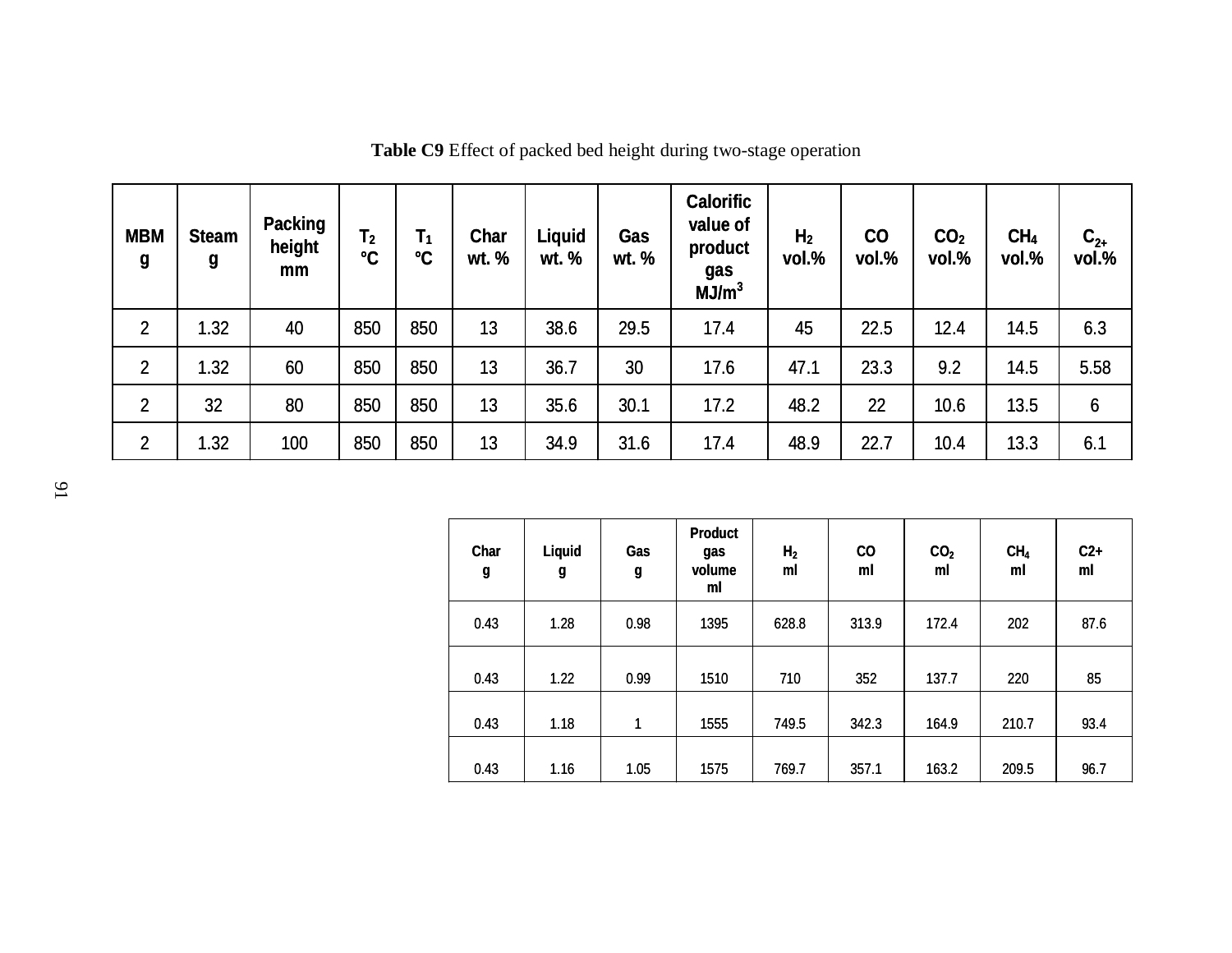### **Table C10** Replicate runs of Phase II

## Effect of temperature during single stage operation

| <b>MBM</b><br>$\boldsymbol{g}$ | <b>Steam</b><br>g | $T_1$<br>$\mathbf{C}$ | Char<br>wt. %        | Liquid<br>wt. %    | Gas<br>wt. %        | <b>Calorific</b><br>value of<br>product<br>gas<br>MJ/m <sup>3</sup> | H <sub>2</sub><br>vol.% | co<br>vol.%     | CO <sub>2</sub><br>vol.% | CH <sub>4</sub><br>vol.% | $C_2H_4$<br>vol.% | $C_{2+}$<br>vol.% |
|--------------------------------|-------------------|-----------------------|----------------------|--------------------|---------------------|---------------------------------------------------------------------|-------------------------|-----------------|--------------------------|--------------------------|-------------------|-------------------|
| $\overline{2}$                 | 0.99              | 850                   | 14.38                | 51.2               | 18.7                | 11.4                                                                | 52.8                    | 25.1            | 12.6                     | 3.1                      | 0.2               | 0.95              |
|                                |                   |                       | Char<br>$\mathbf{g}$ | <b>Liquid</b><br>g | Gas<br>$\mathbf{g}$ | <b>Product</b><br>gas<br>volume<br>ml                               | H <sub>2</sub><br>ml    | <b>CO</b><br>ml | CO <sub>2</sub><br>ml    | CH <sub>4</sub><br>ml    | $C_2H_4$<br>ml    | $C_{2+}$<br>ml    |
|                                |                   |                       | 0.43                 | 1.53               | 0.57                | 923                                                                 | 487                     | 231.7           | 116.5                    | 29                       | 1.8               | 8.8               |

### Effect of temperature during two-stage operation

| <b>MBM</b><br>g | <b>Steam</b><br>g | T <sub>2</sub><br>$\mathbf{C}$ | $T_1$<br>$\mathbf{C}$ | Char<br>wt. % | <b>Liquid</b><br>wt. % | Gas<br>wt. % | <b>Calorific</b><br>value of<br>product<br>gas MJ/m <sup>3</sup> | H <sub>2</sub><br>vol.% | co<br>vol.% | CO <sub>2</sub><br>vol.% | CH <sub>4</sub><br>vol.% | $C_2H_4$<br>vol.%                   | $C_{2+}$<br>vol.% |
|-----------------|-------------------|--------------------------------|-----------------------|---------------|------------------------|--------------|------------------------------------------------------------------|-------------------------|-------------|--------------------------|--------------------------|-------------------------------------|-------------------|
| $\overline{2}$  | 0.99              | 850                            | 850                   | 15.1          | 33.1                   | 31.8         | 17.5                                                             | 47.1                    | 22.7        | 9.4                      | 15                       | 5.4                                 | 0.25              |
|                 |                   |                                |                       | Char<br>g     | Liquid<br>g            | Gas<br>g     | <b>Product</b><br>gas<br>volume<br>ml                            | H <sub>2</sub><br>ml    | co<br>ml    | CO <sub>2</sub><br>ml    | CH <sub>4</sub><br>ml    | C <sub>2</sub> H <sub>4</sub><br>ml | $C_{2+}$<br>ml    |
|                 |                   |                                |                       | 0.45          | 0.99                   | 0.95         | 1450                                                             | 684                     | 329         | 136.5                    | 217.8                    | 78.5                                | 3.6               |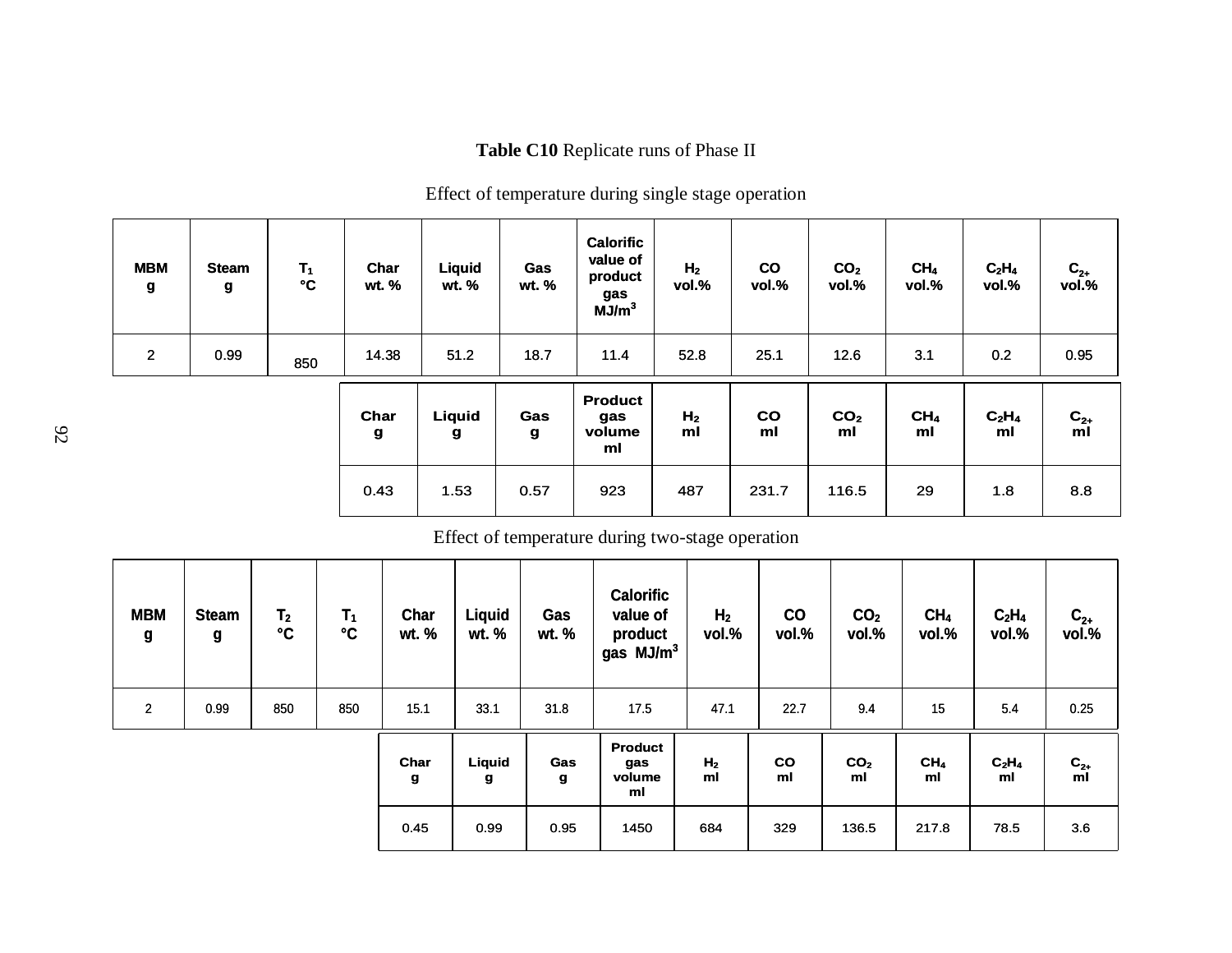| MBM <sub>g</sub> | <b>Steam</b><br>$\mathbf{g}$ | S/B | T <sub>2</sub><br>°C | $T_1$<br>$\mathbf{C}$ | Char<br>wt. %        | <b>Liquid</b><br>wt. % | Gas<br>wt. % | <b>Calorific</b><br>value of<br>product<br>gas<br>MJ/m <sup>3</sup> | H <sub>2</sub><br>vol.% | $\mathbf{co}$<br>vol.% | CO <sub>2</sub><br>vol.% | CH <sub>4</sub><br>vol.% | $C_2H_4$<br>vol.% | $C_{2+}$<br>vol.%      |
|------------------|------------------------------|-----|----------------------|-----------------------|----------------------|------------------------|--------------|---------------------------------------------------------------------|-------------------------|------------------------|--------------------------|--------------------------|-------------------|------------------------|
| $\overline{2}$   | 1.32                         | 0.8 | 850                  | 850                   | 13                   | 36.7                   | 30.1         | 17.6                                                                | 49.2                    | 22.9                   | 9.6                      | 15.1                     | 5                 | 0.25                   |
|                  |                              |     |                      |                       | Char<br>$\mathbf{g}$ | Liquid<br>g            | Gas<br>g     | <b>Product</b><br>gas<br>volume<br>ml                               | H <sub>2</sub><br>ml    | $\mathsf{co}$<br>ml    | CO <sub>2</sub><br>ml    | CH <sub>4</sub><br>ml    | $C_2H_4$<br>ml    | $C_{2+}$ <sub>ml</sub> |
|                  |                              |     |                      |                       | 0.43                 | 1.22                   | 1            | 1535                                                                | 756                     | 351                    | 146                      | 232.8                    | 76.4              | 3.8                    |

Effect of steam/MBM during two-stage operation

Effect of packed bed height during two-stage operation

| MBM <sub>g</sub> | <b>Steam</b> | <b>Packing</b><br>height<br>mm | T <sub>2</sub><br>۰c | ℃   | Char<br>wt. % | Liquid<br>wt. % | Gas<br>wt. % | <b>Calorific</b><br>value of<br>product<br>gas<br>MJ/m <sup>3</sup> | H <sub>2</sub><br>vol.% | <b>CO</b><br>vol.% | CO <sub>2</sub><br>vol.% | CH <sub>4</sub><br>vol.% | ∼<br>$\mathbf{v}_{2+}$<br>vol.% |
|------------------|--------------|--------------------------------|----------------------|-----|---------------|-----------------|--------------|---------------------------------------------------------------------|-------------------------|--------------------|--------------------------|--------------------------|---------------------------------|
| ◠                | .32          | 100                            | 850                  | 850 | 13            | 35.2            | 30.4         | 16.7                                                                | 47.2                    | 21.7               | 10.8                     | 12.7                     | 6.1                             |

| Char<br>g | Liquid<br>g | Gas<br>g | <b>Product</b><br>gas<br>volume<br>ml | H <sub>2</sub><br>ml | <b>CO</b><br>ml | CO <sub>2</sub><br>ml | CH <sub>4</sub><br>ml | $C2+$<br>ml |
|-----------|-------------|----------|---------------------------------------|----------------------|-----------------|-----------------------|-----------------------|-------------|
| 0.43      | 1.17        |          | 1520                                  | 715                  | 327             | 166                   | 191                   | 92.5        |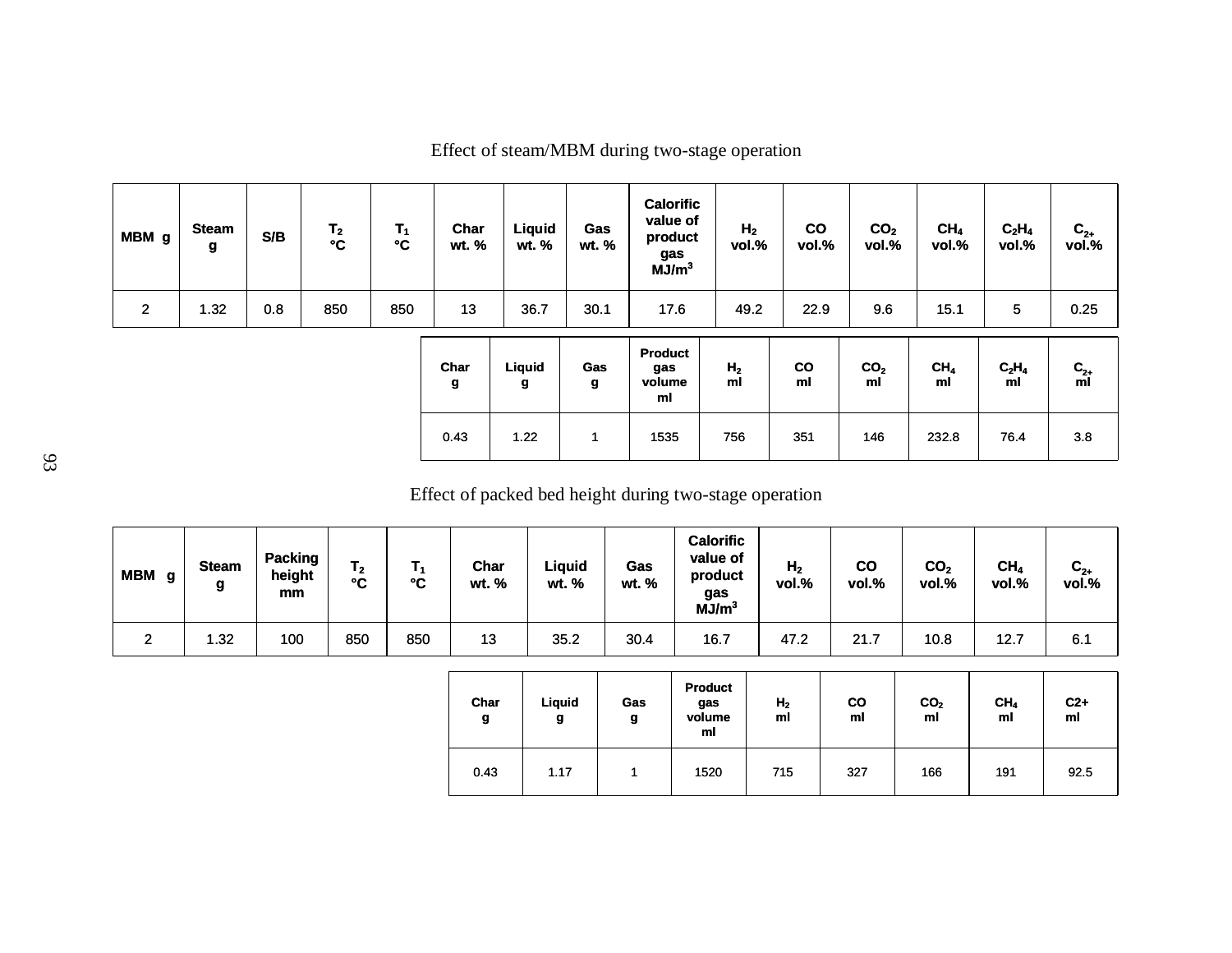### **APPENDIX D: Permission for figures, and tables**

D1: Letter of permission for Fig. 2.1

Date: **Wed, 05 Aug 2009 09:54:29 -0400**

- From: "Macintyre, Stacy" <Stacy.Macintyre@eia.doe.gov> **Block Address**
- To: "Chirayu Soni" <chs332@mail.usask.ca>

## Subject: **RE: Permission to use Fig. 10 in International Energy Outlook May 2009**

Dear Chirayu Soni,

Thank you for your request to use an image from the International Energy Outlook. U.S. Government publications are in the public domain and are not subject to copyright protection. You may use and/or distribute any of our data, files, databases, reports, graphs, charts, and other information products that are on our website or that you receive through our email distribution service. However, if you use or reproduce any of our information products, you should use an acknowledgment, which includes the publication date, such as: "Source: Energy Information Administration (Oct 2008)."

Regards,

Stacy MacIntyre

National Energy Information Center

Energy Information Administration/U.S. Dept. of Energy

# **From: Chirayu Soni [mailto:chs332@mail.usask.ca] Sent: Tuesday, August 04, 2009 4:20 PM To: Macintyre, Stacy Subject: Permission to use Fig. 10 in International Energy Outlook May 2009**

Hello,

My name is Chirayu Soni and I'm a chemical engineering master's student at the University of Saskatchewan in Canada. I would like to have your permission to use your Fig. 10 World marketed energy consumption, 1980-2030 (Chapter 1, International Energy Outlook May 2009) in the introductory material for my thesis.

My thesis is on Gasification of Meat and Bone. Basically, gasification is a well known process for producing syngas. The syngas could be used for generating electricity or in other applications. I would like to use this figure to explain the world energy consumption now and in the future.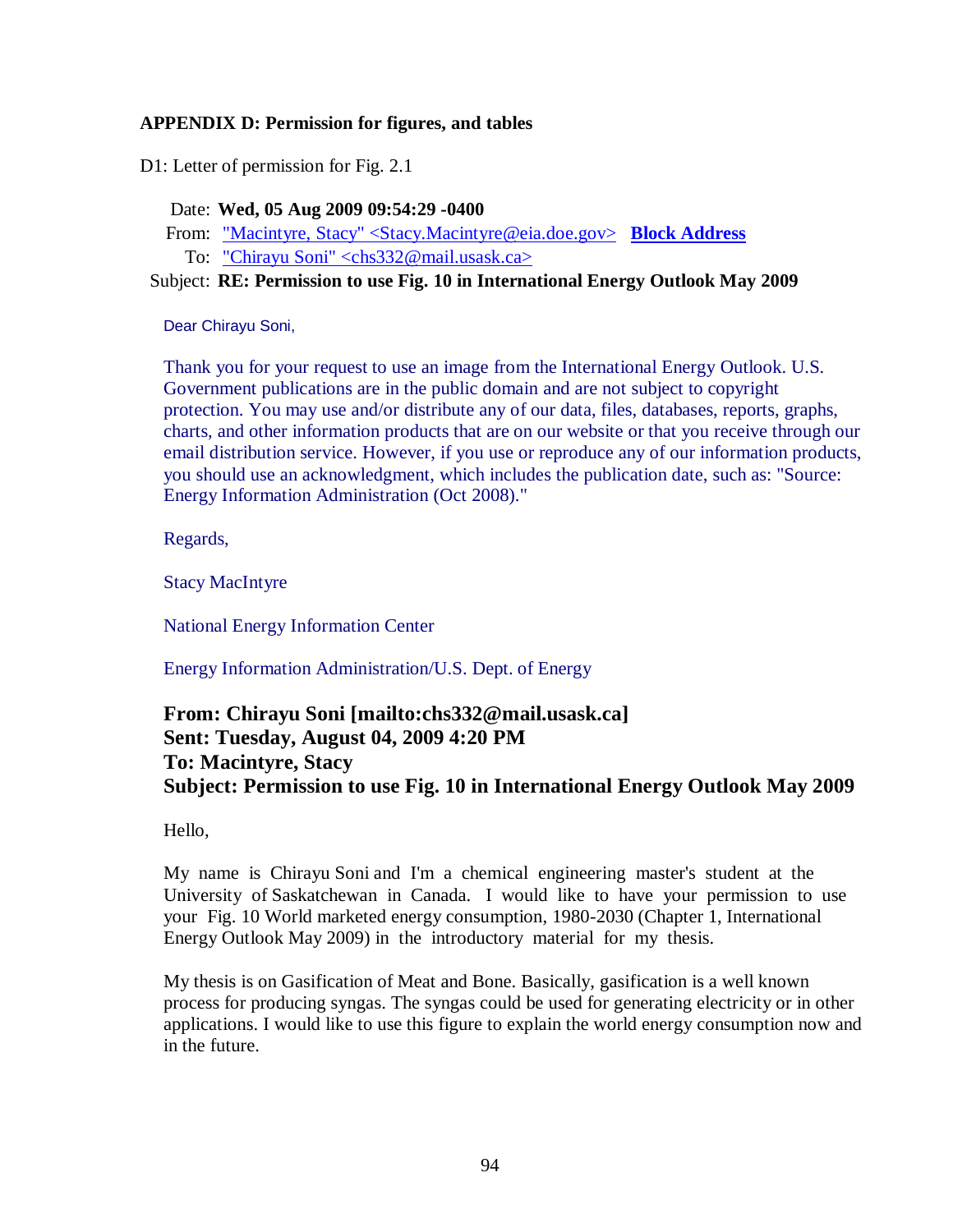Thank you,

Sincerely,

Chirayu Soni

## **D2 Permission for Fig. 2.2**

License Number 2242071155701

License date Aug 04, 2009

Licensed content publisher Elsevier

Licensed content publication

Renewable and Sustainable Energy Reviews

Licensed content title

The reduction and control technology of tar during biomass gasification/pyrolysis: An overview

Licensed content author Jun Han and Heejoon Kim

Licensed content date February 2008

Volume number 12

Issue number 2

Pages 20

Type of Use Thesis / Dissertation

Portion Figures/table/illustration/abstracts

Portion Quantity 1

Format Both print and electronic

You are the author of this Elsevier article No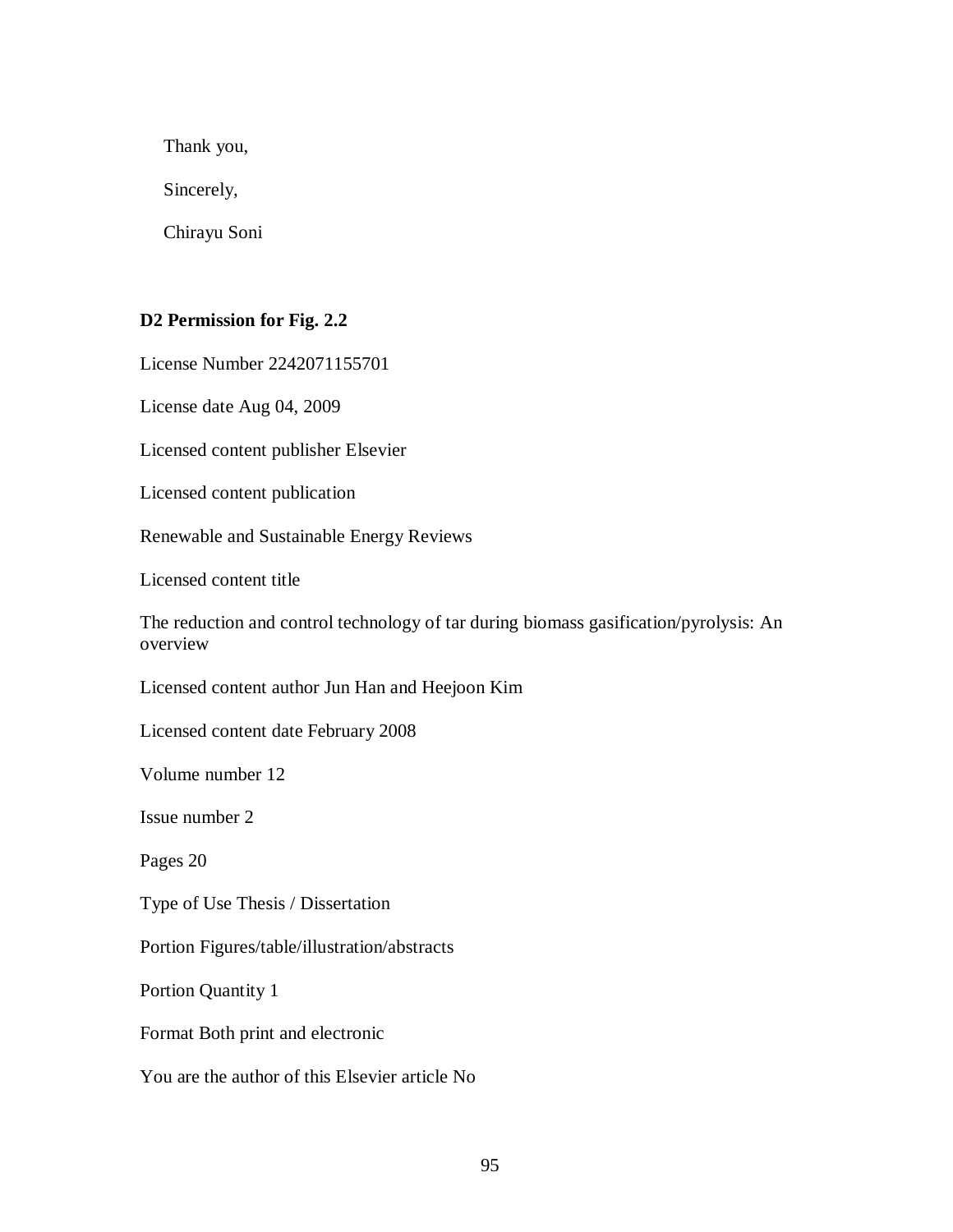Are you translating? No Order Reference Number Expected publication date Sep 2009 Elsevier VAT number GB 494 6272 12 Billing type Invoice Company Chirayu G Soni Billing address Dept of Chemical Eng., 57 Campus Dr, University of Saskatchewan Saskatoon, SK S7N5A9 Canada Customer reference info Permissions price 0.00 USD Value added tax 0.0% 0.00 USD Total 0.00 USD

## **D3: Permission for Fig. 2.3**

License Number 2242080221295

License date Aug 04, 2009

Licensed content publisher Elsevier

Licensed content publication Energy Policy

Licensed content title: Atmospheric stabilization of  $CO<sub>2</sub>$  emissions: Near-term reductions and absolute versus intensity-based targets

Licensed content author Govinda R. Timilsina

Licensed content date June 2008

Volume number 36

Issue number 6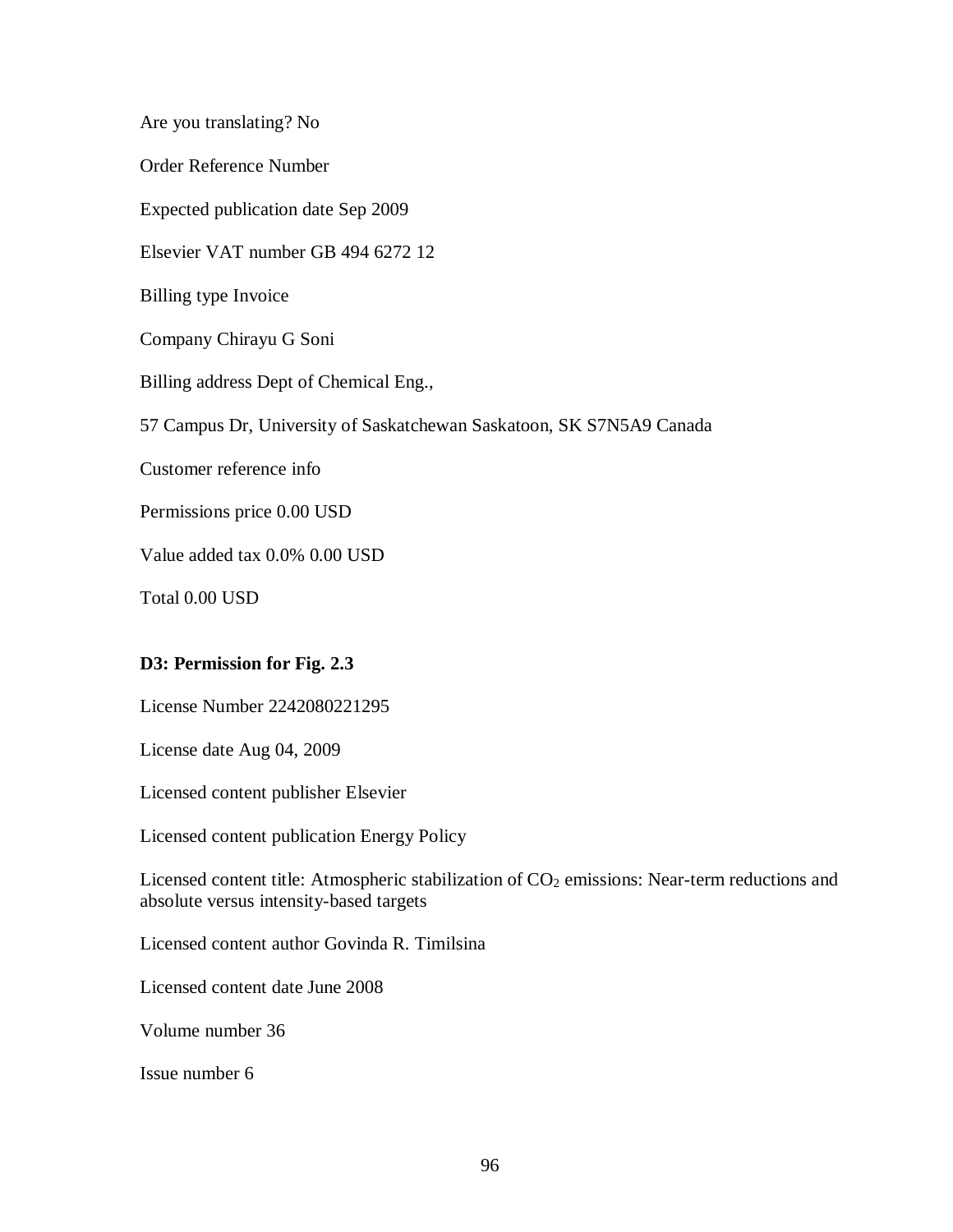### Pages 10

Type of Use Thesis / Dissertation

Portion Figures/table/illustration/abstracts

Portion Quantity 1

Format Both print and electronic

You are the author of this Elsevier article No

Are you translating? No

Order Reference Number

Expected publication date Sep 2009

Elsevier VAT number GB 494 6272 12

Billing type Invoice

Company Chirayu G Soni

Billing address Dept of Chemical Eng., 57 Campus Dr, University of Saskatchewan

Saskatoon, SK S7N5A9 Canada

Customer reference info

Permissions price 0.00 USD

Value added tax 0.0% 0.00 USD

Total 0.00 USD

#### **D4: Permission for Table 2.2**

License Number 2242080622873

License date Aug 04, 2009

Licensed content publisher Elsevier

Licensed content publication Biomass and Bioenergy